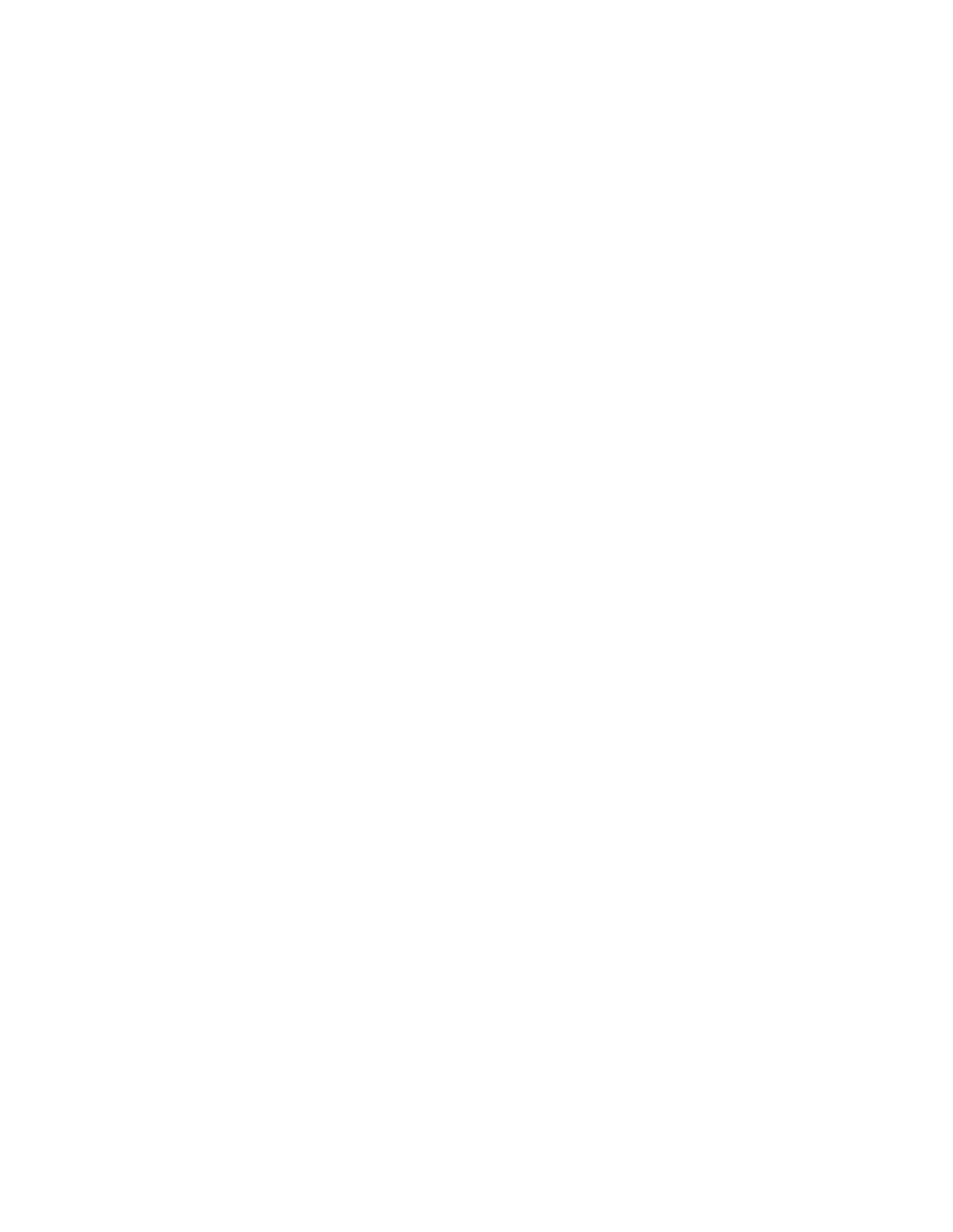**Please Note: Apprenticeship Training and Curriculum Standards were developed by the Ministry of Training, Colleges and Universities (MTCU). As of April 8th, 2013, the Ontario College of Trades (College) has become responsible for the development and maintenance of these standards. The College is carrying over existing standards without any changes.**

**However, because the Apprenticeship Training and Curriculum Standards documents were developed under either the** *Trades Qualification and Apprenticeship Act* **(TQAA) or the**  *Apprenticeship and Certification Act, 1998* **(ACA), the definitions contained in these documents may no longer be accurate and may not be reflective of the** *Ontario College of Trades and Apprenticeship Act, 2009* **(OCTAA) as the new trades legislation in the province***.* **The College will update these definitions in the future.**

**Meanwhile, please refer to the College's website [\(http://www.collegeoftrades.ca\)](http://www.collegeoftrades.ca/) for the most accurate and up-to-date information about the College. For information on OCTAA and its regulations***,* **please visit***:* **<http://www.collegeoftrades.ca/about/legislation-and-regulations>**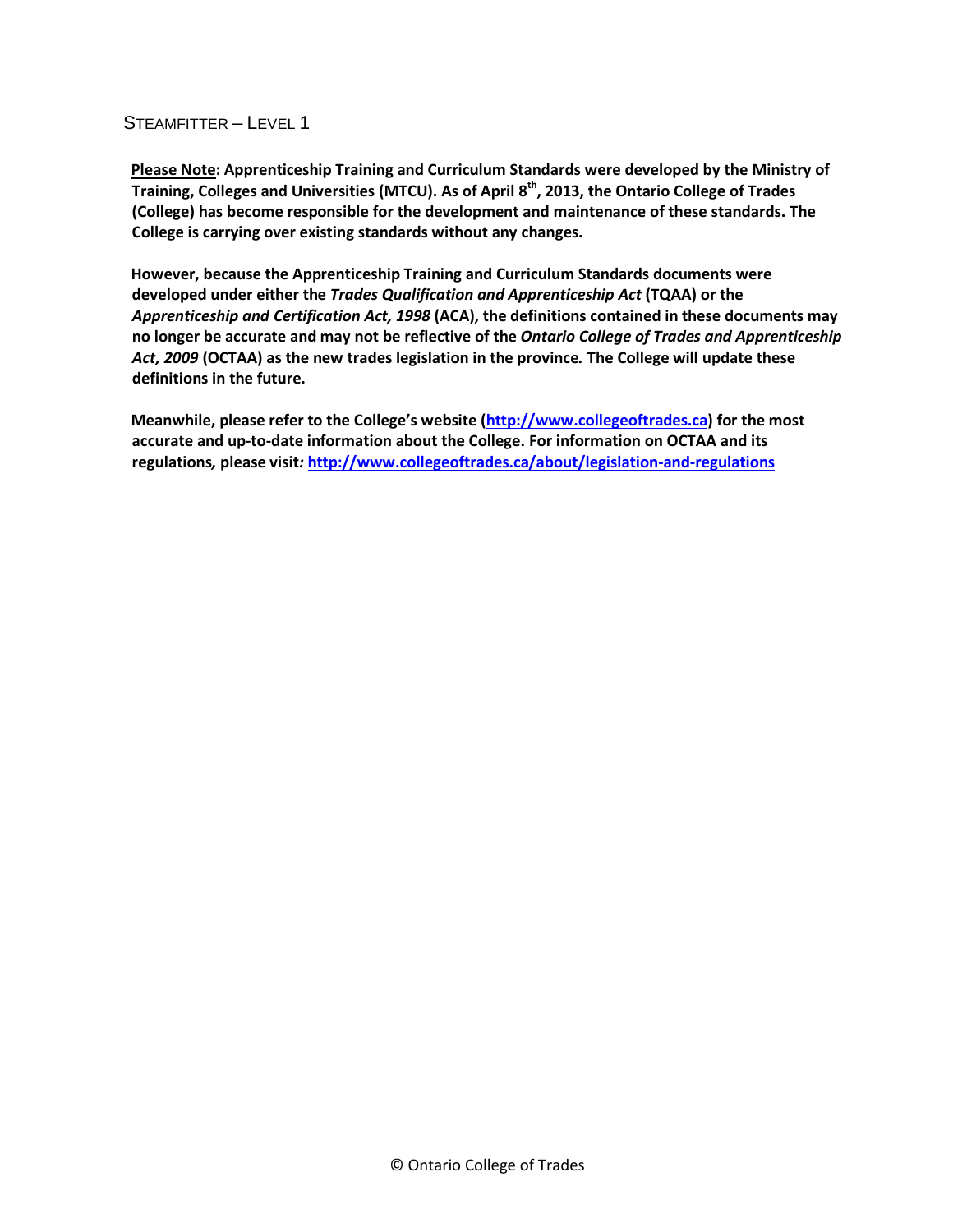# **TABLE OF CONTENTS**

| S0921                            | <b>Workplace Safety</b>                                                                                                      |  |  |  |
|----------------------------------|------------------------------------------------------------------------------------------------------------------------------|--|--|--|
| S0921.1<br>S0921.2<br>S0921.3    |                                                                                                                              |  |  |  |
| S0921.4<br>S0921.5               |                                                                                                                              |  |  |  |
| S0921.6<br>S0921.7               |                                                                                                                              |  |  |  |
| S0921.8                          | <b>Rigging &amp; Hoisting</b>                                                                                                |  |  |  |
| S0921.9<br>S0921.10              |                                                                                                                              |  |  |  |
| S0921.11<br>S0921.12<br>S0921.13 |                                                                                                                              |  |  |  |
| S0921.14<br>S0921.15             |                                                                                                                              |  |  |  |
| S0921.16<br>S0921.17             |                                                                                                                              |  |  |  |
| S0921.18<br>S0921.19             |                                                                                                                              |  |  |  |
| S0922                            | <b>Piping Materials and Joining Techniques</b>                                                                               |  |  |  |
| S0922.1<br>S0922.2               |                                                                                                                              |  |  |  |
| S0922.3<br>S0922.4               |                                                                                                                              |  |  |  |
| S0922.5<br>S0922.6<br>S0922.7    |                                                                                                                              |  |  |  |
| S0922.8<br>S0922.9               |                                                                                                                              |  |  |  |
| S0922.10<br>S0922.11<br>S0922.12 | Cross Linked Polyethylene (PEX/AL/PEX) Composite Pipe 49<br>Polyethylene/Aluminum/Polyethylene (PE/AL/PE) Composite Pipe  51 |  |  |  |
| S0922.13<br>S0922.14             | Pipe Supports, Anchors, Hangers and Linear Expansion 55                                                                      |  |  |  |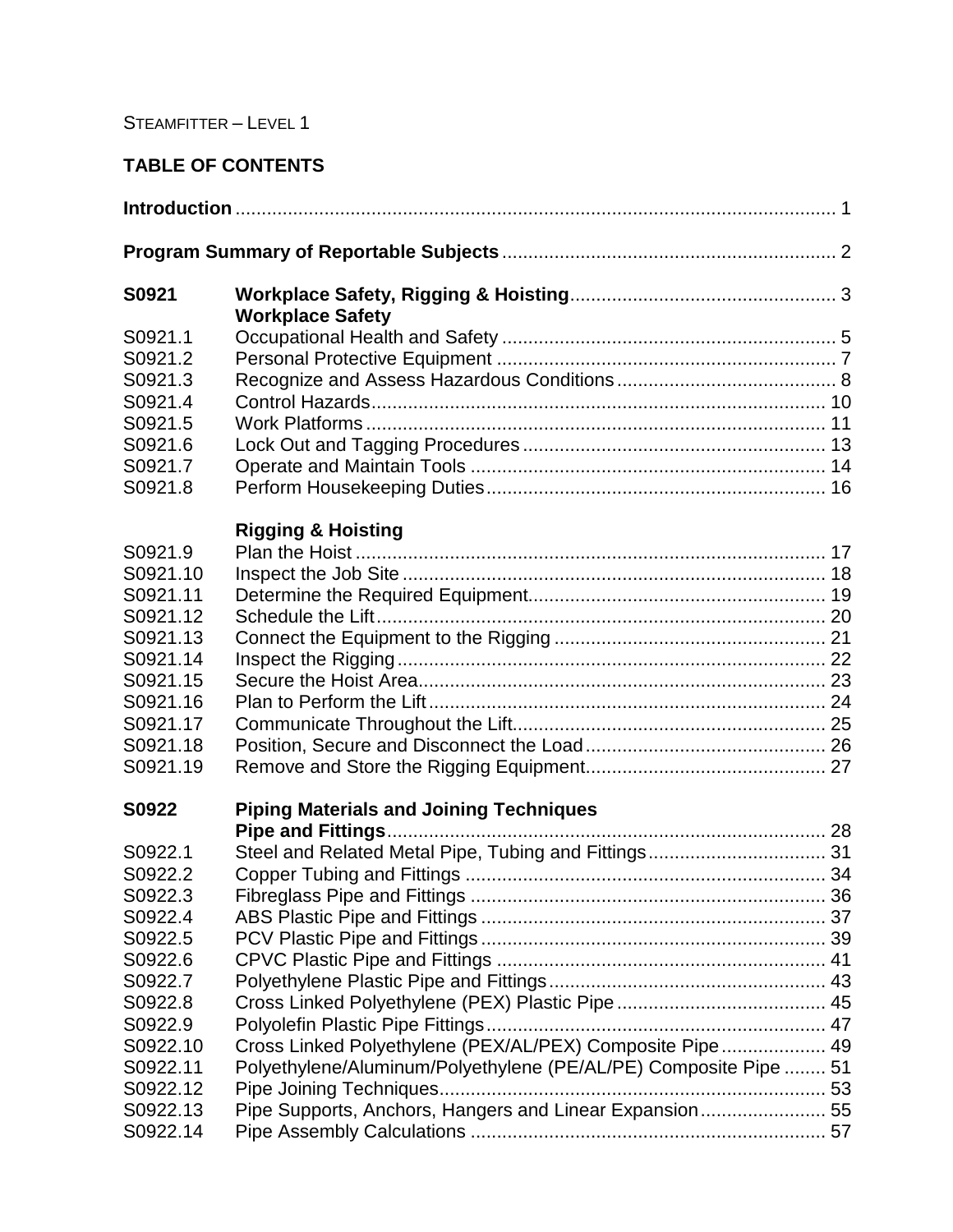# **Tools and Applications**

| S0922.15<br>S0922.16 |  |
|----------------------|--|
| S0922.17             |  |
| S0922.18             |  |
|                      |  |
| S0923                |  |
| S0923.1              |  |
| S0923.2              |  |
| S0923.3              |  |
| S0923.4              |  |
| S0923.5              |  |
| S0923.6              |  |
| S0923.7              |  |
| S0923.8              |  |
|                      |  |
| S0924                |  |
| S0924.1              |  |
| S0924.2              |  |
| S0924.3              |  |
| S0924.4              |  |
| S0925                |  |
| S0925.1              |  |
| S0925.2              |  |
| S0926                |  |
| S0926.1              |  |
| S0926.2              |  |
| S0926.3              |  |
| S0926.4              |  |
| S0926.5              |  |
| S0926.6              |  |
| S0926.7              |  |
|                      |  |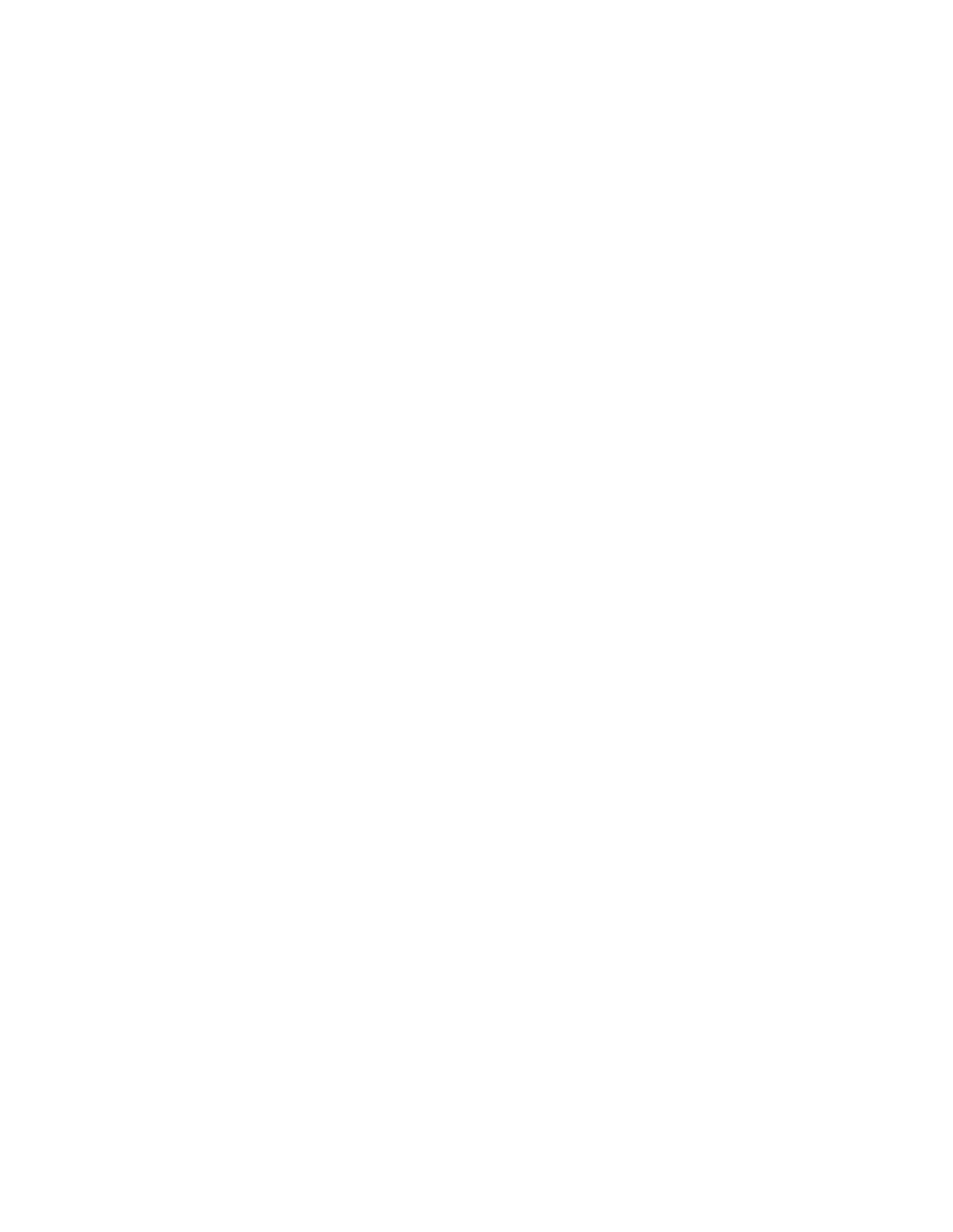#### **Introduction**

This new curriculum standard for the Steamfitter trade is based upon the on-the-job performance objectives, located in the industry-approved training standard.

The curriculum is organized into 3 levels of training. The Program Summary of Reportable Subjects chart summarizes the training hours for each reportable subject.

The curriculum identifies only the learning that takes place off-the-job. The in-school program focuses primarily on the theoretical knowledge and the essential skills required to support the performance objectives of the Apprenticeship Training Standards. Employers/Sponsors are expected to extend the apprentice's knowledge and skills through practical training on the work site. Regular evaluations of the apprentice's knowledge and skills are conducted throughout training to ensure that all apprentices have achieved the learning outcomes identified in the curriculum standard.

It is not the intent of the in-school curriculum to perfect on-the-job skills. The practical portion of the in-school program is used to reinforce theoretical knowledge. Skill training is provided on the job.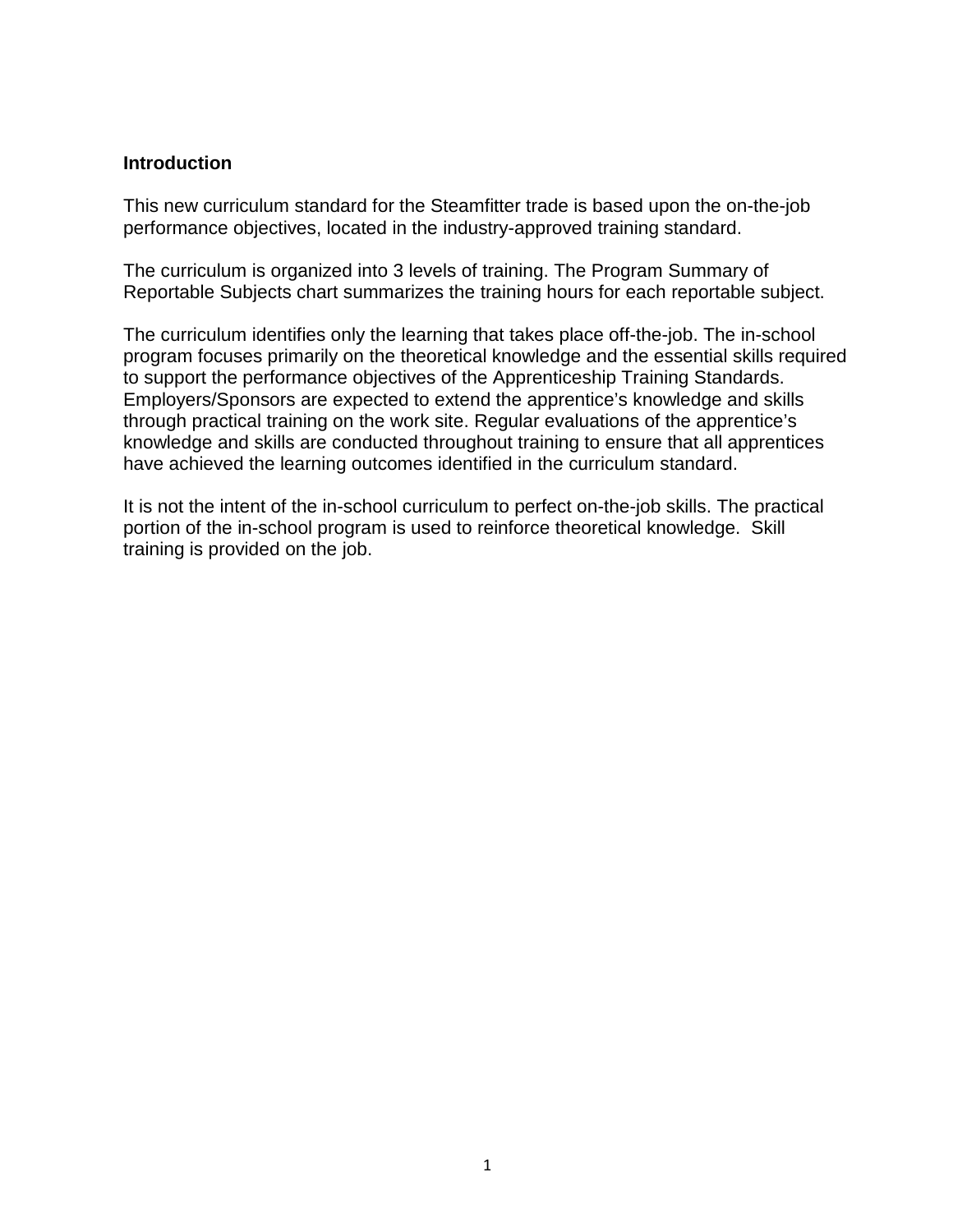# **Program Summary of Reportable Subjects - Level 1**

| <b>Number</b> | <b>Reportable Subjects</b>                | <b>Hours</b><br>Total | <b>Hours</b><br>Theory | <b>Hours</b><br><b>Practical</b> |
|---------------|-------------------------------------------|-----------------------|------------------------|----------------------------------|
| 1             | Workplace Safety, Rigging and Hoisting I  | 24                    | 18                     | 6                                |
| 2             | Piping Materials and Joining Techniques I | 72                    | 24                     | 48                               |
| 3             | <b>Steamfitting Systems I</b>             | 72                    | 48                     | 24                               |
| 4             | <b>Applied Trade Calculations I</b>       | 24                    | 16                     | 8                                |
| 5             | <b>Trade Documentation I</b>              | 24                    | 9                      | 15                               |
| 6             | Welding I                                 | 24                    | 4                      | 20                               |
|               | Total                                     | 240                   | 119                    | 121                              |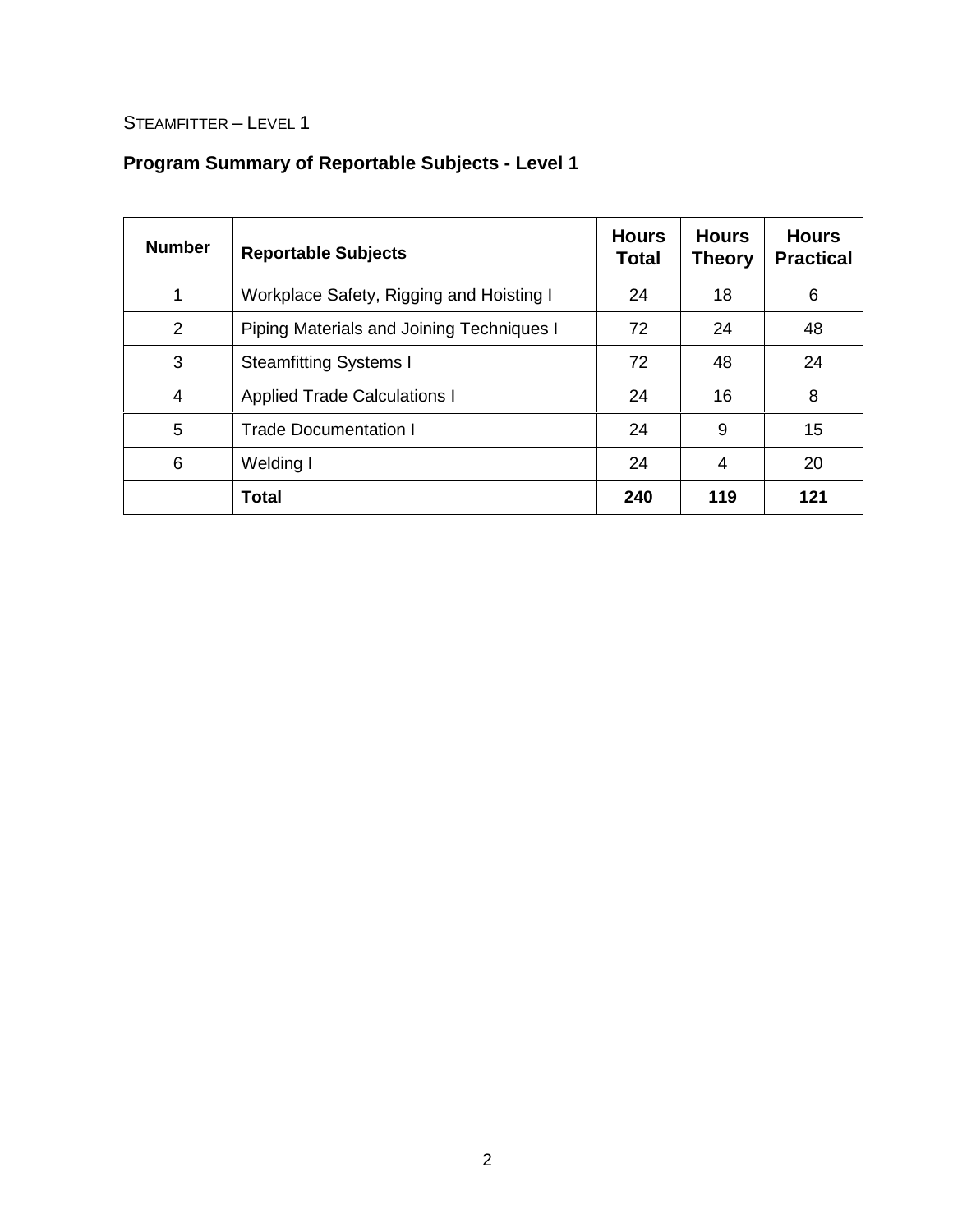| Number:                          | S0921.0                                                                                                                                                                                                                 |  |                                                                                                                                                                                                                                                                                                                                                                                                                                                                                        |  |                                                                                                                               |
|----------------------------------|-------------------------------------------------------------------------------------------------------------------------------------------------------------------------------------------------------------------------|--|----------------------------------------------------------------------------------------------------------------------------------------------------------------------------------------------------------------------------------------------------------------------------------------------------------------------------------------------------------------------------------------------------------------------------------------------------------------------------------------|--|-------------------------------------------------------------------------------------------------------------------------------|
| <b>Reportable Subject:</b>       | <b>WORKPLACE SAFETY, RIGGING &amp; HOISTING 1</b>                                                                                                                                                                       |  |                                                                                                                                                                                                                                                                                                                                                                                                                                                                                        |  |                                                                                                                               |
| Duration:                        | Total 24 hours                                                                                                                                                                                                          |  | Theory 18 hours                                                                                                                                                                                                                                                                                                                                                                                                                                                                        |  | <b>Practical 6 hours</b>                                                                                                      |
| Prerequisites:                   | None                                                                                                                                                                                                                    |  |                                                                                                                                                                                                                                                                                                                                                                                                                                                                                        |  |                                                                                                                               |
| Content                          | S0921.1<br>S0921.2<br>S0921.3<br>S0921.4<br>S0921.5<br>S0921.6<br>S0921.7<br>S0921.8<br>S0921.9<br>S0921.10<br>S0921.11<br>S0921.13<br>S0921.14<br>S0921.15<br>S0921.16<br>S0921.17<br>S0921.18<br>S0921.19<br>S0921.20 |  | Occupational Health and Safety<br><b>Personal Protective Equipment</b><br><b>Control Hazards</b><br><b>Work Platforms</b><br>Lock Out and Tagging Procedures<br><b>Operate and Maintain Tools</b><br>Perform Housekeeping Duties<br>Rigging & Hoisting<br><b>Plan the Hoist</b><br>Inspect the Job Site<br>Determine the Required Equipment<br><b>Schedule the Lift</b><br>Inspect the Rigging<br>Secure the Hoist Area<br>Plan to Perform the Lift<br>Communicate Throughout the Lift |  | Recognize and Assess Hazardous Conditions<br>Connect the Equipment to the Rigging<br>Position, Secure and Disconnect the Load |
| <b>Evaluation &amp; Testing:</b> | Assignments related to theory and appropriate application<br>skills.<br>Minimum of one mid-term test during the 8-week term.<br>Final exam at end of term.<br>Periodic quizzes.                                         |  |                                                                                                                                                                                                                                                                                                                                                                                                                                                                                        |  |                                                                                                                               |

Mark Distribution:

| Theory     | Practical                  | Final      |
|------------|----------------------------|------------|
| $T$ esting | <b>Application Testing</b> | Assessment |
| 60%        | $10\%$                     | 30%        |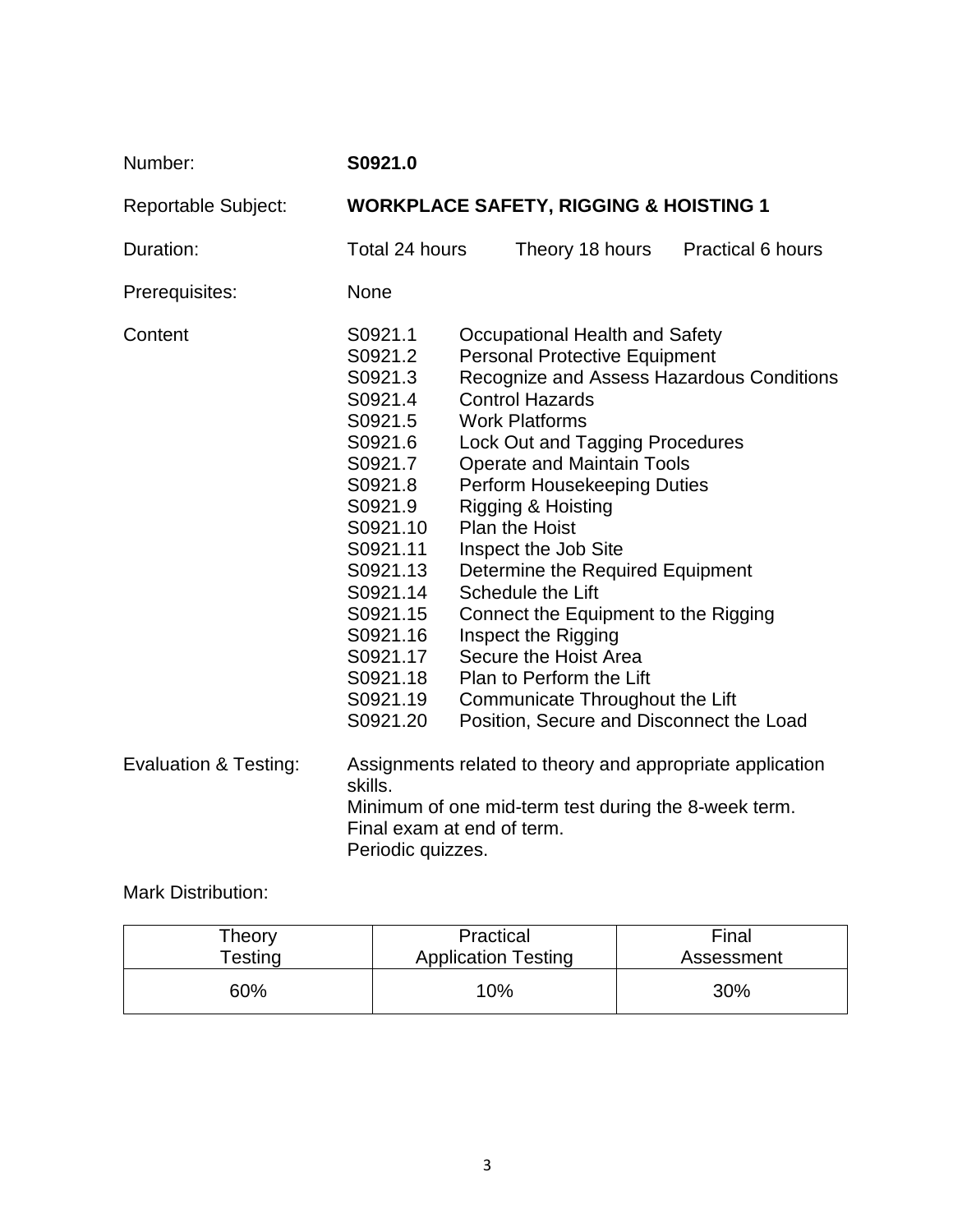| <b>Instructional and Delivery Strategies:</b> | Provide material samples and manufacturers'<br>specifications (CDs, manuals, internet)                                                                                                                                                                                                                                                                                                                                                                                                                                                                                                                                                              |
|-----------------------------------------------|-----------------------------------------------------------------------------------------------------------------------------------------------------------------------------------------------------------------------------------------------------------------------------------------------------------------------------------------------------------------------------------------------------------------------------------------------------------------------------------------------------------------------------------------------------------------------------------------------------------------------------------------------------|
| <b>Reference Materials:</b>                   | PT Crane & Rigging Handbook<br>Construction Safety Association of Ontario -<br>Hoisting & Rigging Presentation Package CD<br>Occupational Health & Safety Act and<br><b>Regulations for Construction Projects</b><br>Workplace Safety and Insurance Act and<br>Regulations<br>Workplace Safety and Insurance Board -<br><b>Prevention Fact Sheets</b><br><b>Alberta Steamfitting Modules</b>                                                                                                                                                                                                                                                        |
| recommended equipment list:                   | handouts for international hand signals<br>30 pieces of 6 feet x $\frac{1}{2}$ -inch nylon braided rope<br>safety belts and lanyards<br>safety glasses<br>chain falls, $\frac{1}{2}$ ton, 1 ton<br>comalongs, $\frac{3}{4}$ ton, 1 $\frac{1}{2}$ ton<br>shackles of different sizes<br>eye bolts, shoulder and non-shoulder type<br>crosby clips<br>wire rope including short piece of wire rope for<br>demonstration<br>slings (nylon web, chain and wire rope)<br>lock out tags<br>two sections of scaffold including safety rails,<br>planks, cross braces<br>multimeters<br>carbon monoxide detector<br>oxygen sensor<br>flammable gas detector |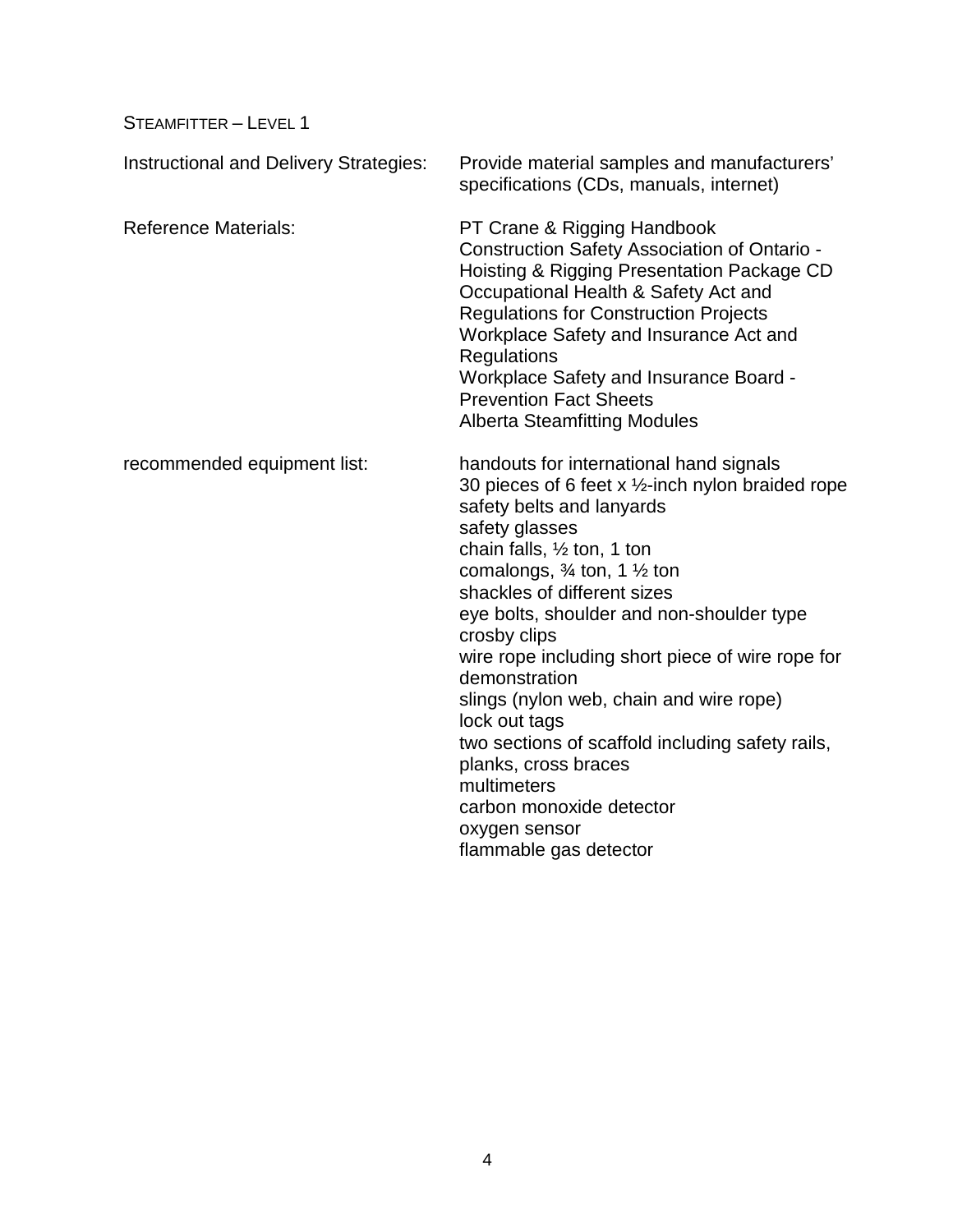#### **S0921.1 Occupational Health and Safety**

Duration: Total 3 hours Theory 3 hours Practical 0 hours

Cross-Reference to Training Standards: 5470.0, 5471.0, 5472.0, 5473.0, 5474.0, 5475.0, 5478.0, 5479.0, 5482.0, 5483.0

### **GENERAL LEARNING OUTCOMES**

Upon successful completion the apprentice is able to interpret Codes, Acts and Regulations.

- 1.1 Identify the most recent applicable health and safety acts, codes and regulations including the Occupational Health and Safety Act and Regulations and the Workplace Safety and Insurance Act and Regulations
- 1.2 Explain the difference between the "Act" and the "Regulation"
- 1.3 Identify the sections of OHSA which deal with the construction industry
- 1.4 Interpret applicable health and safety regulations
- 1.5 Identify the group responsible for enforcement of the construction safety and health found in the OHSA
- 1.6 State the responsibilities of the employer, worker and an inspector
- 1.7 Explain when a worker may refuse work
- 1.8 Define a supervisor and a competent worker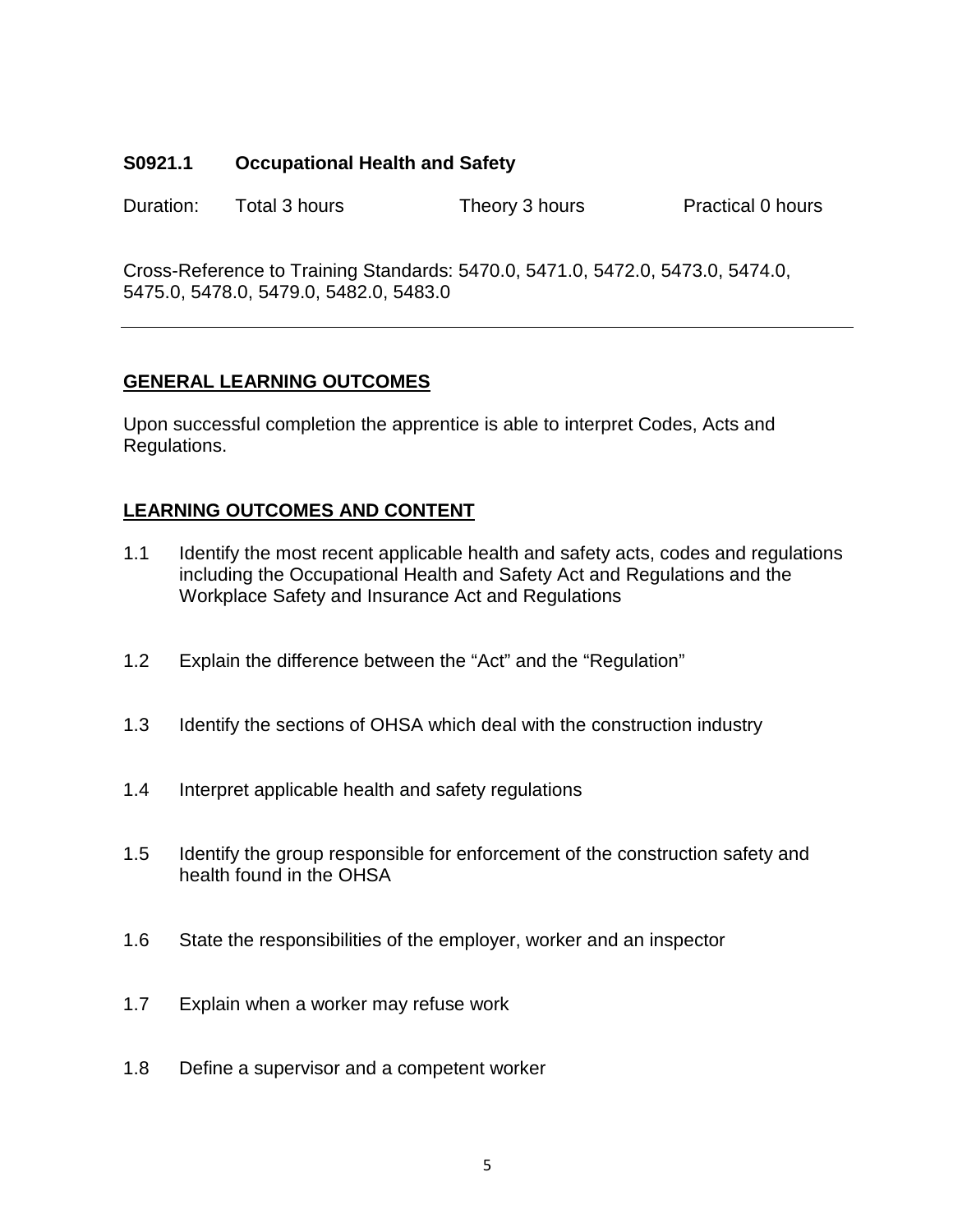- 1.9 Explain when a supervisor, safety officer and/or committee must be appointed
- 1.10 Apply sections of applicable acts, codes and regulations dealing with:
	- personal protective clothing
	- hand and power tools
	- flammable substances
	- housekeeping practices
- 1.11 State the cause of most construction accidents
- 1.12 As set out in the health and safety legislation, state the major responsibilities of:
	- employers
	- workers
	- supervisors
	- inspectors
- 1.13 Identify the most important regulations pertaining to hazards that may be encountered by the trade
- 1.14 Explain the procedure for submitting a notification of an infraction
- 1.15 Explain when a worker is, and is not covered by the Workplace Safety and Insurance Act
- 1.16 Explain the procedure when reporting an accident to comply with the Workplace Safety and Insurance Act
- 1.17 State the purpose of the Workplace Safety and Insurance Board (WSIB)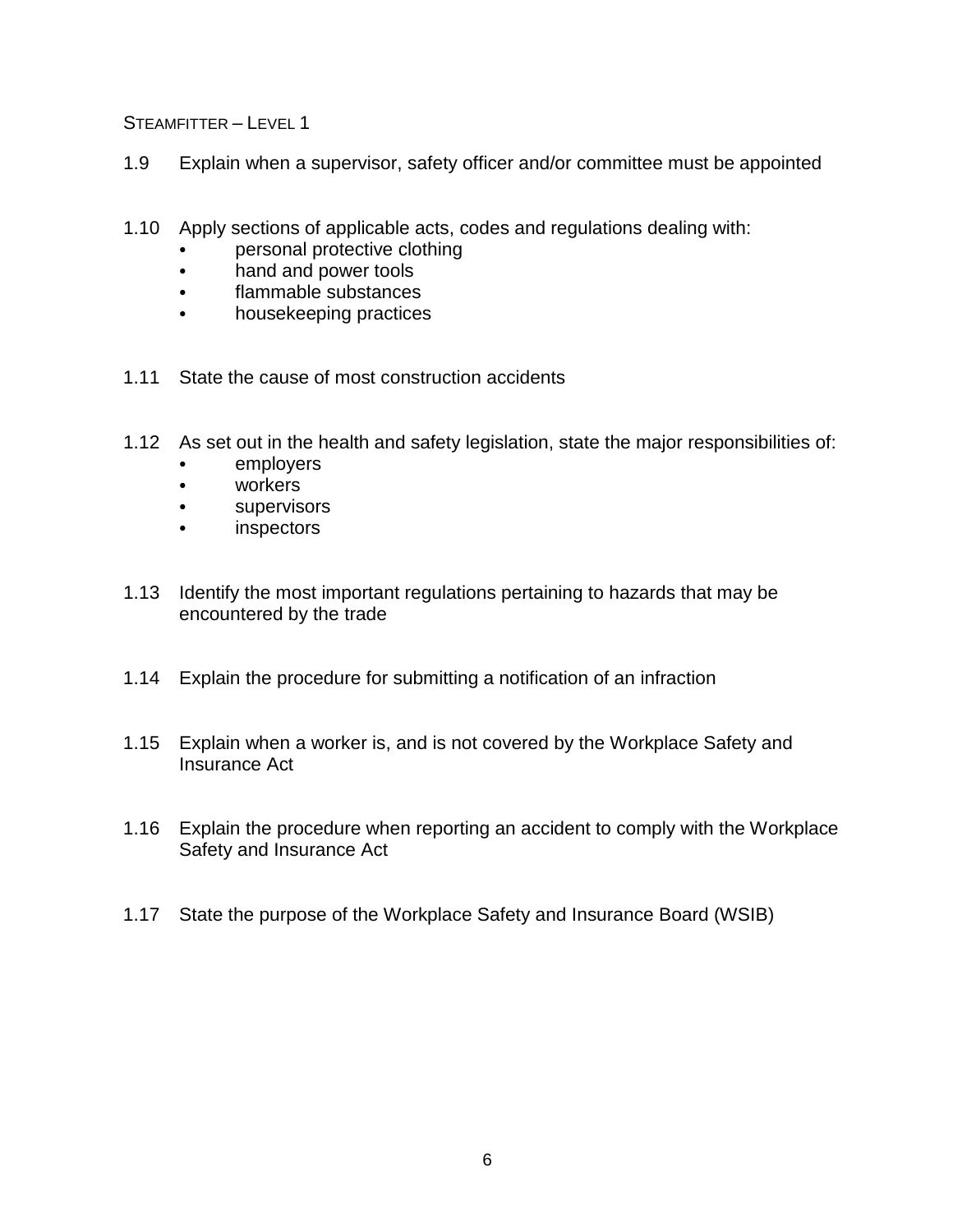### **S0921.2 Personal Protective Equipment**

Duration: Total 0.5 hours Theory 0.5 hours Practical 0 hours

Cross-Reference to Training Standards: 5470.0, 5471.0, 5472.0, 5473.0, 5474.0, 5475.0, 5478.0, 5479.0, 5482.0, 5483.0

### **GENERAL LEARNING OUTCOMES**

Upon successful completion the apprentice is able to protect self and others through the use of appropriate work dress and personal protective equipment in accordance with applicable safety standards and regulations.

- 2.1 Identify and interpret sections of the Ontario Occupational Health and Safety Act, Construction Safety Association of Ontario and company/customer standards related to personal protection
- 2.2 Determine the requirements for acceptable work dress and personal protective equipment including:
	- protective head wear, foot wear and eye wear
	- hearing protection and face mask
- 2.3 Select, adjust, wear and maintain work dress and personal protective equipment for maximum protection and suitable to the given task including:
	- protective work clothing
	- protective head wear, foot wear and eye wear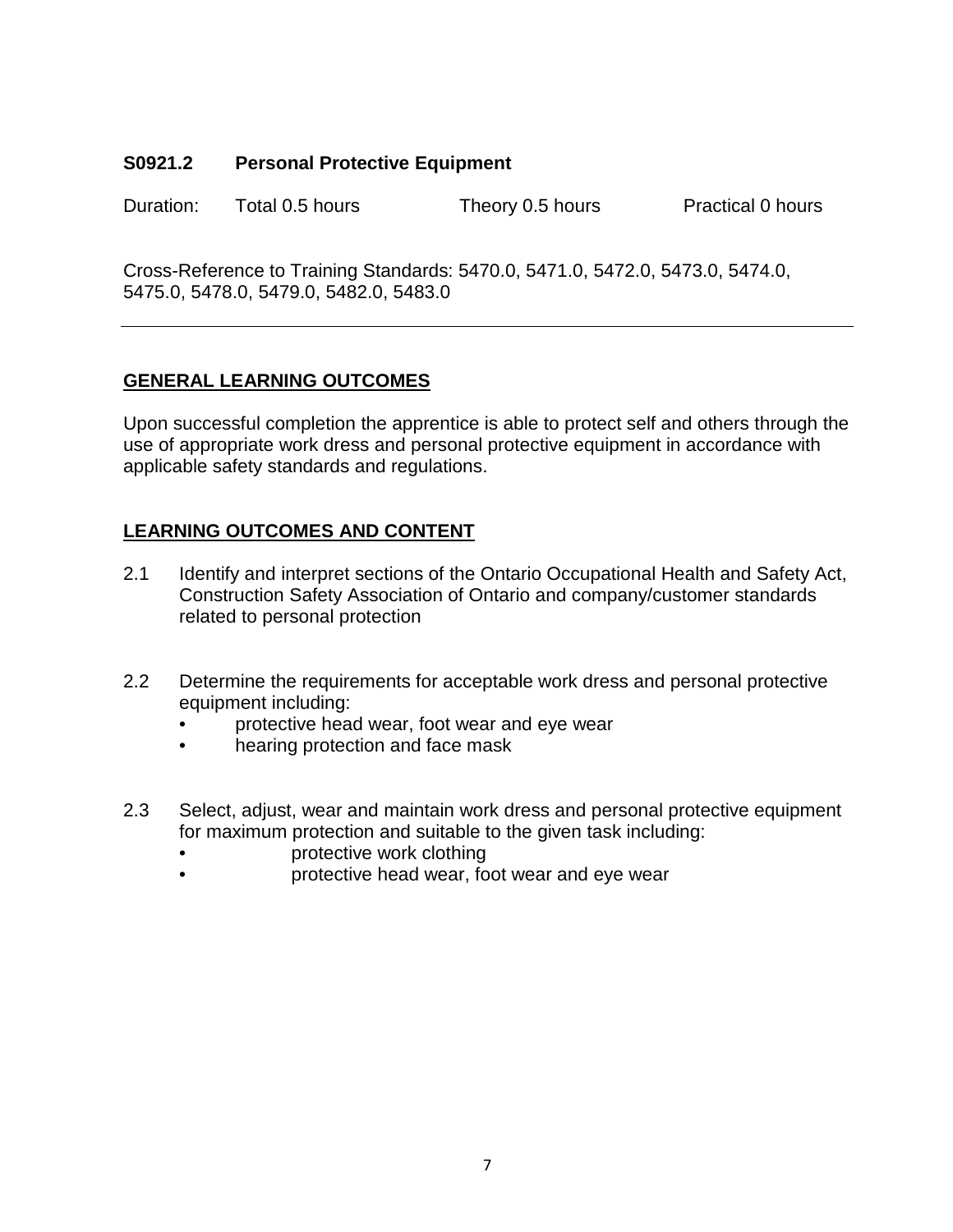#### **S0921.3 Recognize and Assess Hazardous Conditions**

Duration: Total 0.5 hours Theory 0.5 hours Practical 0 hours

Cross-Reference to Training Standards: 5470.0, 5471.0, 5472.0, 5473.0, 5474.0, 5475.0, 5478.0, 5479.0, 5482.0, 5483.0

### **GENERAL LEARNING OUTCOMES**

Upon successful completion the apprentice is able to recognize and assess hazards, hazardous conditions and potential damage and/or injury with equipment and/or materials that are not in compliance with OHSA, WHMIS, company/employer standards and applicable codes and regulations.

- 3.1 Identify codes, standards, and regulations which may be violated, including:
	- **OHSA**
	- client and/or company safety regulations
- 3.2 Identify conditions, material or equipment that may be a safety hazard, including:
	- personal protective equipment
	- hand and power tools
	- rigging equipment
	- wire and fibre rope
	- scaffolds, guardrails, ladders and lifts
	- trenching and shoring
	- unprotected openings
- 3.3 Assess the hazardous condition, material or equipment, determining how quickly action must be taken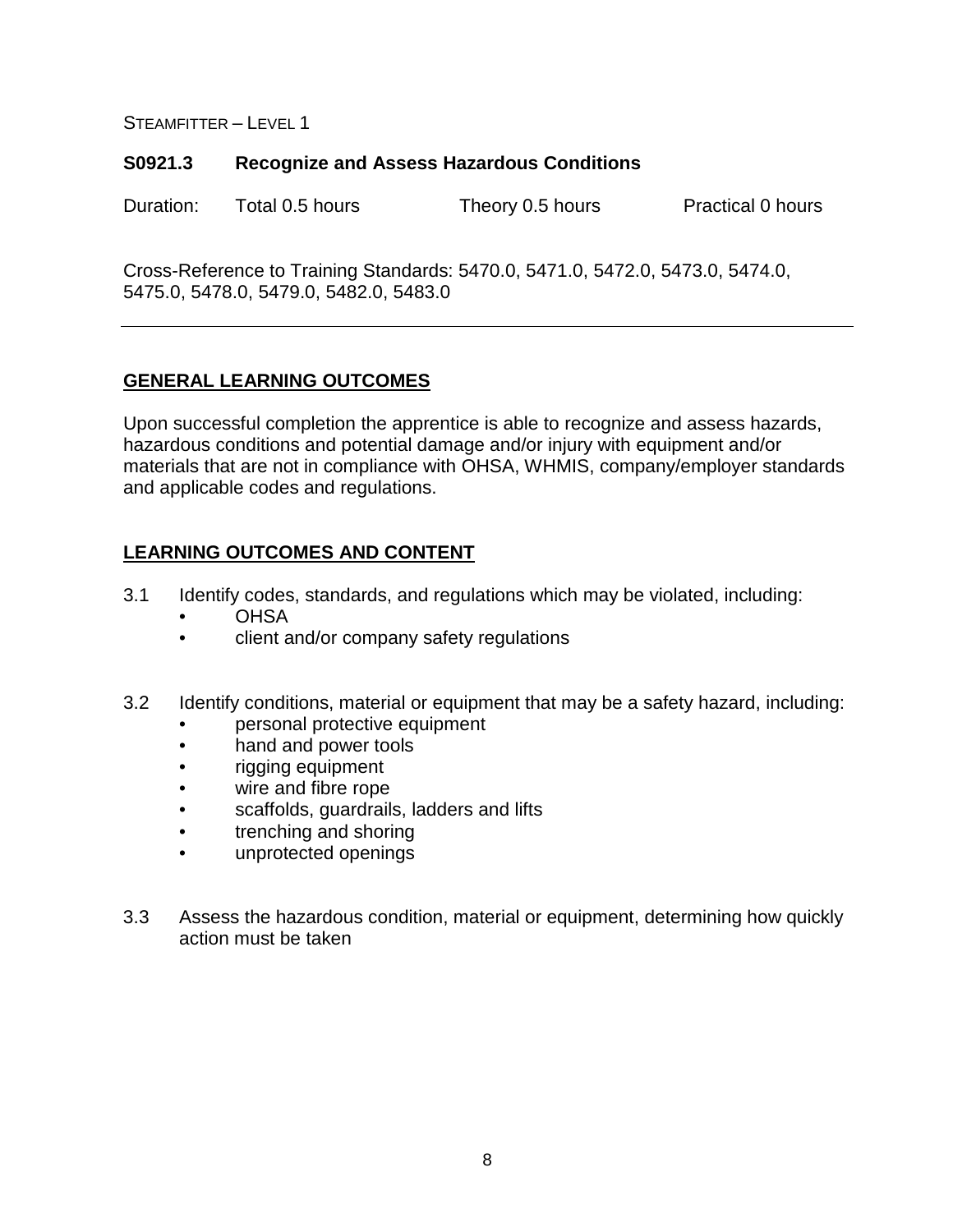- 3.4 Identify the potential damage and/or personal injury that may occur including:
	- falls causing cuts, bruises, abrasions, burns and damage to eyes, back, hands, knees, feet and hearing to self and others
	- damaged hand and power tools, equipment and fixtures
	- damages to the work site
- 3.5 Note violation of codes and regulations by:
	- identifying causes and responsibility<br>• determining possible consequences
	- determining possible consequences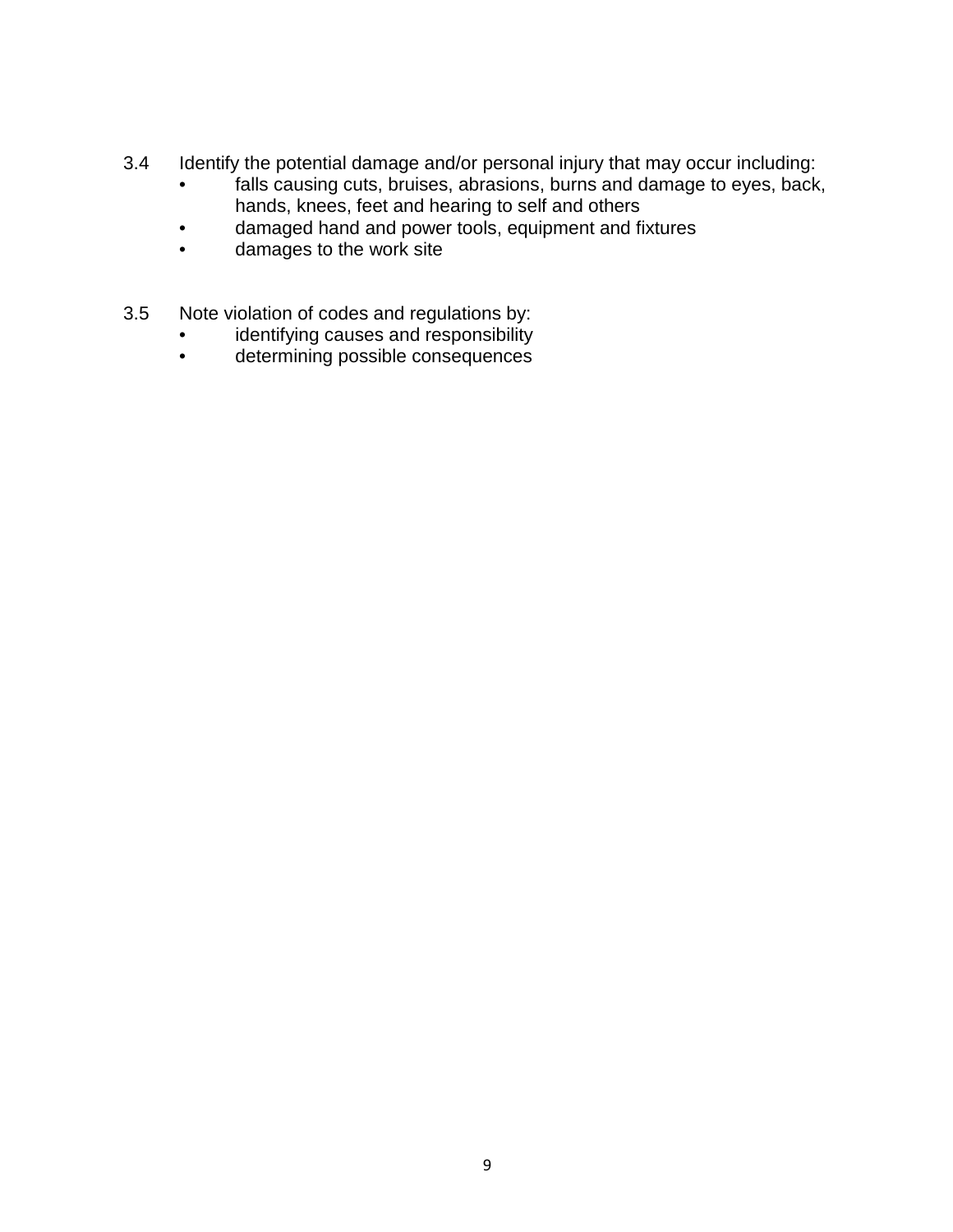#### **S0921.4 Control Hazards**

Duration: Total 0.5 hours Theory 0.5 hours Practical 0 hours

Cross-Reference to Training Standards: 5470.0, 5471.0, 5472.0, 5473.0, 5474.0, 5475.0, 5478.0, 5479.0, 5482.0, 5483.0

### **GENERAL LEARNING OUTCOMES**

Upon successful completion the apprentice is able to control hazardous conditions, equipment and material in compliance with OHSA, WHMIS, company/employer standards and applicable codes and regulations.

- 4.1 Identify appropriate actions to correct and make safe the hazardous condition, material or equipment
- 4.2 Identify relevant safety acts or company/customer standards
- 4.3 Identify steps to take to prevent further hazards
- 4.4 Report hazards to appropriate personnel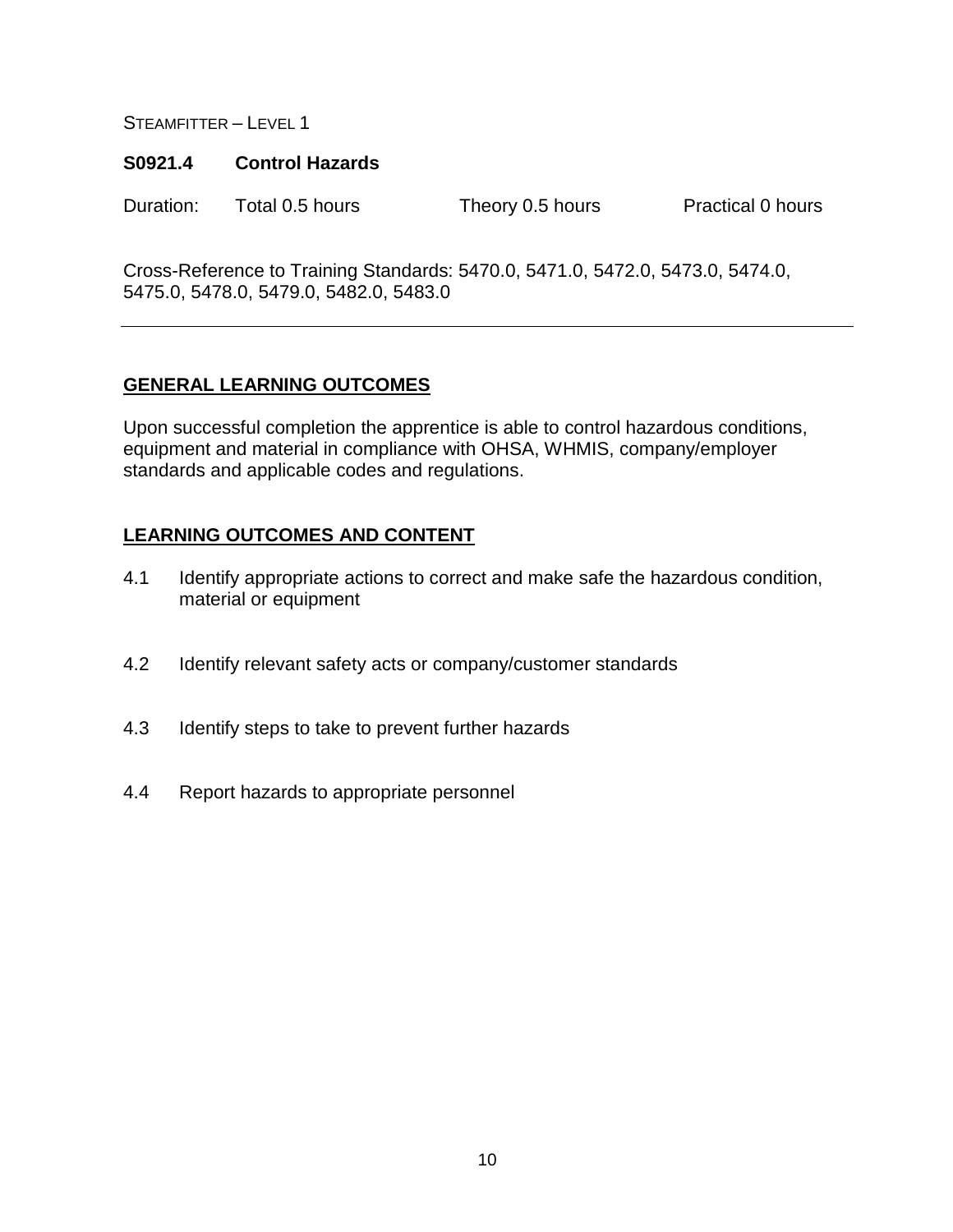#### **S0921.5 Work Platforms**

Duration: Total 0.5 hours Theory 0.5 hours Practical 0 hours

Cross-Reference to Training Standards: 5470.0, 5471.0, 5472.0, 5473.0, 5474.0, 5475.0, 5478.0, 5479.0, 5482.0, 5483.0

### **GENERAL LEARNING OUTCOMES**

Upon successful completion the apprentice is able to safely plan the erection, use and dismantling of platforms and scaffolding in compliance with OHSA, WHMIS, company/employer standards and applicable codes and regulations.

- 5.1 Identify approved scaffold parts
- 5.2 Determine safe condition of scaffolding prior to use
- 5.3 Describe safety procedures to follow to ensure safe use of platforms and scaffolds
- 5.4 Explain the procedure to follow to erect and to dismantle scaffolds
- 5.5 Identify any structural deficiencies
- 5.6 Recommend replacement of damaged, unsafe or worn scaffold components
- 5.7 Plan how to secure all scaffold attachments to ensure the protection of self and others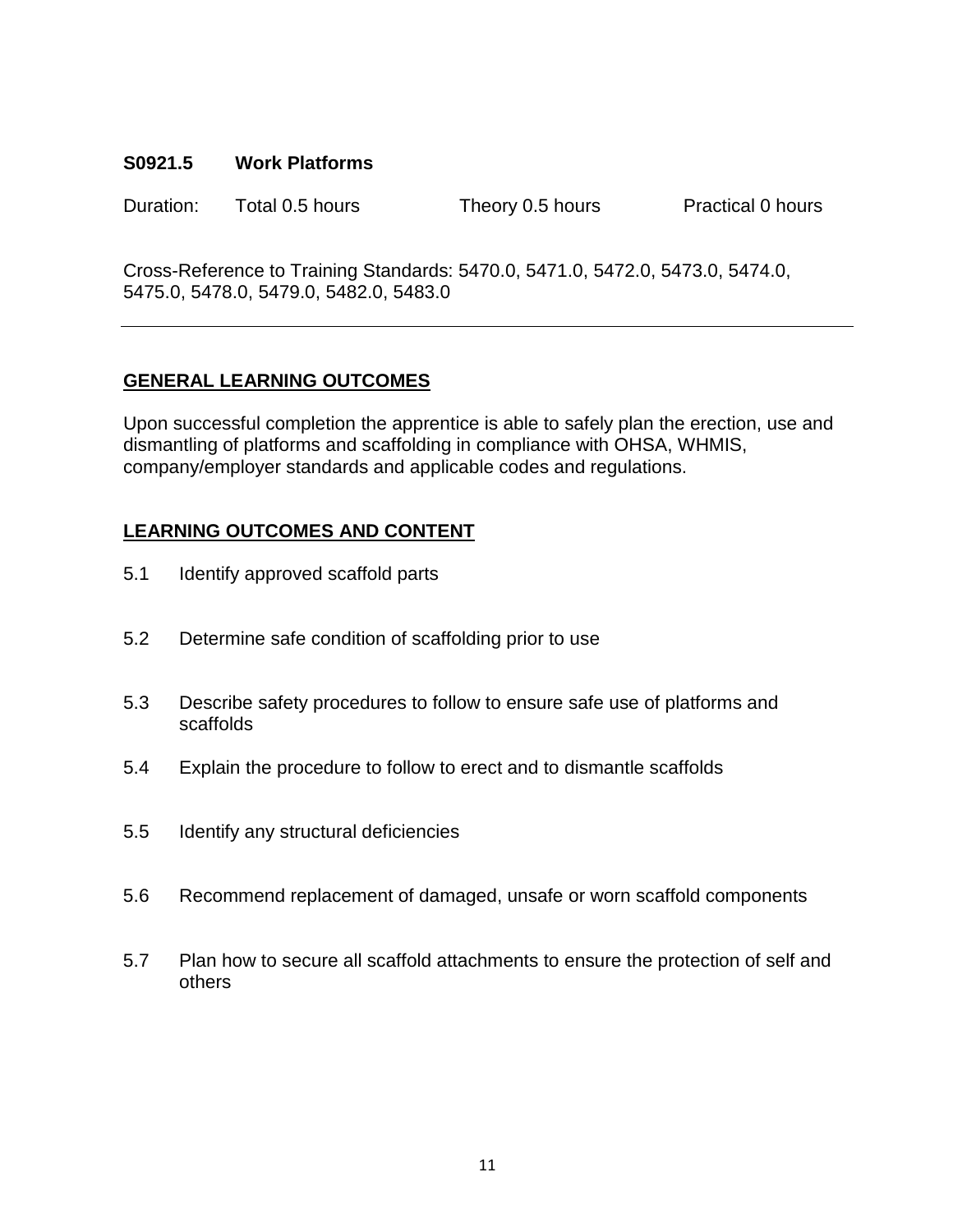- 5.8 Identify personnel lifting devices, swing stages and bosun's chairs
- 5.9 Identify various approved power lifts and hoists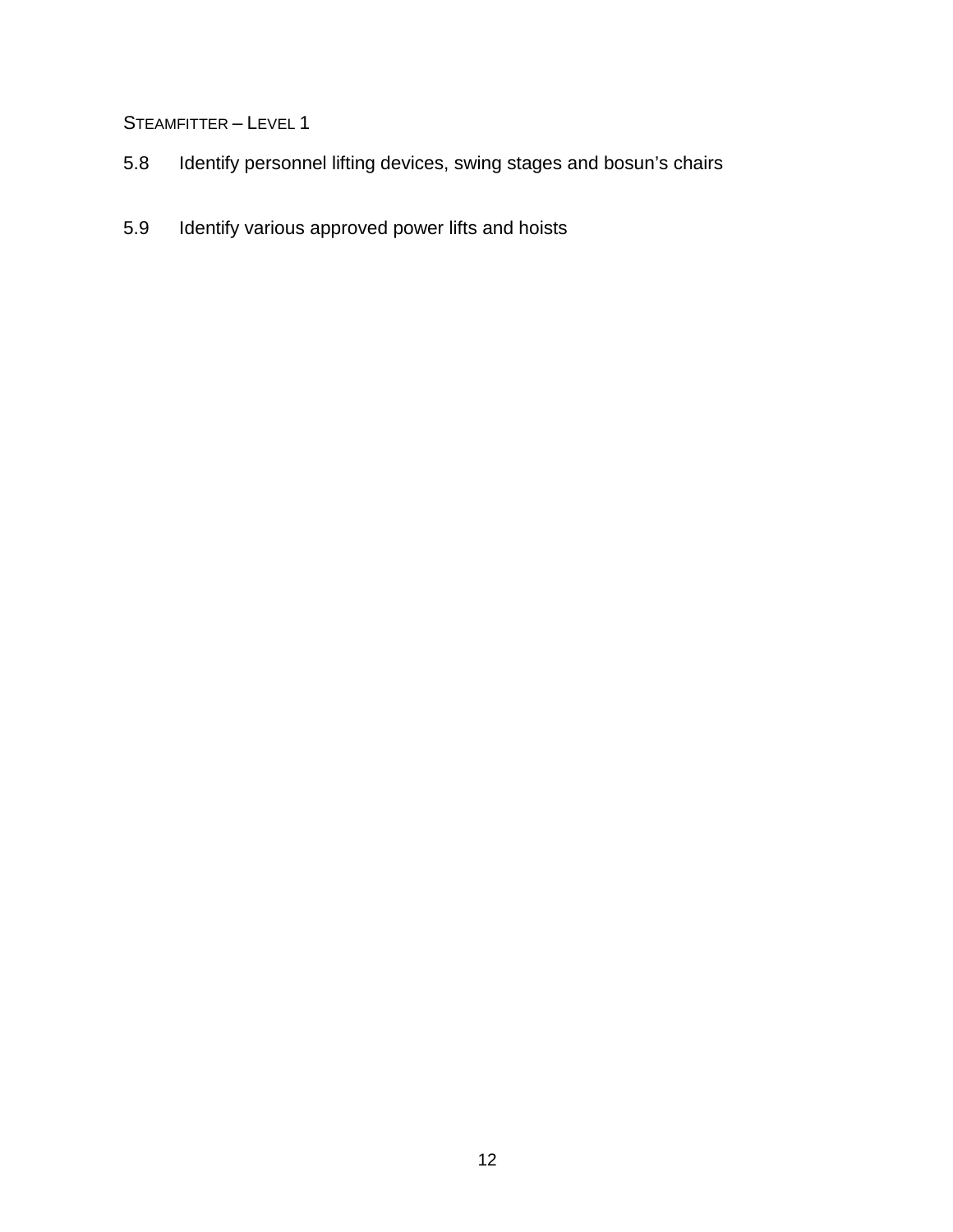#### **S0921.6 Lock Out and Tagging Procedures**

Duration Total 0.5 hours Theory 0.5 hours Practical 0 hours

Cross-Reference to Training Standards: 5470.0, 5471.0, 5472.0, 5473.0, 5474.0, 5475.0, 5478.0, 5479.0, 5482.0, 5483.0

### **GENERAL LEARNING OUTCOMES**

Upon successful completion the apprentice is able to lock out and tag mechanical and electrical equipment according to applicable codes and company/customer standards.

- 6.1 Determine which conditions would cause mechanical and electrical equipment to be tagged and locked out
- 6.2 Describe how to lock out mechanical and electrical equipment according to all applicable codes and customer/company standards
- 6.3 Describe tagging procedures of defective mechanical and electrical equipment according to all applicable codes and customer/company standards
- 6.4 Describe how to remove locked out mechanical and electrical equipment according to all applicable codes and customer/company standards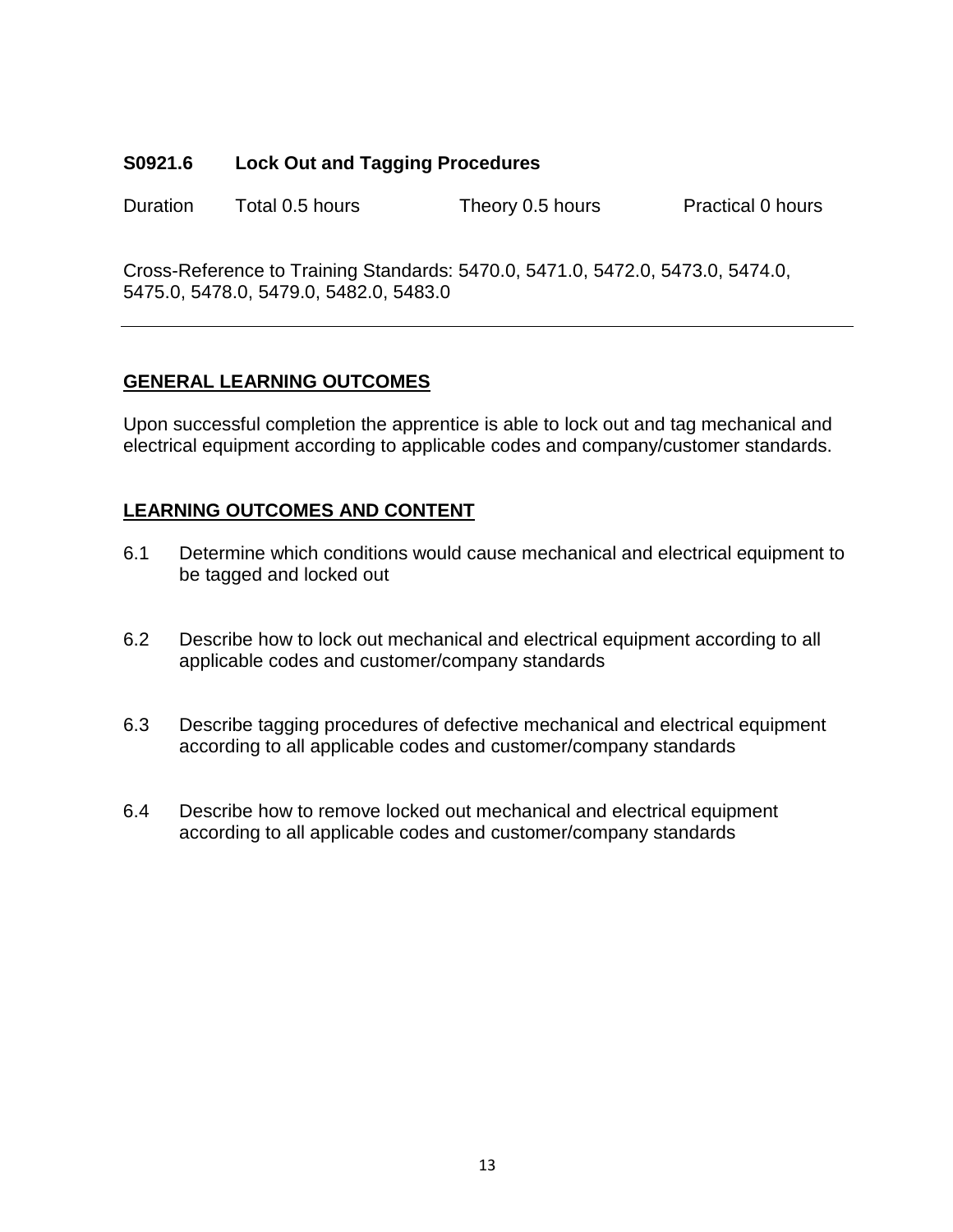#### **S0921.7 Operate and Maintain Tools and Equipment**

Duration: Total 2 hours Theory 1 hours Practical 1 hours

Cross-Reference to Training Standards: 5470.0, 5471.0, 5472.0, 5473.0, 5474.0, 5475.0, 5478.0, 5479.0, 5482.0, 5483.0

### **GENERAL LEARNING OUTCOMES**

Upon successful completion the apprentice is able to use, inspect and maintain tools and equipment to ensure safe operation in accordance with CSA standards and manufacturers' operating instructions.

- 7.1 Recognize various hand and power tools
- 7.2 Recognize the applications of various tools and material handling equipment
- 7.3 Select the appropriate tools and/or material handling equipment for a given job
- 7.4 Operate the various tools and/or material handling equipment according to CSA standards and manufacturer client/customer standards
- 7.5 Determine the inspection points of hand and power tools and equipment according to the manufacturers' operating instructions
- 7.6 Determine the frequency of inspections required for hand, power tools and equipment according to the manufacturers' operating instructions
- 7.7 Identify routine maintenance schedules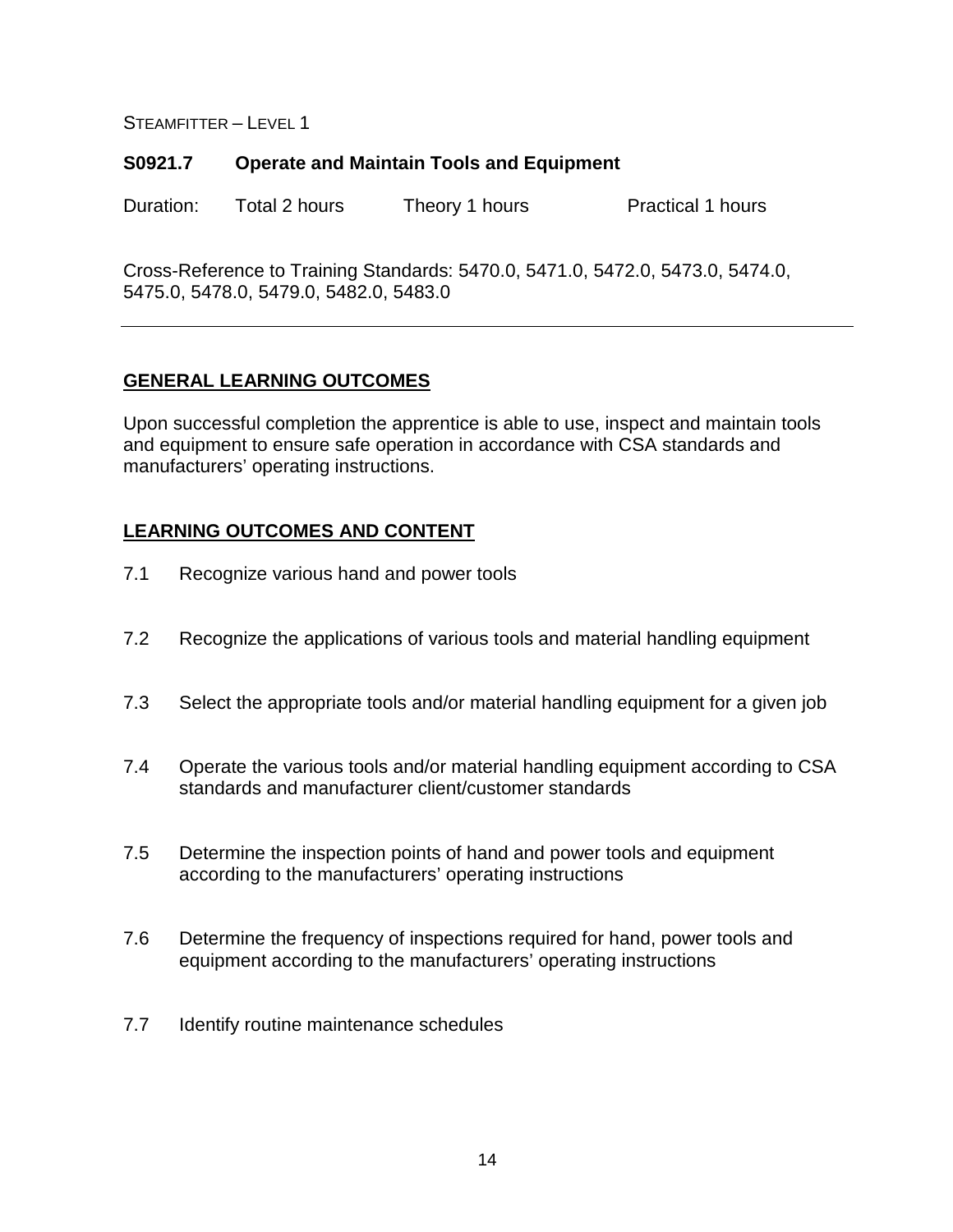- 7.8 Perform routine maintenance according to the manufacturer and/or client/company schedules
- 7.9 Ensure hand tools, power tools and equipment are free from defects and are in proper working condition before use
- 7.10 Remove defective hand tools, power tools and equipment from service
- 7.11 Use hand and power tools and equipment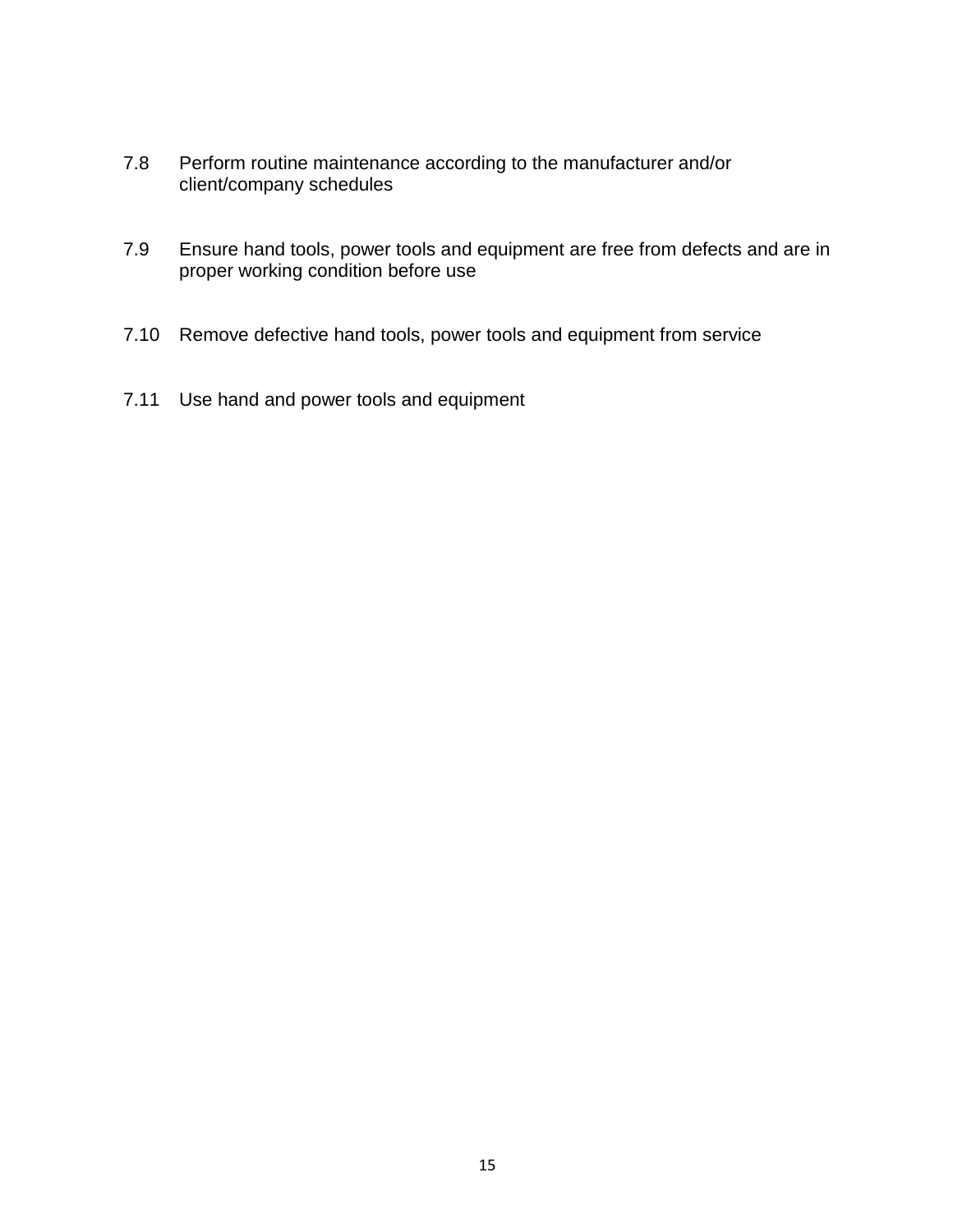#### **S0921.8 Perform Housekeeping Duties**

Duration: Total 1 hour Theory 0.5 hour Practical 0.5 hours

Cross-Reference to Training Standards: 5470.0, 5471.0, 5472.0, 5473.0, 5474.0, 5475.0, 5478.0, 5479.0, 5482.0, 5483.0

#### **GENERAL LEARNING OUTCOMES**

Upon successful completion the apprentice is able to maintain a clean and safe work area.

- 8.1 Identify and comply with all applicable codes and company/customer standards
- 8.2 Identify the location of first aid equipment and supplies
- 8.3 Identify the location of fire extinguishers
- 8.4 Identify job conditions which require heating, ventilation and lighting
- 8.5 Store material and equipment in designated areas
- 8.6 Erect protective barriers as required
- 8.7 Remove debris to designated locations at intervals that will keep the work area clean and safe
- 8.8 Recycle materials as required and where possible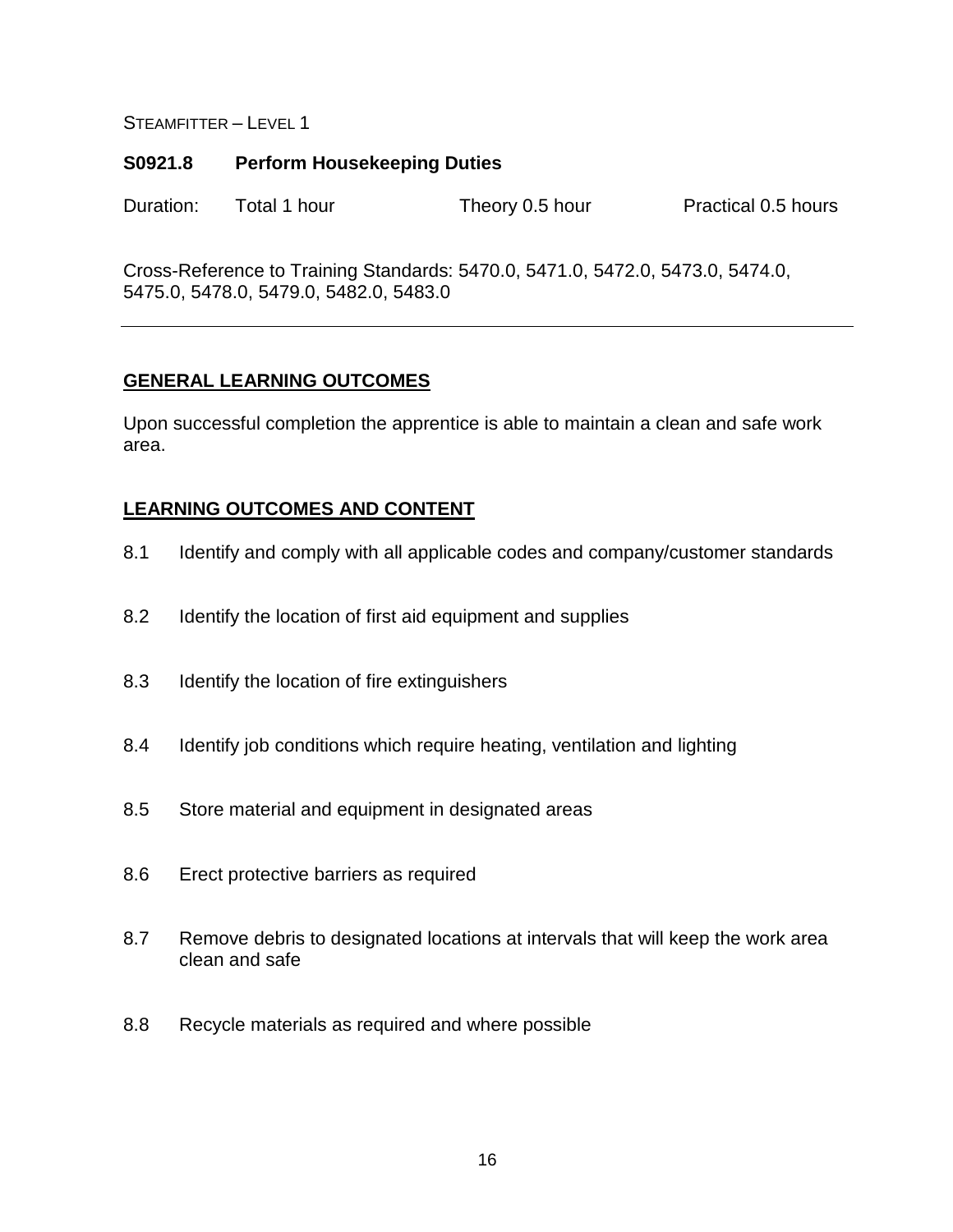#### **S0921.9 Plan the Hoist**

Duration: Total 1 hour Theory 1 hour Practical 0 hours

Cross-Reference to Training Standards: 5470.0, 5471.0, 5472.0, 5473.0, 5474.0, 5475.0, 5478.0, 5479.0, 5482.0, 5483.0

## **GENERAL LEARNING OUTCOMES**

Upon successful completion the apprentice is able to determine the weight, size and any special rigging requirements from drawings to rig and hoist material and equipment in compliance with Occupational Health and Safety Act and company/customer safety precautions.

- 9.1 Recognize and use common rigging terms and abbreviations
- 9.2 Demonstrate the use of standard weight tables to determine the weight of a given load
- 9.3 Identify the weight, size and center of gravity of a given object
- 9.4 Determine whether there are any special rigging and/or hoisting requirements for given materials or pieces of equipment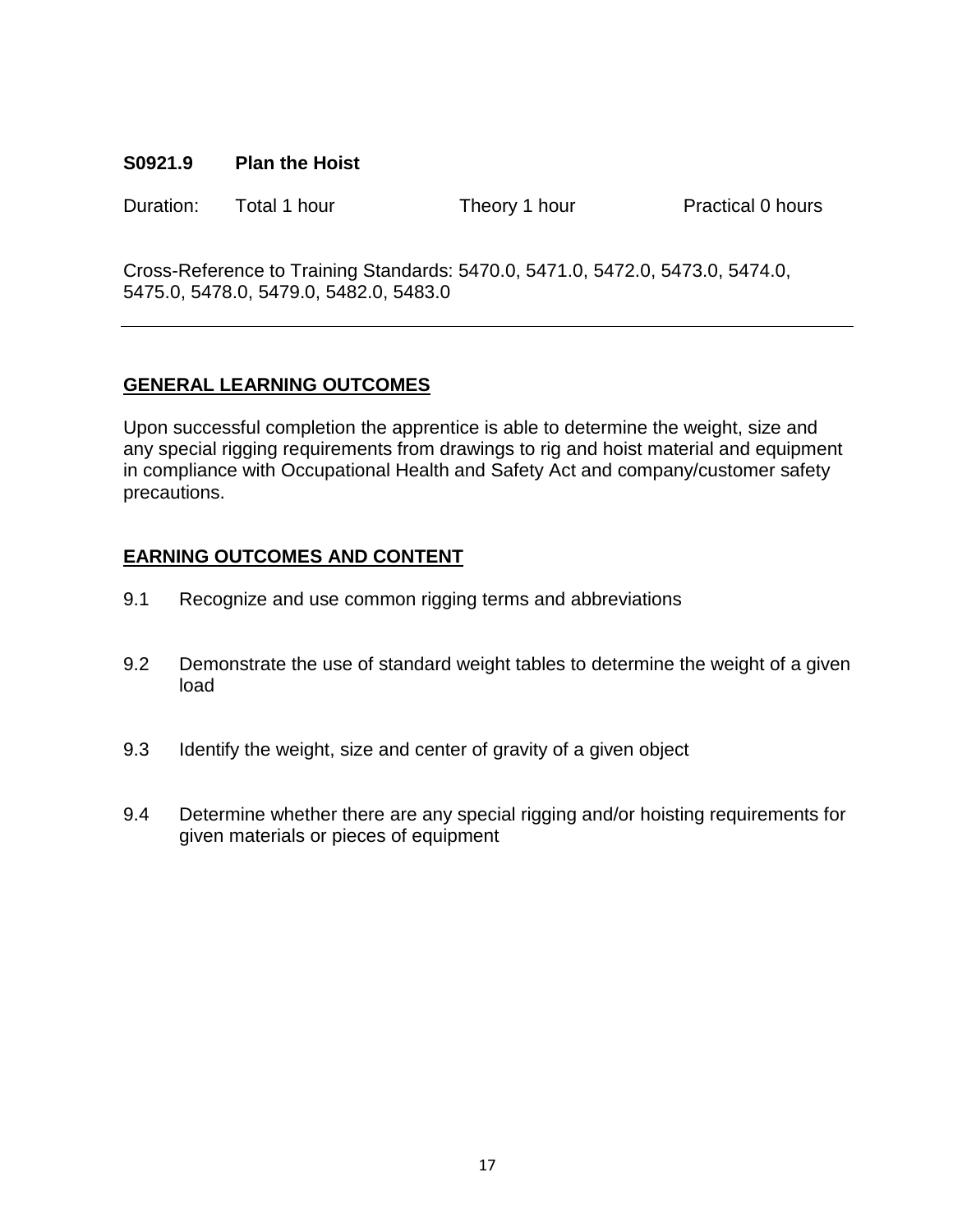#### **S0921.10 Inspect the Job Site**

Duration: Total 1 hour Theory 1 hour Practical 0 hours

Cross-Reference to Training Standards: 5470.0, 5471.0, 5472.0, 5473.0, 5474.0, 5475.0, 5478.0, 5479.0, 5482.0, 5483.0

### **GENERAL LEARNING OUTCOMES**

Upon successful completion the apprentice is able to assess a site to determine if rigging and hoisting operations may be carried out in accordance with Occupational Health and Safety Act and company/customer safety procedures.

### **LEARNING OUTCOMES AND CONTENT**

- 10.1 Identify conditions which should be assessed before hoisting and rigging operations begin including:
	- soil conditions
	- power lines
	- overhead clearance
	- underground services
	- space requirements
	- special conditions
	- visibility of operator and signaler
	- barricade areas in which personnel could be trapped or crushed
	- working near transmitters (microwave)

10.2 Identify what step must be taken if rigging conditions do not meet requirements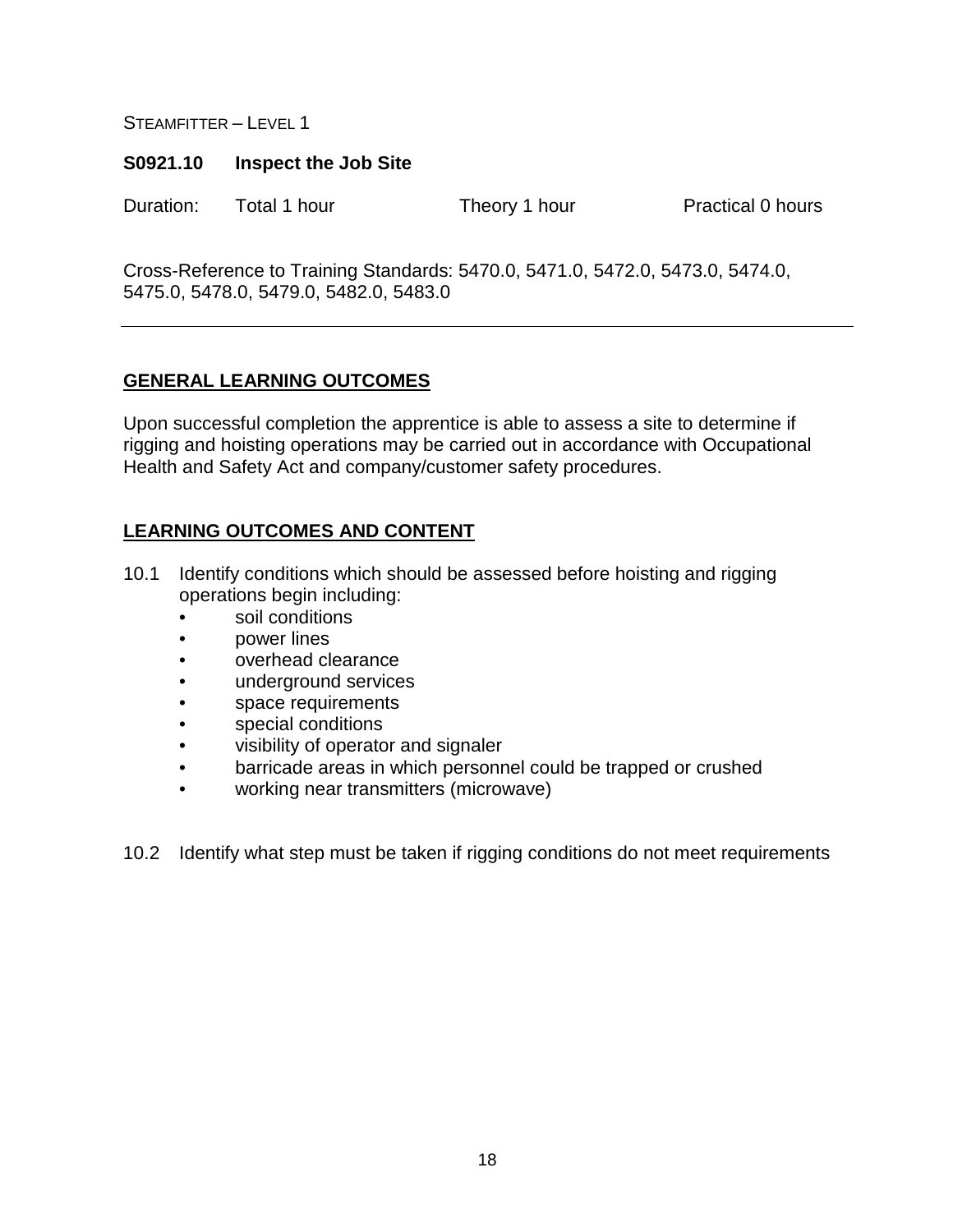### **S0921.11 Determine the Required Equipment**

Duration: Total 1 hour Theory 1 hour Practical 0 hours

Cross-Reference to Training Standards: 5470.0, 5471.0, 5472.0, 5473.0, 5474.0, 5475.0, 5478.0, 5479.0, 5482.0, 5483.0

### **GENERAL LEARNING OUTCOMES**

Upon successful completion the apprentice is able to assess a site to determine the capacity of the hoisting equipment required in accordance with Occupational Health and Safety Act and company/customer procedures.

- 11.1 Establish the weight of the load to be lifted by using:
	- bills of lading
	- technical drawings and data
	- estimation tables
	- equipment catalogues
	- weight scales
	- weighing device on crane
- 11.2 Assist in the selection of the lifting or hoisting equipment by:
	- determining the boom angle of the hoist equipment
	- determining the lift height of the equipment hoisting the load
	- determining site conditions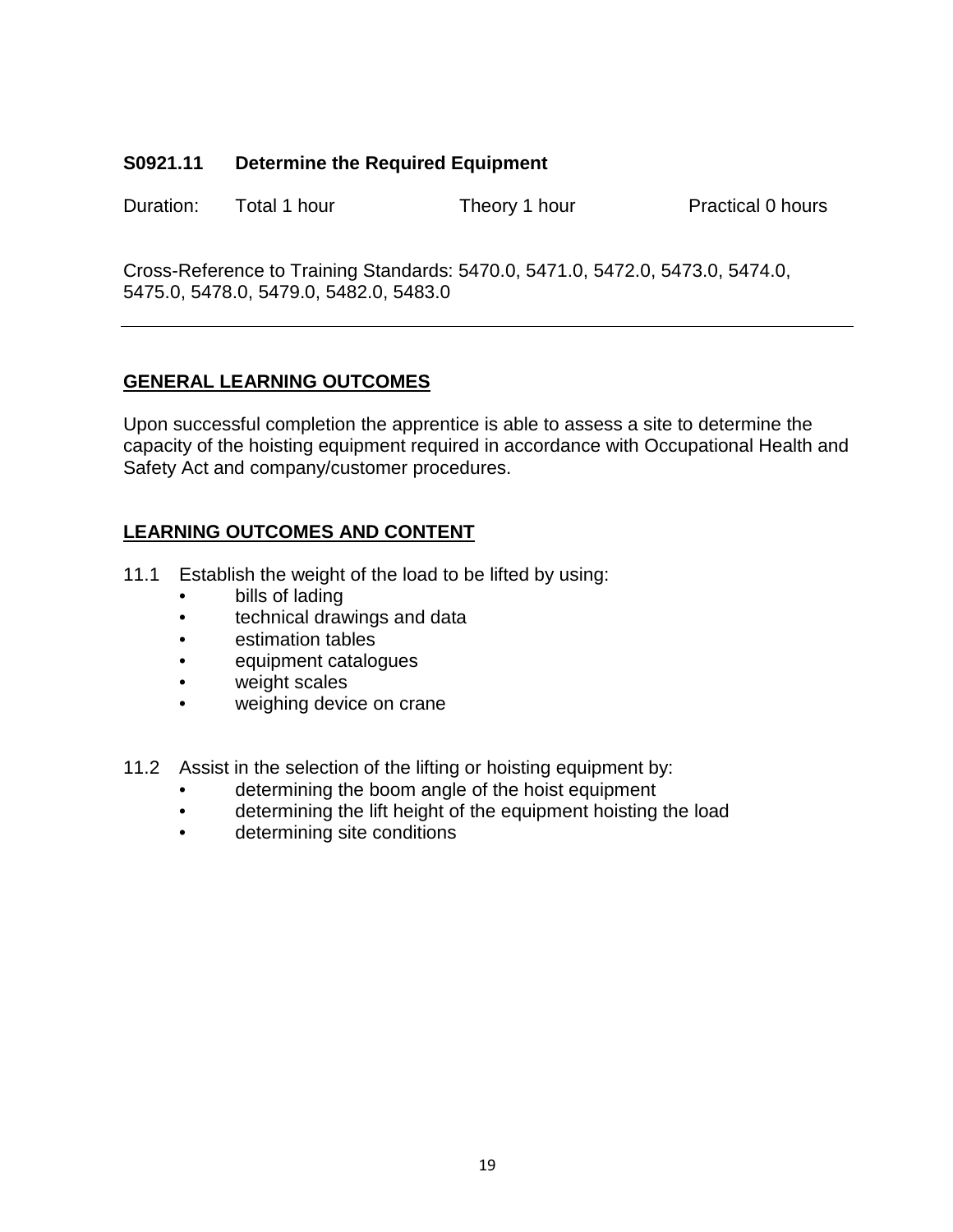#### **S0921.12 Schedule the Lift**

Duration: Total 0.5 hours Theory 0.5 hours Practical 0 hours

Cross-Reference to Training Standards: 5470.0, 5471.0, 5472.0, 5473.0, 5474.0, 5475.0, 5478.0, 5479.0, 5482.0, 5483.0

### **GENERAL LEARNING OUTCOMES**

Upon successful completion the apprentice is able to recommend a schedule for hoisting and off loading tasks in compliance with Occupational Health and Safety Act and company/customer policy.

- 12.1 Plan a schedule for the arrival of material and equipment to be hoisted
- 12.2 Prepare a schedule for hoisting equipment
- 12.3 Plan to assign duties to the hoisting crews
- 12.4 Plan to monitor hoisting crews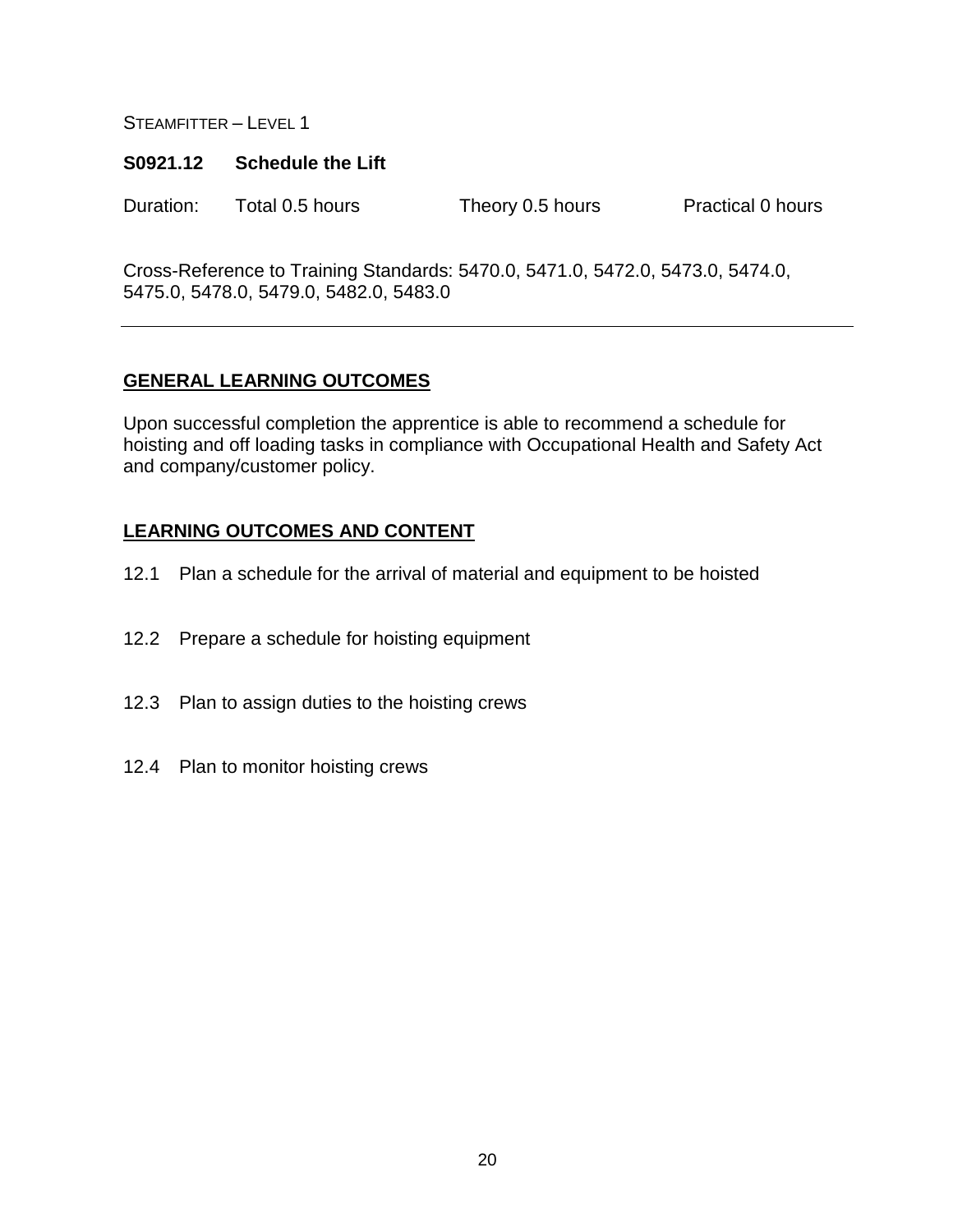#### **S0921.13 Connect the Equipment to the Rigging**

Duration: Total 5 hours Theory 3 hours Practical 2 hours

Cross-Reference to Training Standards: 5470.0, 5471.0, 5472.0, 5473.0, 5474.0, 5475.0, 5478.0, 5479.0, 5482.0, 5483.0

### **GENERAL LEARNING OUTCOMES**

Upon successful completion the apprentice is able to describe required rigging operations as they conform to CSA standards, Occupational Health and Safety Act and company/customer safety procedures.

- 13.1 Describe the use and purpose of rigging hardware
- 13.2 Explain the use and purpose of rigging tools and devices
- 13.3 Explain the use and purpose of standard types of fibre rope used when rigging
- 13.4 Tie five different types of knots using various types of fibre rope
- 13.5 Identify the use and purpose of standard types of wire rope used when rigging
- 13.6 Estimate the safe working load of slings at different sling angles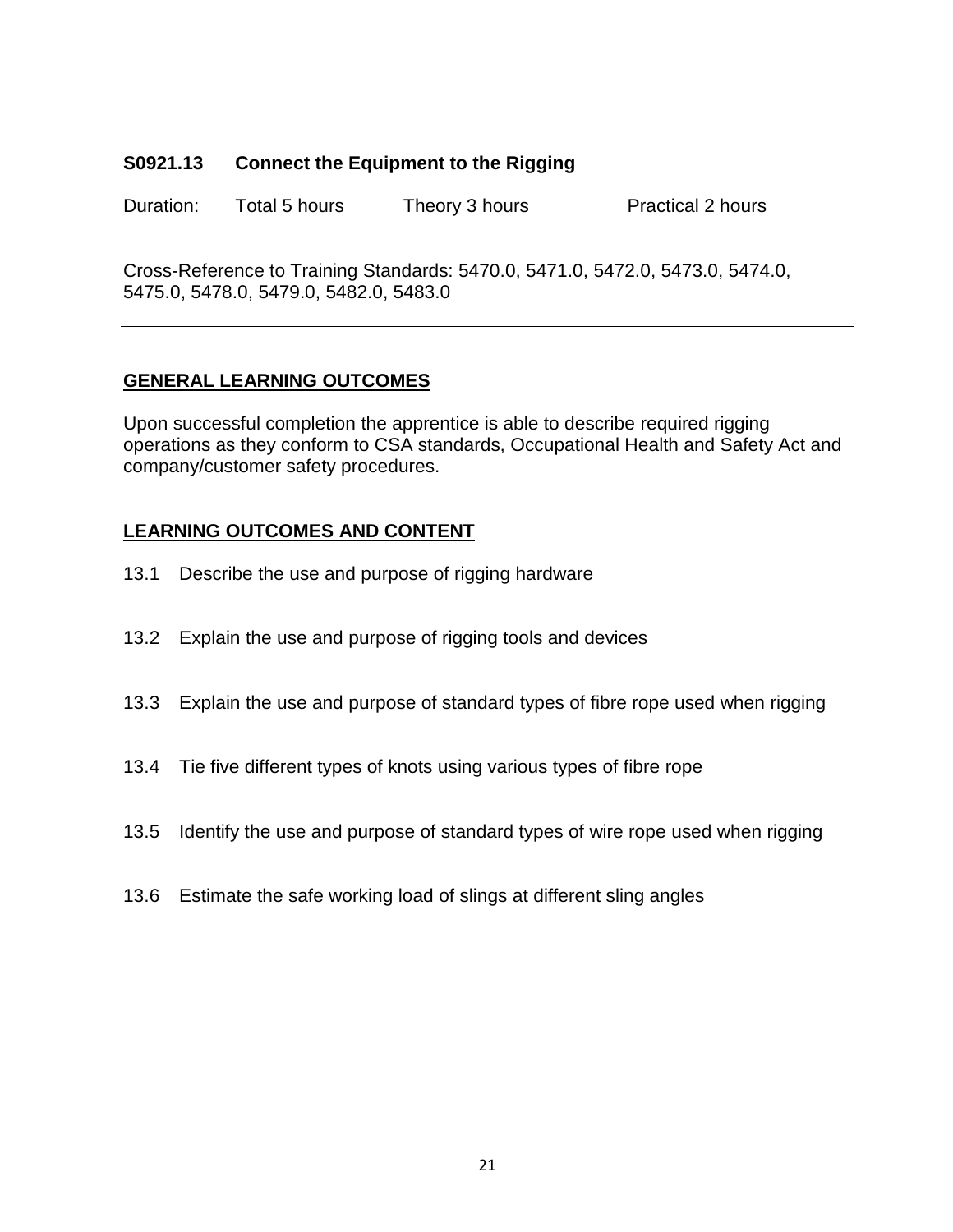#### **S0921.14 Inspect the Rigging**

Duration: Total 4 hours Theory 2 hours Practical 2 hours

Cross-Reference to Training Standards: 5470.0, 5471.0, 5472.0, 5473.0, 5474.0, 5475.0, 5478.0, 5479.0, 5482.0, 5483.0

### **GENERAL LEARNING OUTCOMES**

Upon successful completion the apprentice is able to inspect rigging and hoisting equipment to ensure it complies with OSHA, the Hoisting Engineers Act and company and customer safety procedures.

- 14.1 Identify the rigging and hoisting equipment that requires inspection
- 14.2 Describe the inspection procedures for rigging and hoisting equipment
- 14.3 Perform inspection procedures for a variety of rigging and hoisting equipment
- 14.4 Calculate the safe working load and breaking strength for fibre rope
- 14.5 Calculate the safe working load and breaking strength for wire rope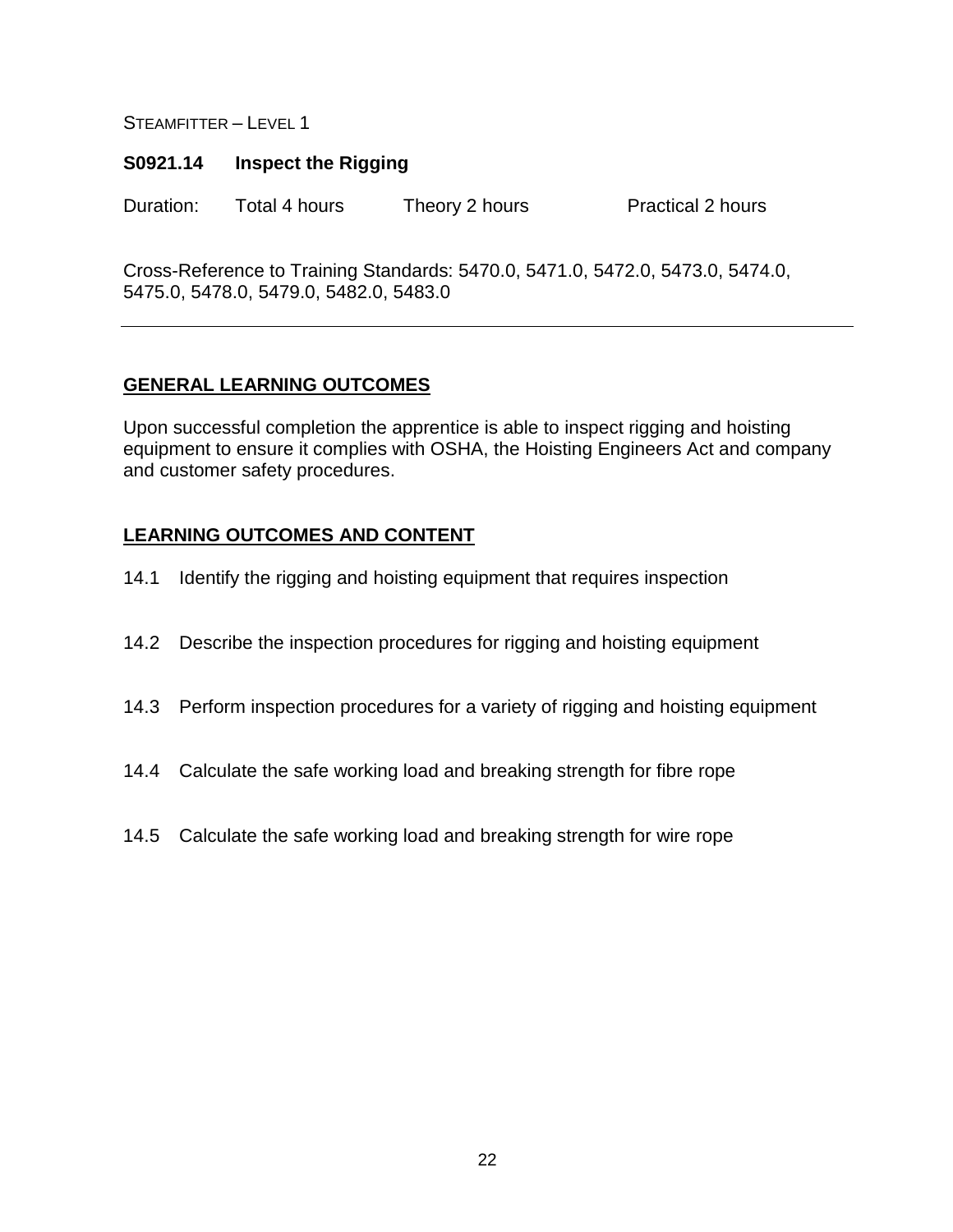#### **S0921.15 Secure the Hoisting Area**

Duration: Total 0.5 hours Theory 0.5 hours Practical 0 hours

Cross-Reference to Training Standards: 5470.0, 5471.0, 5472.0, 5473.0, 5474.0, 5475.0, 5478.0, 5479.0, 5482.0, 5483.0

### **GENERAL LEARNING OUTCOMES**

Upon successful completion the apprentice is able to plan how to secure an area where rigging and hoisting operations are to take place in accordance with CSA standards, Occupational Health and Safety Act and company/customer safety procedures.

- 15.1 Plan to secure the area(s) where rigging and hoisting operations may take place
- 15.2 Explain how to coordinate with other trades when preparing for a hoisting and rigging operation to take place
- 15.3 Explain how to barricade an area where rigging and hoisting activities will be taking place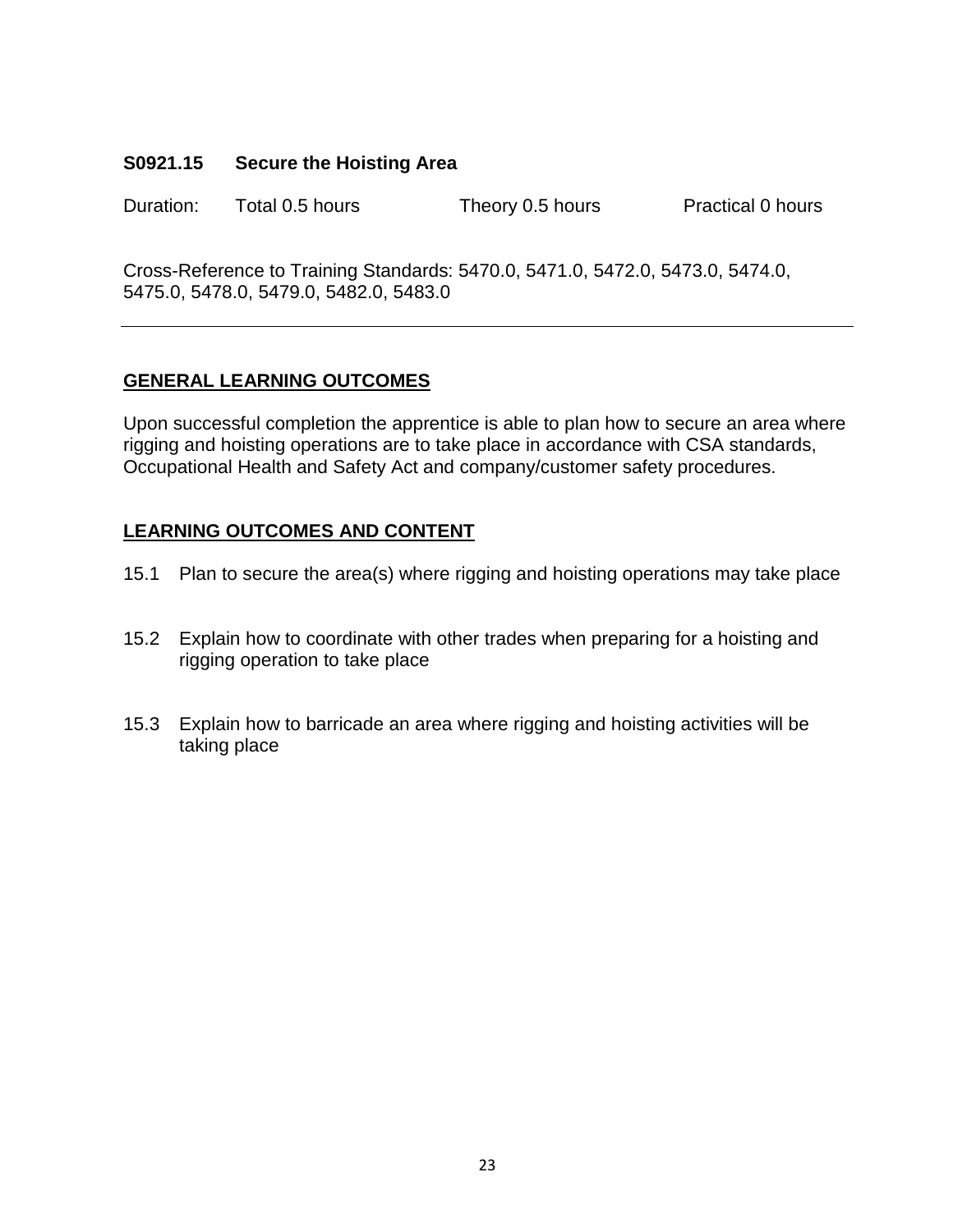#### **S0921.16 Plan to Perform the Lift**

Duration: Total 0.5 hours Theory 0.5 hours Practical 0 hours

Cross-Reference to Training Standards: 5470.0, 5471.0, 5472.0, 5473.0, 5474.0, 5475.0, 5478.0, 5479.0, 5482.0, 5483.0

#### **GENERAL LEARNING OUTCOMES**

Upon successful completion the apprentice is able to plan a lift conforming to CSA standards, Occupational Health and Safety Act and company/client safety procedures.

- 16.1 Plan to secure the area where the lift will be performed
- 16.2 Plan how to connect the rigging equipment to the load
- 16.3 Explain how and where to connect a tag line
- 16.4 Plan the landing area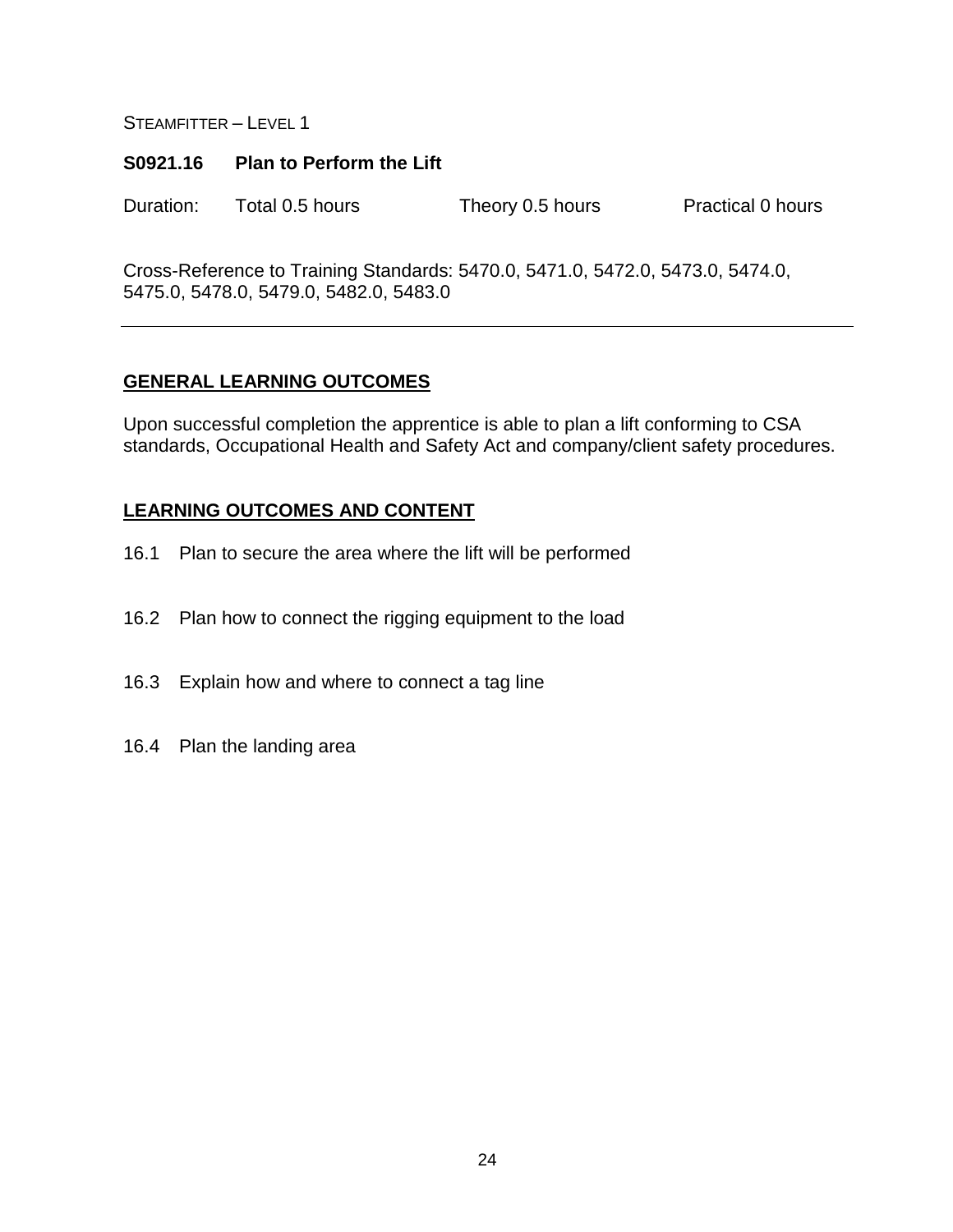#### **S0921.17 Communicate Throughout the Lift**

Duration: Total 1 hour Theory 0.5 hours Practical 0.5 hours

Cross-Reference to Training Standards: 5470.0, 5471.0, 5472.0, 5473.0, 5474.0, 5475.0, 5478.0, 5479.0, 5482.0, 5483.0

#### **GENERAL LEARNING OUTCOMES**

Upon successful completion the apprentice is able to use signals in compliance with Occupational Health and Safety Act and company/customer safety procedures.

- 17.1 Determine when a signaller is required
- 17.2 Demonstrate the use of International Hand Signals
- 17.3 Identify situations when voice communications are best used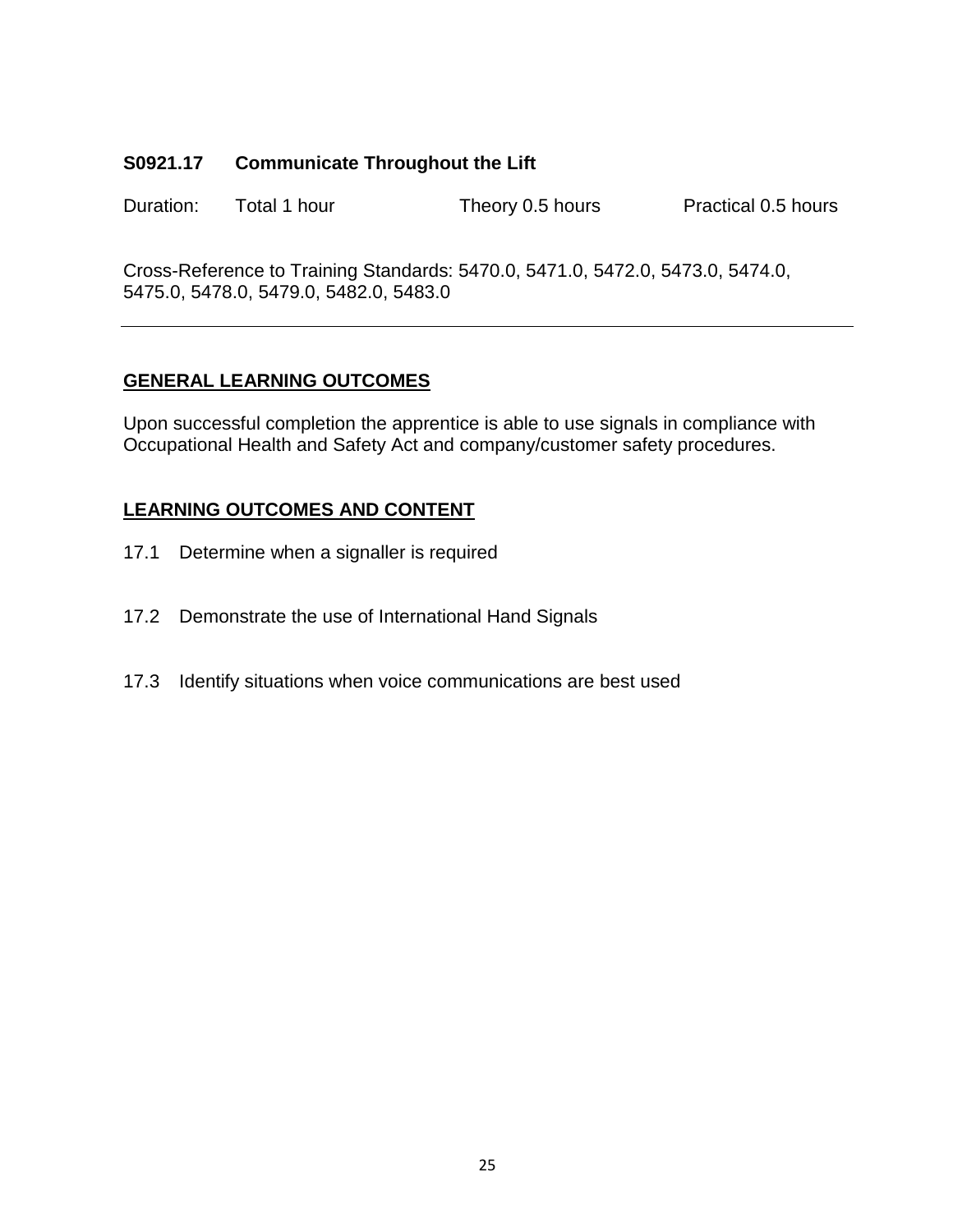#### **S0921.18 Position, Secure and Disconnect the Load**

Duration: Total 0.5 hours Theory 0.5 hours Practical 0 hours

Cross-Reference to Training Standards: 5470.0, 5471.0, 5472.0, 5473.0, 5474.0, 5475.0, 5478.0, 5479.0, 5482.0, 5483.0

### **GENERAL LEARNING OUTCOMES**

Upon successful completion the apprentice is able to describe a process to position, secure and releasing hoisting equipment from the load in compliance with the Occupational Health and Safety Act and company/customer safety procedures.

- 18.1 Plan to position the load in the landing area
- 18.2 Plan to secure the load in a safe manner
- 18.3 Plan to release the hoisting equipment used
- 18.4 Describe how to remove the lifting devices from the load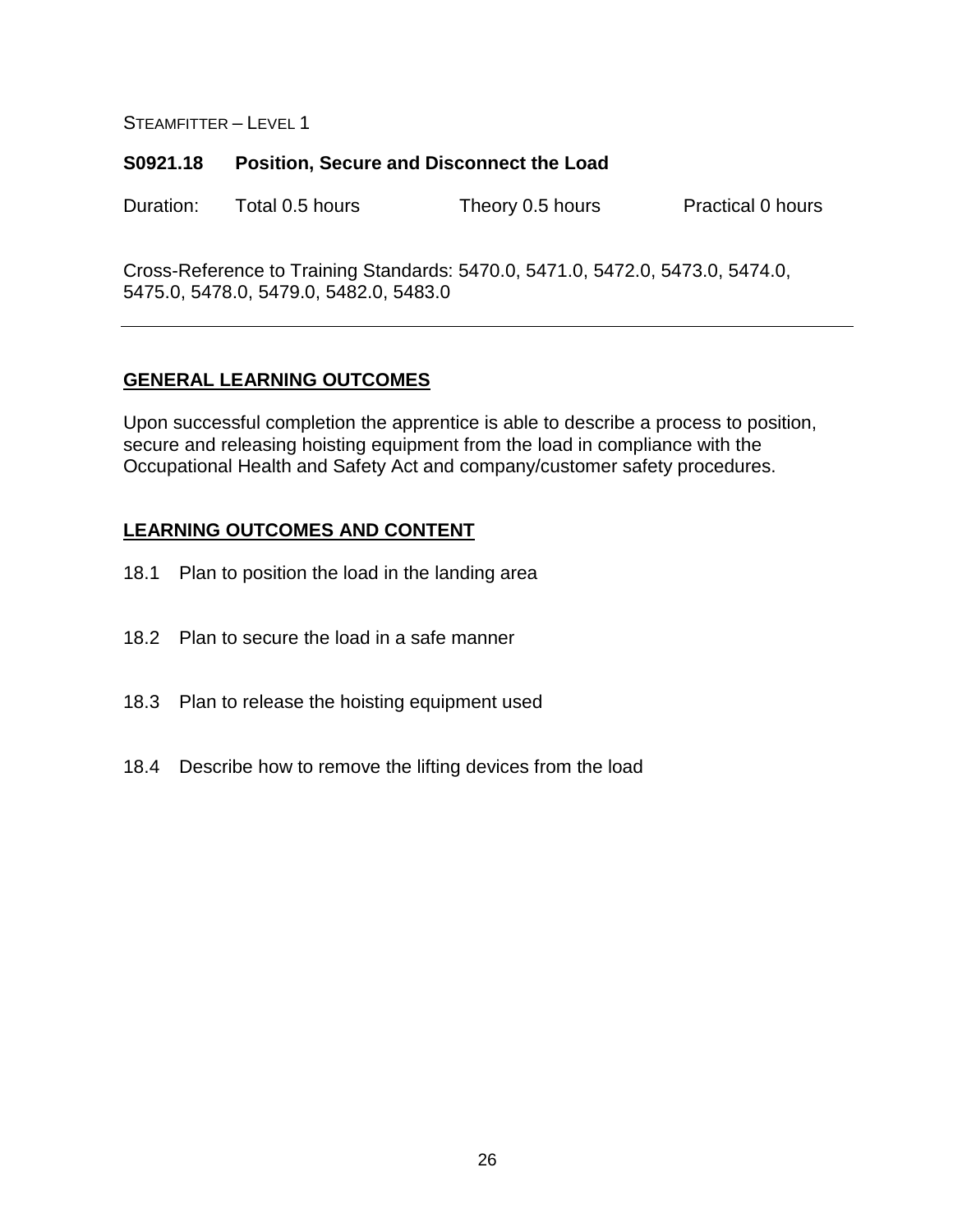#### **S0921.19 Remove and Store the Rigging Equipment**

Duration: Total 0.5 hours Theory 0.5 hours Practical 0 hours

Cross-Reference to Training Standards: 5470.0, 5471.0, 5472.0, 5473.0, 5474.0, 5475.0, 5478.0, 5479.0, 5482.0, 5483.0

### **GENERAL LEARNING OUTCOMES**

Upon successful completion the apprentice is able to plan the removal and storage of lifting devices to comply with company or customer standards.

- 19.1 Identify a designated storage area for the rigging and hoisting equipment
- 19.2 Explain how and where to store the rigging and hoisting equipment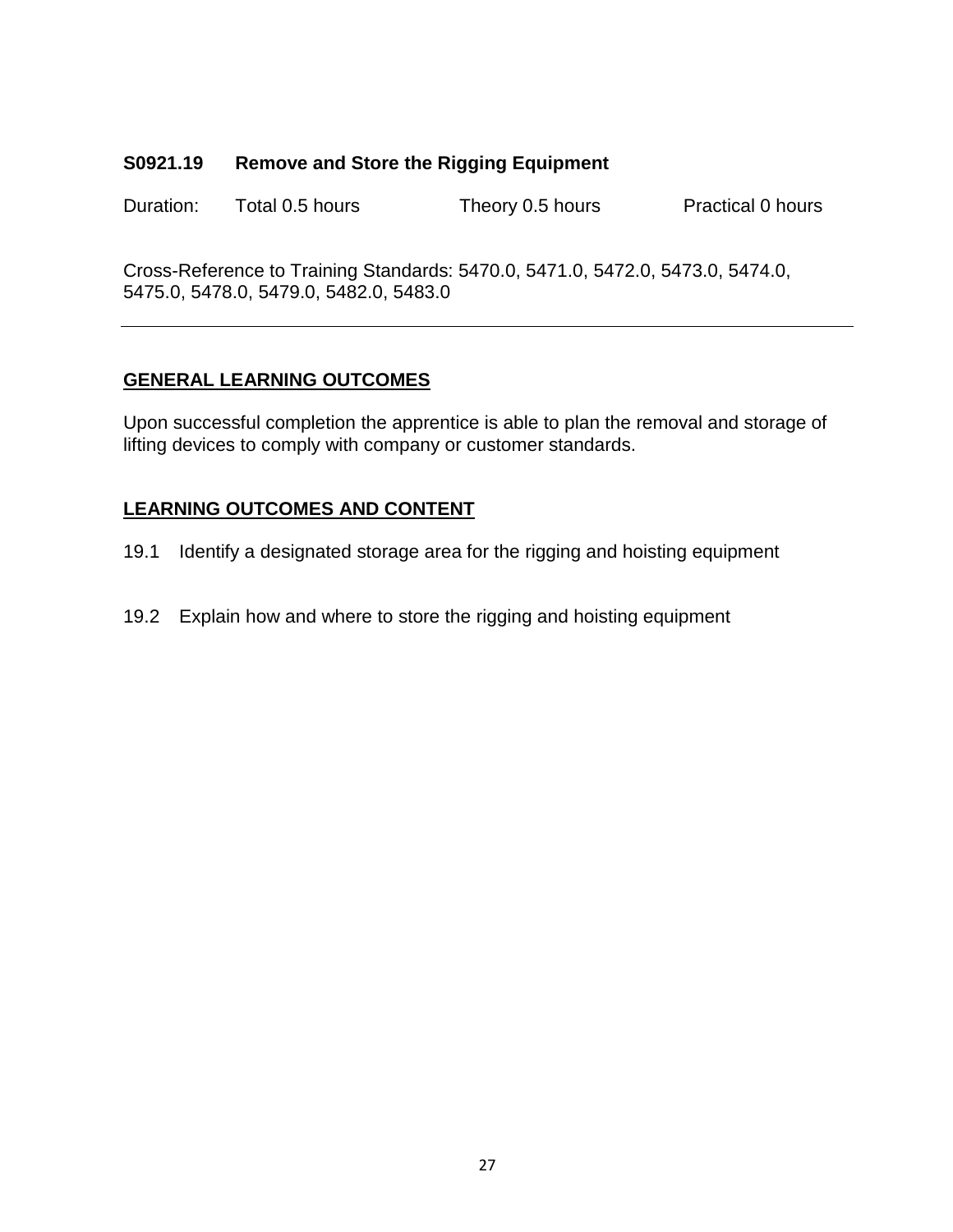| Number:                          | S0922                                                                                                                                                                       |                           |                                                                                                                                                                                                                                                                                                                                        |  |                                                                                                                                                                                                                                                                                                           |
|----------------------------------|-----------------------------------------------------------------------------------------------------------------------------------------------------------------------------|---------------------------|----------------------------------------------------------------------------------------------------------------------------------------------------------------------------------------------------------------------------------------------------------------------------------------------------------------------------------------|--|-----------------------------------------------------------------------------------------------------------------------------------------------------------------------------------------------------------------------------------------------------------------------------------------------------------|
| <b>Reportable Subject:</b>       | PIPING MATERIALS AND JOINING TECHNIQUES                                                                                                                                     |                           |                                                                                                                                                                                                                                                                                                                                        |  |                                                                                                                                                                                                                                                                                                           |
| Duration:                        | Total 72 hours                                                                                                                                                              |                           | Theory 24 hours                                                                                                                                                                                                                                                                                                                        |  | <b>Practical 48 hours</b>                                                                                                                                                                                                                                                                                 |
| Prerequisites:                   | None                                                                                                                                                                        |                           |                                                                                                                                                                                                                                                                                                                                        |  |                                                                                                                                                                                                                                                                                                           |
| Content:                         | S0922.1<br>S0922.2<br>S0922.3<br>S0922.4<br>S0922.5<br>S0922.6<br>S0922.7<br>S0922.8<br>S0922.9<br>S0922.10<br>S0922.11<br>S0922.12<br>S0922.13<br>S0922.14                 | <b>Fittings</b><br>Tubing | <b>Copper Tubing and Fittings</b><br><b>Fibreglass Pipe and Fittings</b><br><b>ABS Plastic Pipe and Fittings</b><br><b>PVC Plastic Pipe and Fittings</b><br><b>CPVC Plastic Tubing and Fittings</b><br>Composite pipe<br>(PE/AL/PE) Composite pipe<br><b>Pipe Joining Techniques</b><br>Expansion<br><b>Pipe Assembly Calculations</b> |  | Steel and Related Metal Piping, Tubing and<br>Polyethylene Plastic Tubing and Fittings<br>Cross Linked Polyethylene (PEX) Plastic<br>Polyolefin Plastic Tubing and Fittings<br>Cross Linked Polyethylene (PEX/AL/PEX)<br>Polyethylene/Aluminum/Polyethylene<br>Pipe Supports, Anchors, Hangers and Linear |
| <b>Evaluation &amp; Testing:</b> | Assignments related to theory and appropriate application<br>skills<br>Minimum of one mid-term test during the 8-week term<br>Final exam at end of term<br>Periodic quizzes |                           |                                                                                                                                                                                                                                                                                                                                        |  |                                                                                                                                                                                                                                                                                                           |

Mark Distribution:

| Theory  | <b>Practical Application</b> | Final      |
|---------|------------------------------|------------|
| Testing | $\tau$ esting                | Assessment |
| 30%     | 40%                          | 30%        |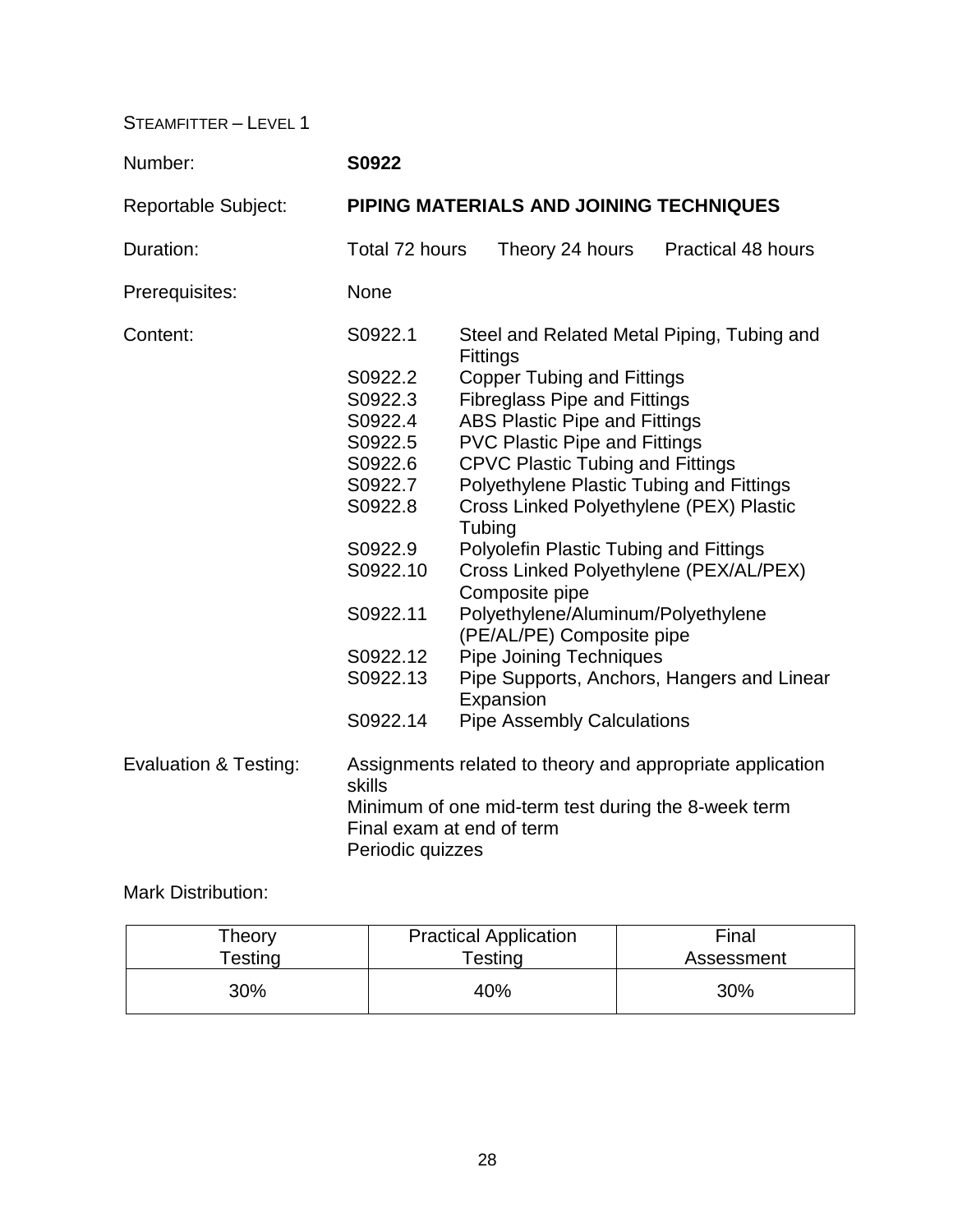Instructional and Delivery Strategies: Use of material samples and manufacturers'

specifications (CDs, manuals, internet)

Reference Materials: Use of material samples and manufacturers' specifications (CDs, manuals, Internet) IPT Pipe Trades Handbook Pipe Fitters & Pipe Welders Handbook

Recommended Equipment List: threading machines

- 300 complete with accessories
- 535 complete with accessories
- 700 complete with accessories
- 775 support arm

• 774 square drive adaptor universal drive shaft victaulic groover, #916 and #918 geared threader pipe stands, adjustable pipe horses roller stands hand dies enclosed ratchet die heads set - 1/8" - 2" chop saws 12" / 14" 65R dies oilers #418 spiral reamers tri stands power pipe cutter #258 direct tap machine MLT3401 copper cutters flaring tools of different sizes and manufacturers tube reamers nipple chuck rigging #819 prestolite torches / turbo torch oxyacetylene torches with cutting and head welding tips cutting goggles reciprocating saw 5228 grinders face shields porta-band saws 932 US pipe hole saw & kit press fit tool plastic fusion welder hot air weld gun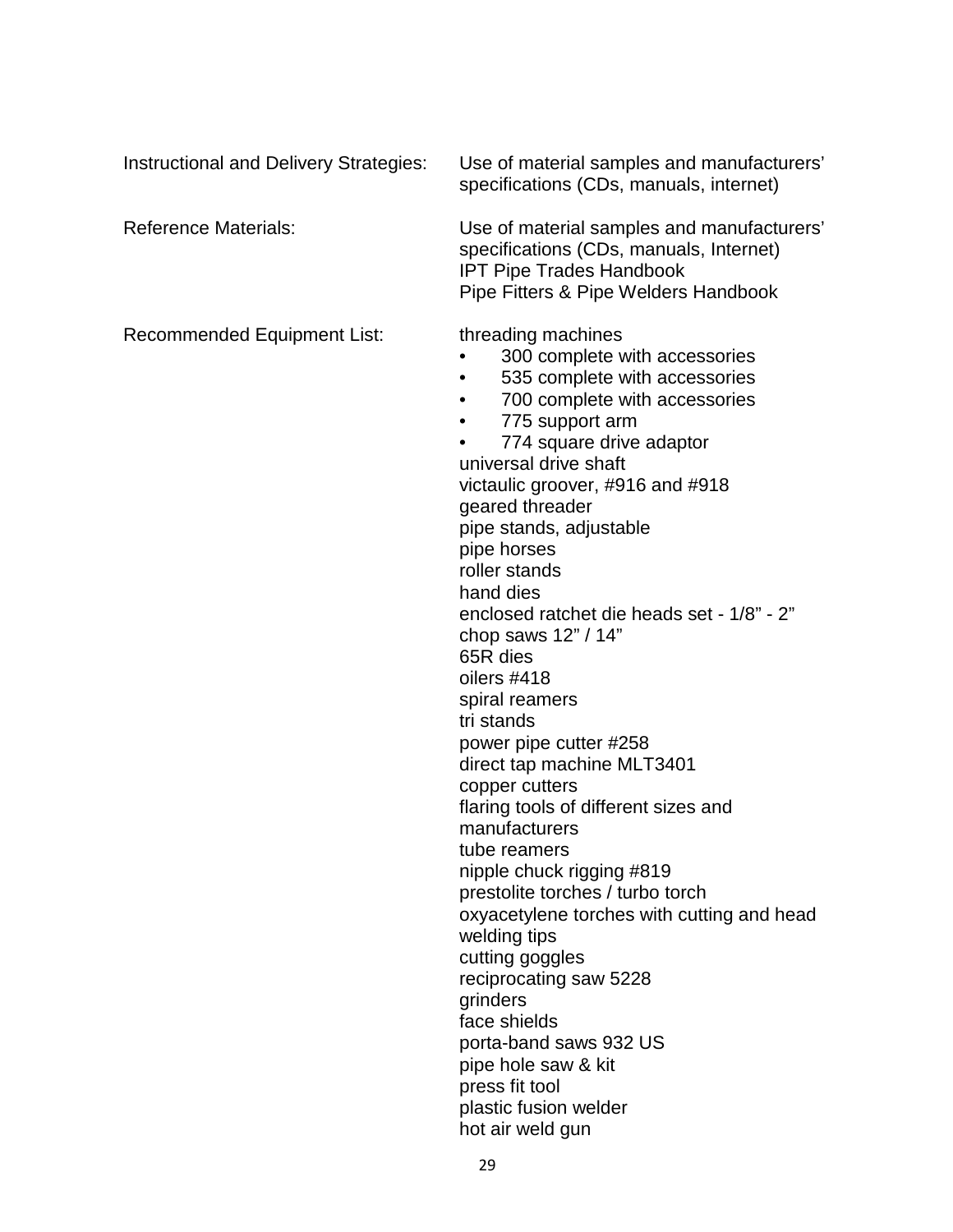ipex kits tool wirsbro tool kit set hole saws dry cut saw #614 pipe wrenches, 14", 18", 24", and 36" adjustable wrenches combination wrenches from ¼" to 1¼" tube wrenches #124 hammers of different types including ball pein, claw and rubber files wire brushes levels and squares centre punches and chisels chalk lines and plumb bobs try squares steel screw drivers (robertson, philips, flat) plastic saws plastic cutter #493 laser level with rotary base RB90 laser level with gradient base 6B390 micrometer depth gauge feeler gauge electric drills battery (cordless) drill rotary hammer drill power band saw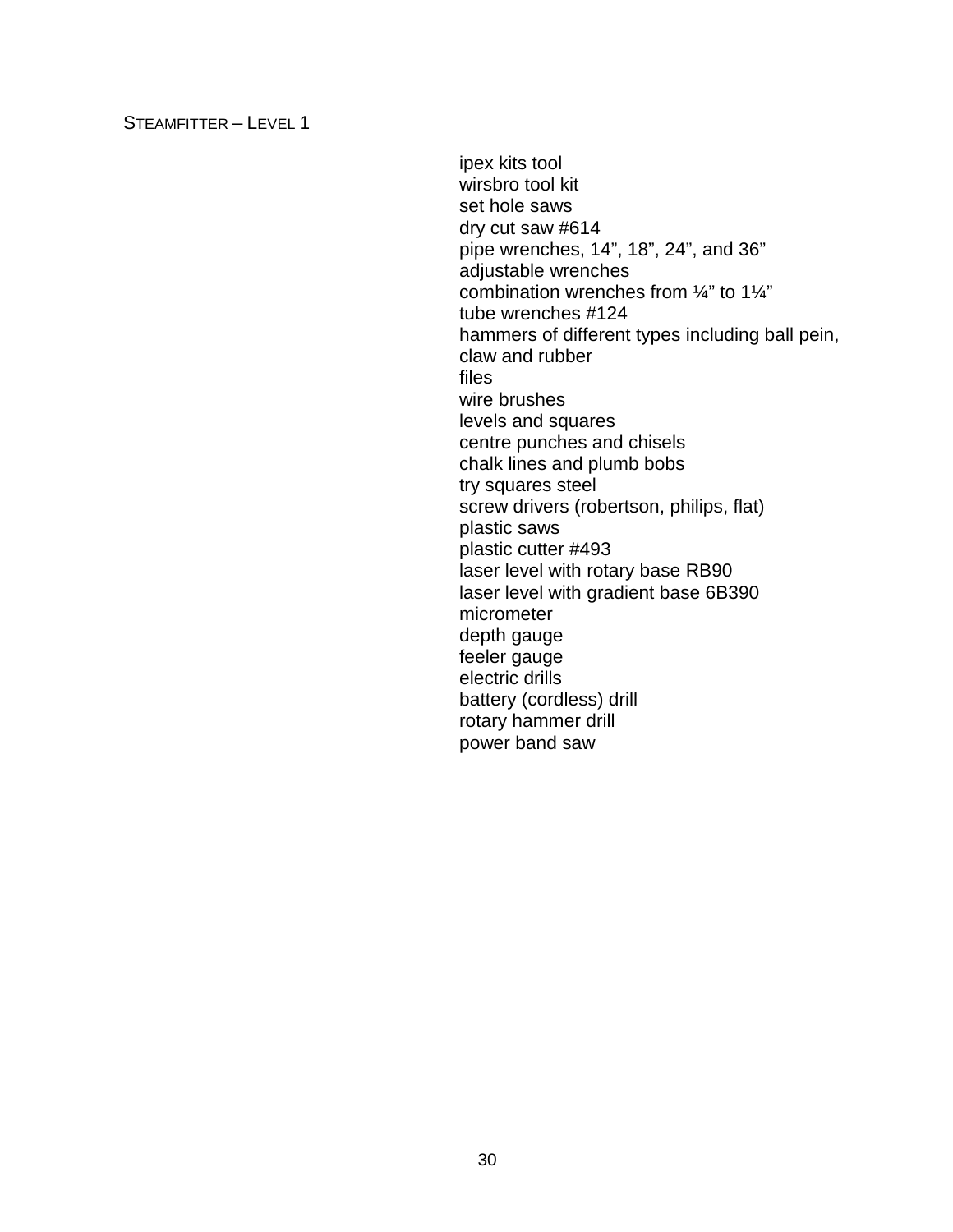#### **S0922.1 Steel and Related Metal Pipe, Tubing and Fittings**

Duration: Total 4 hours Theory 4 hours Practical 0 hours

Cross-Reference to Training Standards: 5470.0, 5471.0, 5472.0, 5473.0, 5474.0, 5475.0, 5476.0, 5480.0, 5483.0

# **GENERAL LEARNING OUTCOMES**

Upon successful completion the apprentice is able to composition, design, manufacture, terminology, available lengths and diameters, as well as previous and current approved applications of steel and related metal pipes and fittings.

- 1.1 Explain the fundamentals of the steel and wrought iron manufacturing process
- 1.2 List the three main methods of pipe manufacture
- 1.3 State the purpose and limitations for pipe manufactured by each of the above three methods
- 1.4 State the range of nominal pipe sizes produced by each of the three methods of manufacture
- 1.5 State three identifying features of wrought iron pipe
- 1.6 State the purpose of iron silicate in wrought iron
- 1.7 State the four types of steel or wrought iron pipe end finishes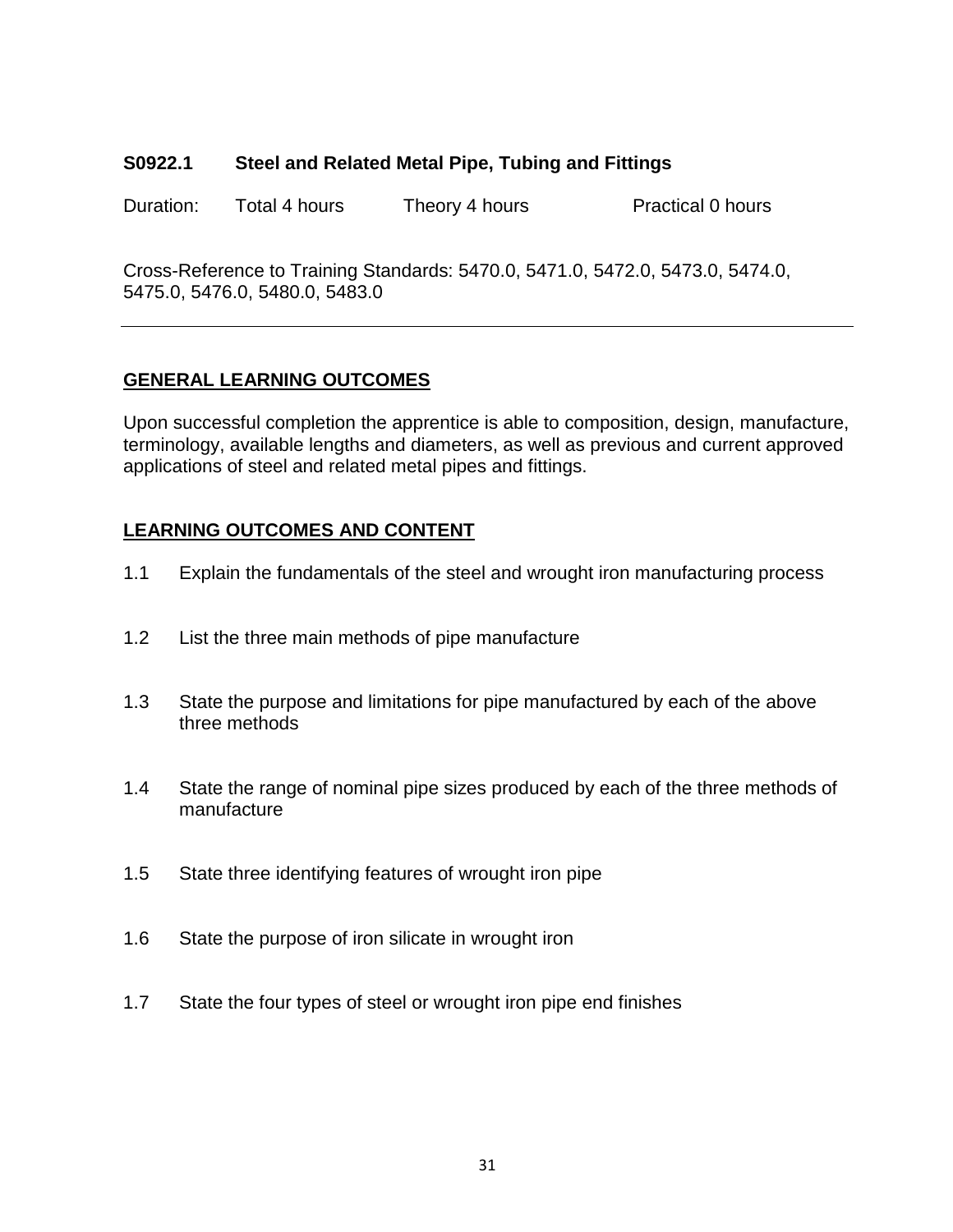- 1.8 Name types of protective coatings applied to the outside surface of black pipe
- 1.9 Describe the steps in zinc coating black pipe to produce galvanized pipe
- 1.10 State the identifying features of monel pipe
- 1.11 State the purpose of monel pipe
- 1.12 State the identifying features of chromalloy (stainless) pipe
- 1.13 State the purpose of chromalloy (stainless) pipe
- 1.14 State the identifying features of Inconel pipe
- 1.15 State the purpose of Inconel pipe
- 1.16 State the main advantage of using aluminum tubing
- 1.17 State the purpose of a plastic liner installed inside aluminum pipe
- 1.18 List different weights of pipe based on wall thickness
- 1.19 State range of sizes through which pipe is known by its inside or outside diameter
- 1.20 Define the term "random lengths" of steel pipe
- 1.21 Provide the full name of the testing agency known as "ASTM"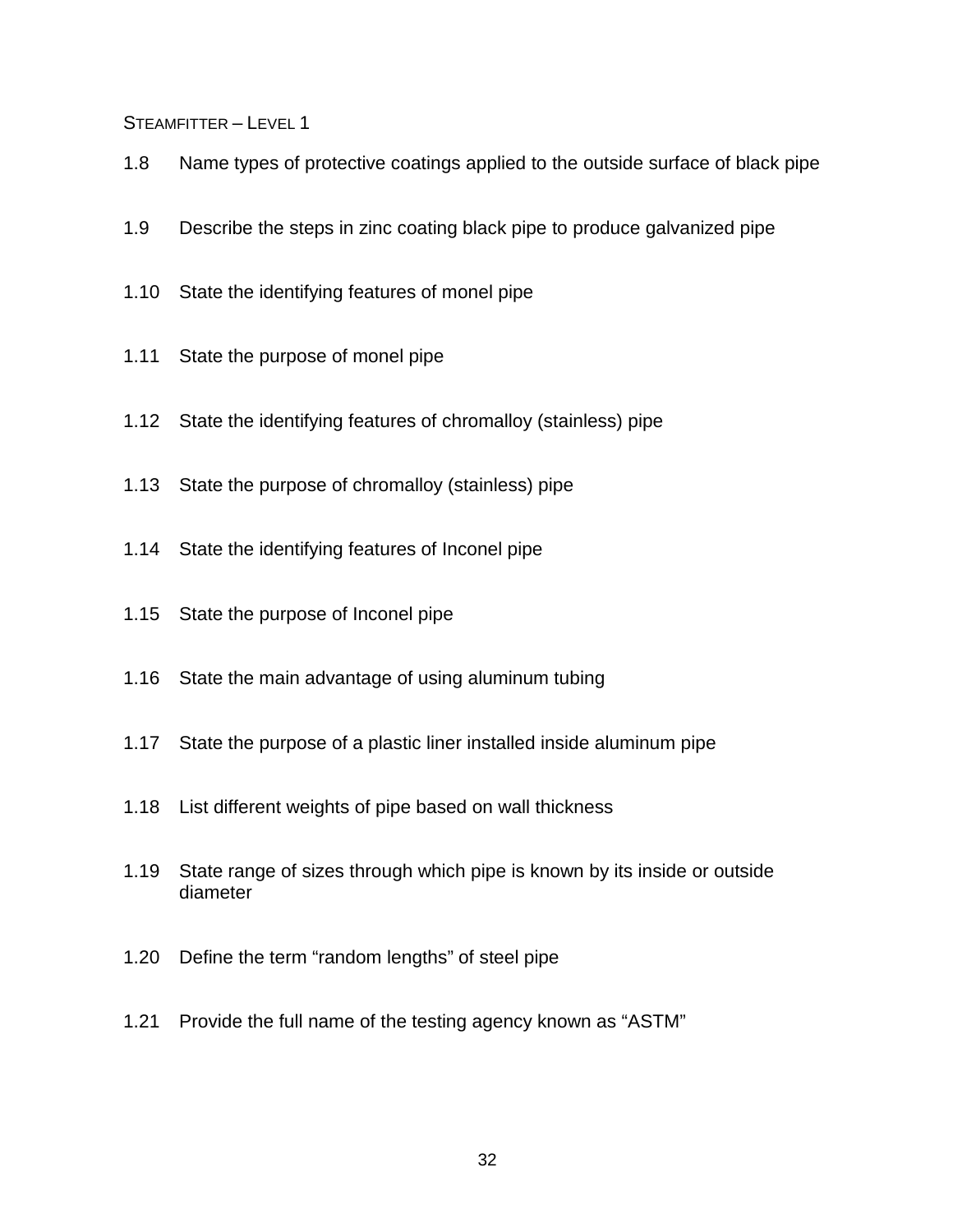- 1.22 List three tests conducted on standard schedules of pipe.
- 1.23 Describe the tests involved in determining the mechanical characteristics of a pipe
- 1.24 Name the five generally accepted methods of joining iron or steel pipe
- 1.25 Name five types of piping systems that use screwed joints
- 1.26 Interpret the service designations usually indicated on the side of fittings
- 1.27 List factors to be considered when selecting steel pipe including:
	- type of systems
	- premature pipe wall failures
	- cost of material
	- installation time
	- availability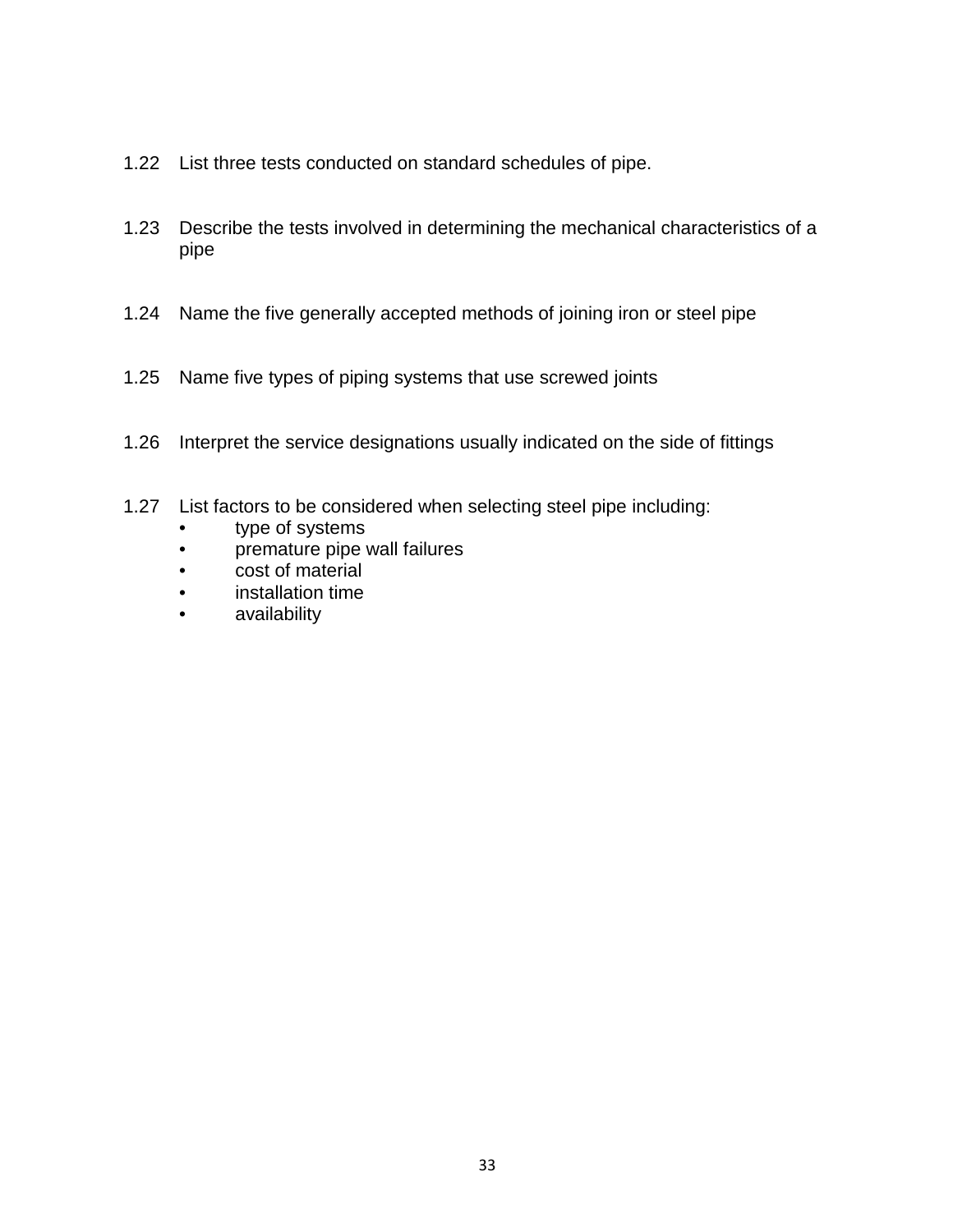#### **S0922.2 Copper Tubing and Fittings**

Duration: Total 3.5 hours Theory 3.5 hours Practical 0 hours

Cross-Reference to Training Standards: 5470.0, 5471.0, 5472.0, 5473.0, 5474.0, 5475.0, 5476.0, 5480.0, 5483.0

#### **GENERAL LEARNING OUTCOMES**

Upon successful completion the apprentice is able to distinguishing characteristics of copper tubing and fittings including wall thickness, selection factors, applications, joining methods and support requirements.

- 2.1 Identify the four standard wall thicknesses for copper pipe
- 2.2 Identify the colour designation assigned to each wall thickness
- 2.3 Identify the advantages and disadvantages of copper pipe and fittings
- 2.4 Explain the term degreased copper
- 2.5 State the standard diameters for copper pipe and fittings
- 2.6 State the standard lengths for hard drawn and coiled copper pipe
- 2.7 Identify which wall thickness may be purchased as hard drawn lengths, coils or both
- 2.8 State where soft copper pipe may be installed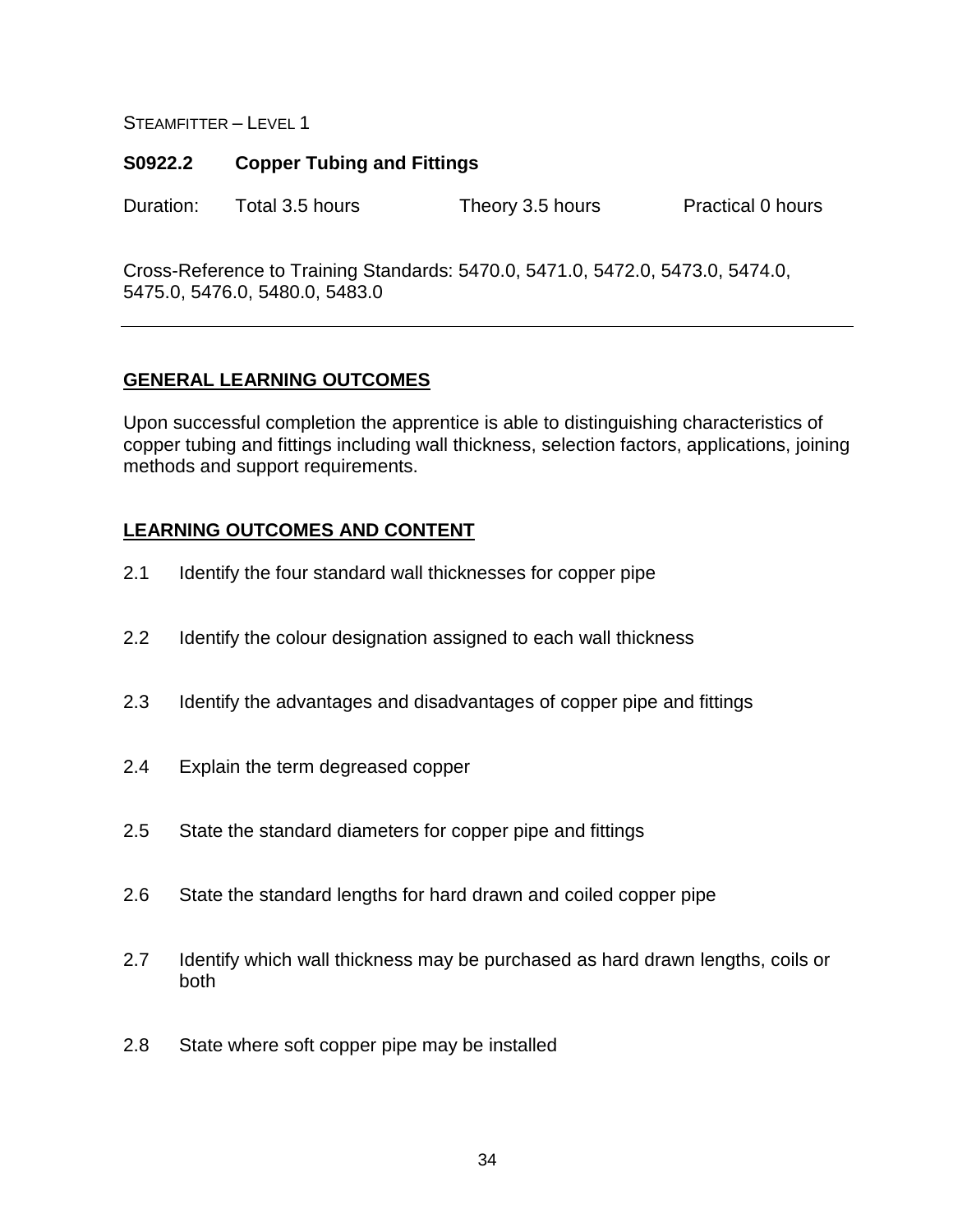- 2.9 Explain why restrictions are placed on soft copper coils
- 2.10 State where hard drawn copper pipe may be installed
- 2.11 Explain why restrictions are placed on hard drawn lengths
- 2.12 State the common joining methods for copper pipe and tubing
- 2.13 Identify the approval agency for copper pipe
- 2.14 Explain the difference between a "drainage" and "pressure" copper fitting
- 2.15 State the support requirements for various diameters of copper pipe installations
- 2.16 Identify the precaution that must be taken if supports for copper pipe and fittings are not copper
- 2.17 Explain the purpose of dielectric unions
- 2.18 Explain where dielectric unions should be installed
- 2.19 List factors to be considered when selecting copper pipe including:
	- type of system
	- corrosion
	- cost of material
	- installation time
	- availability
- 2.20 State the main components of brass and bronze
- 2.21 State the type of lubricant used to thread brass pipe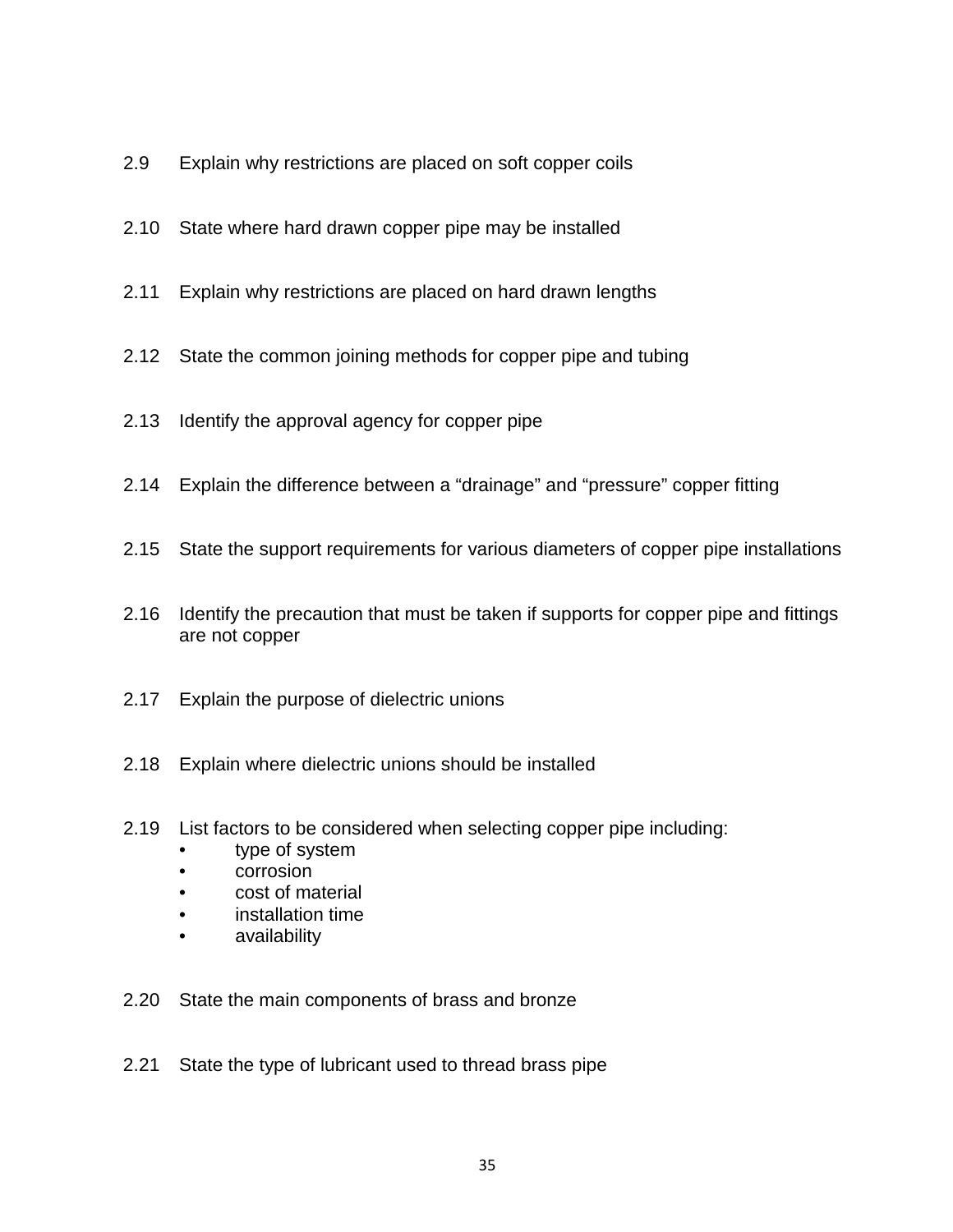#### **S0922.3 Fibreglass Pipe and Fittings**

Duration: Total 0.5 hour Theory 0.5 hours Practical 0 hours

Cross-Reference to Training Standards: 5470.0, 5471.0, 5472.0, 5473.0, 5474.0, 5475.0, 5476.0, 5480.0, 5483.0

## **GENERAL LEARNING OUTCOMES**

Upon successful completion the apprentice is able to distinguishing characteristics of fibreglass pipe and fittings including selection factors, applications, joining methods and support requirements.

- 3.1 State the size range for fibreglass pipe
- 3.2 Identify the uses for fibreglass pipe
- 3.3 Explain the type of fittings that are installed with fibreglass pipe
- 3.4 Explain the joining method that is used with fibreglass pipe
- 3.5 State the precautions that must be taken when cutting fibreglass pipe
- 3.6 State the approval agency for fibreglass pipe installations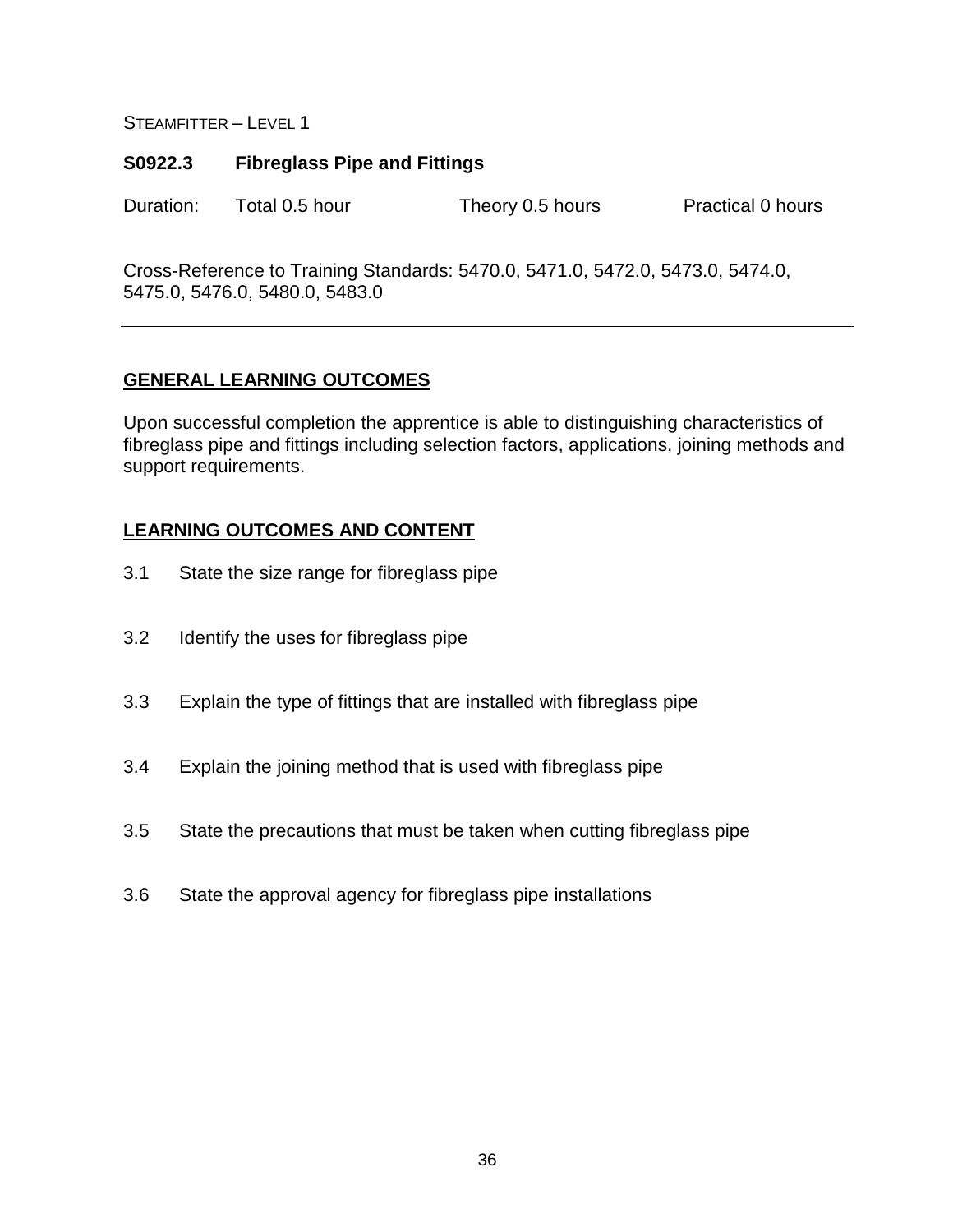## **S0922.4 ABS Plastic Pipe and Fittings**

Duration: Total 0.25 hours Theory 0.25 hours Practical 0 hours

Cross-Reference to Training Standards: 5470.0, 5471.0, 5472.0, 5473.0, 5474.0, 5475.0, 5476.0, 5480.0, 5483.0

## **GENERAL LEARNING OUTCOMES**

Upon successful completion the apprentice is able to identify ABS plastic pipe and fittings, distinguishing characteristics, selection factors, applications, joining methods and support requirements.

- 4.1 Upon successful completion, the apprentice is able to:
- 4.2 State the full name for the common abbreviation for ABS pipe
- 4.3 Identify the joining methods of ABS pipe and fittings
- 4.4 Identify the joining methods of ABS pipe and fittings to other plastics
- 4.5 Identify the joining method of ABS pipe and fittings to non-plastic pipe and fittings
- 4.6 State the standard colour for ABS pipe and fittings
- 4.7 State the approvals ABS pipe and fittings require
- 4.8 Explain the support requirements for ABS pipe and fittings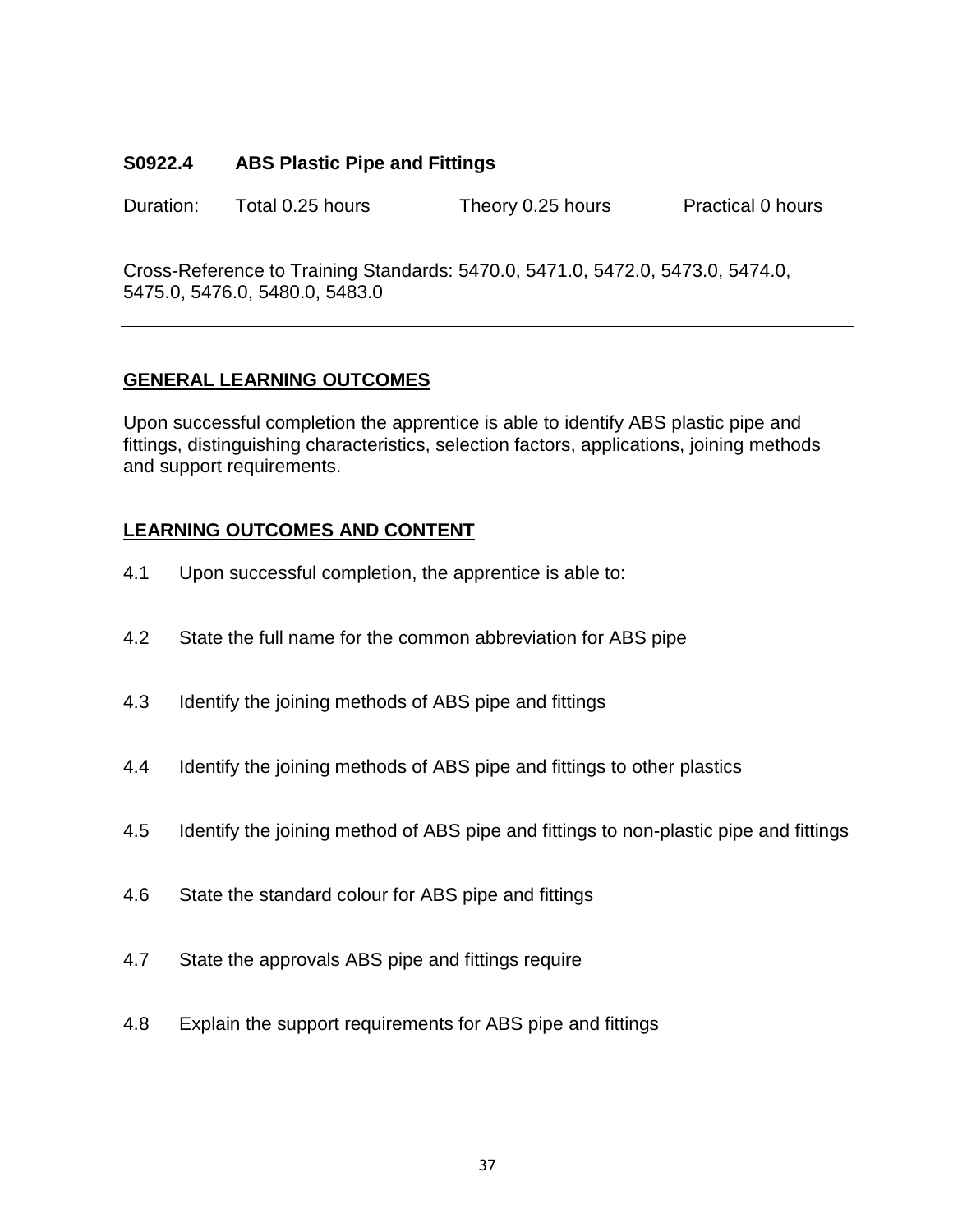- 4.9 List the standard pipe diameters for ABS pipe and fittings
- 4.10 List the wall thicknesses available for ABS pipe and fittings
- 4.11 State how ABS pipe is sold
- 4.12 State the standard length for ABS pipe
- 4.13 List the approved piping system uses for ABS pipe and fittings
- 4.14 State restrictions placed on the use of ABS pipe and fittings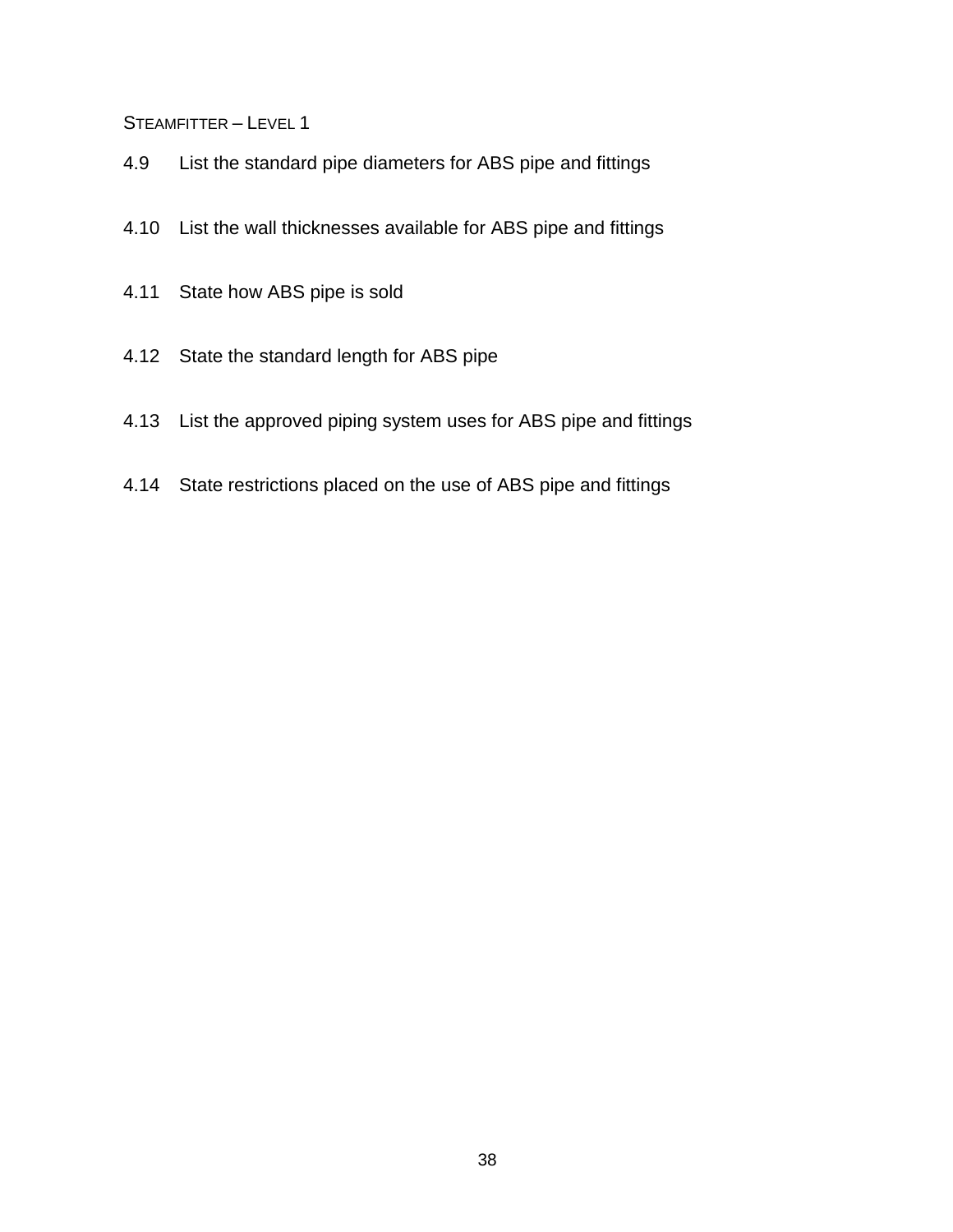## **S0922.5 PVC Plastic Pipe and Fittings**

Duration: Total 0.25 hours Theory 0.25 hours Practical 0 hours

Cross-Reference to Training Standards: 5470.0, 5471.0, 5472.0, 5473.0, 5474.0, 5475.0, 5476.0, 5480.0, 5483.0

## **GENERAL LEARNING OUTCOMES**

Upon successful completion the apprentice is able to identify PVC plastic pipe and fittings, distinguishing characteristics, selection factors, applications, joining methods and support requirements.

- 5.1 State the full name for the common abbreviation for PVC pipe
- 5.2 Identify the joining methods of PVC pipe and fittings
- 5.3 Identify the joining methods of PVC pipe and fittings to other plastics
- 5.4 Identify the joining method of PVC pipe and fittings to non-plastic pipe and fittings
- 5.5 State the approvals PVC pipe and fittings require
- 5.6 Explain the support requirements for PVC pipe and fittings
- 5.7 List the standard pipe diameters for PVC pipe and fittings
- 5.8 List the wall thicknesses available for PVC pipe and fittings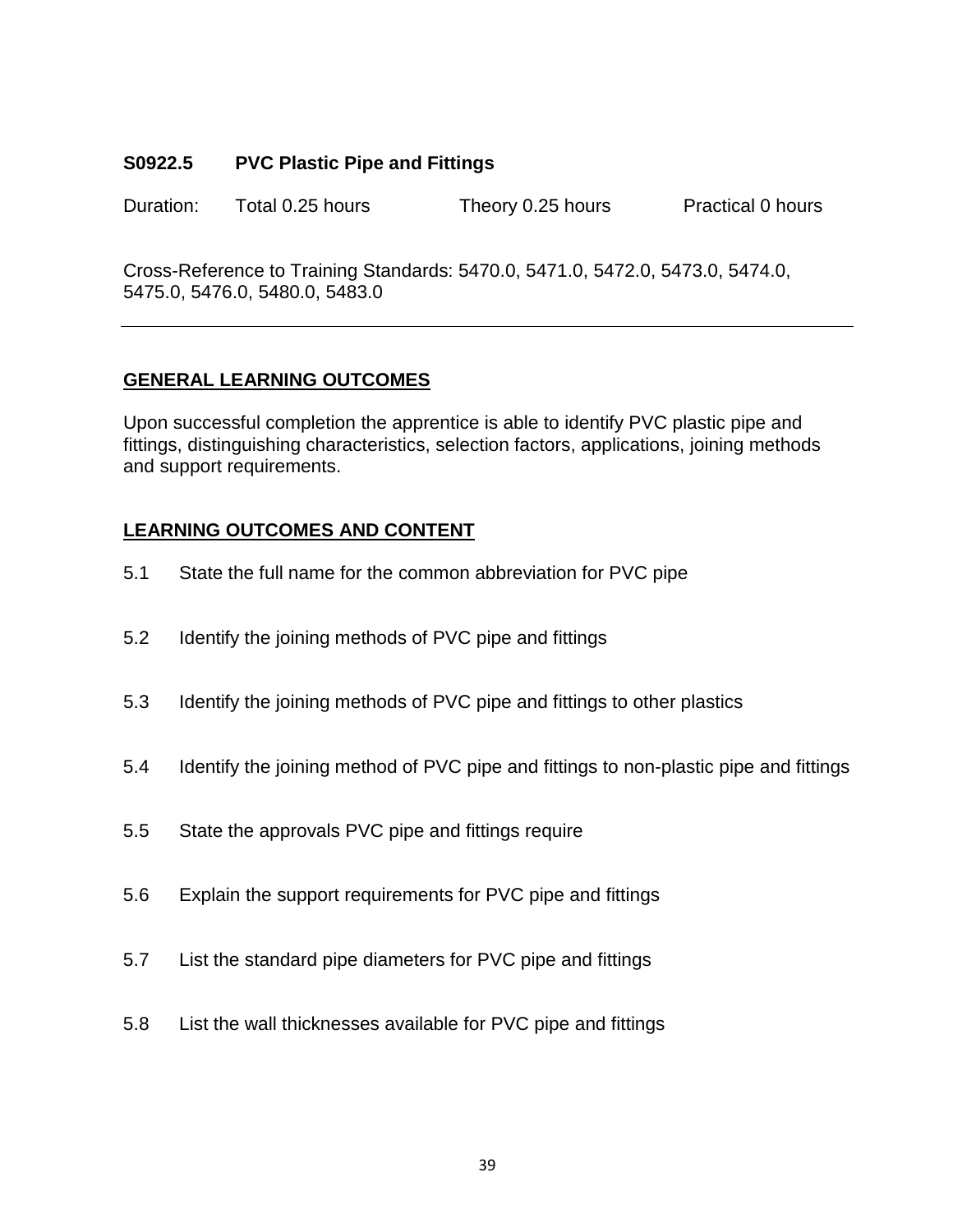- 5.9 State how PVC pipe is sold
- 5.10 State the standard length(s) for PVC pipe
- 5.11 List the approved piping system uses for PVC pipe and fittings
- 5.12 State restrictions placed on the use of PVC pipe and fittings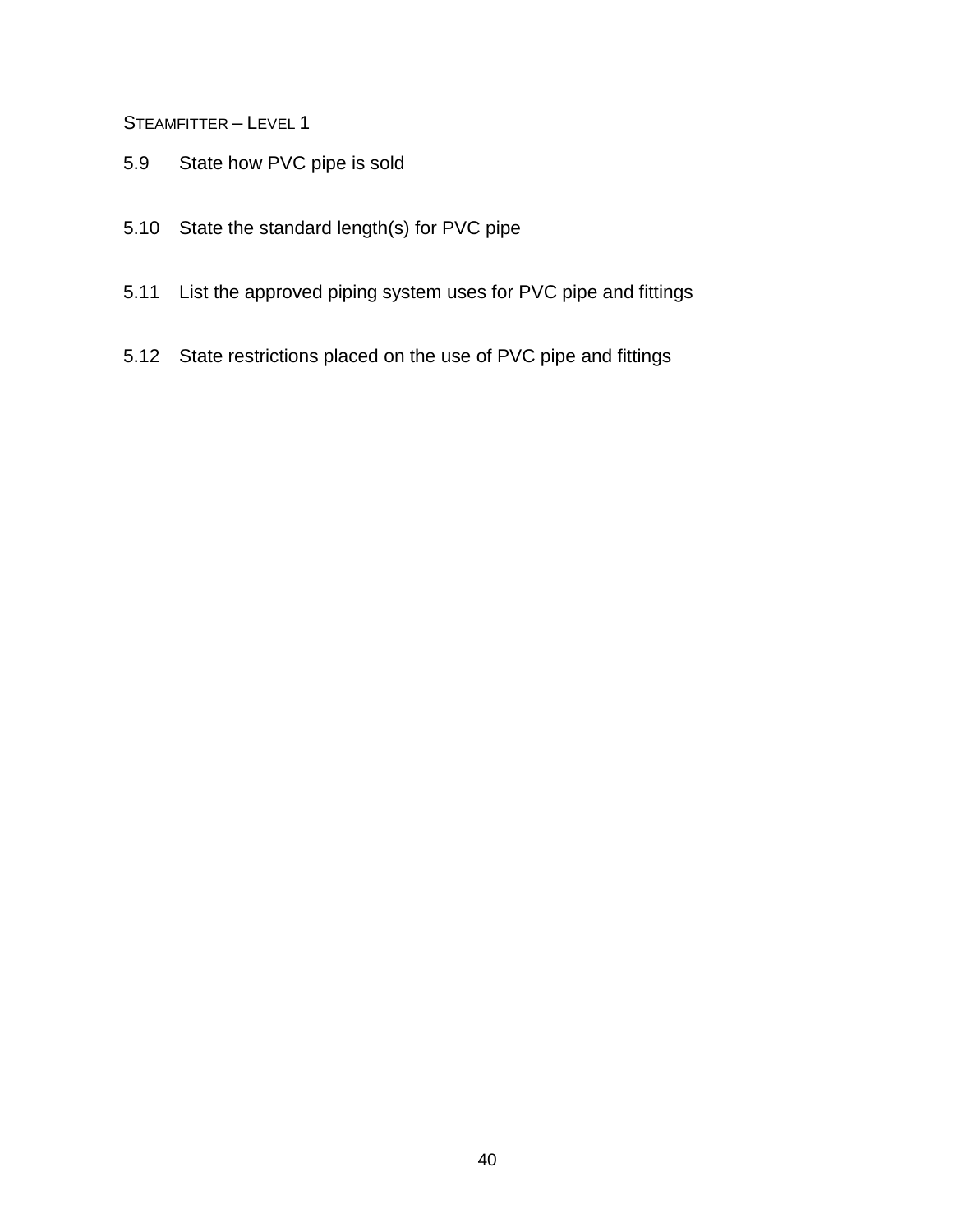## **S0922.6 CPVC Plastic Tubing and Fittings**

Duration: Total 0.25 hours Theory 0.25 hours Practical 0 hours

Cross-Reference to Training Standards: 5470.0, 5471.0, 5472.0, 5473.0, 5474.0, 5475.0, 5476.0, 5480.0, 5483.0

## **GENERAL LEARNING OUTCOMES**

Upon successful completion the apprentice is able to identify CPVC plastic pipe and fittings, distinguishing characteristics, selection factors, applications, joining methods and support requirements.

- 6.1 State the full name for the common abbreviation for CPVC tubing
- 6.2 Identify the joining methods of CPVC tubing and fittings
- 6.3 Identify the joining methods of CPVC tubing and fittings to other plastics
- 6.4 Identify the joining method of CPVC tubing and fittings to non-plastic pipe & fittings
- 6.5 State the approvals CPVC tubing and fittings require
- 6.6 Explain the support requirements for CPVC tubing and fittings
- 6.7 List the standard diameter sizes for CPVC tubing and fittings
- 6.8 List the wall thicknesses available for CPVC tubing and fittings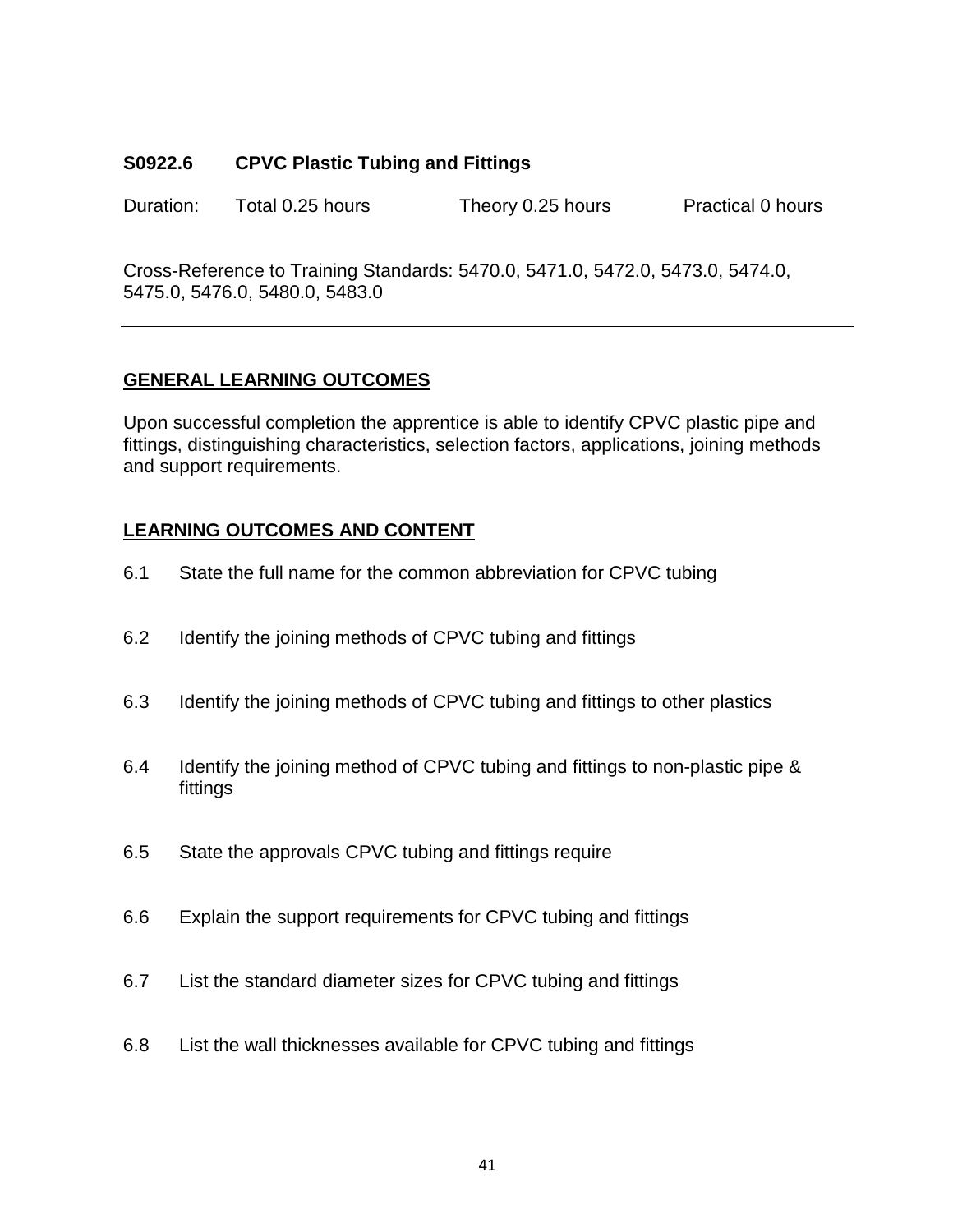- 6.9 State how CPVC tubing is sold
- 6.10 State the standard length for CPVC tubing
- 6.11 List the approved piping system uses for CPVC tubing and fittings
- 6.12 State restrictions placed on the use of CPVC tubing and fittings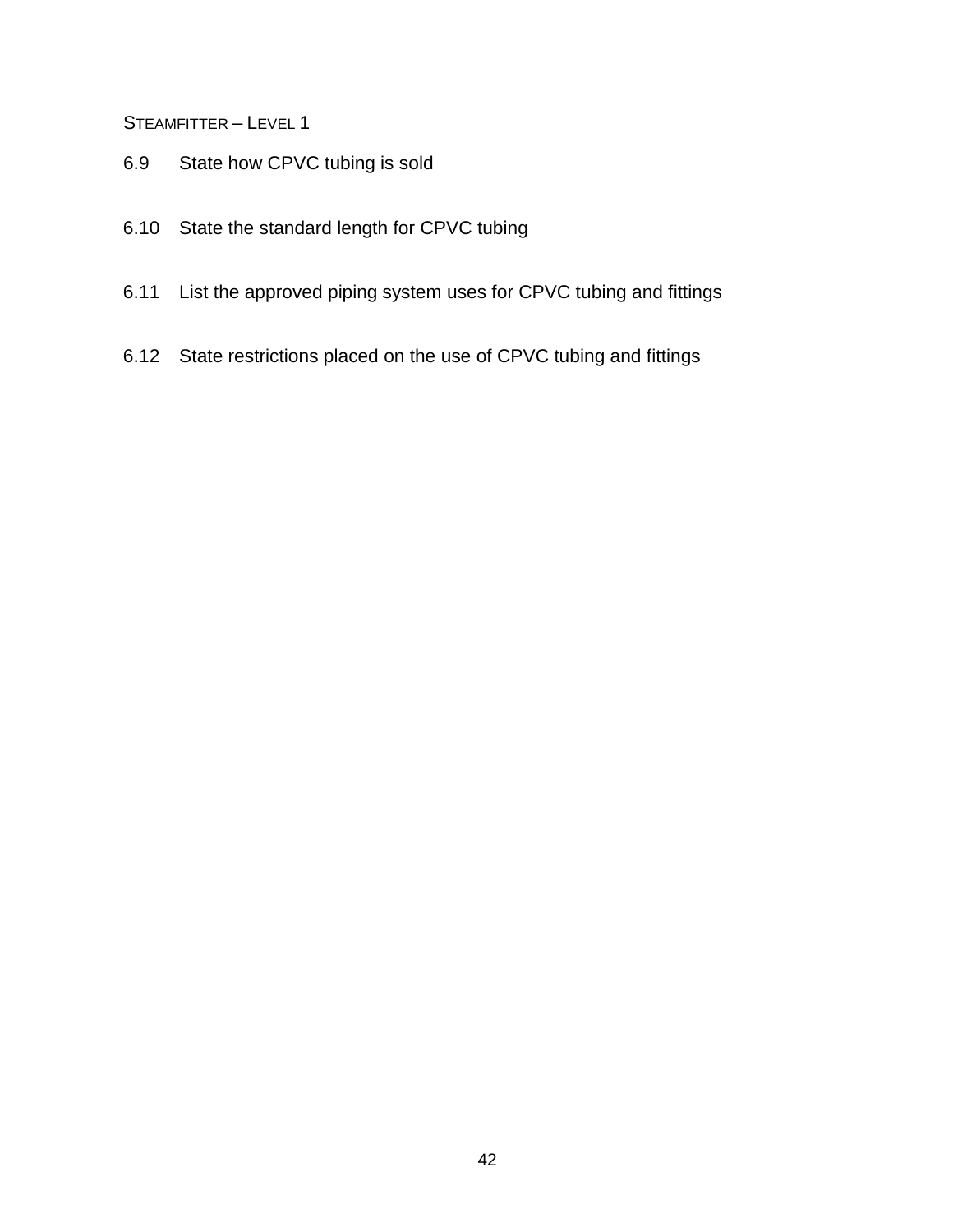## **S0922.7 Polyethylene Plastic Tubing and Fittings**

Duration: Total 0.25 hours Theory 0.25 hours Application 0 hours

Cross-Reference to Training Standards: 5470.0, 5471.0, 5472.0, 5473.0, 5474.0, 5475.0, 5476.0, 5480.0, 5483.0

# **GENERAL LEARNING OUTCOMES**

Upon successful completion the apprentice is able to identify polyethylene plastic tubing and fittings, distinguishing characteristics, selection factors, applications, joining methods and support requirements.

- 7.1 State the full name for the common abbreviation for PE tubing
- 7.2 Identify the joining methods of polyethylene tubing and fittings
- 7.3 Identify the joining methods of polyethylene tubing and fittings to other plastics
- 7.4 Identify the joining method of polyethylene tubing and fittings to non-plastic pipe and fittings
- 7.5 State the standard colour for polyethylene tubing and fittings
- 7.6 State the approvals polyethylene tubing and fittings require
- 7.7 State the maximum pressure restrictions for polyethylene tubing
- 7.8 Explain the support requirements for polyethylene tubing and fittings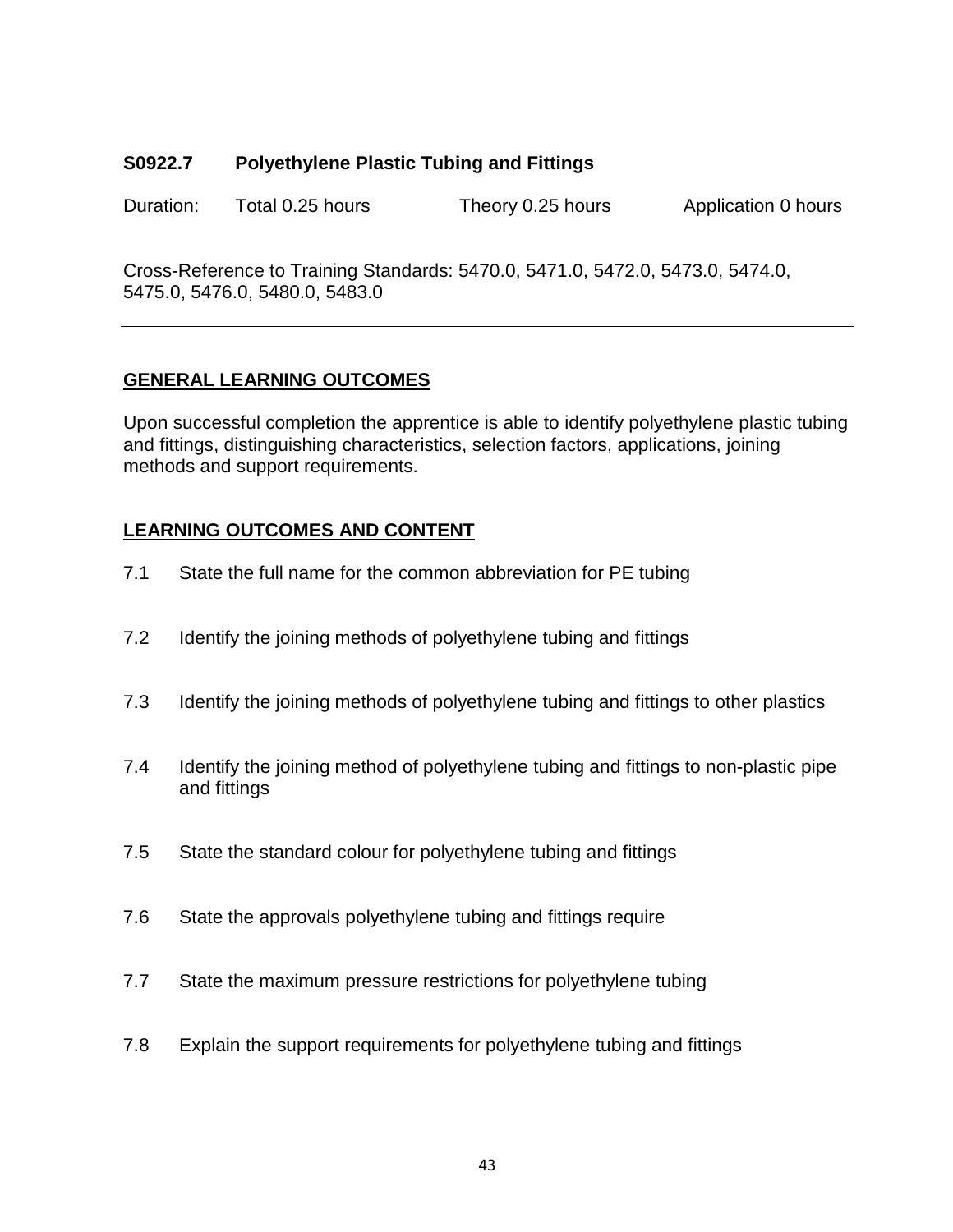- 7.9 List the standard diameter sizes for polyethylene tubing and fittings
- 7.10 List the wall thicknesses available for polyethylene tubing and fittings
- 7.11 State how polyethylene tubing is sold
- 7.12 State the standard lengths for polyethylene tubing
- 7.13 List the approved piping system uses for polyethylene tubing and fittings
- 7.14 State restrictions placed on the use of polyethylene tubing and fittings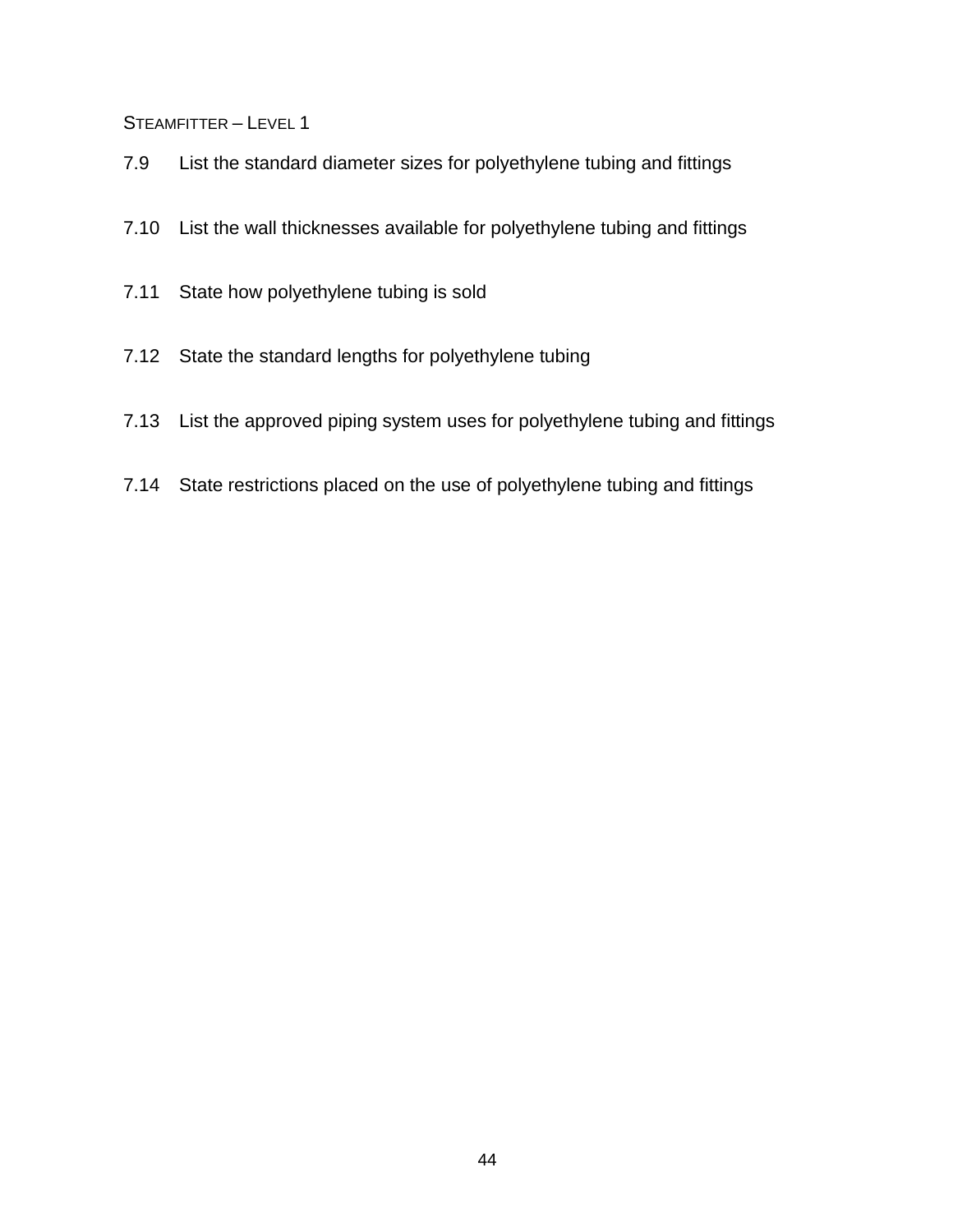#### **S0922.8 Cross Linked Polyethylene (PEX) Plastic Tubing**

Duration: Total 0.25 hours Theory 0.25 hours Practical 0 hours

Cross-Reference to Training Standards: 5470.0, 5471.0, 5472.0, 5473.0, 5474.0, 5475.0, 5476.0, 5480.0, 5483.0

# **GENERAL LEARNING OUTCOMES**

Upon successful completion the apprentice is able to identify PEX plastic tubing and fittings, distinguishing characteristics, selection factors, applications, joining methods and support requirements.

- 8.1 State the full name for the common abbreviation for PEX
- 8.2 Identify the joining methods of PEX tubing and fittings
- 8.3 Identify the joining methods of PEX tubing and fittings to other plastics
- 8.4 Identify the joining method of PEX tubing and fittings to non-plastic pipe and fittings
- 8.5 State the standard colour for PEX tubing and fittings
- 8.6 State the approvals PEX tubing and fittings require
- 8.7 Explain the support requirements for PEX tubing and fittings
- 8.8 List the standard diameter sizes for PEX tubing and fittings
- 8.9 List the wall thicknesses available for PEX tubing and fittings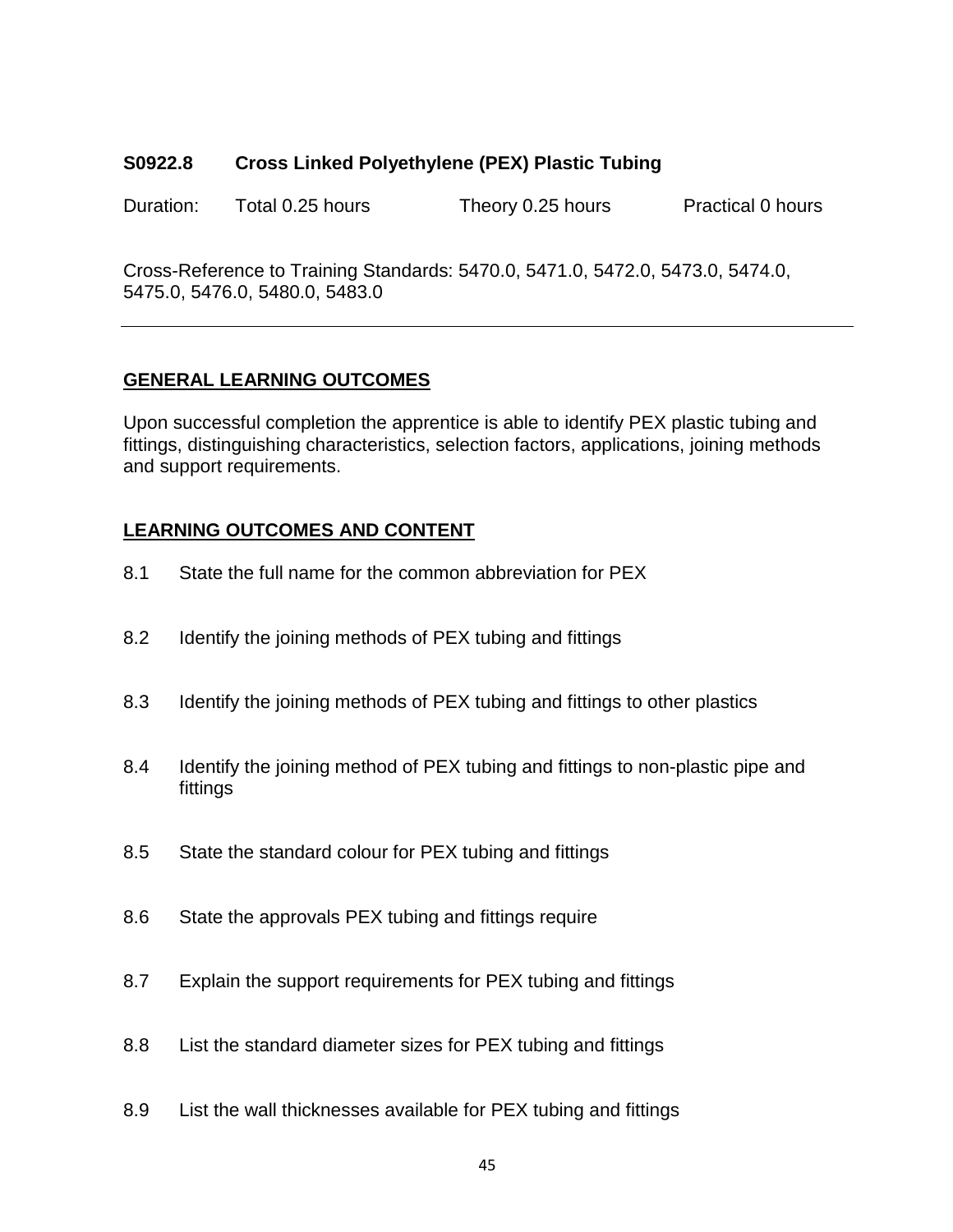- 8.10 State how PEX tubing is sold
- 8.11 State the standard lengths for PEX tubing
- 8.12 List the approved piping system uses for PEX tubing and fittings
- 8.13 State restrictions placed on the use of PEX tubing and fittings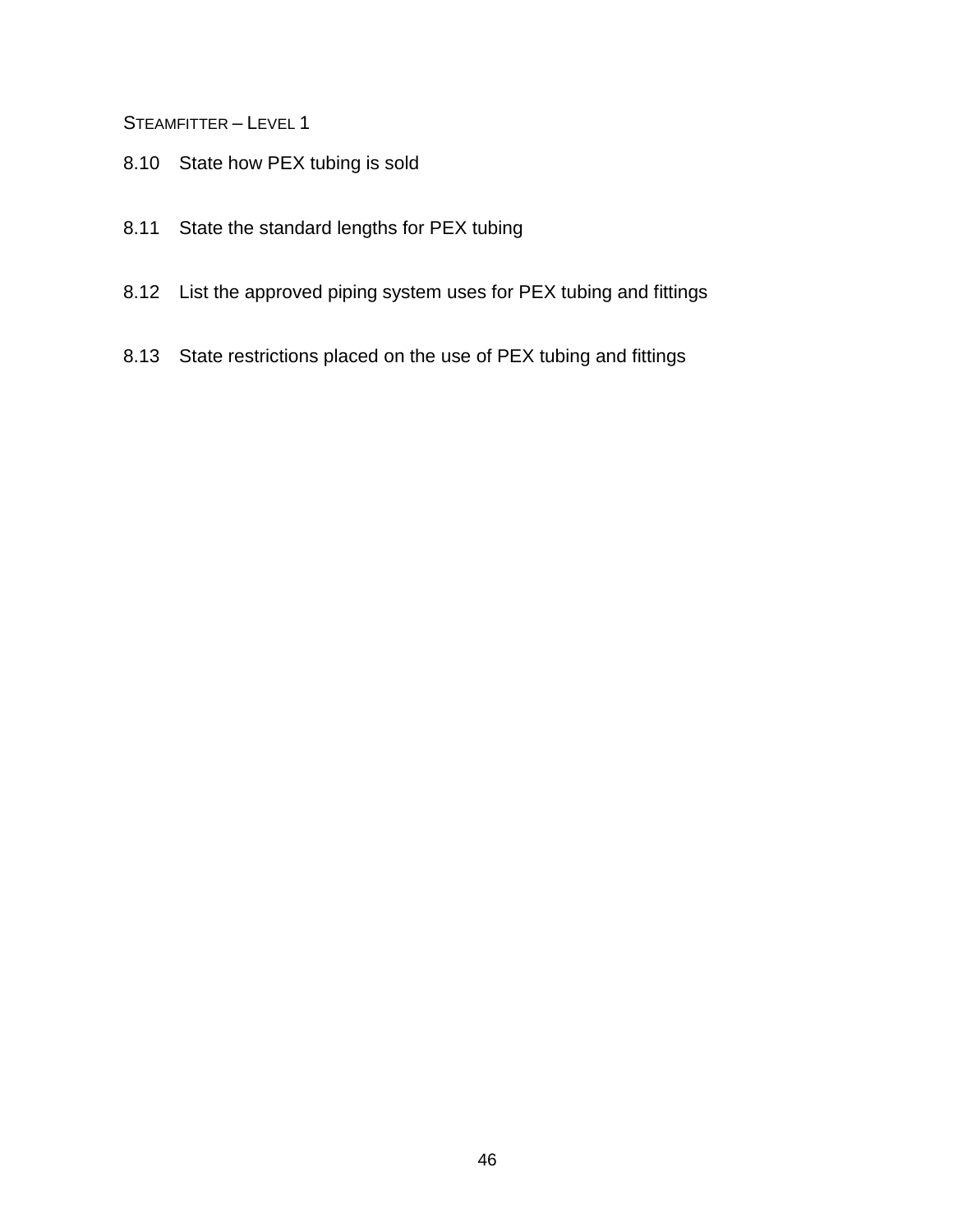## **S0922.9 Polyolefin Plastic Tubing and Fittings**

Duration Total 0.25 hours Theory 0.25 hours Practical 0 hours

Cross-Reference to Training Standards: 5470.0, 5471.0, 5472.0, 5473.0, 5474.0, 5475.0, 5476.0, 5480.0, 5483.0

## **GENERAL LEARNING OUTCOMES**

Upon successful completion the apprentice is able to identify polyolefin plastic tubing and fittings, distinguishing characteristics, selection factors, applications, joining methods and support requirements.

- 9.1 Identify the joining methods of polyolefin tubing and fittings
- 9.2 Identify the joining methods of polyolefin tubing and fittings to other plastics
- 9.3 Identify the joining method of polyolefin tubing and fittings to non-plastic pipe and fittings
- 9.4 State the standard colour for polyolefin tubing and fittings
- 9.5 State the approvals polyolefin tubing and fittings require
- 9.6 Explain the support requirements for polyolefin tubing and fittings
- 9.7 List the standard diameter sizes for polyolefin tubing and fittings
- 9.8 List the wall thicknesses available for polyolefin tubing and fittings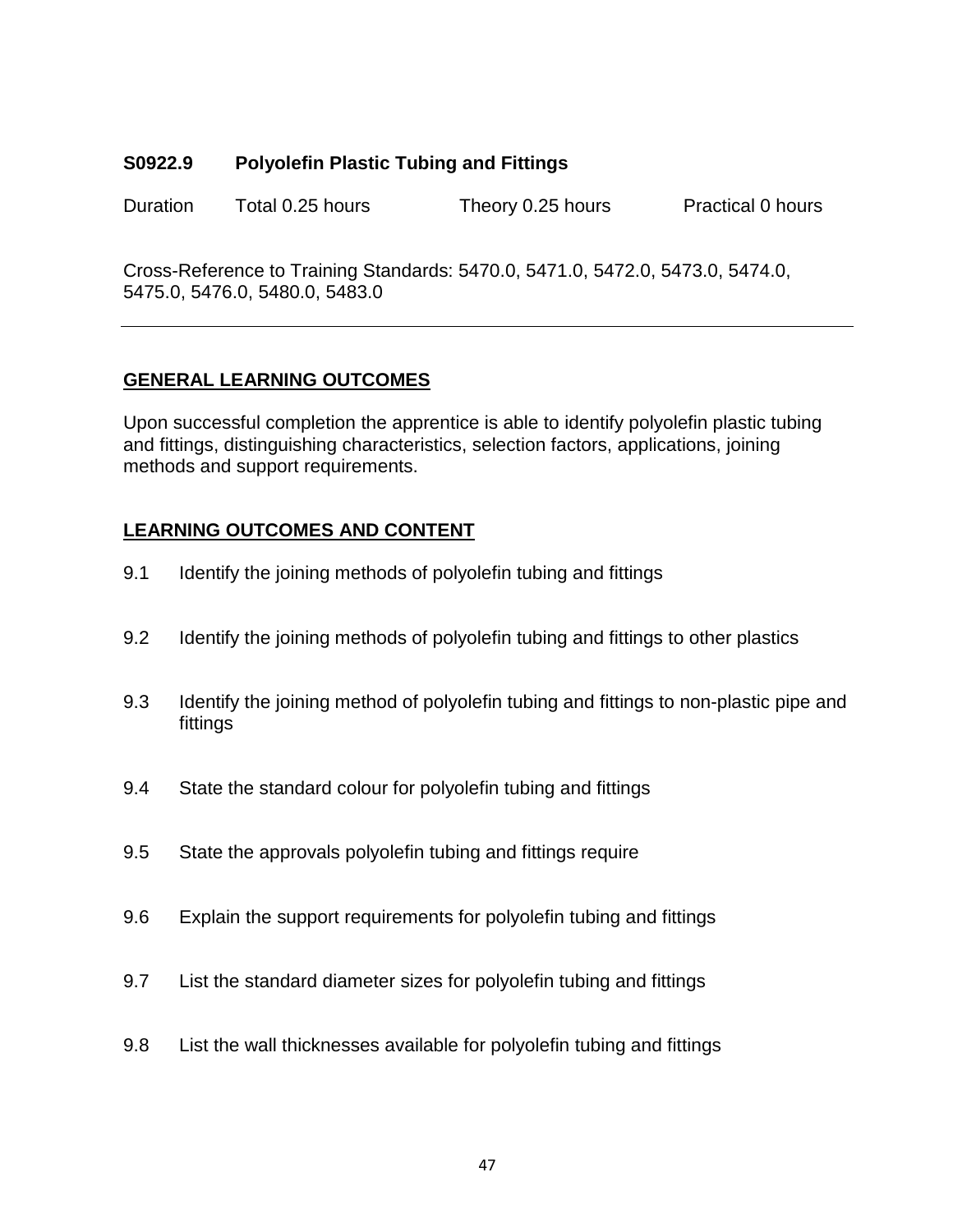- 9.9 State how polyolefin tubing is sold
- 9.10 State the standard lengths for polyolefin tubing
- 9.11 List the approved piping system uses for polyolefin tubing and fittings
- 9.12 State restrictions placed on the use of polyolefin tubing and fittings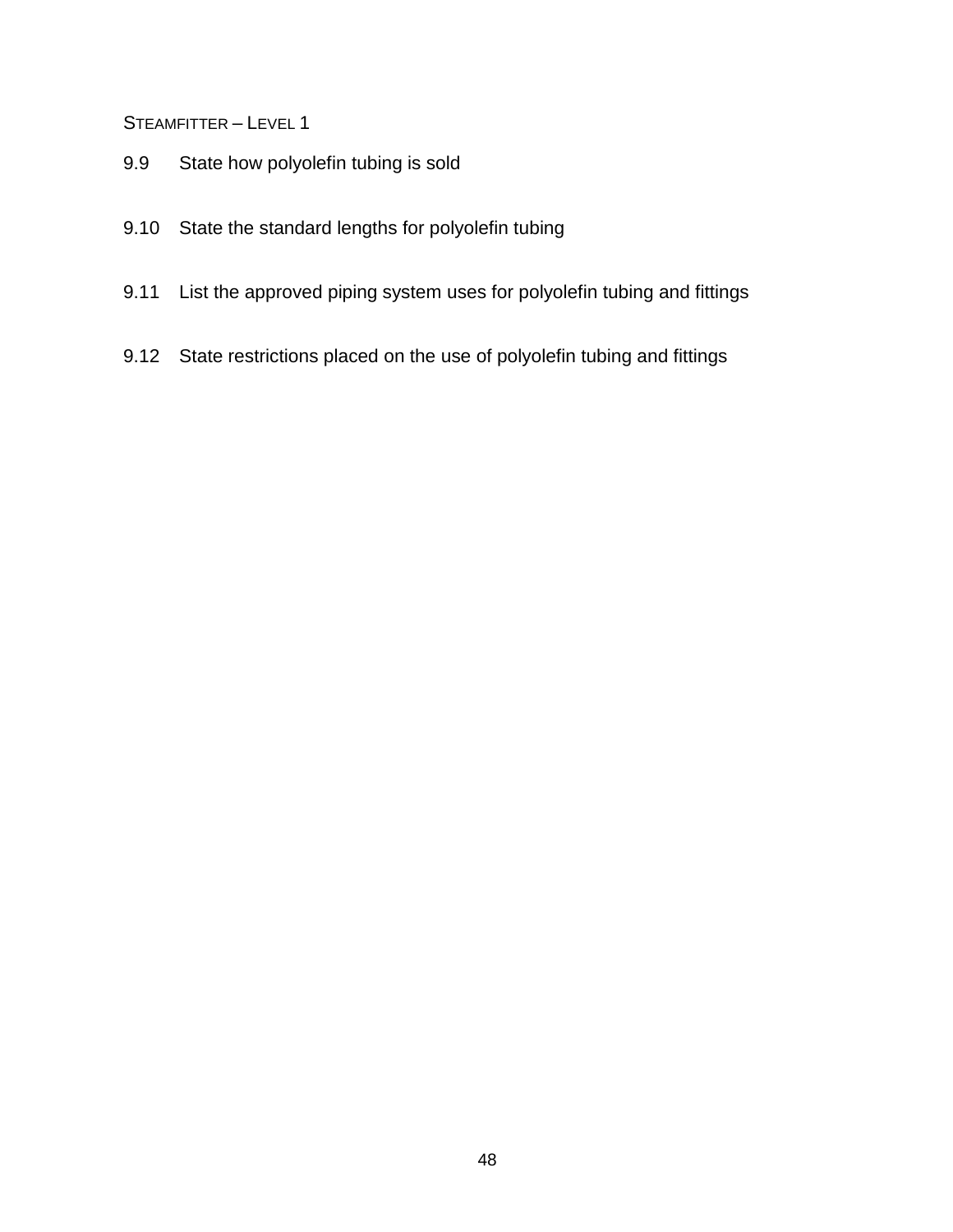## **S0922.10 Cross Linked Polyethylene/Aluminum/Cross Linked Polyethylene (PEX/AL/PEX) Composite Tubing**

Duration: Total 0.25 hours Theory 0.25 hours Practical 0 hours

Cross-Reference to Training Standards: 5470.0, 5471.0, 5472.0, 5473.0, 5474.0, 5475.0, 5476.0, 5480.0, 5483.0

## **GENERAL LEARNING OUTCOMES**

Upon successful completion the apprentice is able to identify PEX/AL/PEX plastic tubing and fittings, distinguishing characteristics, selection factors, applications, joining methods and support requirements.

- 10.1 State the full name for the common abbreviation for PEX/AL/PEX tubing
- 10.2 Identify the joining methods of PEX/AL/PEX tubing and fittings
- 10.3 Identify the joining methods of PEX/AL/PEX tubing and fittings to other plastics
- 10.4 Identify the joining method of PEX/AL/PEX tubing and fittings to non-plastic pipe and fittings
- 10.5 Identify the fitting used with PEX/AL/PEX tubing
- 10.6 State the standard colour for PEX/AL/PEX tubing and fittings
- 10.7 State the approvals PEX/AL/PEX tubing and fittings require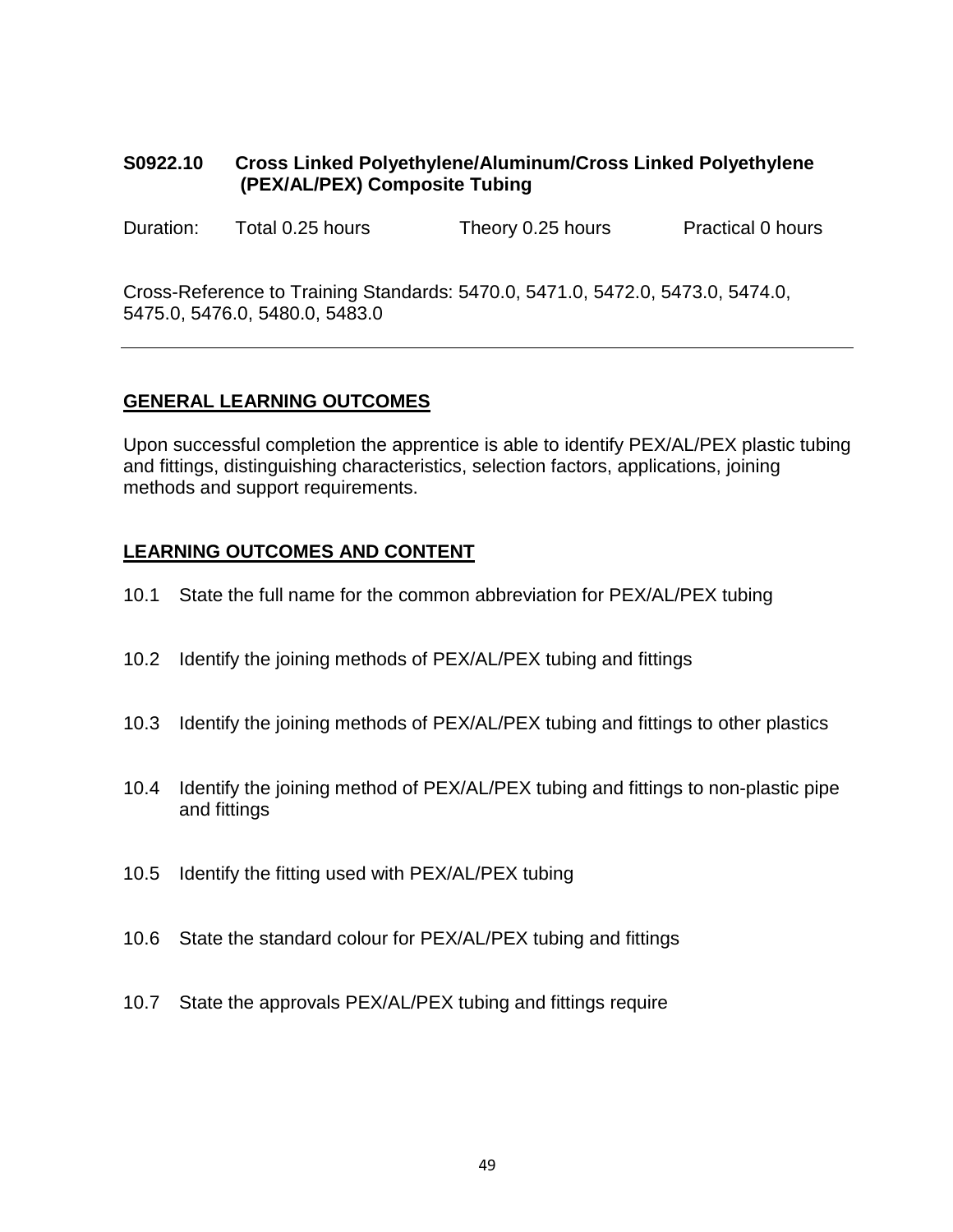- 10.8 Explain the support requirements for PEX/AL/PEX tubing
- 10.9 List the standard diameter sizes for PEX/AL/PEX tubing
- 10.10 List the wall thicknesses available for PEX/AL/PEX tubing and fittings
- 10.11 State how PEX/AL/PEX tubing is sold
- 10.12 State the standard lengths for PEX/AL/PEX tubing
- 10.13 List the approved piping system uses for PEX/AL/PEX tubing
- 10.14 State restrictions placed on the use of PEX/AL/PEX tubing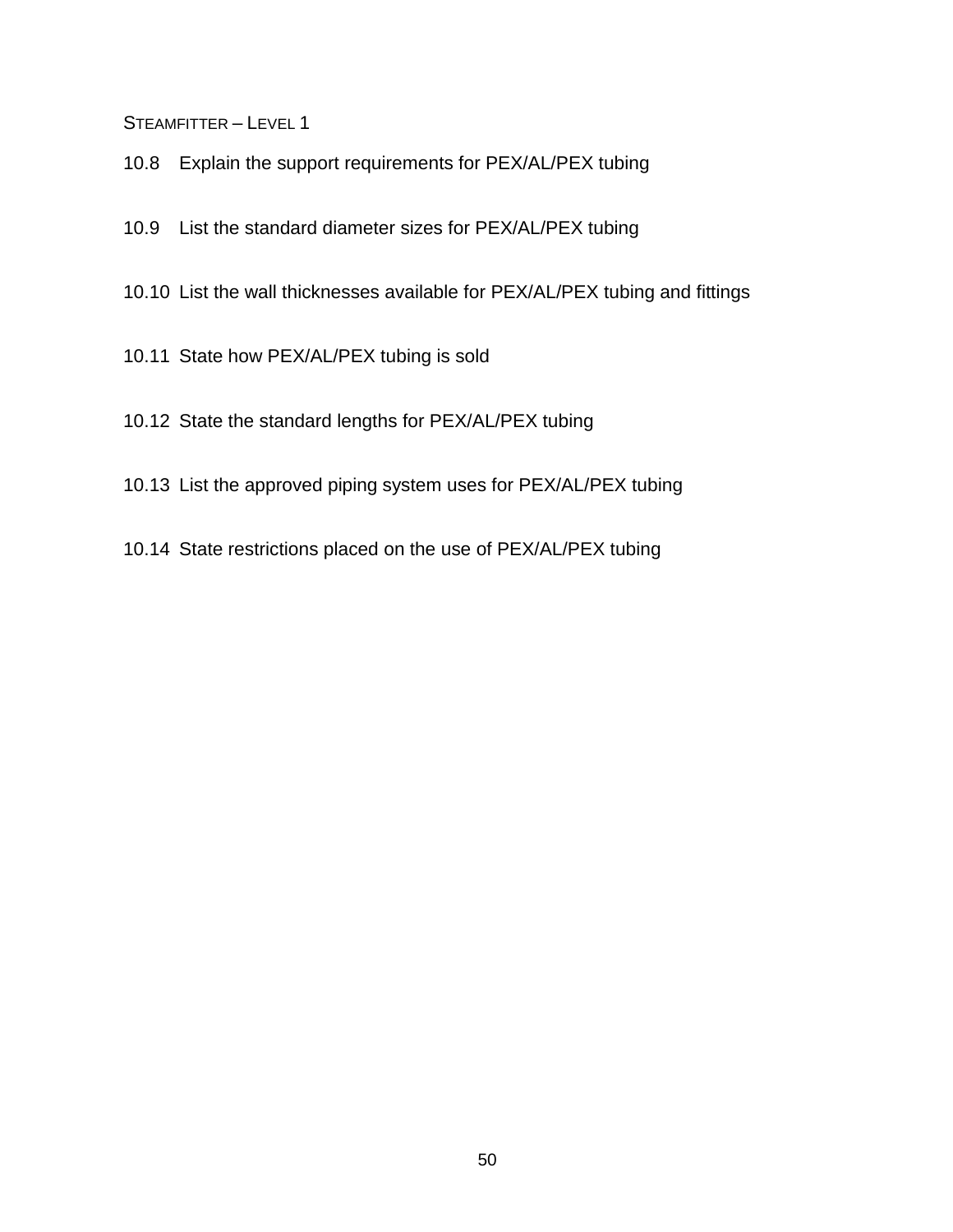#### **S0922.11 Polyethylene/Aluminum/Polyethylene (PE/AL/PE) Composite Tubing**

Duration: Total 0.25 hours Theory 0.25 hours Practical 0 hours

Cross-Reference to Training Standards: 5470.0, 5471.0, 5472.0, 5473.0, 5474.0, 5475.0, 5476.0, 5480.0, 5483.0

## **GENERAL LEARNING OUTCOMES**

Upon successful completion the apprentice is able to identify PE/AL/PE plastic tubing and fittings, distinguishing characteristics, selection factors, applications, joining methods and support requirements.

- 11.1 State the full name for the common abbreviation for PE/AL/PE tubing
- 11.2 Identify the joining methods of PE/AL/PE tubing and fittings
- 11.3 Identify the joining methods of PE/AL/PE tubing and fittings to other plastics
- 11.4 Identify the joining method of PE/AL/PE tubing and fittings to non-plastic pipe and fittings
- 11.5 Identify the fitting used with PE/AL/PE tubing
- 11.6 State the standard colour for PE/AL/PE tubing and fittings
- 11.7 State the approvals PE/AL/PE tubing and fittings require
- 11.8 Explain the support requirements for PE/AL/PE tubing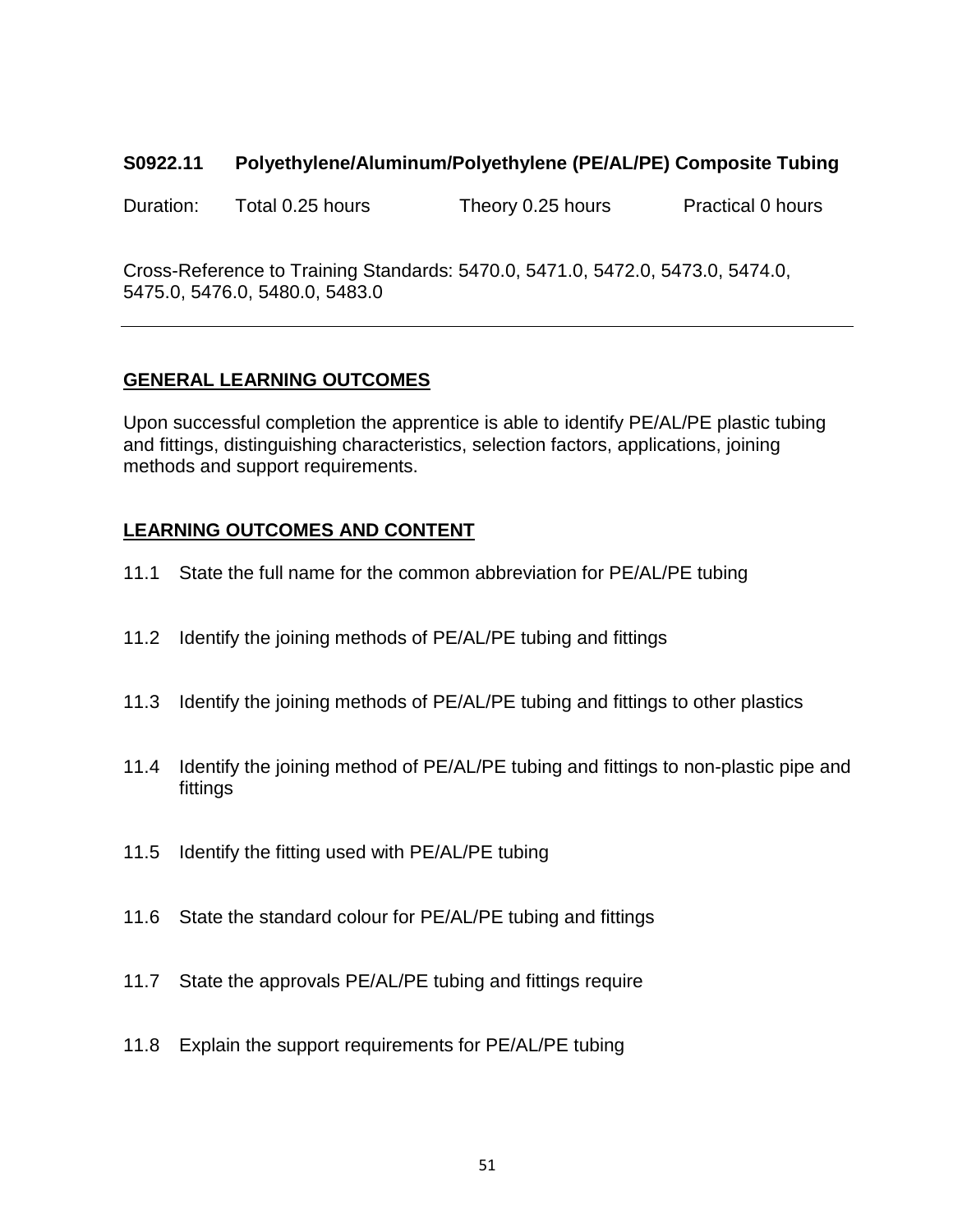- 11.9 List the standard diameter sizes for PE/AL/PE tubing
- 11.10 List the wall thicknesses available for PE/AL/PE tubing and fittings
- 11.11 State how PE/AL/PE tubing is sold
- 11.12 State the standard lengths for PE/AL/PE tubing
- 11.13 List the approved piping system uses for PE/AL/PE tubing
- 11.14 State restrictions placed on the use of PE/AL/PE tubing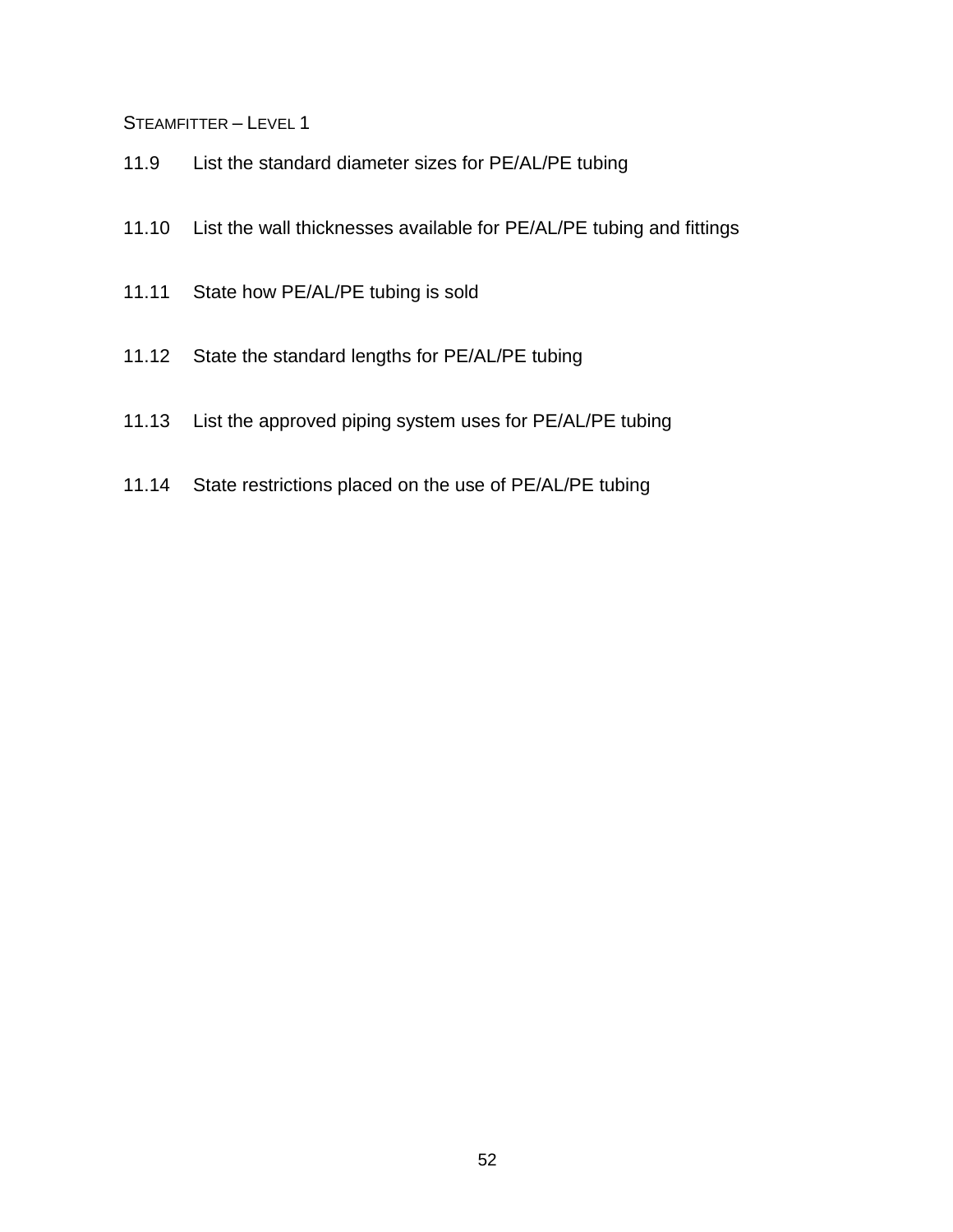## **S0922.12 Pipe Joining Techniques**

Duration: Total 12 hours Theory 4 hours Practical 8 hours

Cross-Reference to Training Standards: 5470.0, 5471.0, 5472.0, 5473.0, 5474.0, 5475.0, 5476.0, 5480.0, 5483.0

# **GENERAL LEARNING OUTCOMES**

Upon successful completion the apprentice is able to describe and perform pipe joining methods in accordance with government safety regulations, manufacturers' recommendations and accepted industry standards

- 12.1 List 5 different pipe thread standards used in North America and elsewhere
- 12.2 State when dry seal pipe threads are required
- 12.3 Explain the precautions that must be taken when borrowing another trade's pipe threading machine on the job, especially electrician's machines when they are threading conduit
- 12.4 Explain the difference between running threads and tapered threads
- 12.5 Define the fundamentals of pipe threads including:
	- American Standard technical terms
	- advantages of standardizing pipe threads
	- threads per inch (or metric equivalent) for nominal pipe sizes
	- thread engagement
	- nominal pipe diameters that may be threaded with the same die chasers
	- importance of ensuring the correct thread engagement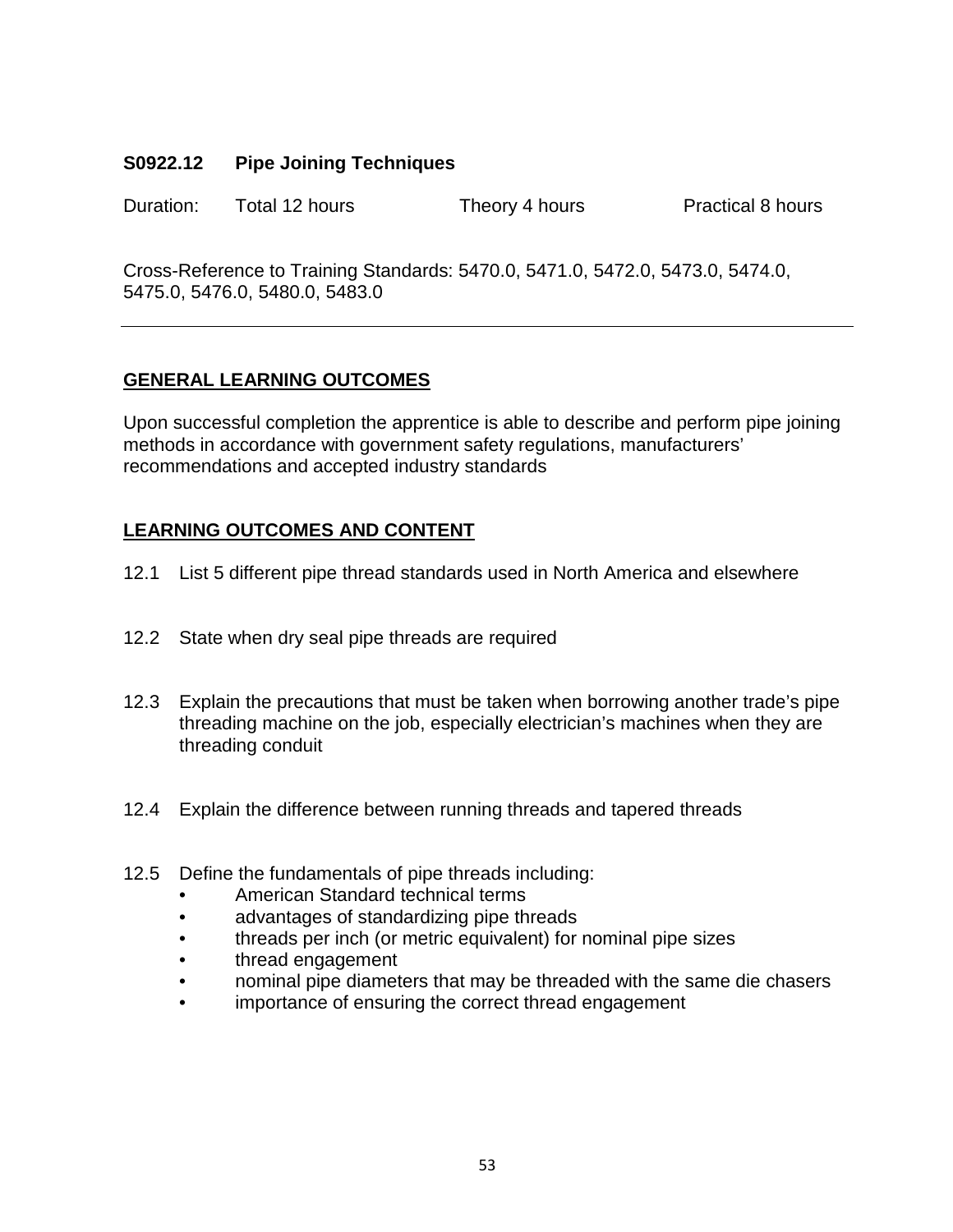- 12.6 Describe pipe joining methods for:
	- Victaulic joints
	- **press fitting**
	- compression fitting
	- flaring, soldering and brazing
	- hot air welding
	- butt welding
	- plastic butt fusion
- 12.7 List, draw and label five methods of edge preparation for welded joints
- 12.8 Describe methods of preparing pipe for the following joining methods:
	- Victaulic joints
	- press fitting
	- compression fitting
	- flaring, soldering and brazing
	- emersion element fitting
	- hot air welding
	- butt welding
	- plastic butt fusion
- 12.9 Perform the recommended pipe joining methods for:
	- cut threads
	- tightening bolts of flanged connections with a single-line drawing
	- Victaulic joints
	- **press fitting**
	- compression fitting
	- flaring, soldering and brazing
	- emersion element fitting
	- hot air welding
	- plastic butt fusion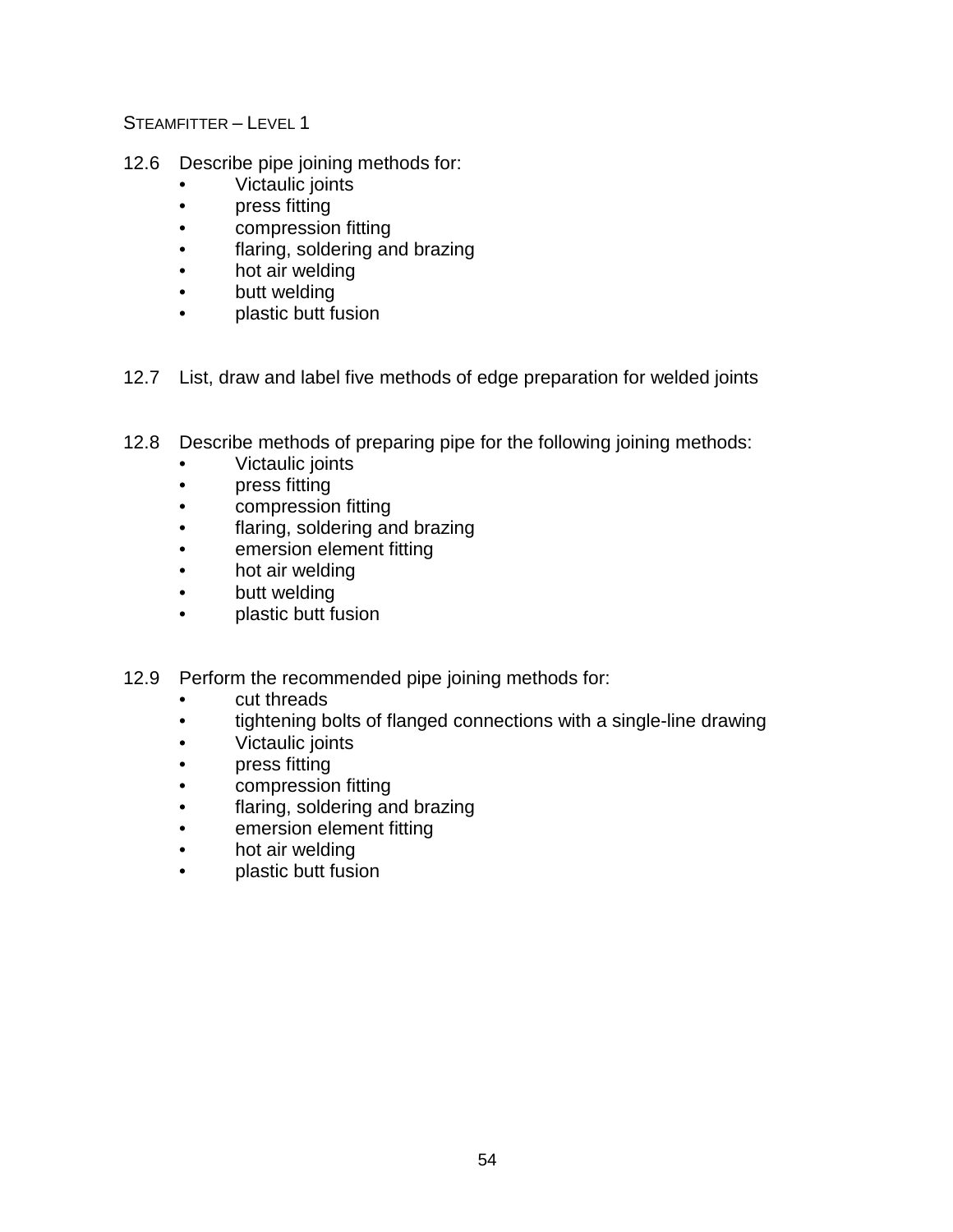#### **S0922.13 Pipe Supports, Anchors, Hangers and Linear Expansion**

Duration: Total 5 hours Theory 2 hours Practical 3 hours

Cross-Reference to Training Standards: 5470.0, 5471.0, 5472.0, 5473.0, 5474.0, 5475.0, 5476.0, 5480.0, 5483.0

#### **GENERAL LEARNING OUTCOMES**

Upon successful completion the apprentice is able to describe construction features and perform installation procedures for pipe supports, anchors, hangers, as well as explain linear expansion, selection and installation factors in accordance with government safety regulations, manufacturers' recommendations and accepted industry standards.

- 13.1 Explain the purpose of pipe supports, hangers and anchors
- 13.2 State the maximum horizontal distances between supports for various pipe
- 13.3 Identify the largest size of pipe that may be supported by solid or perforated metal strap hangers
- 13.4 Identify the smallest threaded rod that may be installed to support the hanger
- 13.5 State the minimum pipe size that must be supported by metal rods
- 13.6 Explain the type of fastener that may be used when attaching hangers to concrete or masonry
- 13.7 List the factors to be considered when selecting a hanger or support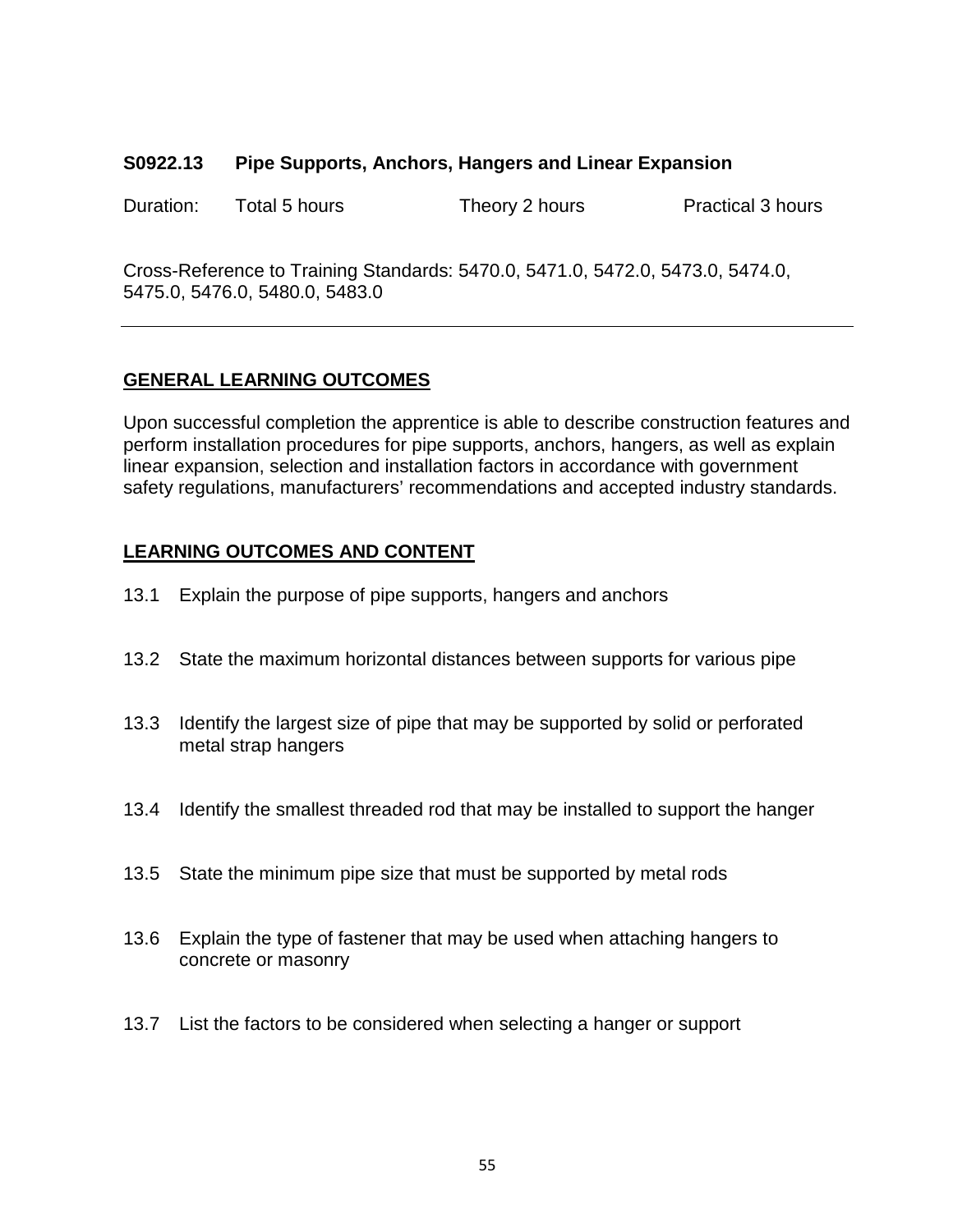- 13.8 List the factors to be considered when using anchors and guides to support an expansion joint
- 13.9 List the factors to be considered when supporting underground piping systems
- 13.10 Identify types of hangers and supports and describe how they are installed including:
	- strap hangers; ring hangers; clevis hangers; spring hangers; trapeze hangers; MJ pipe hangers and roller hangers
	- beam clamps; riser clamps; pipe clamps; and U bolts
	- threaded rod and threaded rod couplings
	- pipe clips; pipe racks; concrete inserts; wall pipe supports; expansion plugs; and support anchors and threaded studs
- 13.11 List factors to be considered when selecting pipe supports including:
	- type of system
	- installation time
	- cost of material
	- availability
	- capacity
- 13.12 Describe the factors involving linear expansion of pipe assemblies including:
	- expansion of various materials when heated
	- coefficients of expansion for various piping materials
	- expansion as linear, superficial and volumetric
	- the effects caused by expansion of a material when provisions were not implemented during installation
	- expansion controls in piping systems
- 13.13 Calculate expansion loops given appropriate parameters
- 13.14 Calculate the increase in length (expansion) when the type of material, length of piping in feet and the temperature change in degrees Fahrenheit and/or Celsius are given
- 13.15 Build pipe supports, anchors and hangers to specifications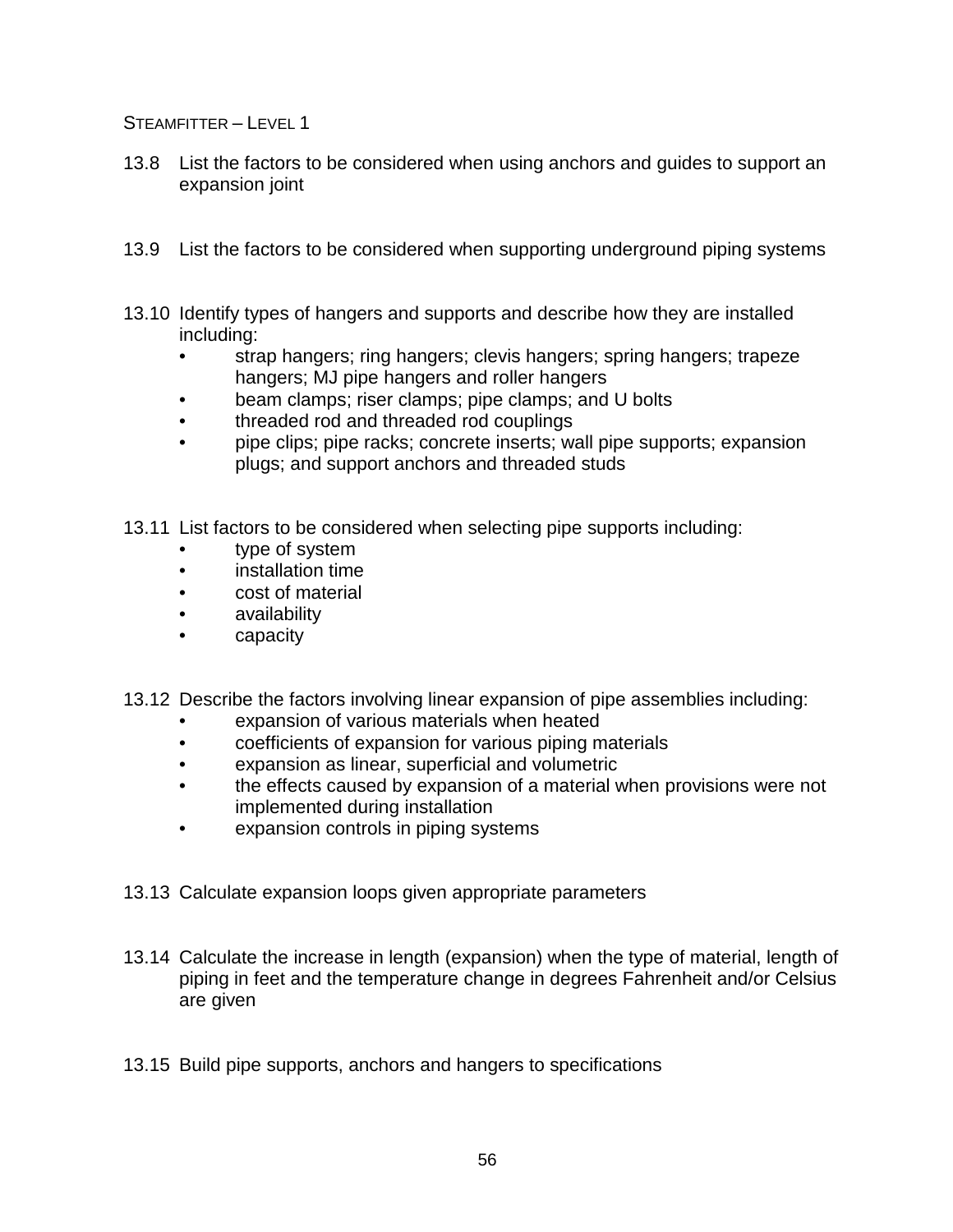## **S0922.14 Pipe Assembly Calculations**

Duration: Total 3 hours Theory 3 hours Practical 0 hours

Cross-Reference to Training Standards: 5470.0, 5471.0, 5472.0, 5473.0, 5474.0, 5475.0, 5476.0, 5480.0, 5483.0

# **GENERAL LEARNING OUTCOMES**

Upon successful completion the apprentice is able to identify and use fitting tables to determine pipe lengths and allowances in accordance with manufacturers' recommendations and accepted industry standards.

# **LEARNING OUTCOMES AND CONTENT**

- 14.1 Describe how end-to-end piping measurements are calculated from piping diagrams showing centre-to-centre measurements
- 14.2 State what must be known to convert centre-to-centre measurements to actual pipe lengths

Explain the terms:

- fitting allowance
- thread engagement

Explain the terms:

- offset
- advance
- **travel**
- rolled offset
- spread
- spread allowance
- even parallel offset
- uneven parallel offset
- 14.3 Calculate the end-to-end measurements of a variety of pipe materials and sizes given the centre-to-centre measurements required, using standard pipefitting charts to determine fitting allowances and thread engagements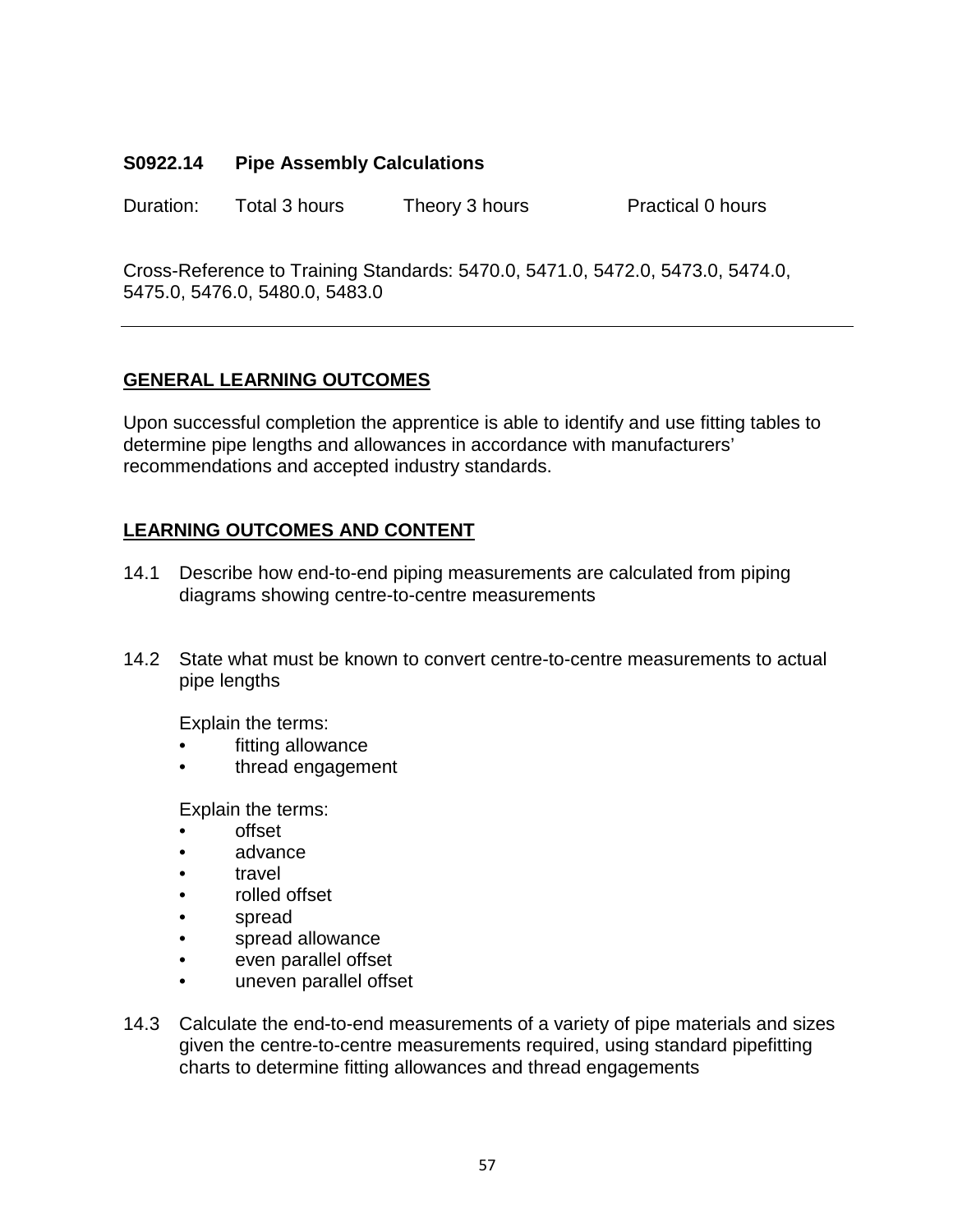#### **S0922.15 Measuring Tools and Instruments**

Duration: Total 3 hours Theory 1 hour Practical 2 hours

Cross-Reference to Training Standards: 5470.0, 5471.0, 5472.0, 5473.0, 5474.0, 5475.0, 5476.0, 5480.0, 5483.0

## **GENERAL LEARNING OUTCOMES**

Upon successful completion the apprentice is able to select and use measuring tools and instruments in accordance with manufacturers' recommendations and accepted industry standards.

- 15.1 Identify the various types and applications of measuring tools and instruments
- 15.2 Select the measuring tool or instrument based on:
	- application
	- the instrument's limitations including:
	- range
	- scale values
	- tolerance
- 15.3 Set up and adjust measuring instruments for operation
- 15.4 Measure, level, align, test, check and weigh depending on measuring instruments to be used
- 15.5 Interpret reading by giving correct value and unit of measurement
- 15.6 Describe how to maintain and store the measurement instrument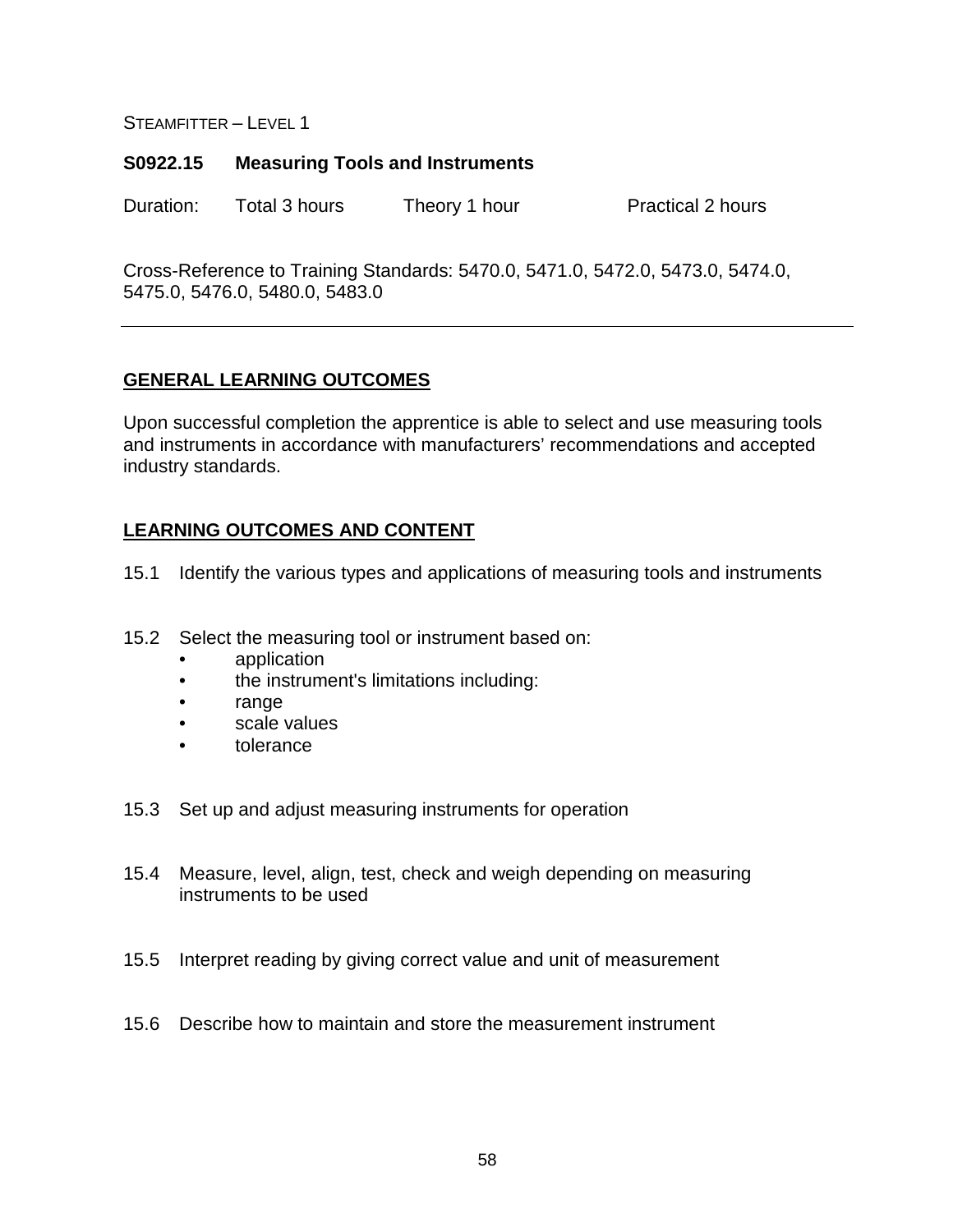## **S0922.16 Hand Tools**

Duration: Total 5 hours Theory 2 hours Practical 3 hours

Cross-Reference to Training Standards: 5470.0, 5471.0, 5472.0, 5473.0, 5474.0, 5475.0, 5476.0, 5480.0, 5483.0

# **GENERAL LEARNING OUTCOMES**

Upon successful completion the apprentice is able to select and use hand tools in accordance with government safety regulations, manufacturers' recommendations and accepted industry standards.

# **LEARNING OUTCOMES AND CONTENT**

- 16.1 Identify the types of hand tools in terms of their:
	- size and design
	- application to specific materials
	- capacity
	- operation
	- pipe related
	- measure and layout
	- Interpret manufacturer's instructions for various hand tools
- 16.2 Determine the methods of assembling and adjusting various hand tools

Use hand tools for:

- safe operation
- restricted operations
- the most efficient use to perform the following operations:
- threading
- holding
- fastening
- cutting and filing
- material removal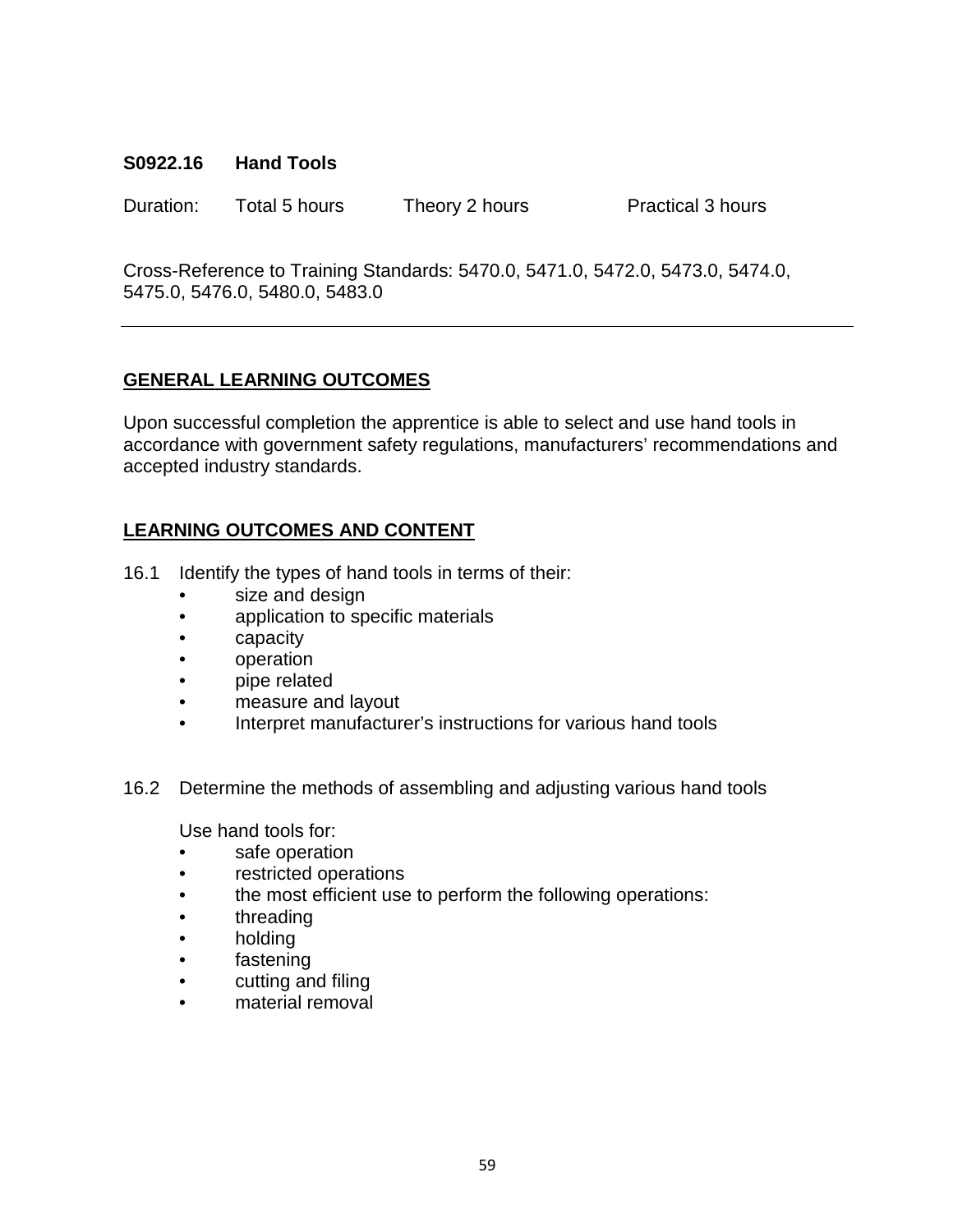#### **S0922.17 Power Tools**

Duration: Total 10 hours Theory 2 hours Practical 8 hours

Cross-Reference to Training Standards: 5470.0, 5471.0, 5472.0, 5473.0, 5474.0, 5475.0, 5476.0, 5480.0, 5483.0

## **GENERAL LEARNING OUTCOMES**

Upon successful completion the apprentice is able to select and use power tools in accordance with government safety regulations, manufacturers' recommendations and accepted industry standards.

- 17.1 Select the appropriate tool for the application.
- 17.2 Identify specified power tools based upon:
	- types and sizes
	- application
	- operating range
- 17.3 Select accessories based upon:
	- specified types, sizes, applications and tolerances
	- materials to be worked upon
- 17.4 Determine the correct electrical requirements by:
	- voltage
	- amperage
	- grounding requirements
- 17.5 Select the accessories based upon:
	- specified types, sizes, applications and tolerances
	- materials to be worked upon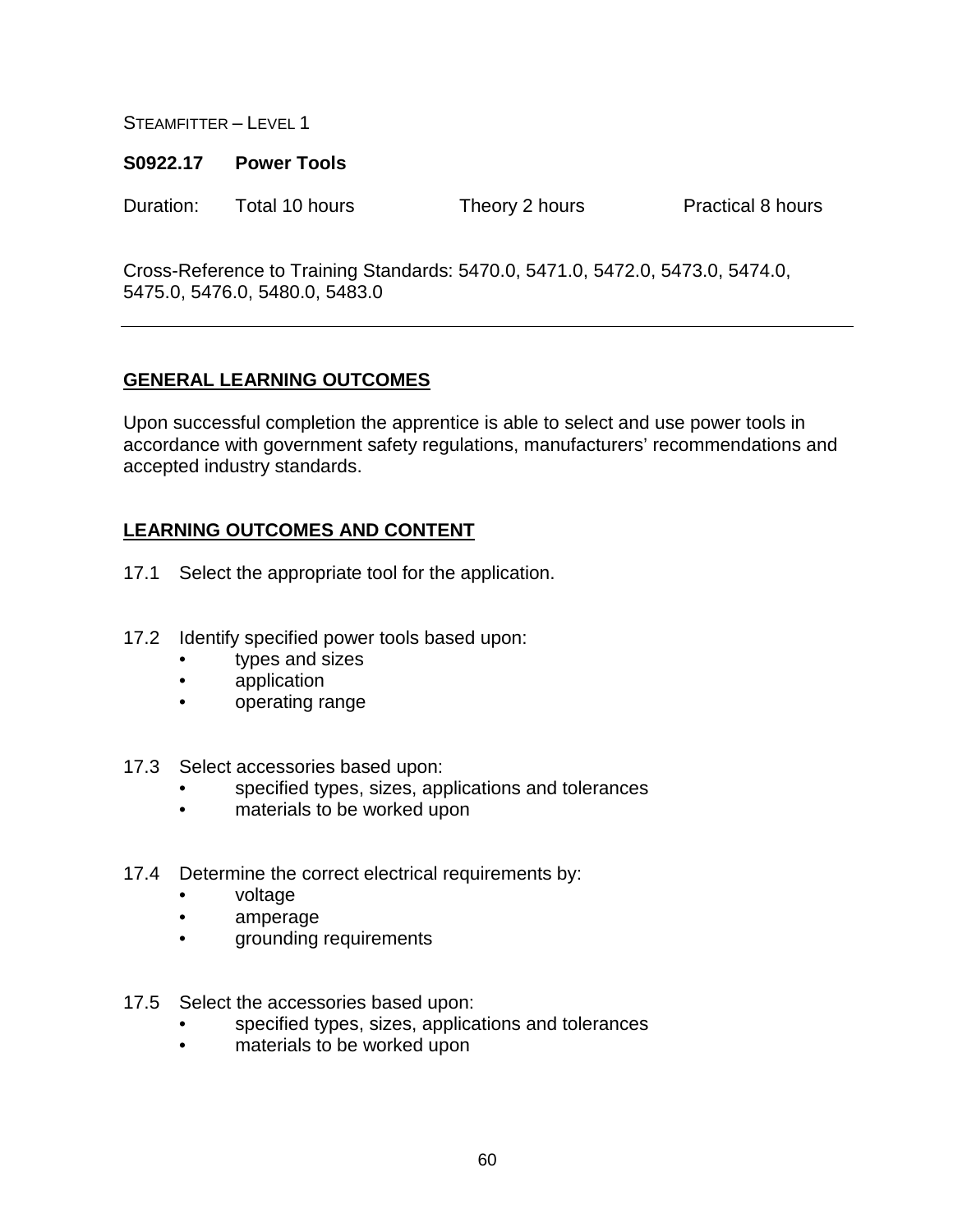- 17.6 Identify common hazards related to the use of power tools
- 17.7 Handle, maintain, adjust and store:
	- accessories
	- power tools
- 17.8 Describe the methods to operate power tools for:
	- safe operation
	- restricted operations based on:
	- type of operation
	- type of material
	- operating rate
- 17.9 Describe the procedures for using explosive actuated tools including:
	- instructions and safe handling
	- selection of charges
	- selection of fasteners
	- handling of charges including loading
	- misfires, firing and clearing
	- safety features of equipment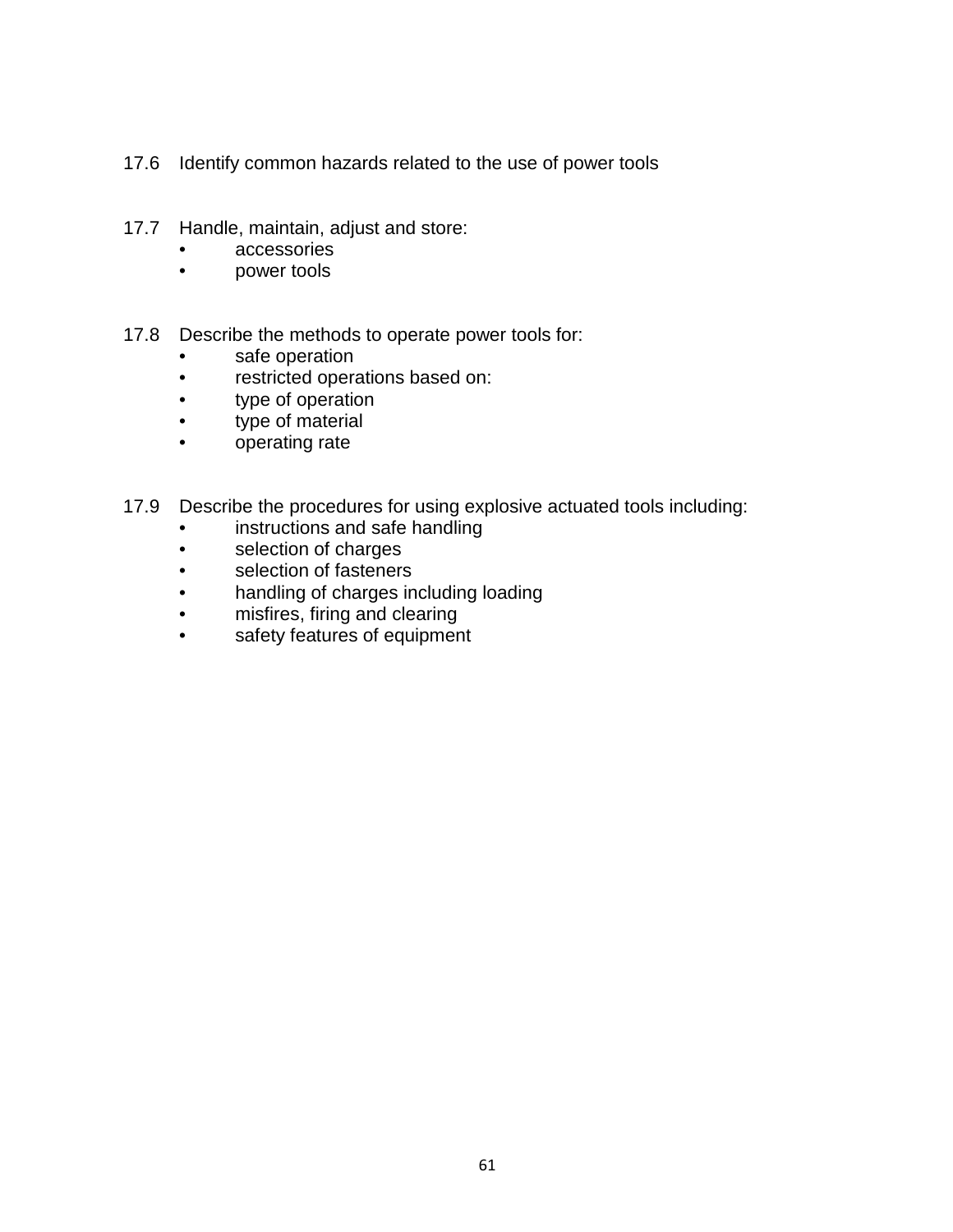#### **S0922.18 Pipe and Tubing Installation Practices**

Duration: Total 24 hours Theory 0 hours Practical 24 hours

Cross-Reference to Training Standards: 5470.0, 5471.0, 5472.0, 5473.0, 5474.0, 5475.0, 5476.0, 5480.0, 5483.0

### **GENERAL LEARNING OUTCOMES**

Upon successful completion the apprentice is able to install pipe and tubing in accordance with government safety regulations, manufacturers' recommendations and accepted industry standards.

- 18.1 Measure, cut, ream, clean, assemble and solder copper piping to complete a specified project
- 18.2 Measure, cut and assemble non-metallic piping to complete a specified project
- 18.3 Measure, cut, ream, thread and assemble steel piping to complete a specified project involving multiple pipe lines and double 45° offsets
- 18.4 Measure, cut, ream, groove and assemble steel piping to complete a specified project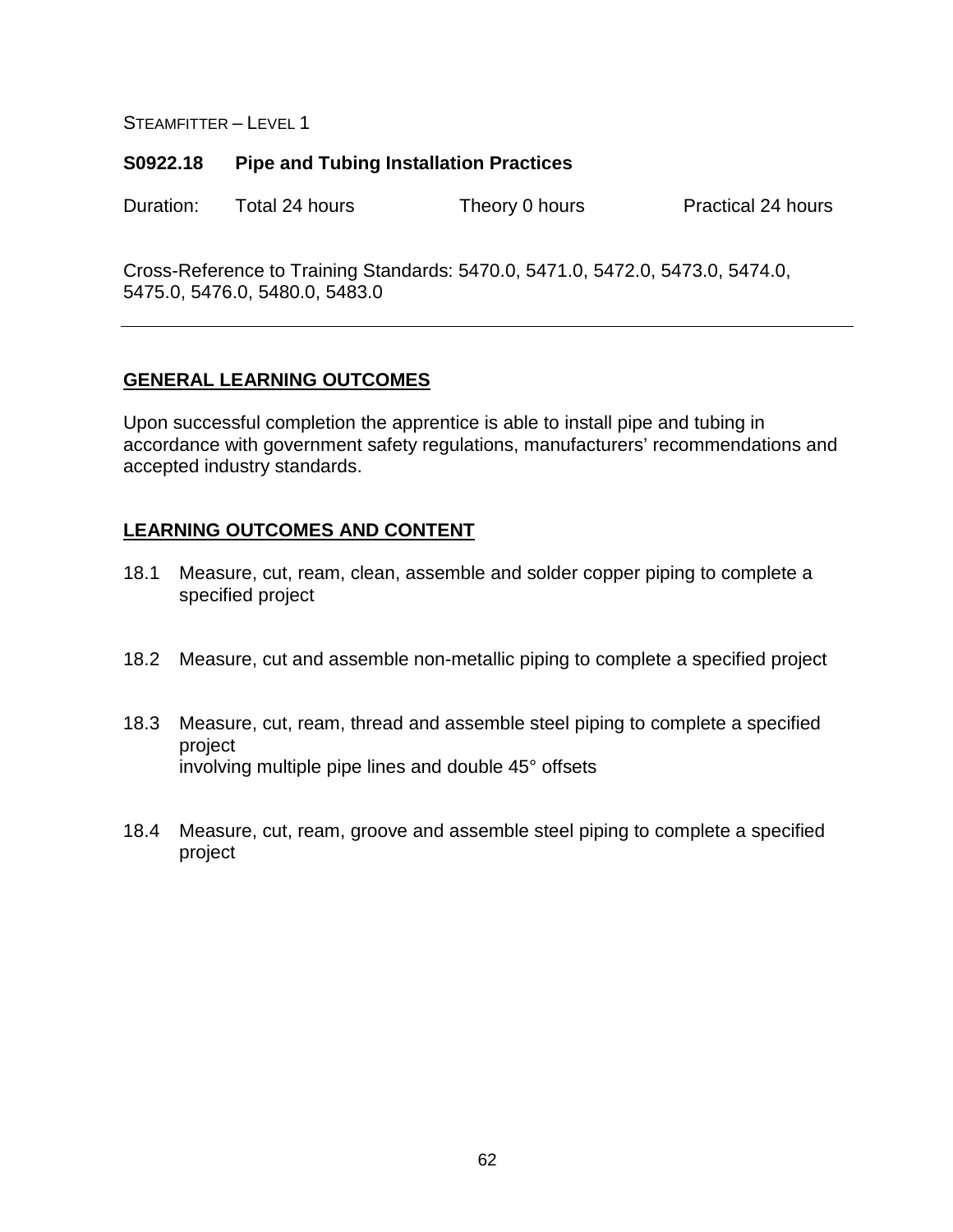| Number:               | S0923                                                                                                                                                                           |                                                                                                                                                                                                                                                                             |  |  |                                    |
|-----------------------|---------------------------------------------------------------------------------------------------------------------------------------------------------------------------------|-----------------------------------------------------------------------------------------------------------------------------------------------------------------------------------------------------------------------------------------------------------------------------|--|--|------------------------------------|
| Reportable Subject::  | <b>STEAMFITTING SYSTEMS I</b>                                                                                                                                                   |                                                                                                                                                                                                                                                                             |  |  |                                    |
| Duration:             | 72 Total hours                                                                                                                                                                  |                                                                                                                                                                                                                                                                             |  |  | Theory 48 hours Practical 24 hours |
| Prerequisites:        | <b>None</b>                                                                                                                                                                     |                                                                                                                                                                                                                                                                             |  |  |                                    |
| Content:              | S0923.1<br>S0923.2<br>S0923.3<br>S0923.4<br>S0923.5<br>S0923.6<br>S0923.7<br>S0923.8                                                                                            | <b>Hydronic Heating System Principles</b><br><b>Gravity Hot Water Systems</b><br><b>Forced Circulation Hot Water Systems</b><br><b>Hot Water System Designs</b><br><b>Hot Water Boilers</b><br><b>Hot Water Boiler Piping</b><br><b>Hot Water Boiler Controls</b><br>Valves |  |  |                                    |
| Evaluation & Testing: | Assignments related to theory and appropriate application<br>skills.<br>Minimum of one mid-term test during the 8-week term.<br>Final exam at end of term.<br>Periodic quizzes. |                                                                                                                                                                                                                                                                             |  |  |                                    |

Mark Distribution:

| Theory     | Practical                  | Final      |  |
|------------|----------------------------|------------|--|
| $T$ esting | <b>Application Testing</b> | Assessment |  |
| 50%        | 20%                        | 30%        |  |

Instructional and Delivery Strategies: Use of material samples and manufacturers' specifications (CDs, manuals, internet) Reference Materials: **IPEX Radiant Design Software** Radiant Basic Radiant Panel Association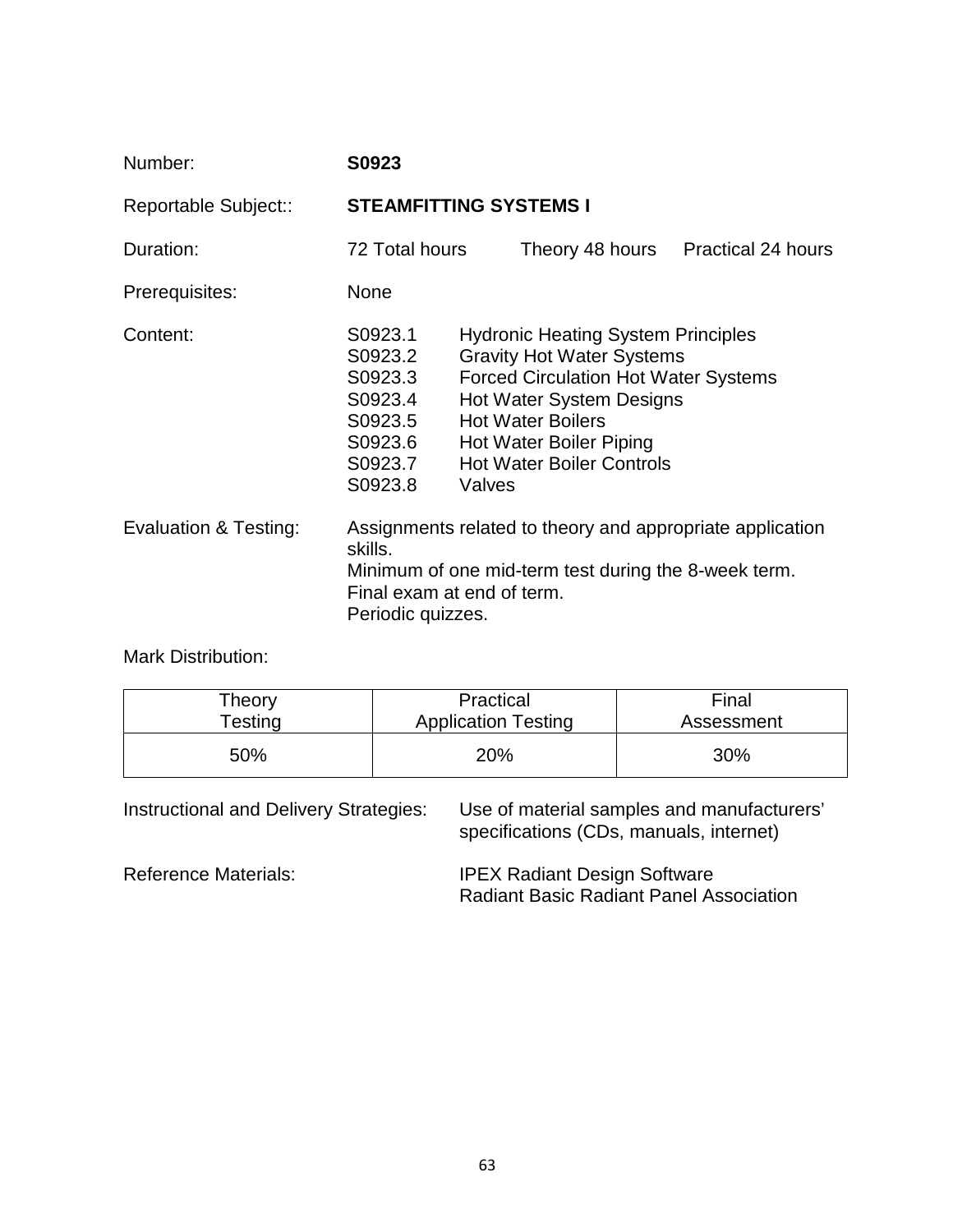Recommended Equipment List: small boilers from several manufacturers and types;

> controls for boilers including gauges, low water cut-off, relief valve, expansion tank, airtrol fitting, bladder tank;

small electric pumps from different manufacturers

flexible hoses, control valves, shut off valves, three way mixing valves, check valves, pressure gauges, temperature gauges, ipex tubing;

radiators, convectors, cast iron radiators, unit heaters, thermometers, air vents, mono-flow fittings, radiant panels for ceiling and floor; air separators; boiler fittings.

four hot water piping systems:

- direct return
- reverse return
- one pipe series return
- diversion fitting system
- primary and secondary loop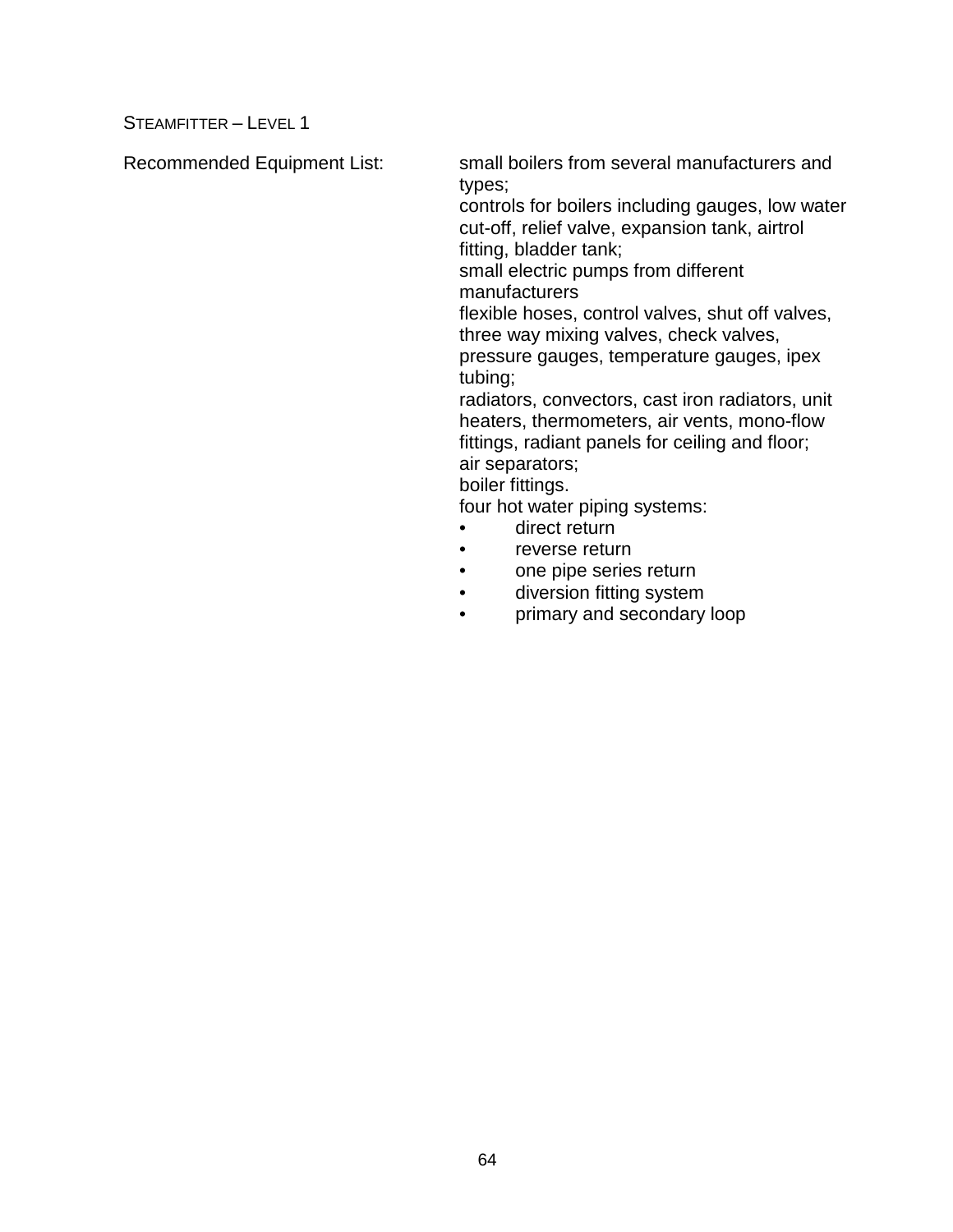## **S0923.1 Hydronic Heating System Principles**

Duration: Total 12 hours Theory 8 hours Practical 4 hours

Cross-Reference to Training Standards: 5471.0, 5472.0, 5473.0, 5474.0, 5475.0, 5476.0, 5477.0, 5478.0, 5479.0, 5480.0, 5481.0, 5483.0, 5484.0

## **GENERAL LEARNING OUTCOMES**

Upon successful completion the apprentice is able to describe the physics and principles of hot water heating.

- 1.1 Define the properties of water
- 1.2 Explain the term "potable water"
- 1.3 State the composition of water
- 1.4 Identify the chemical symbol for water
- 1.5 Explain  $H<sub>2</sub>0$
- 1.6 Describe the characteristics of pure water
- 1.7 Identify the different states of water
- 1.8 Define water in a solid state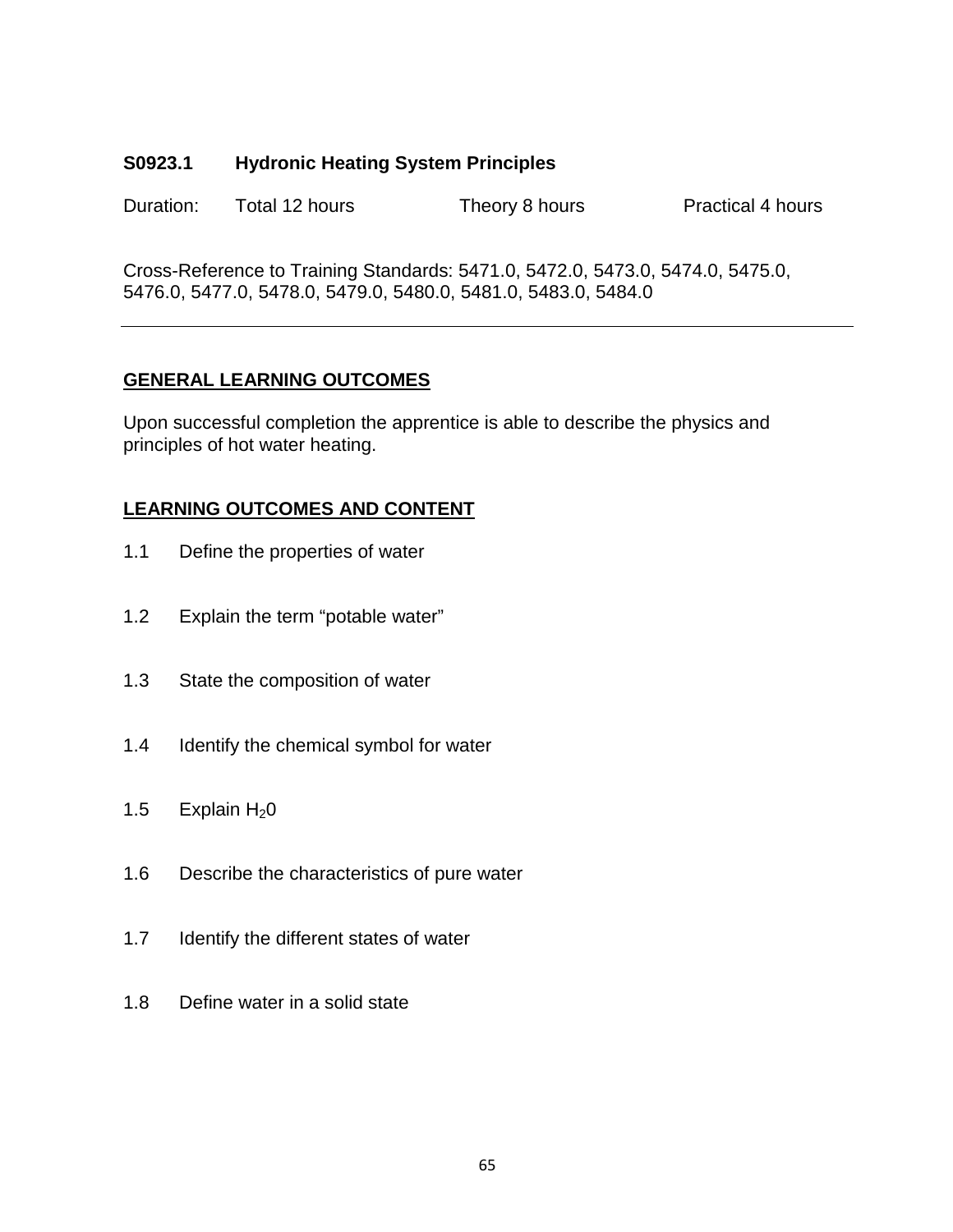- 1.9 Define water in a gaseous state
- 1.10 Define hard water
- 1.11 Identify the solution used to determine the amount of hardness in water
- 1.12 Describe two methods of measuring the degree of hardness in water
- 1.13 Identify the types of hardness in water
- 1.14 Describe the effects of iron and magnesium in water
- 1.15 Describe the effects of bacteria in water
- 1.16 State the density of water
- 1.17 State the formula used to find the specific gravity of a substance
- 1.18 State the specific gravity of:
	- water
	- mercury
- 1.19 State the freezing point of water in Fahrenheit and Celsius degrees at atmospheric pressure
- 1.20 State the maximum density of water in Fahrenheit and Celsius degrees at atmospheric pressure
- 1.21 State the boiling point of water in Fahrenheit and Celsius degrees at atmospheric pressure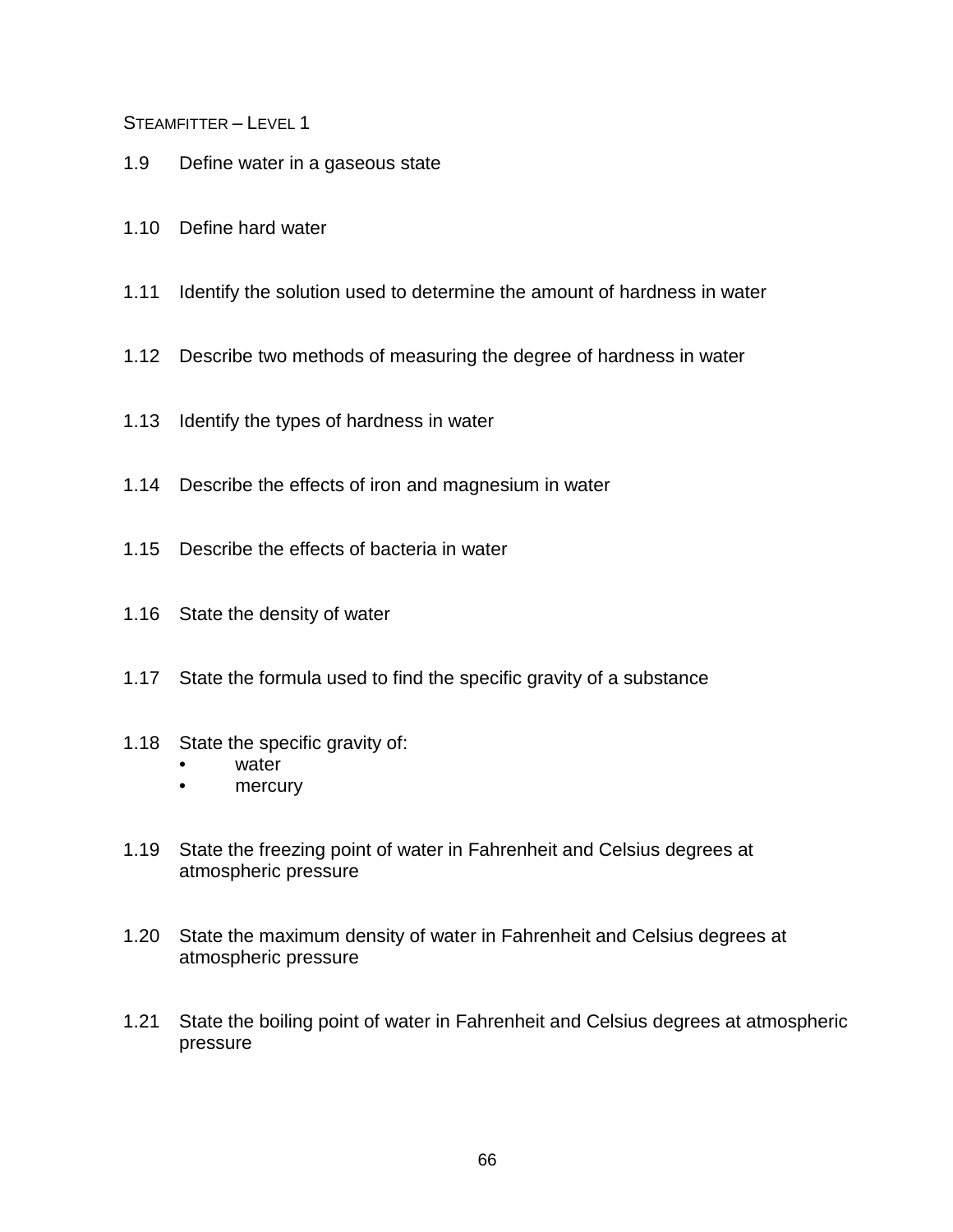- 1.22 State the Fahrenheit and Celsius temperature of water when it changes from a liquid to a solid at atmospheric pressure
- 1.23 State the approximate expansion of water when converted to steam at 212° Fahrenheit or 100° Celsius
- 1.24 State the approximate expansion of water when converted to ice at 32° Fahrenheit or 0°Celsius
- 1.25 Identify the term used for the heat involved in the change of state from liquid water to steam
- 1.26 Identify the term used for the heat involved in the change of state from liquid water to ice
- 1.27 Calculate the boiling point of water in Fahrenheit degrees when the water is subjected to a gauge pressure of 50 PSIG
- 1.28 Calculate the boiling point of water in Fahrenheit degrees when the water is subjected to a gauge pressure of 100 PSIG
- 1.29 Calculate the boiling point of water in Fahrenheit degrees when the water is subjected to a gauge pressure of 150 PSIG
- 1.30 Calculate the boiling point of water in Fahrenheit degrees when it is confined in a vacuum
- 1.31 Calculate temperature scale conversions from F to C and vice versa
- 1.32 Define sensible and latent heat
- 1.33 Demonstrate sensible and latent heat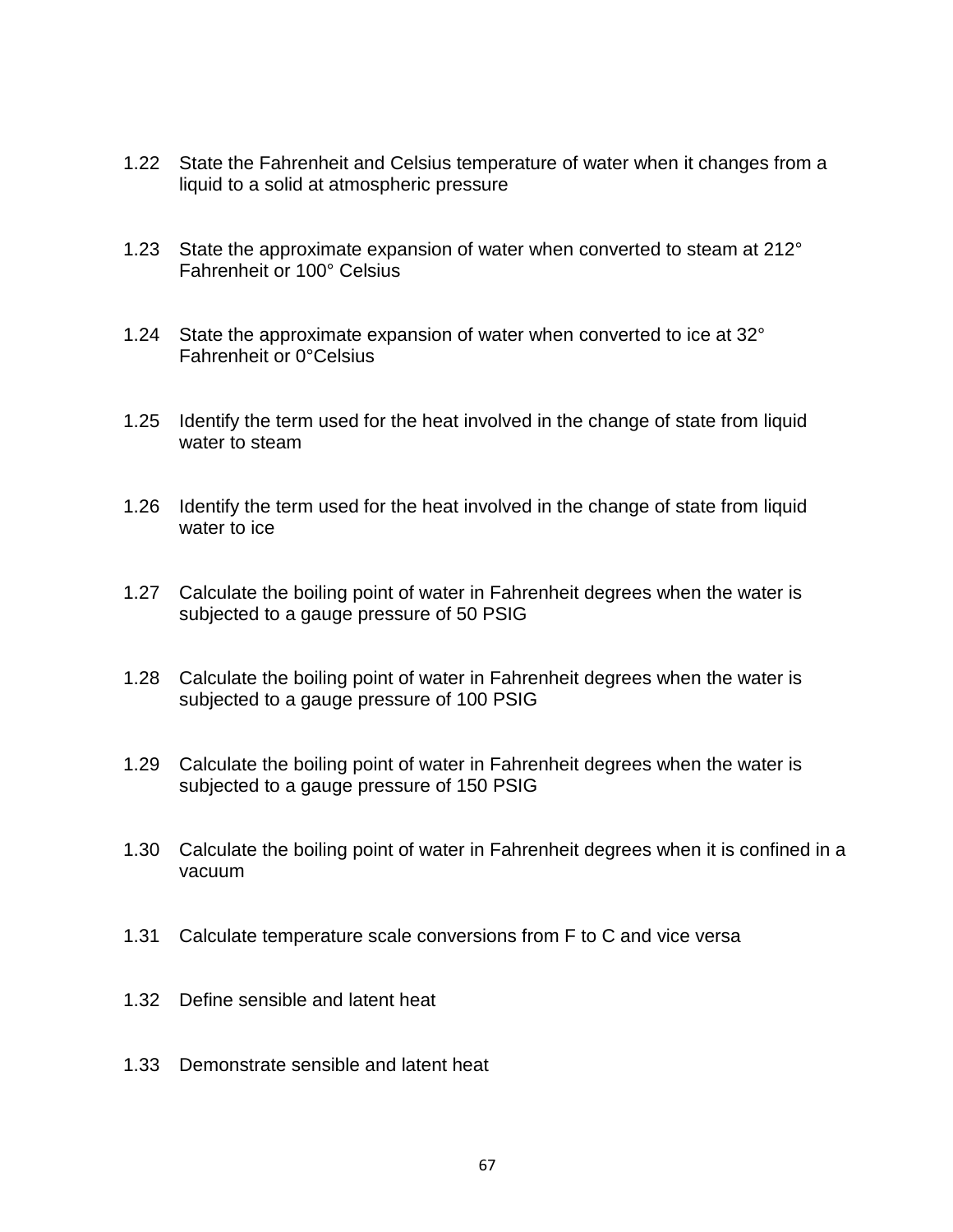- 1.34 Describe the importance of the difference between sensible and latent heat
- 1.35 Define specific heat
- 1.36 Identify the specific heat of ice, water, steam and air
- 1.37 Define British Thermal Unit (BTU)
- 1.38 Demonstrate how heat energy is measured using the BTU scale
- 1.39 Perform British Thermal Unit calculations
- 1.40 Explain temperature and pressure relationships
- 1.41 Demonstrate temperature and pressure relationships
- 1.42 Describe the difference between pressures, head and total force
- 1.43 Convert static head of water to pressure
- 1.44 Identify the factors that affect dynamic pressure drop
- 1.45 Define flow rate in terms of US gallons and litres per minute
- 1.46 Calculate the total force given pressure and area
- 1.47 Describe heat transfer methods
- 1.48 Name the three methods of heat transfer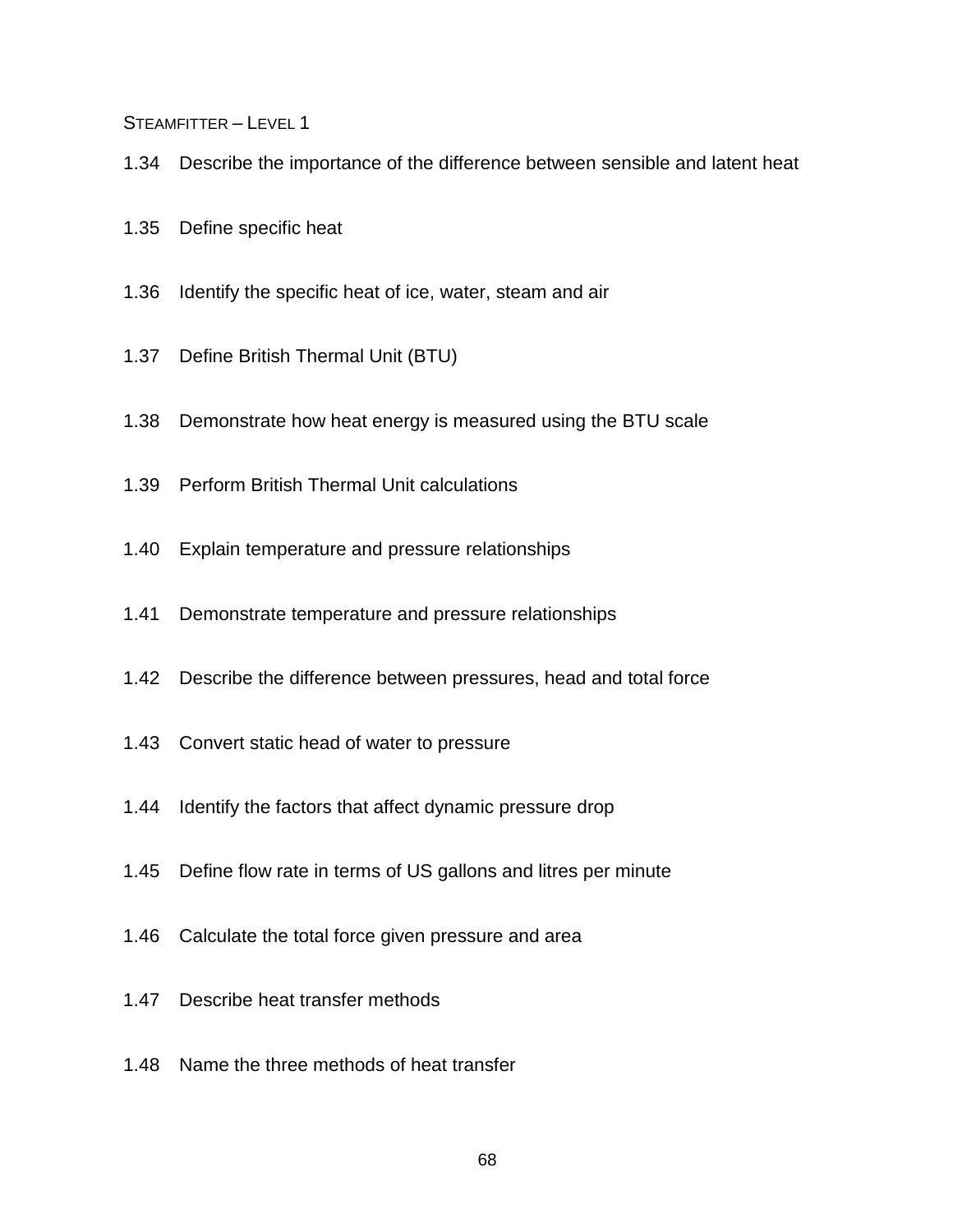- 1.49 Identify an example of:
	- conduction
	- convection
	- radiation
- 1.50 Name three good conductors of heat
- 1.51 Name three poor conductors of heat
- 1.52 Explain thermal conductivity
- 1.53 Identify three factors that affect the speed at which heat will be conducted in an iron bar
- 1.54 Draw a single line drawing of a room in which convection currents are circulating through a convector-type heat transfer unit
- 1.55 Identify two examples of forced convection
- 1.56 Identify the type of surfaces that will readily emit or absorb radiated heat
- 1.57 Describe the reasons for heating systems
- 1.58 Calculate the number of BTU/hr produced internally by a normal active adult
- 1.59 State the number of BTU/hr required by the human body for normal body functions
- 1.60 State the normal internal body temperature for a healthy adult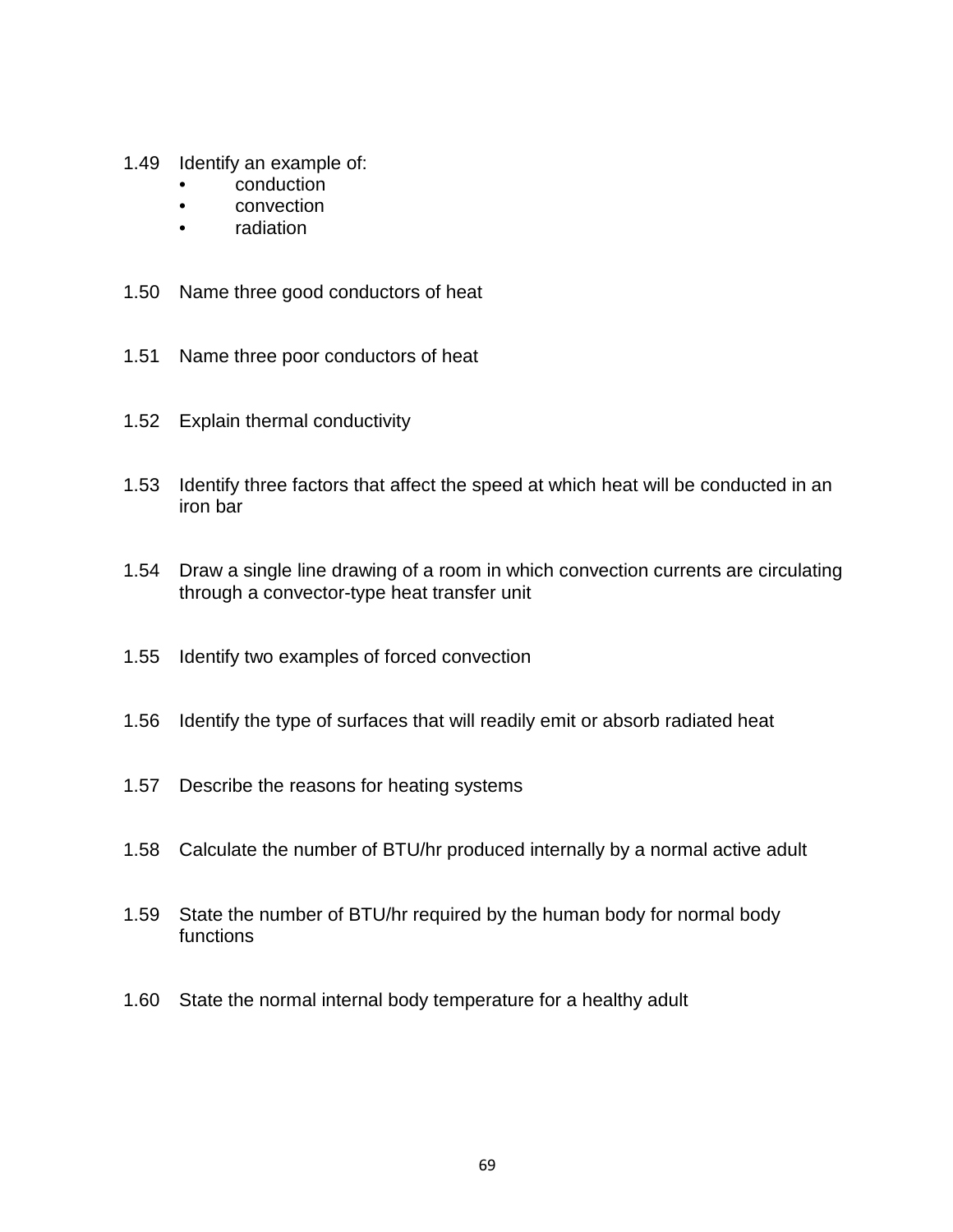- 1.61 List the five methods of heat transfer used by the human body to remove surplus heat
- 1.62 Name the method of heat transfer used by the human body
- 1.63 State the normal skin temperature for a healthy adult
- 1.64 Name two factors which will affect the rate of body heat loss by evaporation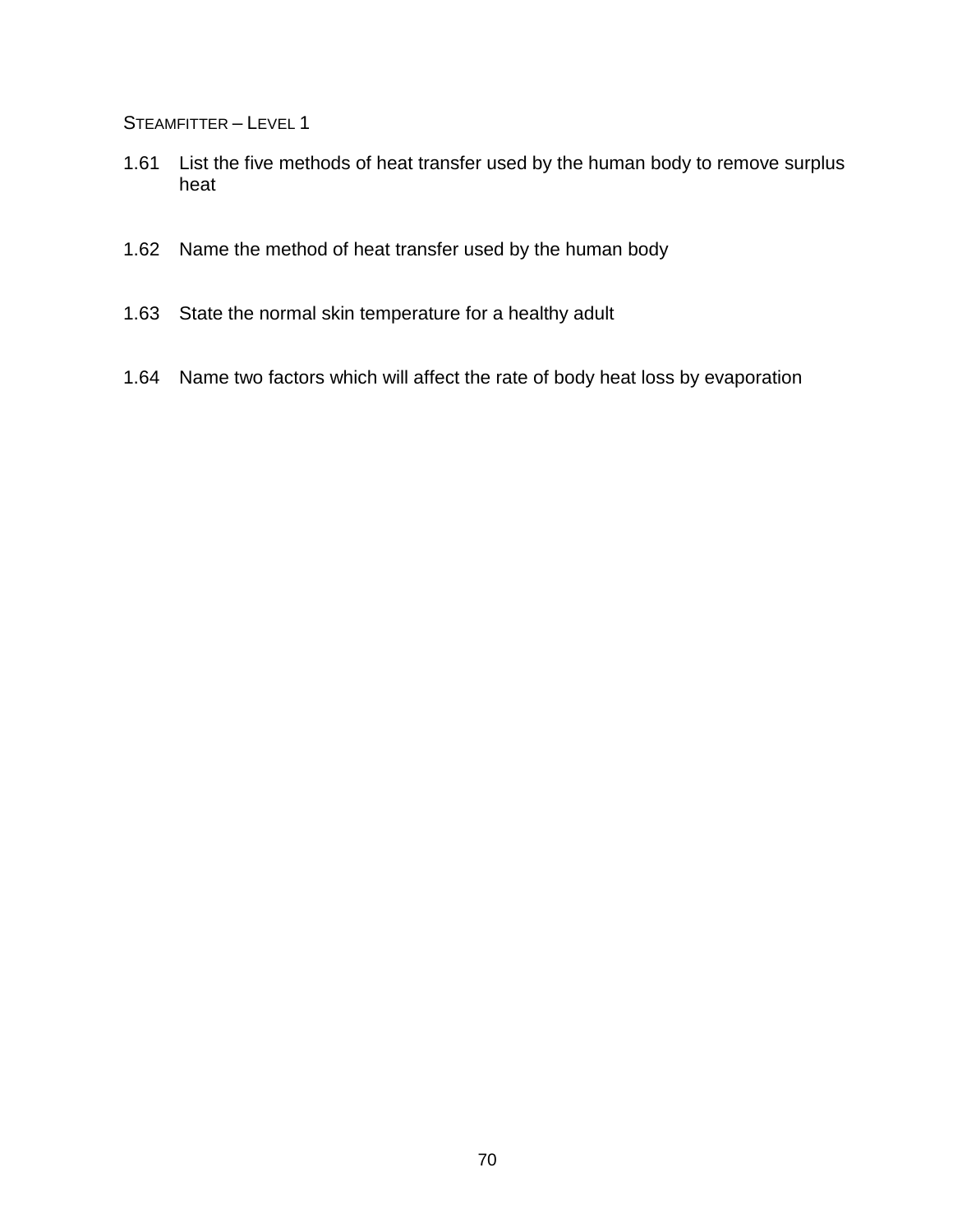### **S0923.2 Gravity Hot Water Systems**

| Duration: | Total 3 hours | Theory 1 hour | <b>Practical 2 hours</b> |
|-----------|---------------|---------------|--------------------------|
|-----------|---------------|---------------|--------------------------|

Cross-Reference to Training Standards: 5471.0, 5472.0, 5473.0, 5474.0, 5475.0, 5476.0, 5477.0, 5478.0, 5479.0, 5480.0, 5481.0, 5483.0, 5484.0

# **GENERAL LEARNING OUTCOMES**

Upon successful completion the apprentice is able to describe gravity hot water system operation.

- 2.1 Describe the operation of gravity hot water systems
- 2.2 State two advantages of gravity hot water systems
- 2.3 State three disadvantages of gravity hot water systems
- 2.4 Identify the basic principle behind the circulation of hot water in a gravity hot water system
- 2.5 Define the meaning of:
- one-pipe
- two-pipe
- up-feed
- down-feed
- direct return
- reverse return
- open systems
- closed systems
- 2.6 Define the term "short-circuiting"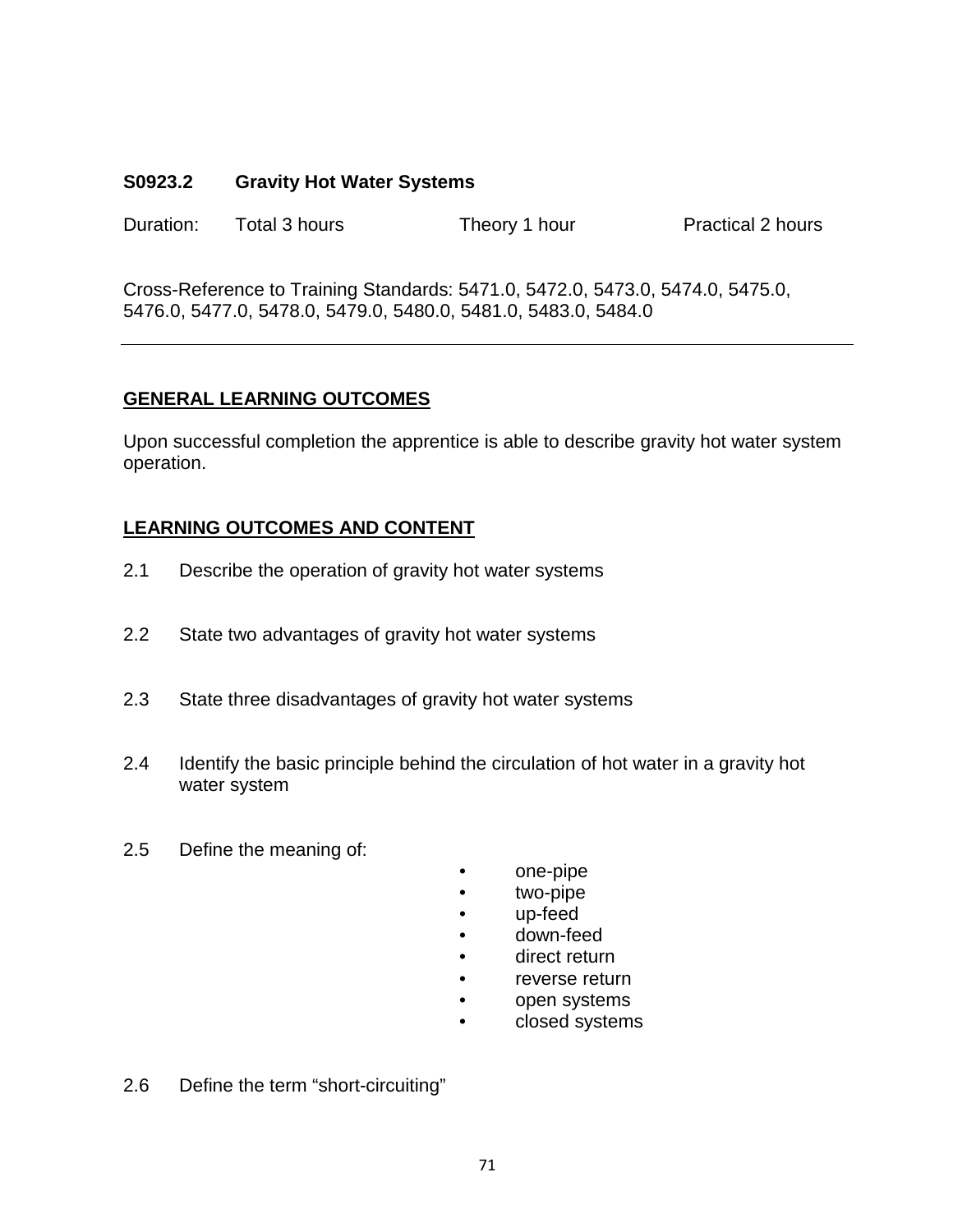- 2.7 Draw a single-line illustration of a hot water system, showing simple gravity circulation
- 2.8 Draw a single-line illustration of a two-pipe, up-feed, direct return gravity hot water system
- 2.9 Draw a single-line illustration of a two-pipe, down-feed, reverse return gravity hot water system
- 2.10 Draw a single-line illustration to show piping connections for heat transfer units
- 2.11 Explain the reason for installing an expansion tank in a gravity hot water system
- 2.12 State the location for the expansion tank in a gravity hot water system
- 2.13 State the level of water in the initial filling of an expansion tank
- 2.14 List the reason for installing a check valve on the vent line from the expansion tank
- 2.15 Describe the precautions taken to prevent freezing of the water in the expansion tank
- 2.16 Explain why the expansion tank should be the first connection taken off the main
- 2.17 Draw a simple illustration of an expansion tank and all related piping connections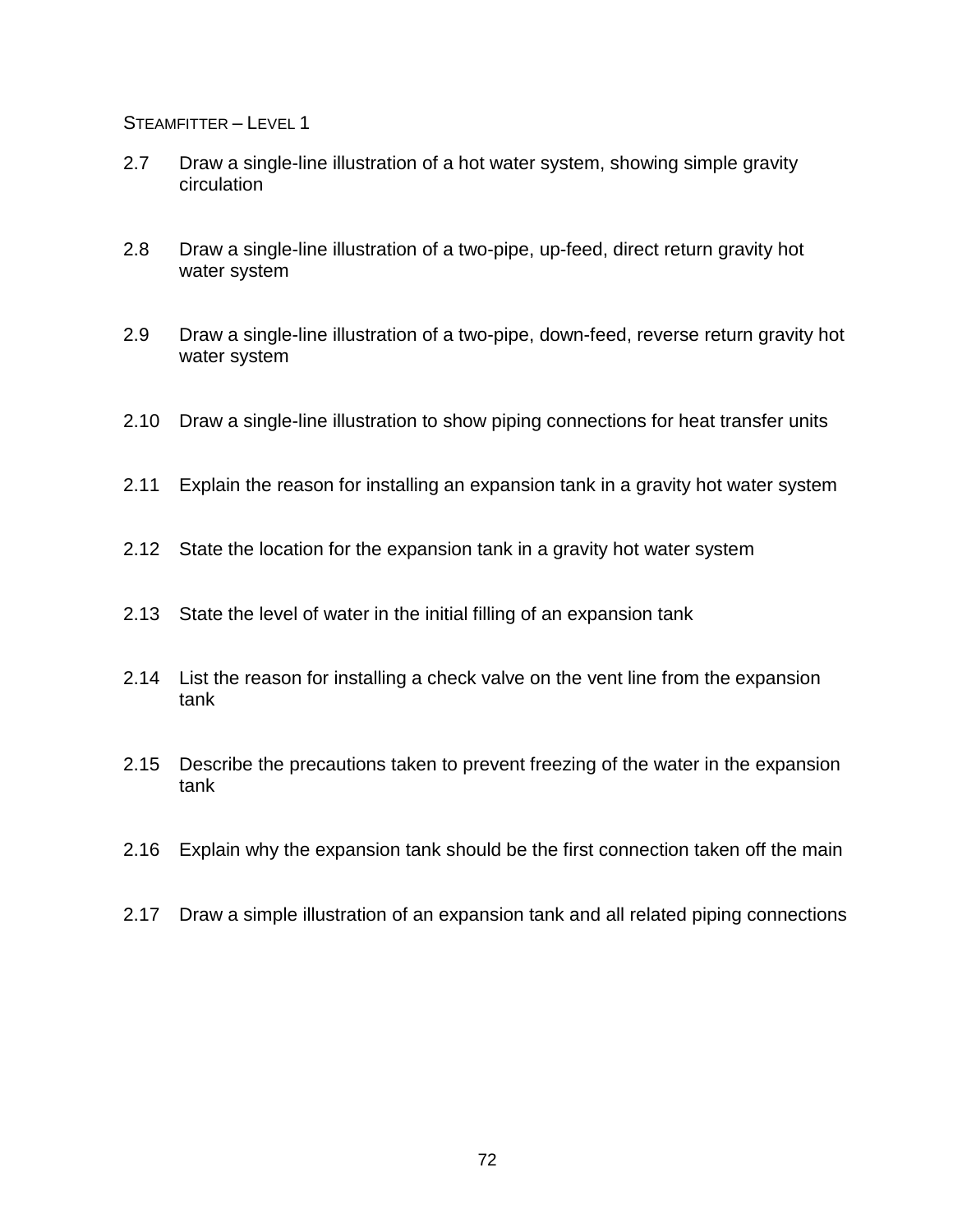### **S0923.3 Forced Circulation Hot Water Systems**

Duration: Total 20 hours Theory 14 hours Practical 6 hours

Cross-Reference to Training Standards: 5471.0, 5472.0, 5473.0, 5474.0, 5475.0, 5476.0, 5477.0, 5478.0, 5479.0, 5480.0, 5481.0, 5483.0, 5484.0

# **GENERAL LEARNING OUTCOMES**

Upon successful completion the apprentice is able to describe forced circulation hot water system operation in accordance with government safety regulations, manufacturers' recommendations and approved industry standards.

- 3.1 Describe the principles of forced circulation hot water systems
- 3.2 Explain the main difference between a gravity hot water system and a forced hot water system
- 3.3 List the advantages of a forced hot water heating system as compared to a gravity hot water heating system
- 3.4 List the disadvantages of a forced hot water heating system as compared to a gravity hot water heating system
- 3.5 Identify two methods used to classify forced hot water systems
- 3.6 List four basic types of forced hot water systems
- 3.7 Identify two important factors to be considered in selecting a circulating pump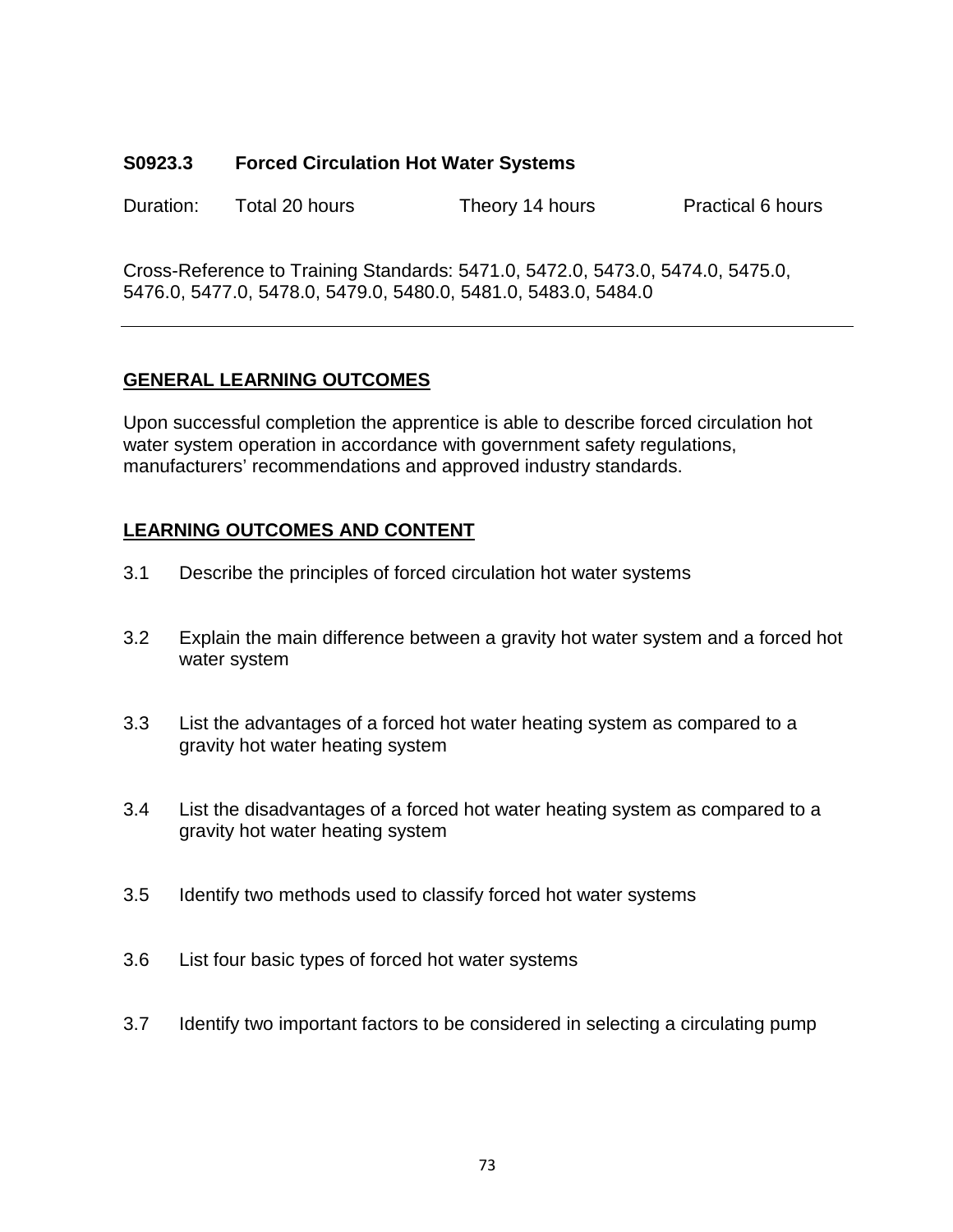- 3.8 State where an "in-line" pump or circulator is generally used
- 3.9 State where a base-mounted high head pump is generally used
- 3.10 Draw a single-line drawing of a boiler, cushion or compression tank, and related piping, with the in-line pump or circulator
- 3.11 Draw a single-line drawing of a boiler, cushion or compression tank, and related piping, with a base-mounted high head pump correctly located
- 3.12 Explain why the reverse return system is preferred over a direct return system
- 3.13 Describe the fundamentals of forced hot water pumps
- 3.14 State a simple definition of a pump
- 3.15 State the factors to be considered when selecting a pump
- 3.16 Identify the two basic classifications of pumps
- 3.17 Describe the two basic kinds of positive displacement pumps
- 3.18 List the advantages of rotary pumps
- 3.19 List the disadvantages of rotary pumps
- 3.20 Draw a single-line drawing of a rotary gear pump, indicating the direction of flow through the pump
- 3.21 Draw a single-line drawing of a lobe-type pump, indicating the direction of flow through the pump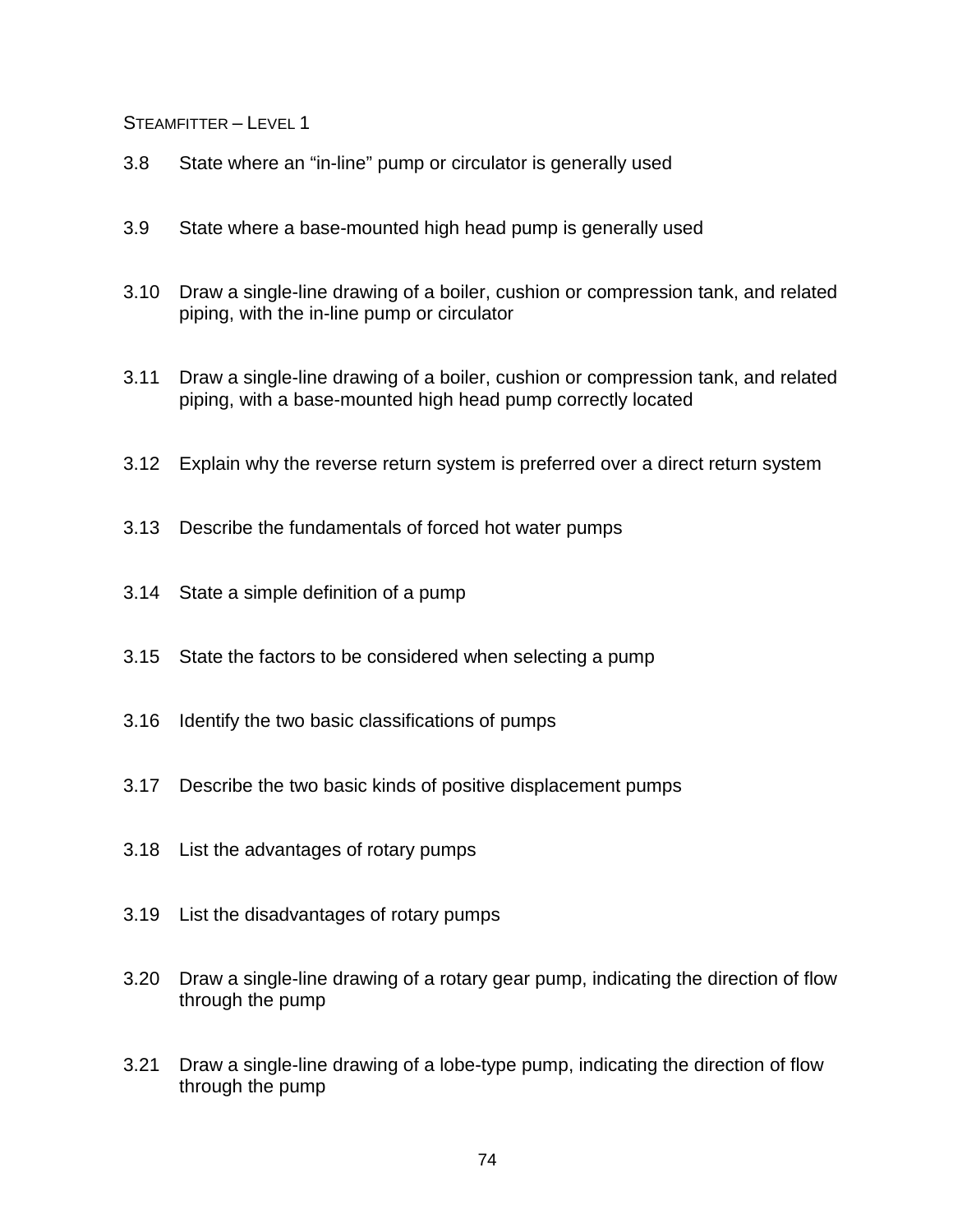- 3.22 Identify the driving force for power piston pumps
- 3.23 List the advantages of centrifugal pumps
- 3.24 List the disadvantages of centrifugal pumps
- 3.25 Describe the two kinds of casing arrangements of centrifugal pumps
- 3.26 Draw a single-line drawing of a volute centrifugal pump indicating the direction of flow
- 3.27 Draw a single-line drawing of a diffuser centrifugal pump, indicating the direction of flow
- 3.28 Describe the fundamentals of circulation pumps
- 3.29 State the grade of oil recommended to lubricate a circulating pump
- 3.30 List two considerations for the location of circulating pumps
- 3.31 Explain why the centrifugal pump is frequently referred to as the "heart" of the system
- 3.32 Identify two reasons for using a centrifugal pump to circulate water in a hot water heating system
- 3.33 List the two basic types of circulating pumps used in hot water systems
- 3.34 List two factors to be considered when selecting a circulating pump
- 3.35 List two disadvantages of over-sizing a circulating pump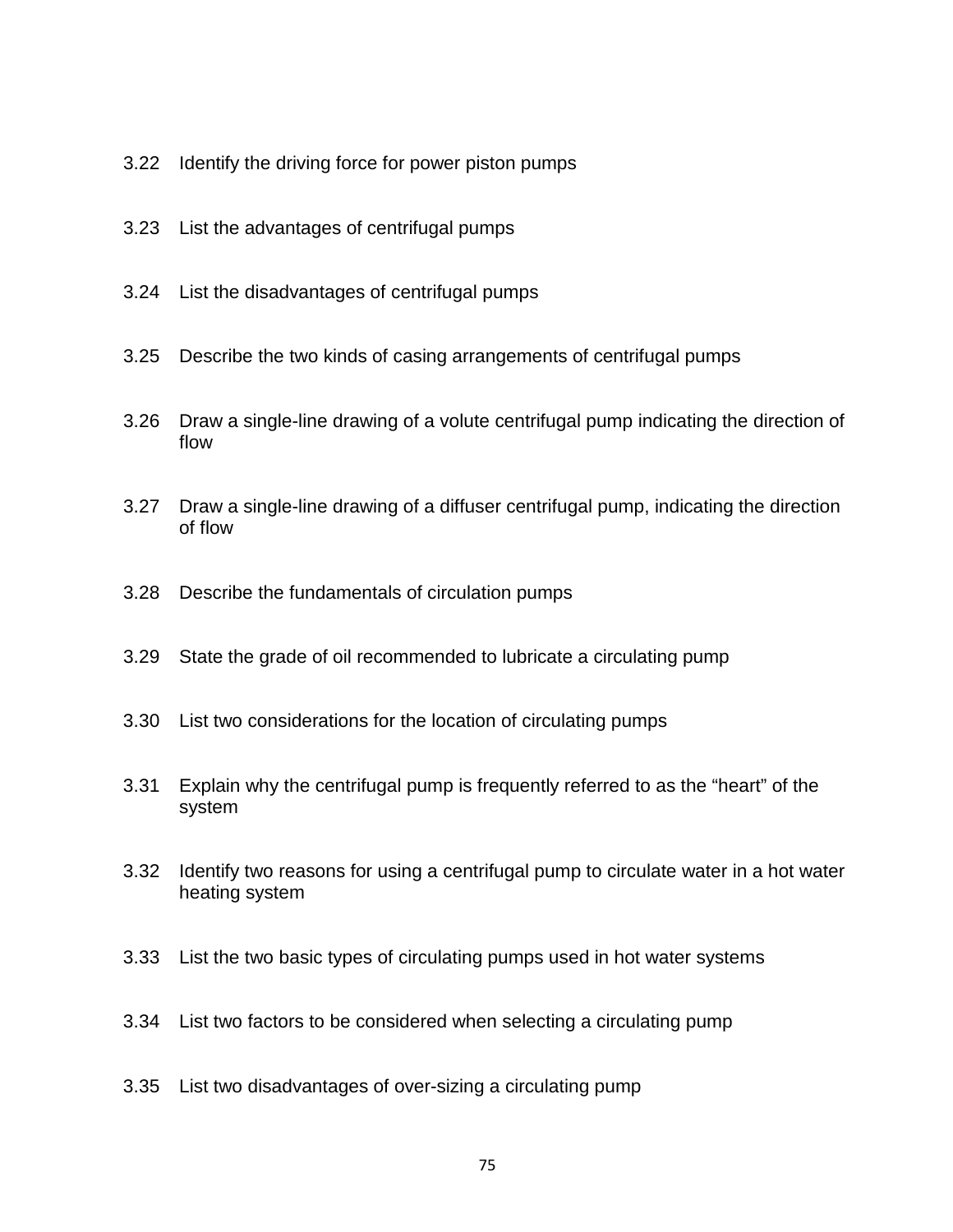- 3.36 State the maximum recommended flow rate for a hot water heating system
- 3.37 Identify the correct location of an in-line circulator in a hot water heating system, and indicate the direction of flow
- 3.38 Explain why the pump body and motor must be correctly aligned
- 3.39 Draw a single-line drawing of a base-mounted pump, indicating the minimum distances for the location of valves and other restricting fittings
- 3.40 Explain one method used to overcome undesirable noise levels within a building Define the term "cavitation"
- 3.41 Explain the cause of cavitation
- 3.42 Describe the fundamentals of cushion or compression tanks
- 3.43 Explain the different types of compression or cushion tanks
- 3.44 Illustrate the location and piping for a typical cushion and compression tank installation
- 3.45 State the minimum size of pipe connecting the cushion or compression tank to the boiler
- 3.46 List four basic functions of the cushion or compression tank located in a closed hot water system
- 3.47 Explain why the system can operate above 212° F (100° C)
- 3.48 Illustrate and explain the accessories and piping required for a cushion or compression tank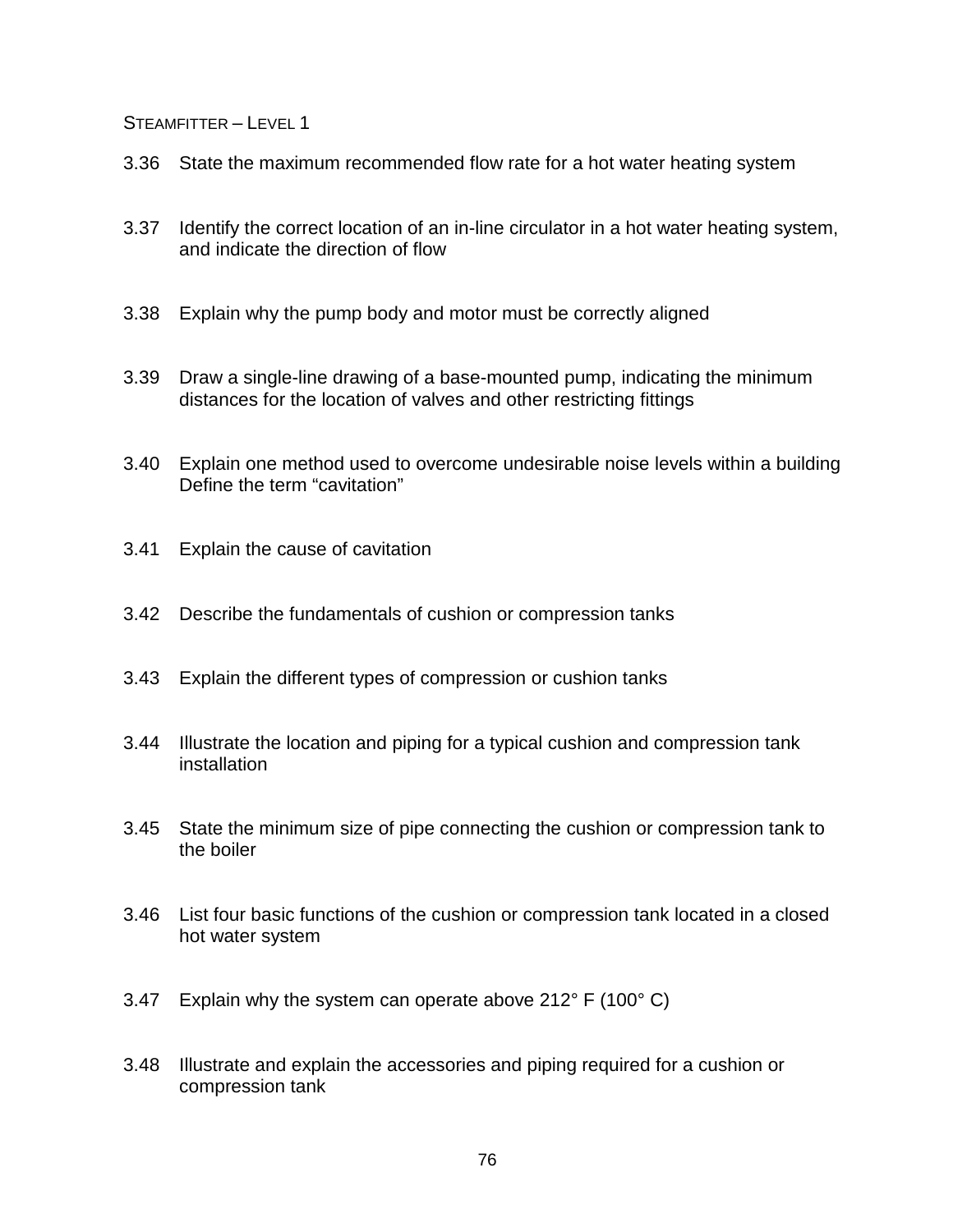- 3.49 Define the term "waterlogged"
- 3.50 Draw a single line drawing to illustrate a cushion or compression tank connected to a hot water boiler
- 3.51 Describe the fundamentals of cast iron radiators
- 3.52 Describe the construction features of cast-iron radiators
- 3.53 Explain the operating principles of cast-iron radiators
- 3.54 State the methods and corresponding approximate percentages of heat transfer for a freestanding cast-iron radiator
- 3.55 Identify two reasons for replacing the cast-iron radiator with more modern types of heat transfer units
- 3.56 Identify two factors that could change the percentages of heat transfer for a castiron radiator
- 3.57 Identify the type of surface that will radiate the greatest amount of heat
- 3.58 State the two basic types of design for cast-iron radiators
- 3.59 State the two methods of joining cast-iron sections
- 3.60 Explain why radiators should be located beneath windows
- 3.61 Calculate the equivalent square feet of radiation (E.D.R.) required for a particular room or area for a hot water system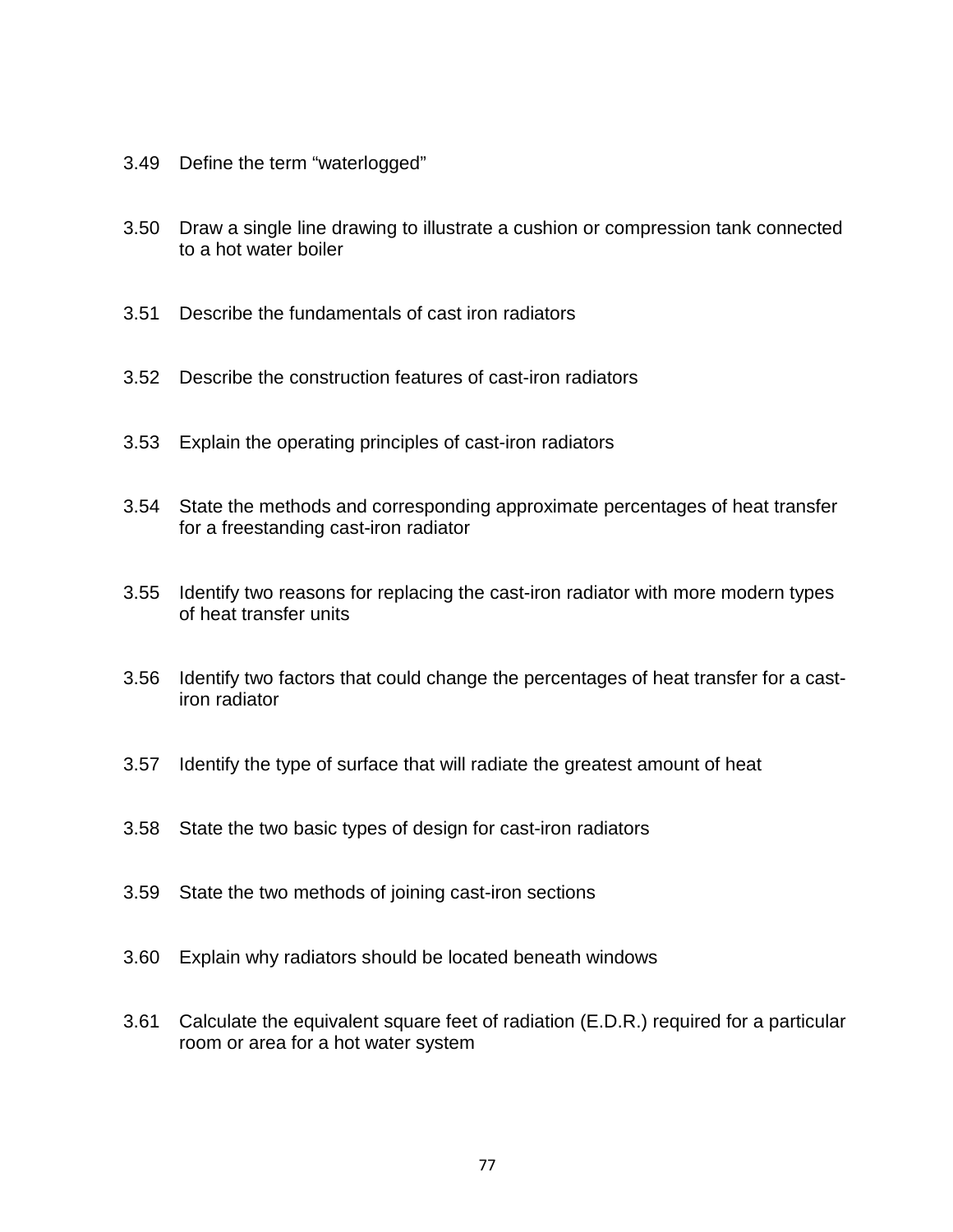- 3.62 Calculate the equivalent square feet of radiation (E.D.R.) required for a particular room or area for a steam heating system
- 3.63 Draw a single-line drawing of a cast-iron radiator in a room, and indicate heat being transferred to the surrounding atmosphere
- 3.64 Describe the fundamentals of convectors
- 3.65 Identify the principal method of heat transfer used by the convector-type heat transfer unit
- 3.66 Identify the type of metals used in the construction of the convector heating element
- 3.67 Explain why the front cover on the convector cabinet or casing is removable
- 3.68 Identify the two types of damper controls used on convector cabinets or casings
- 3.69 Identify the three basic types of convector cabinets or casings
- 3.70 Explain how the height of the unit affects the heat output from the convector
- 3.71 Explain why copper and aluminum are most commonly used in heating element construction
- 3.72 List four considerations when selecting a convector for a particular room or area
- 3.73 Identify three factors which determine the BTU output from the convector-type heat transfer unit
- 3.74 Identify the units used in tables for calculating convector capacities using hot water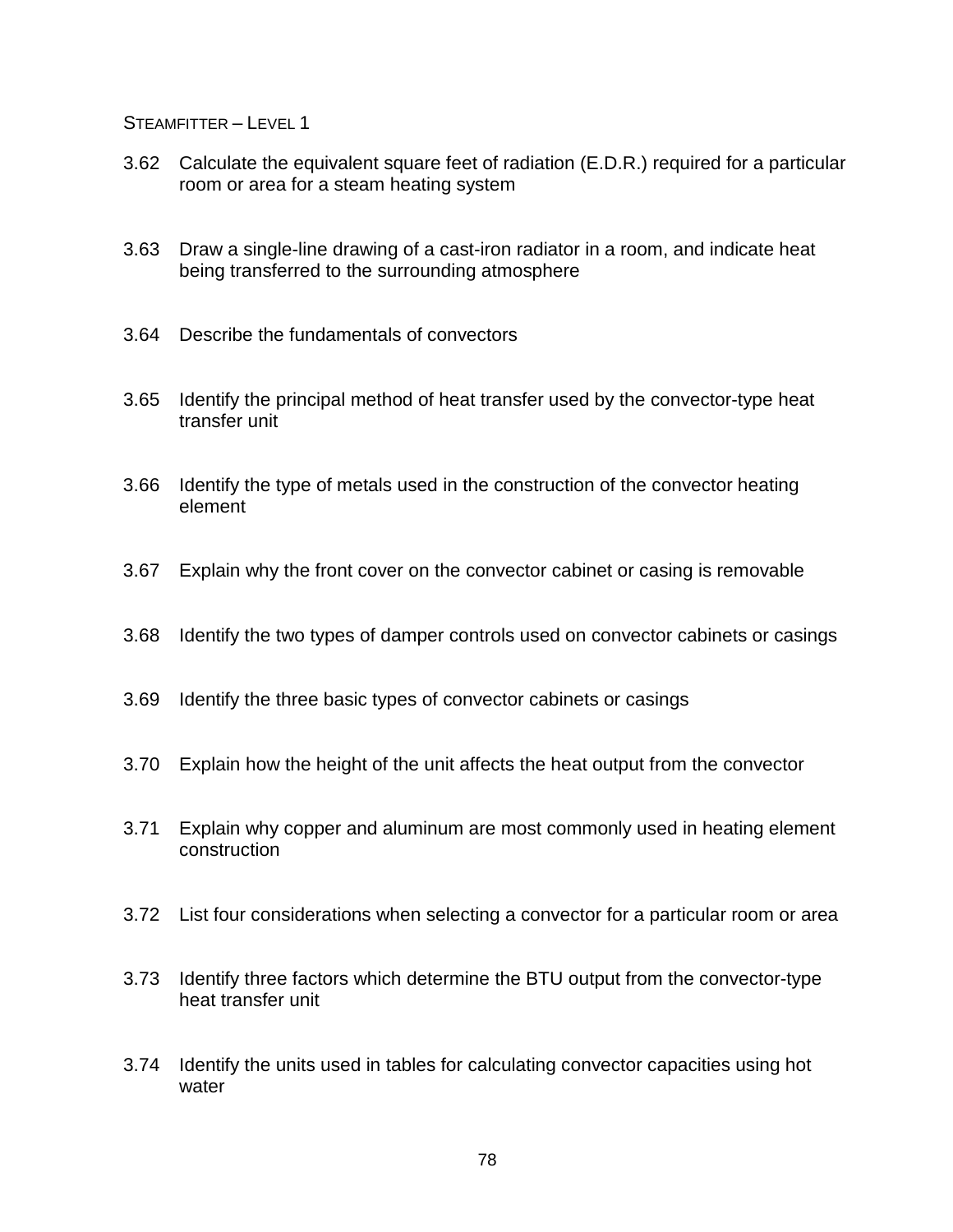- 3.75 Identify the units used in tables for calculating convector capacities using steam
- 3.76 Calculate the length of convector required for a particular room, using the table for hot water
- 3.77 Calculate the length of convector required for a particular room, using the table for steam
- 3.78 Draw a single-line drawing of a room containing a single convector-type heat transfer unit and indicate the convection currents circulating throughout the room
- 3.79 Describe the fundamentals of baseboard heating
- 3.80 Identify the normal location in the building for baseboard heating units
- 3.81 Explain why baseboard units are located on the outside walls of the building
- 3.82 Identify three advantages of the baseboard heating system as compared to a system using radiators or convectors
- 3.83 List the two basic types of baseboard heat transfer units
- 3.84 List the two kinds of cast-iron baseboard heating units
- 3.85 Define the abbreviation "RC"
- 3.86 State the method used to join sections of cast-iron baseboard units
- 3.87 Identify the size of cast-iron baseboard sections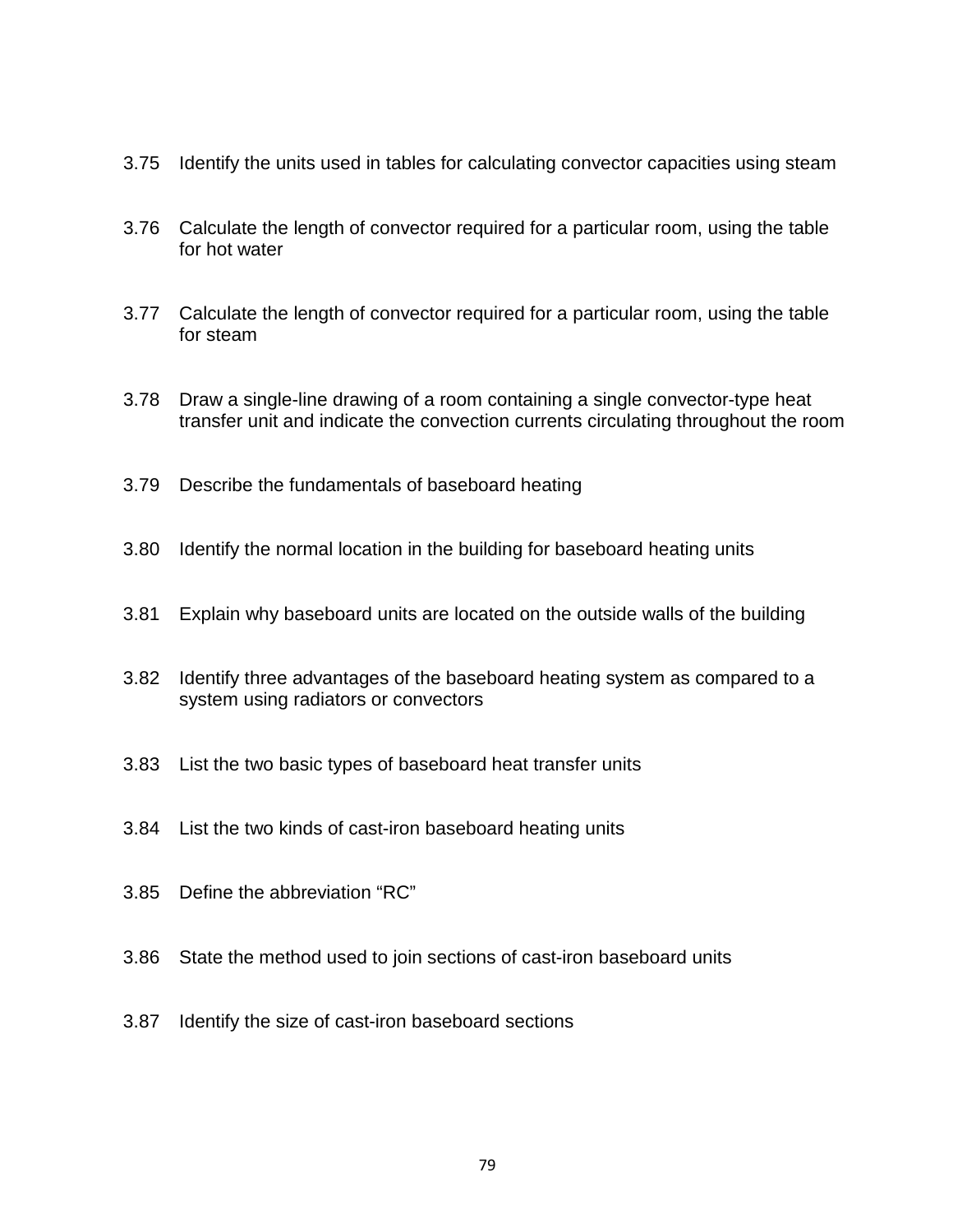- 3.88 Identify the two basic parts of a convector-type baseboard
- 3.89 Identify the type of hot water system for which the convector-type baseboard heating unit is particularly suitable
- 3.90 List two disadvantages of cast-iron baseboard heating units
- 3.91 List two advantages of convector-type baseboard heating units as compared to cast-iron baseboard heating units
- 3.92 Identify three factors that affect the sizing of baseboard heat transfer units
- 3.93 Calculate the length of baseboard heating unit required for a room, given the heat loss in BTU/hr, the water temperature from a given chart
- 3.94 Calculate the length of baseboard heating unit required for a room using a steam heating system, given the heat loss in BTU/hr from a given chart
- 3.95 Describe the purpose of unit heaters
- 3.96 Identify the type of buildings in which unit heaters are usually installed
- 3.97 Identify the three main parts of a unit heater
- 3.98 List five advantages of using unit heaters to heat large areas
- 3.99 Identify the two common types of unit heaters
- 3.100 Explain the difference between a vertical and horizontal unit heater
- 3.101 Explain the method used to direct air from the unit heater to a particular area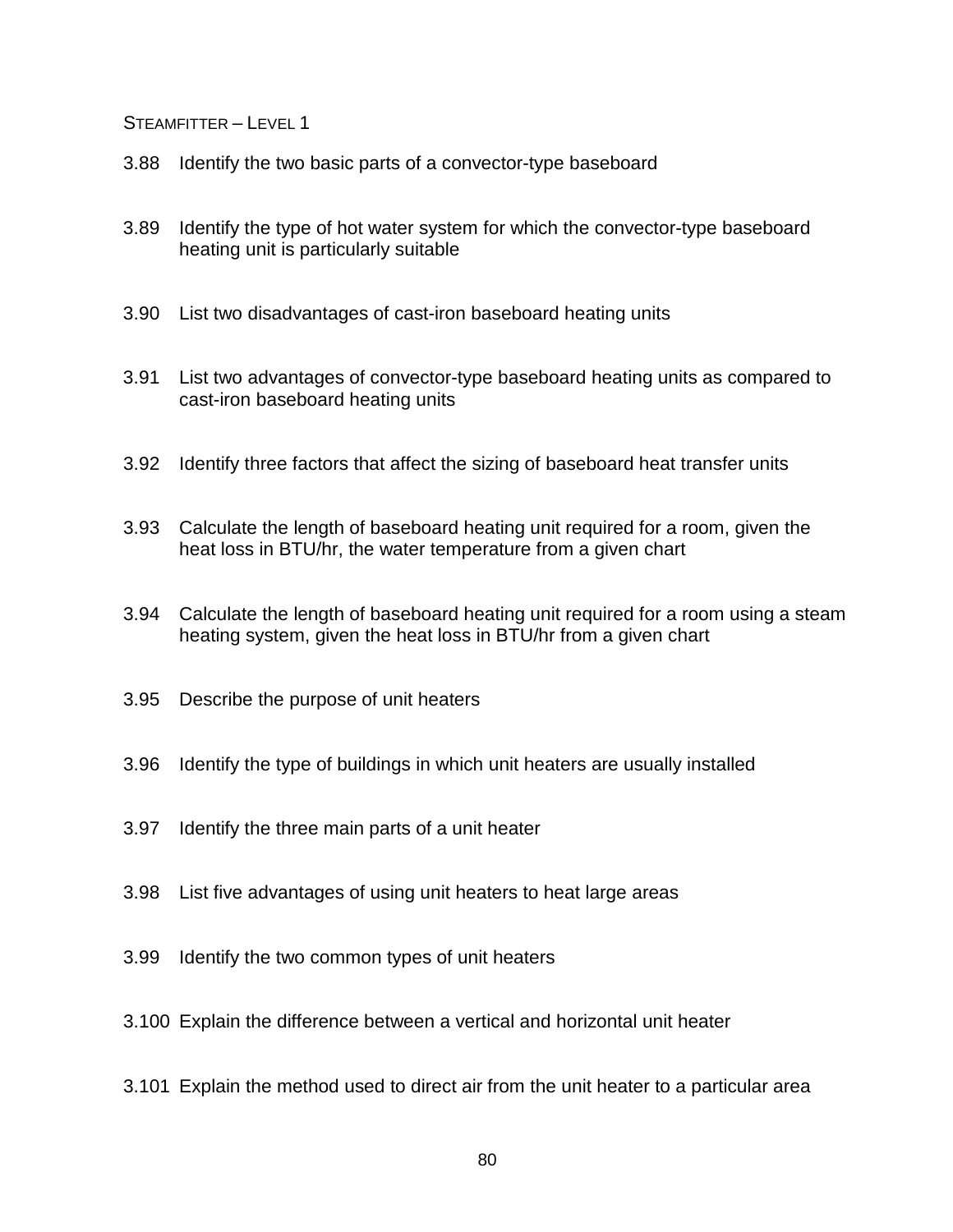- 3.102 Identify the manufacturers' recommendations concerning height limitations for horizontal unit heaters
- 3.103 State the reason for fitting cone-type diffusers to vertical unit heaters
- 3.104 Draw a single-line drawing of horizontal unit heaters installed to ensure the steady circulation of heated air in a building
- 3.105 Draw a single-line drawing of vertical unit heaters correctly located to provide a blanket of warm air over an entire floor area
- 3.106 Explain how fan motors are controlled
- 3.107 State locations where forced flow convector units are installed
- 3.108 State three locations where forced-flow convection units are installed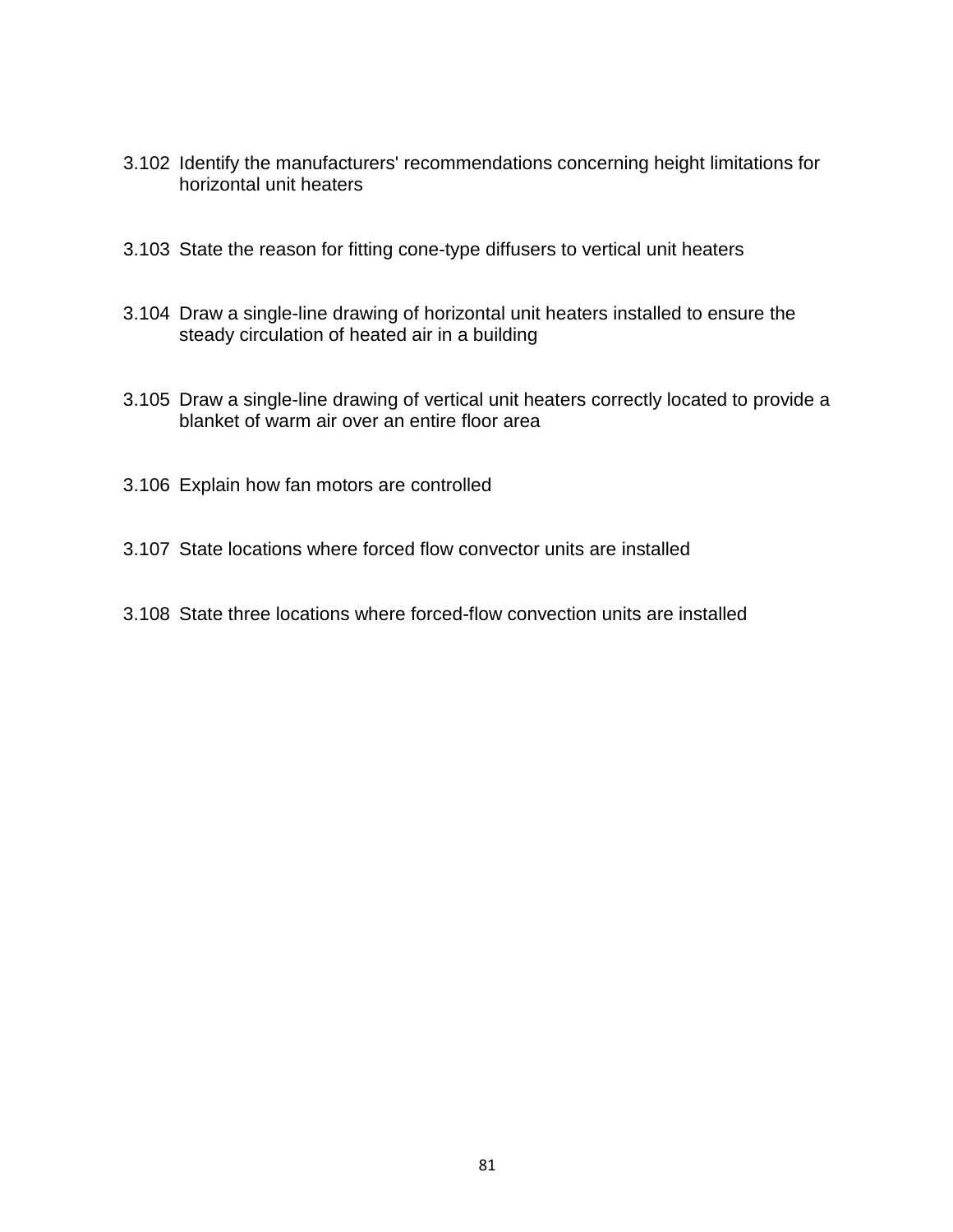#### **S0923.4 Hot Water System Designs**

Duration: Total 16 hours Theory 9 hours Practical 7 hours

Cross-Reference to Training Standards: 5471.0, 5472.0, 5473.0, 5474.0, 5475.0, 5476.0, 5477.0, 5478.0, 5479.0, 5480.0, 5481.0, 5483.0, 5484.0

### **GENERAL LEARNING OUTCOMES**

Upon successful completion the apprentice is able to describe hot water system designs in accordance with government safety regulations, manufacturers' recommendations and approved industry standards.

### **LEARNING OUTCOMES AND CONTENT**

#### **One Pipe Series Loop Systems**

- 4.1 Describe two factors which make the series loop system suitable for small buildings
- 4.2 Explain why the length limitation of a loop or circuit is important to the operation of the system
- 4.3 State the recommended maximum number of BTUs to be allocated to each loop or circuit
- 4.4 Explain the pipe sizes normally used for series loop system circuits
- 4.5 Describe what causes circulation in a series loop system
- 4.6 Illustrate and explain where air vents and drain points are located in a series loop system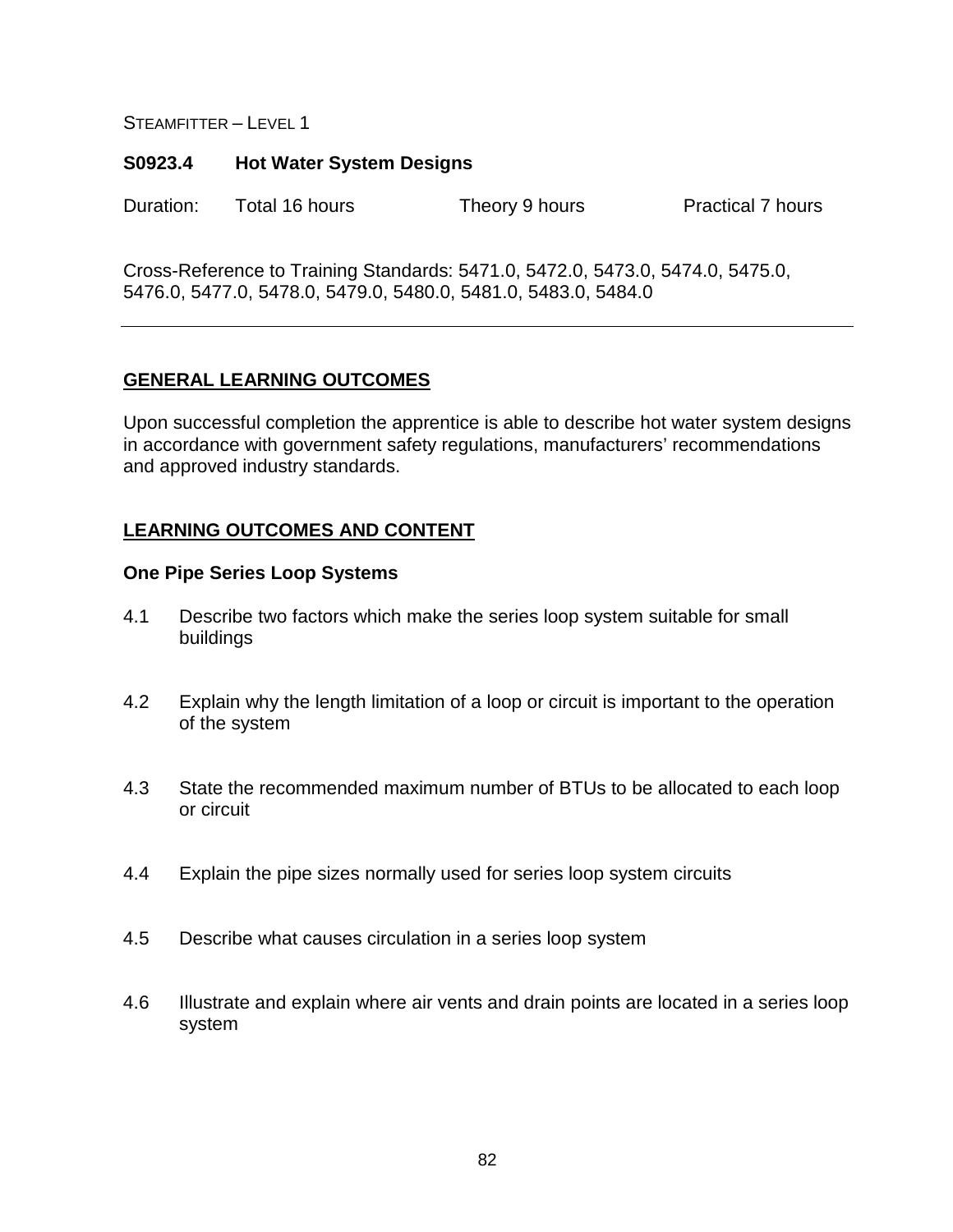- 4.7 Draw a single-line drawing of a series loop system using one circuit or loop
- 4.8 Draw a single-line drawing of a series loop system using two circuits or loops

### **One-Pipe Diversion Fitting Systems**

- 4.9 Illustrate the difference between the mains in a series loop and a diversion fitting system
- 4.10 Draw a single-line illustration of a one pipe, up-feed, one-circuit diversion fitting system for a small building
- 4.11 Describe the principle on which the function of the diversion tee is based
- 4.12 Describe the hot water heating system that uses diversion tees
- 4.13 Identify the correct location for diversion tees
- 4.14 Identify the minimum distances between connections for heat transfer units
- 4.15 Identify the recommended main size for the one pipe (monoflow) system
- 4.16 State the pitch required on one-pipe (monoflow) systems
- 4.17 Describe the type of heat transfer units that can be installed on a one-pipe (monoflow) system
- 4.18 Illustrate the supply and return connections for up-fed heat transfer units
- 4.19 Draw single main supply heat transfer units above and below the main, and connect the units to the main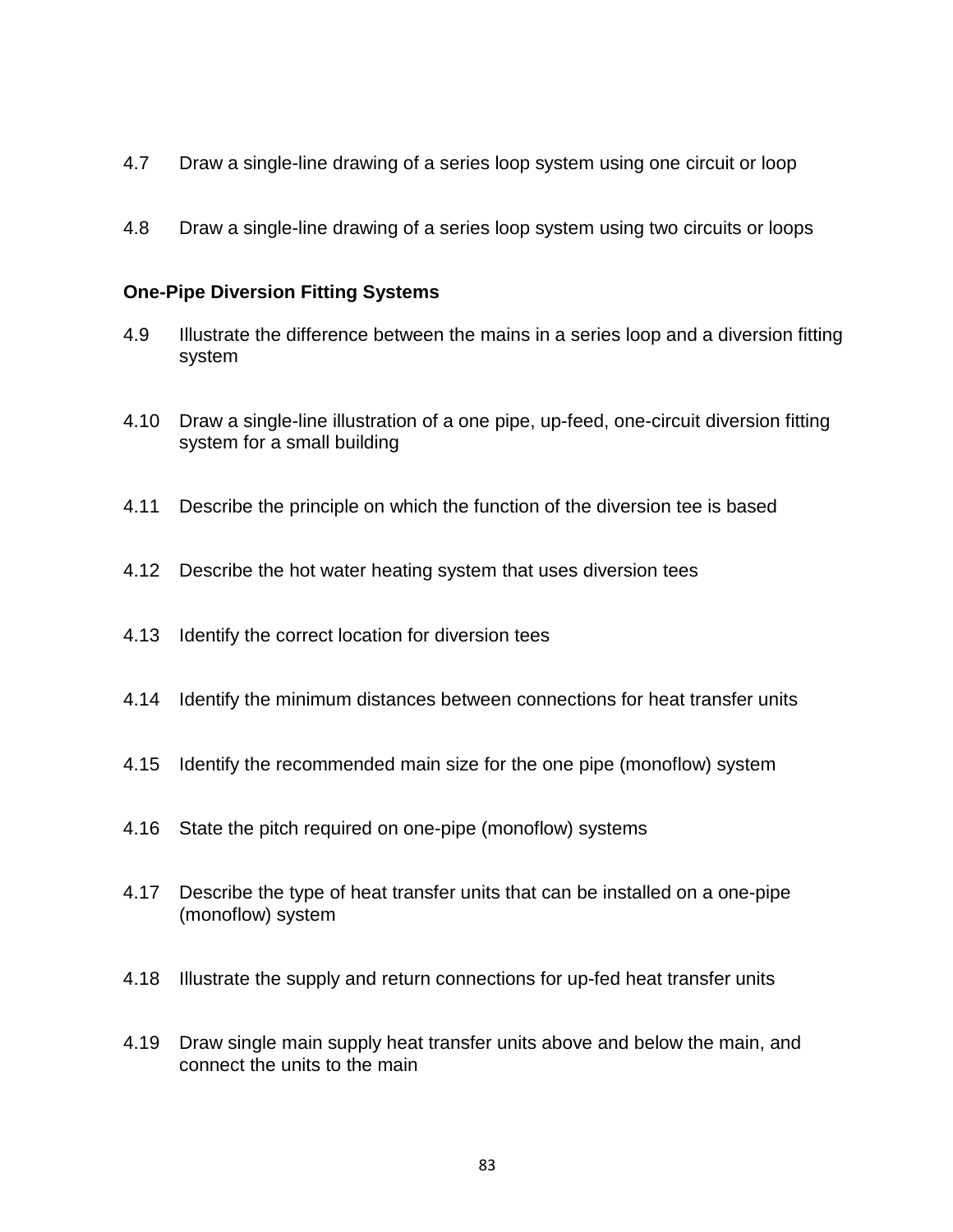4.20 Draw a heat transfer unit located above and close to the main, and connect the unit to the main

# **Two Pipe Systems**

- 4.21 Draw a single-line drawing of a two-pipe reverse return system
- 4.22 Draw a single-line drawing of a two-pipe direct return system
- 4.23 Explain why the reverse return system is usually preferred over the direct return system
- 4.24 State the pitch on piping in the two-pipe hot water heating system
- 4.25 Explain why and where eccentric fittings must be used when reductions are made in hot water heating piping
- 4.26 Explain why two-pipe hot water heating systems are not usually used in small residential buildings
- 4.27 Name three high pressure-drop heat transfer units
- 4.28 State where the two-pipe direct return system might be installed
- 4.29 Illustrate how connections to heat transfer units and risers should be taken off the main in two-pipe hot water systems

### **Radiant Heating**

4.30 Describe the methods of joining copper pipe, steel pipe and plastic pipe used in panels or grids of radiant hot water heating systems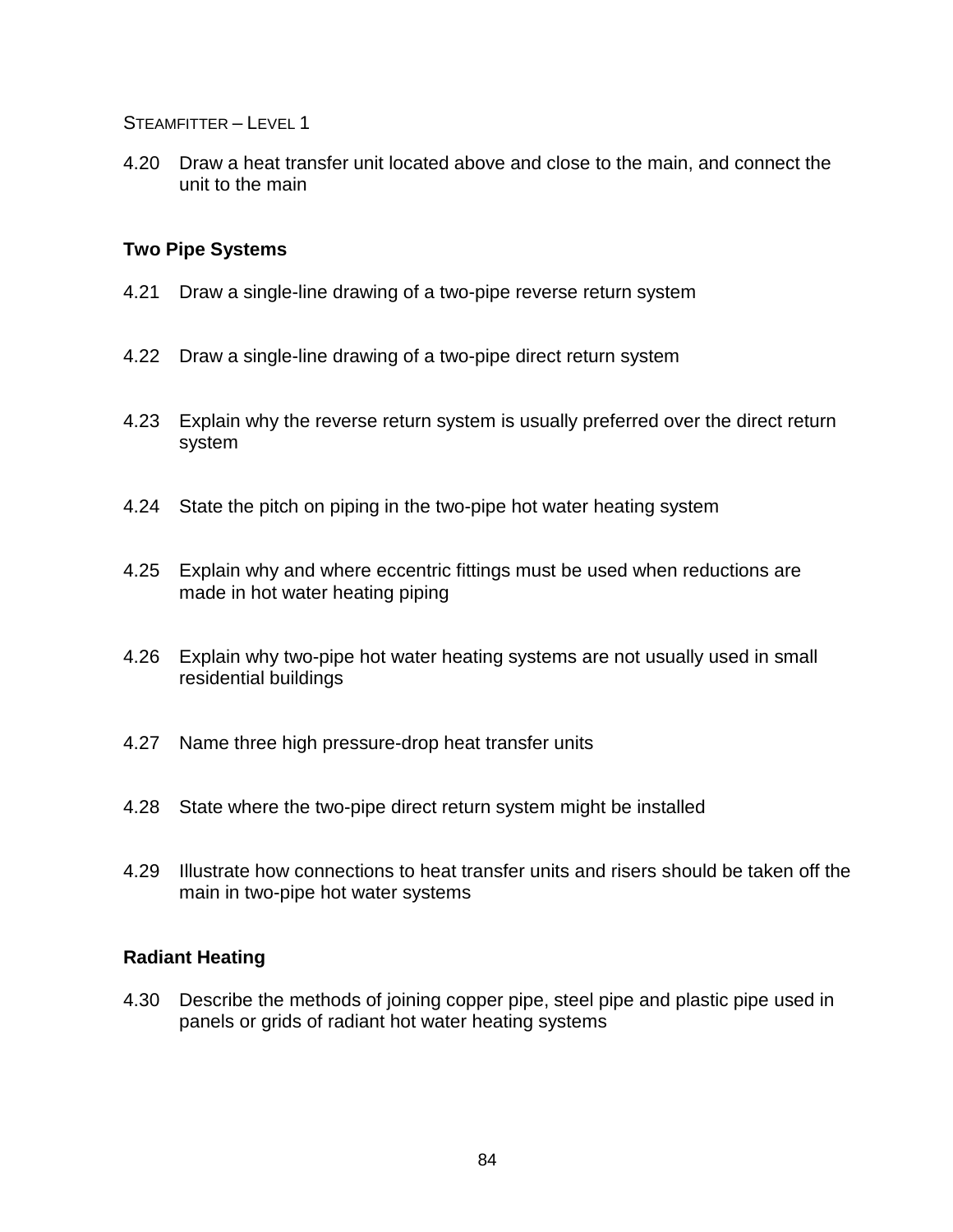- 4.31 Identify the sizes of pipe for ceiling installations and floor installations
- 4.32 Explain the effects of spacing between pipes in panels or grids
- 4.33 Name the type of rays emitted by the sun or radiant heat panel
- 4.34 Define the stratification of heated air in a room or building
- 4.35 State why panels or grids should be installed level
- 4.36 Draw a cross-sectional view of a panel ceiling installation, indicating the insulation and other features
- 4.37 Draw a cross-sectional view of a floor panel installation, indicating insulation, vapour barrier and other features
- 4.38 List advantages and disadvantages of copper pipe as compared to steel pipe and plastic pipe in panel or grid construction
- 4.39 Identify the type of copper, steel or wrought iron and plastic pipe used in radiant heating systems
- 4.40 State why steel or copper pipe should not be embedded in concrete
- 4.41 Calculate the percentage of radiant heat emitted by a ceiling panel or grid and a floor panel or grid
- 4.42 State the highest recommended surface temperature for ceiling panels or grids and floor panels or grids
- 4.43 Calculate the water temperatures necessary to maintain the maximum surface temperature for given panel or grid locations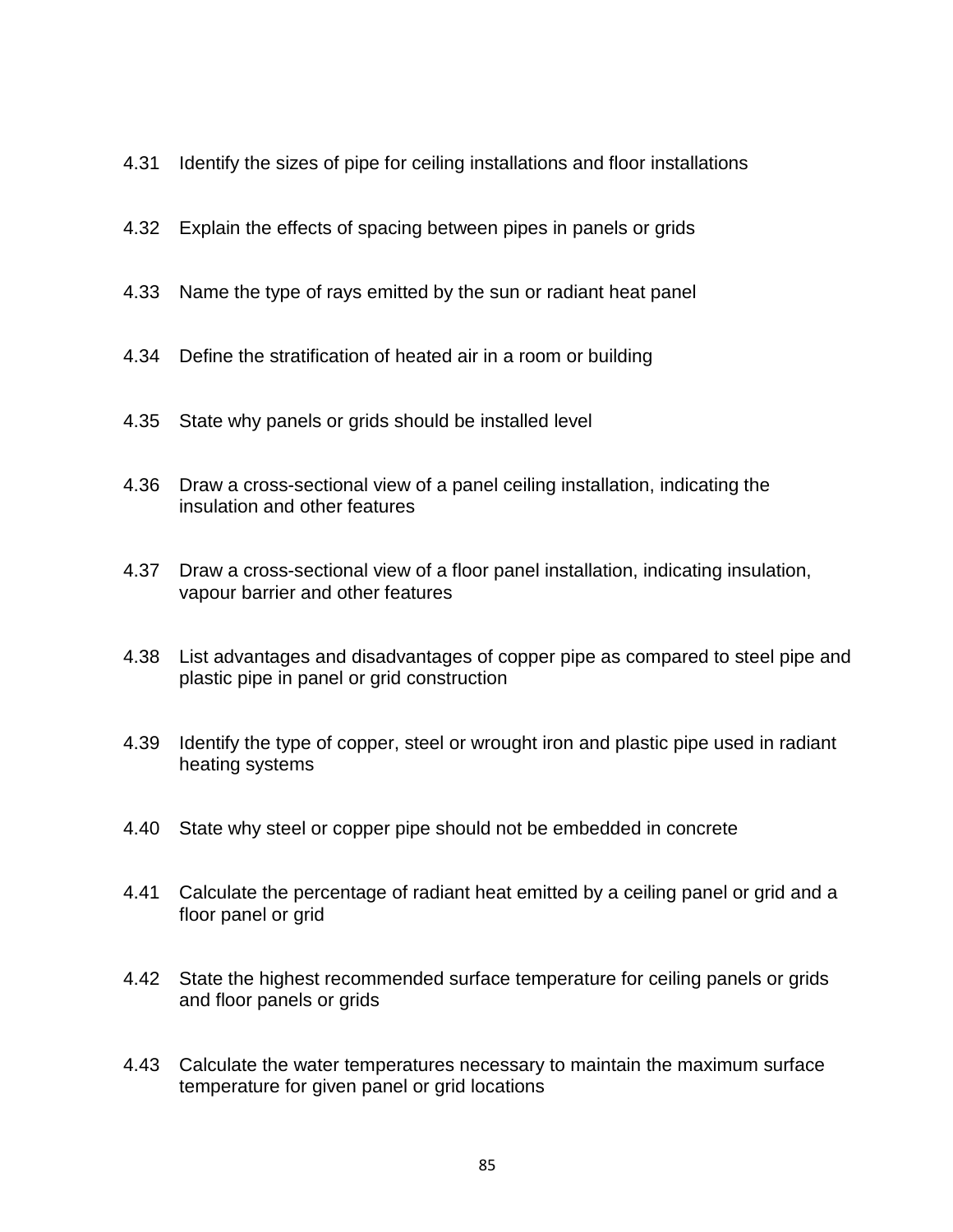#### **S0923.5 Hot Water Boilers**

Duration: Total 3 hours Theory 3 hours Practical 0 hours

Cross-Reference to Training Standards: 5471.0, 5472.0, 5473.0, 5474.0, 5475.0, 5476.0, 5477.0, 5478.0, 5479.0, 5480.0, 5481.0, 5483.0, 5484.0

### **GENERAL LEARNING OUTCOMES**

Upon successful completion the apprentice is able to describe the fundamentals and construction features of hot water boilers.

- 5.1 Describe the operation of hot water boilers
- 5.2 State the difference between a hot water boiler and a steam boiler
- 5.3 Identify four different ways in which a boiler may be classified
- 5.4 Identify the two classifications of cast-iron boilers
- 5.5 Identify the type of installation in which vertical sectional boilers are frequently used
- 5.6 State the term used for the flue gases when they travel the length of a boiler
- 5.7 Identify the two general classifications of steel boilers
- 5.8 Identify the most common type of fire-tube boilers in use today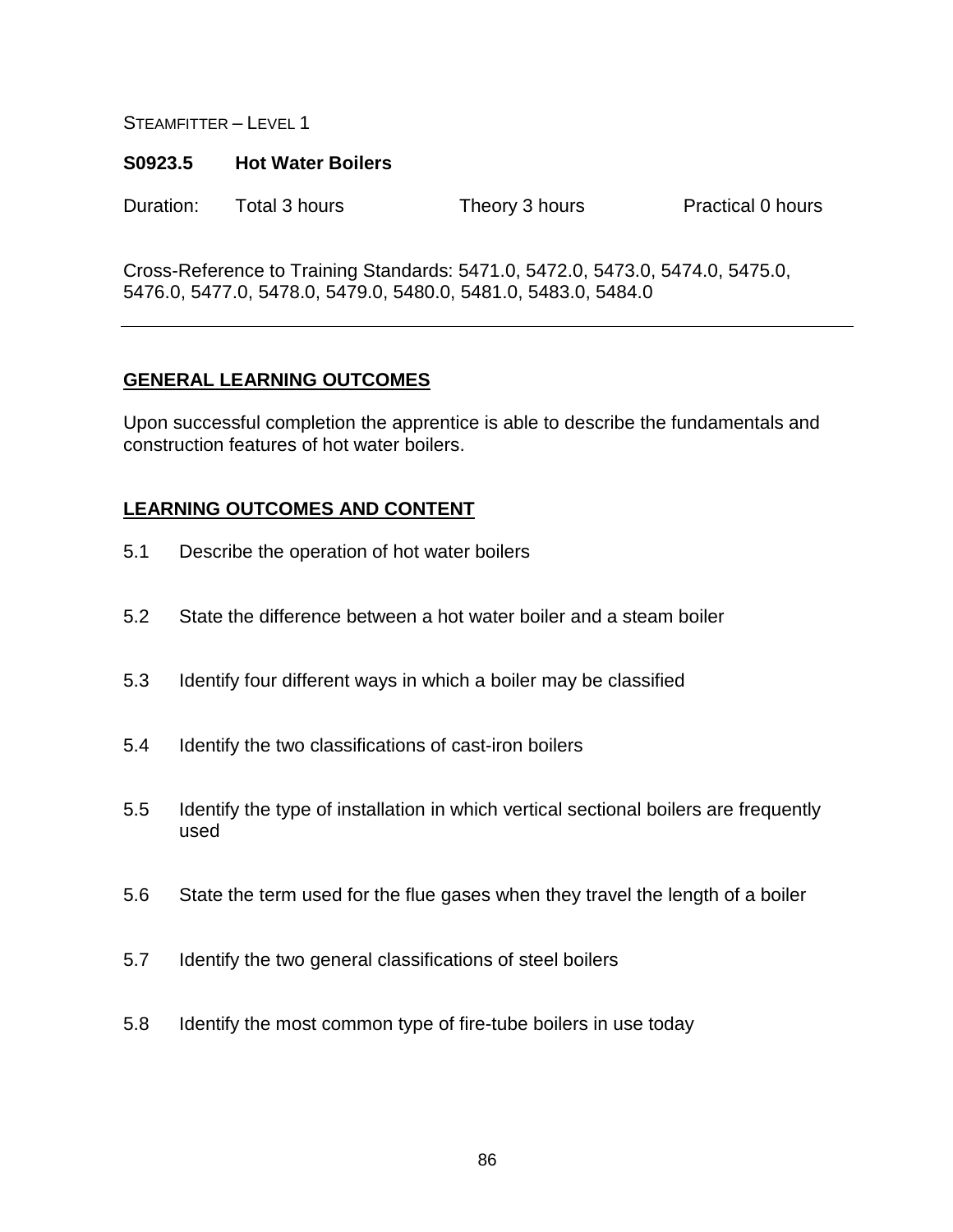- 5.9 Identify four common types of fire-tube boilers
- 5.10 Define the following terms:
	- "package" boiler
	- heating surface
	- piping tax or load
	- gross load
	- Equivalent Direct Radiation (E.D.R.)
	- boiler horsepower
- 5.11 Identify the three main companies and institutions that publish boiler code requirements
- 5.12 Describe the construction features of hot water boilers
- 5.13 State the method commonly used to join sections of vertical cast-iron boilers
- 5.14 Describe where the combustion chamber of the externally fired boiler is located
- 5.15 Identify the number of passes in an HRT boiler
- 5.16 State two advantages of using a Scotch boiler
- 5.17 State the number of passes usually found in a modern package fire-tube boiler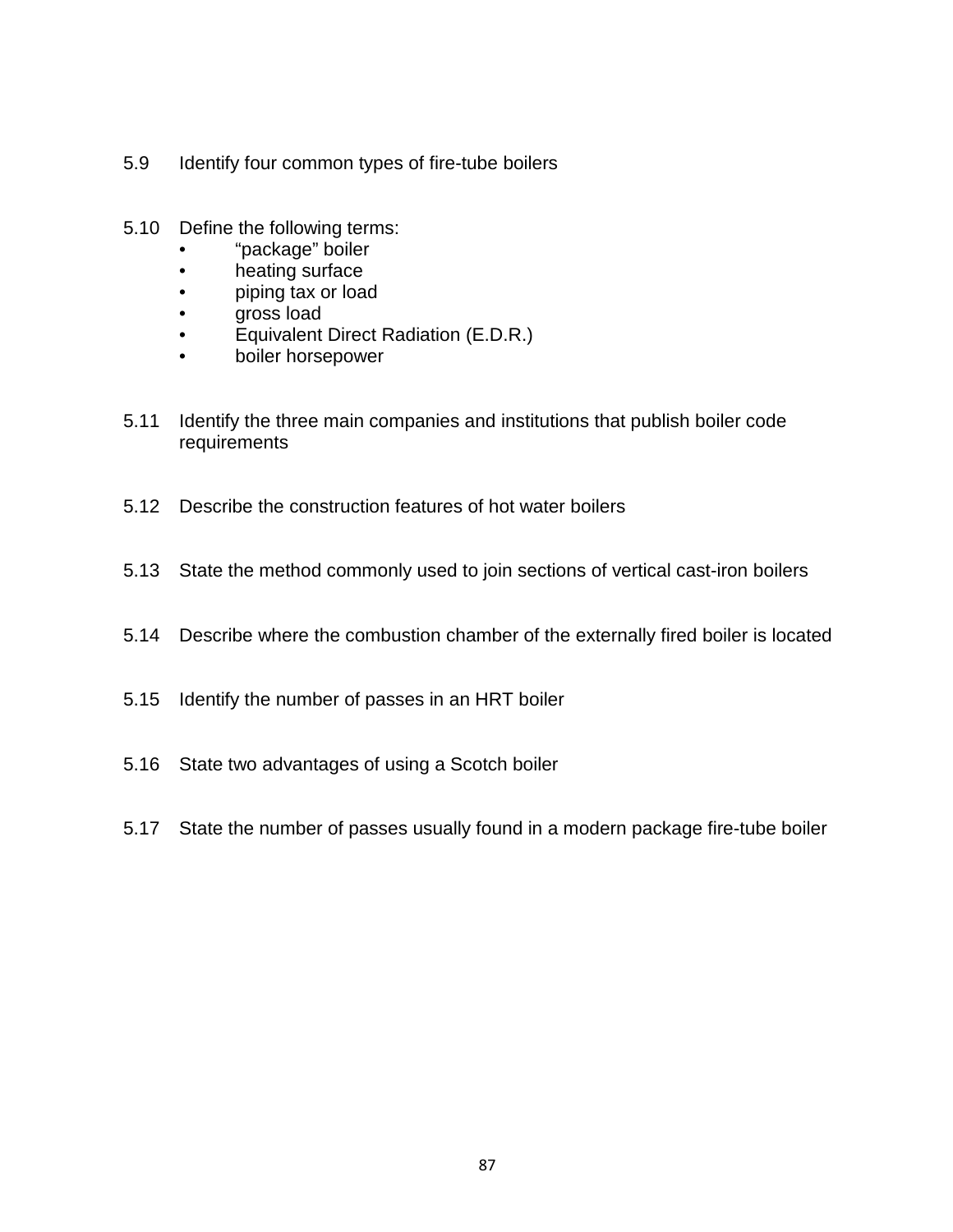#### **S0923.6 Hot Water Boiler Piping**

Duration: Total 6 hours Theory 2 hours Practical 4 hours

Cross-Reference to Training Standards: 5471.0, 5472.0, 5473.0, 5474.0, 5475.0, 5476.0, 5477.0, 5478.0, 5479.0, 5480.0, 5481.0, 5483.0, 5484.0

### **GENERAL LEARNING OUTCOMES**

Upon successful completion the apprentice is able to describe the fundamentals and construction features of hot water boiler piping.

- 6.1 Describe the flow of hot water boiler piping
- 6.2 Explain the two problems likely to occur when the boiler water is subjected to thermal imbalances
- 6.3 State how modern designs of hot water boilers have overcome the problems of thermal imbalance
- 6.4 Explain the reason for directing cool return water into the upper reaches of the boiler
- 6.5 Explain the two main reasons why the piping connections to the hot water boiler must be correctly installed
- 6.6 Describe the method of heat transfer used when heat is applied to water in a closed boiler
- 6.7 Describe the construction features and installation of hot water boiler piping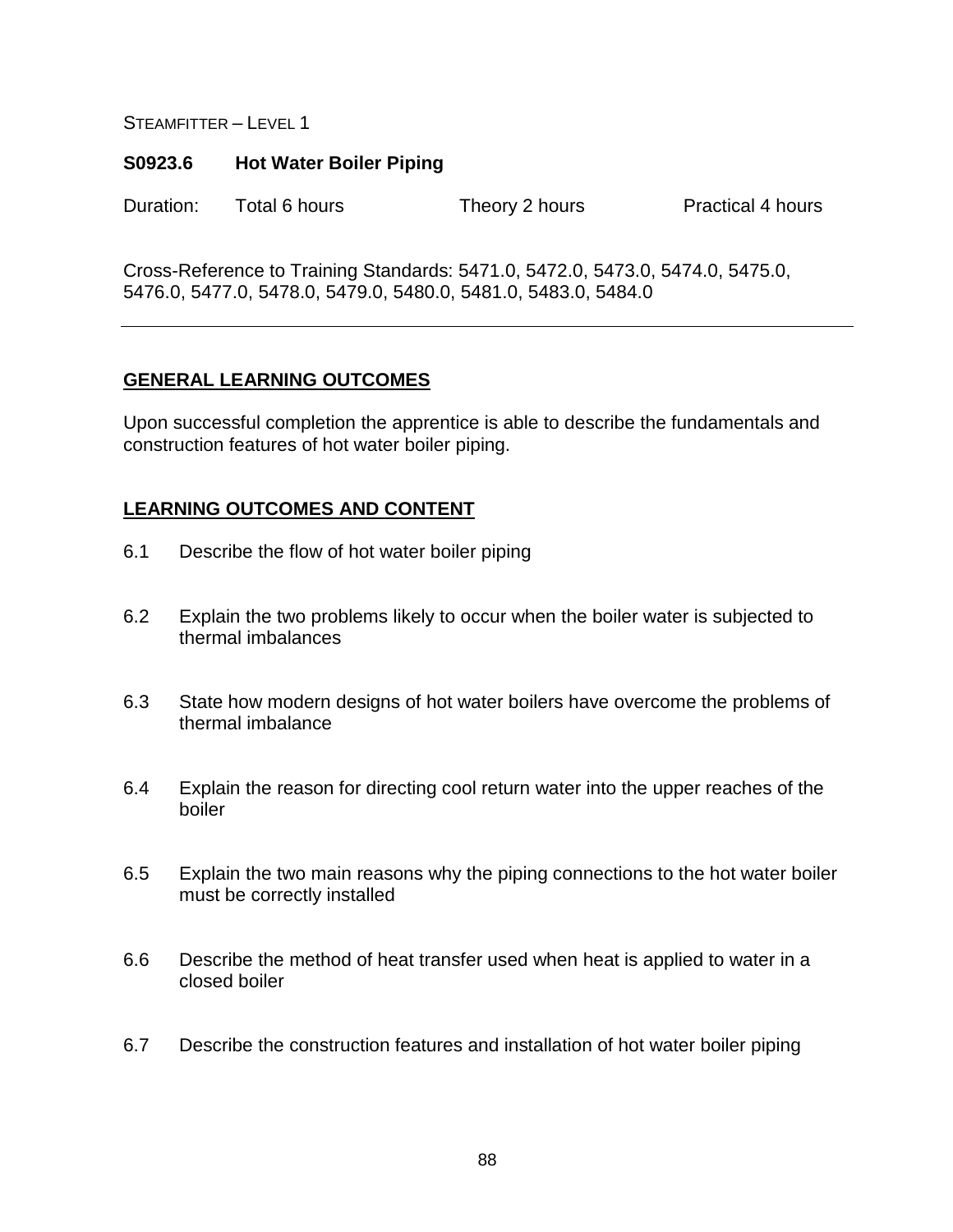- 6.8 Describe the measures used to absorb any undue stresses and strains on the tappings of the boiler
- 6.9 State the preferred location for stop valves that isolate the boiler from the hot water system
- 6.10 Identify the location of the tapping in the boiler that is used to connect the cushion or compression tank
- 6.11 Identify two alternative locations for the low water cut-off device
- 6.12 State the type of fitting used when piping a low water cut off device
- 6.13 State the reason for using brass plugs in the piping system to the low water cut off device
- 6.14 Identify the two possible locations where make-up water may be introduced into the hot water system
- 6.15 State the location of the safety loop connection in the boiler when the boiler operates with a reverse flow
- 6.16 Identify the name of the line that runs from the cushion tank to the boiler when all heat transfer units are located below the level of the top of the boiler
- 6.17 State the nominal pipe size of the safety loop
- 6.18 State where the barometric draft control is installed
- 6.19 Identify three flame sensing devices used in flame failure controls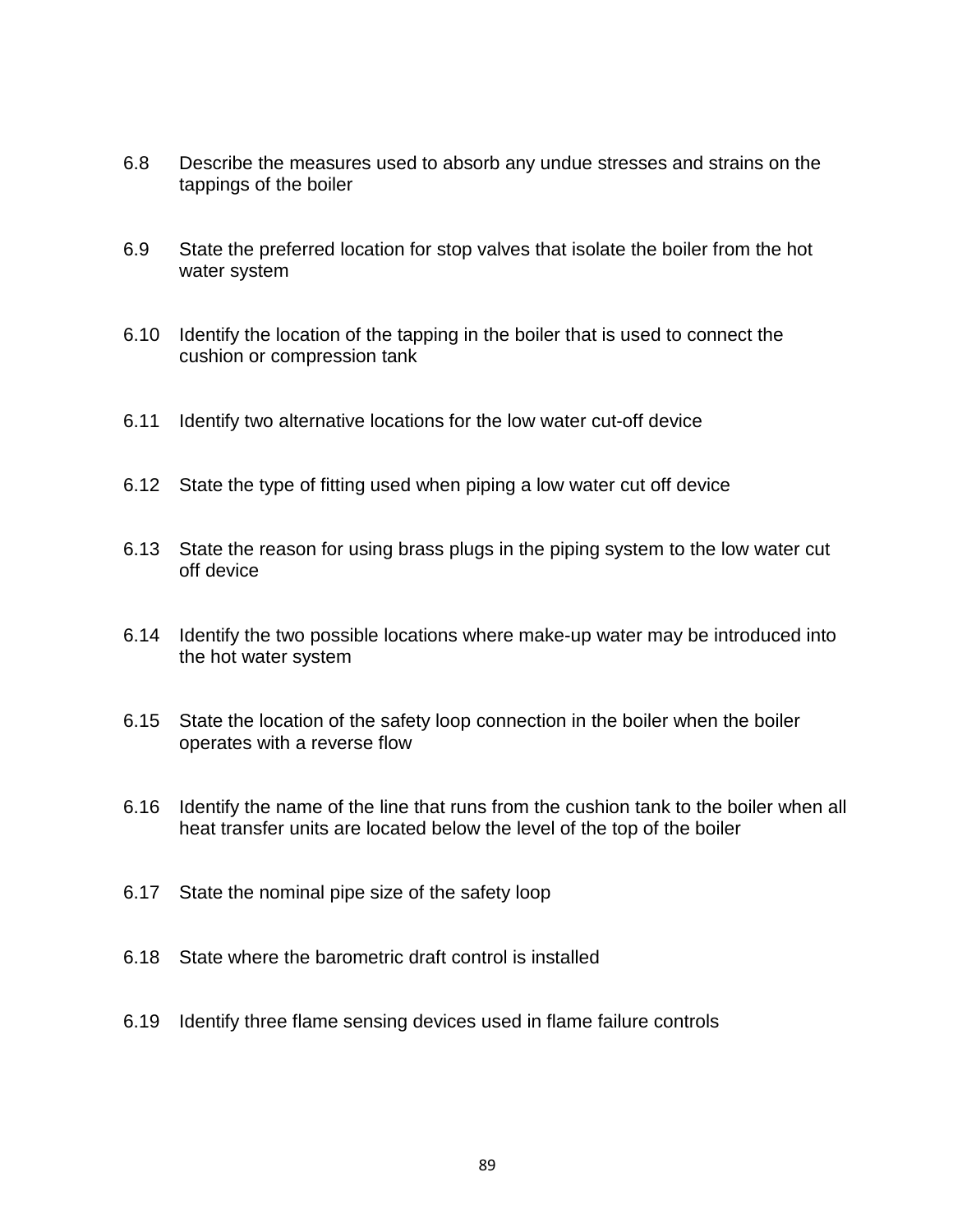- 6.20 Explain the procedure commonly performed at the beginning and end of the programming control sequence
- 6.21 Draw an illustration of a typical forced circulation pattern designed to create a fairly even water temperature within a modern fire-tube boiler
- 6.22 Draw an illustration of a single boiler showing the flow and return piping containing swing joints to absorb thermal expansion and contraction
- 6.23 Draw an illustration of a single boiler showing the alternative locations for the low cut-off device, together with appropriate piping connections
- 6.24 Draw a single-line illustration of a boiler indicating the electrical connections between the aquastat and the burner for a system using intermittent circulation
- 6.25 Draw a single-line illustration of a boiler indicating the electrical connections between the thermostat and the burner for a system using continuous circulation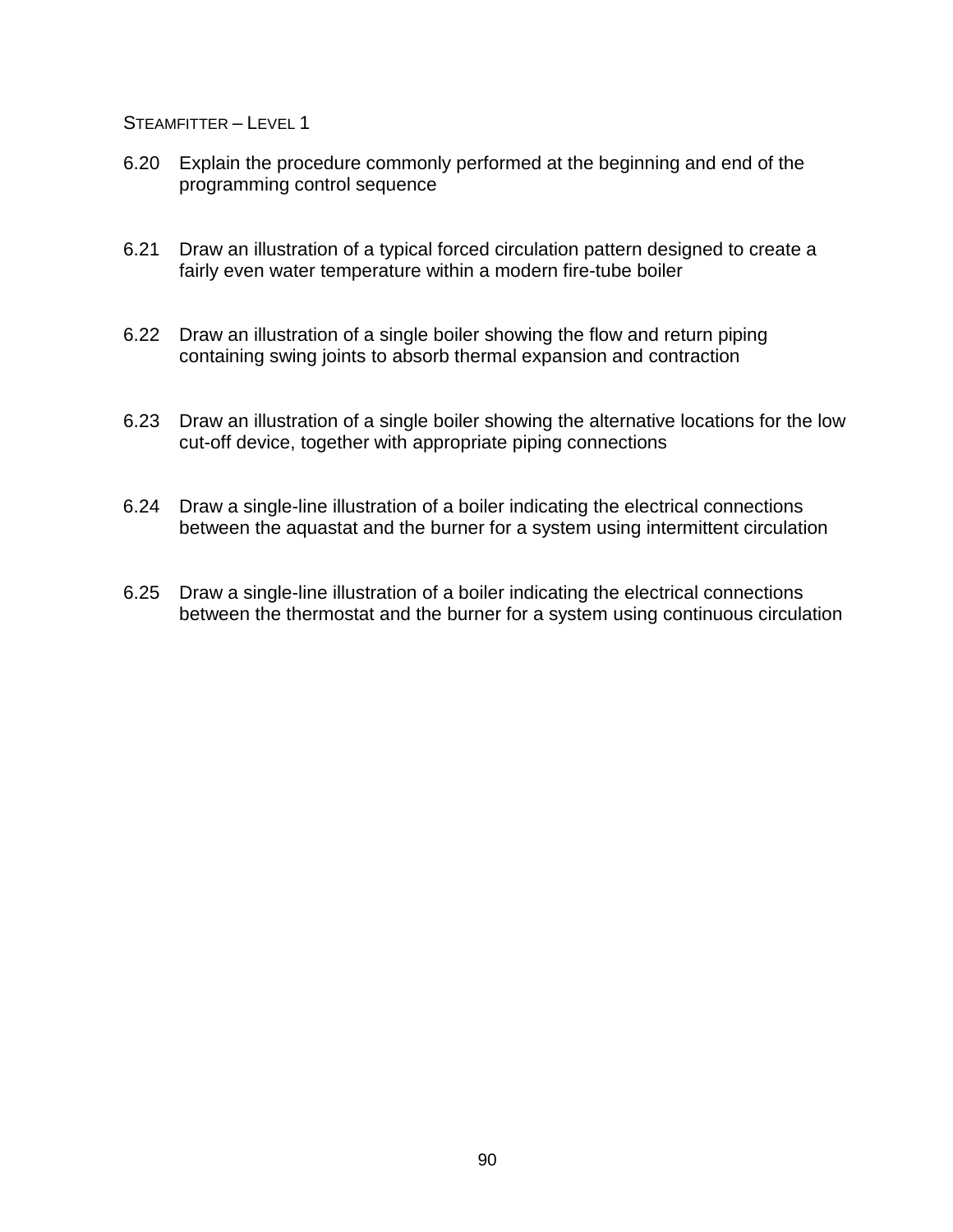#### **S0923.7 Hot Water Boiler Controls**

Duration: Total 3 hours Theory 2 hours Practical 1 hour

Cross-Reference to Training Standards: 5471.0, 5472.0, 5473.0, 5474.0, 5475.0, 5476.0, 5477.0, 5478.0, 5479.0, 5480.0, 5481.0, 5483.0, 5484.0

# **GENERAL LEARNING OUTCOMES**

Upon successful completion the apprentice is able to describe the fundamentals and construction features of hot water boiler controls.

- 7.1 Describe the fundamentals of hot water boiler controls
- 7.2 Identify three purposes for which hot water boiler controls are used
- 7.3 Identify two main categories of actuating devices used to control small residential boilers
- 7.4 State the purpose for which thermostats are used
- 7.5 State the purpose for which aquastats are used
- 7.6 Identify the two types of aquastats used on boilers
- 7.7 Identify the two basic control arrangements used for residential hot water boilers
- 7.8 State the purpose of the aquastat in the intermittent circulation system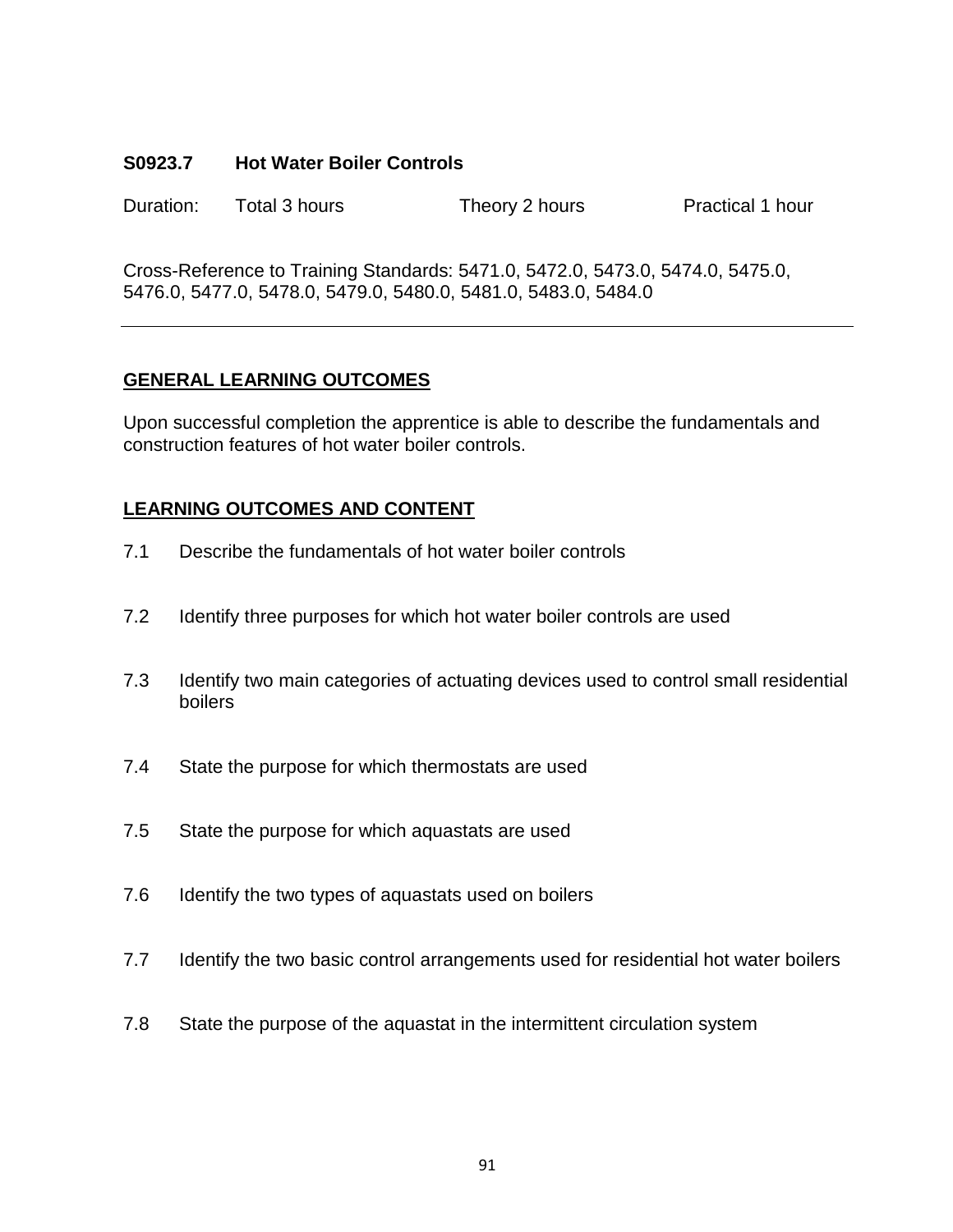- 7.9 State the purpose of a reverse acting aquastat
- 7.10 State the purpose of limit controls
- 7.11 State the purpose of a low water cut-off device
- 7.12 Illustrate the two basic designs of low water cut-off devices
- 7.13 Describe how the two basic designs of low water cut-off devices work
- 7.14 State the locations where low water cut-off devices may be installed
- 7.15 Describe the construction features of hot water boiler controls
- 7.16 Identify the piece of equipment that is controlled by the thermostat in the intermittent circulation system
- 7.17 Identify the type of basic control arrangement recommended for small residential buildings
- 7.18 Identify five automatic controls used for large commercial boilers and industrial hot water boilers
- 7.19 State the purpose of a draft control in a fuel gas boiler
- 7.20 Calculate the range of percentage load obtained in the operation of a boiler using modulated control settings
- 7.21 State the name given to the difference between the cut-in and cut-out temperature in a hot water boiler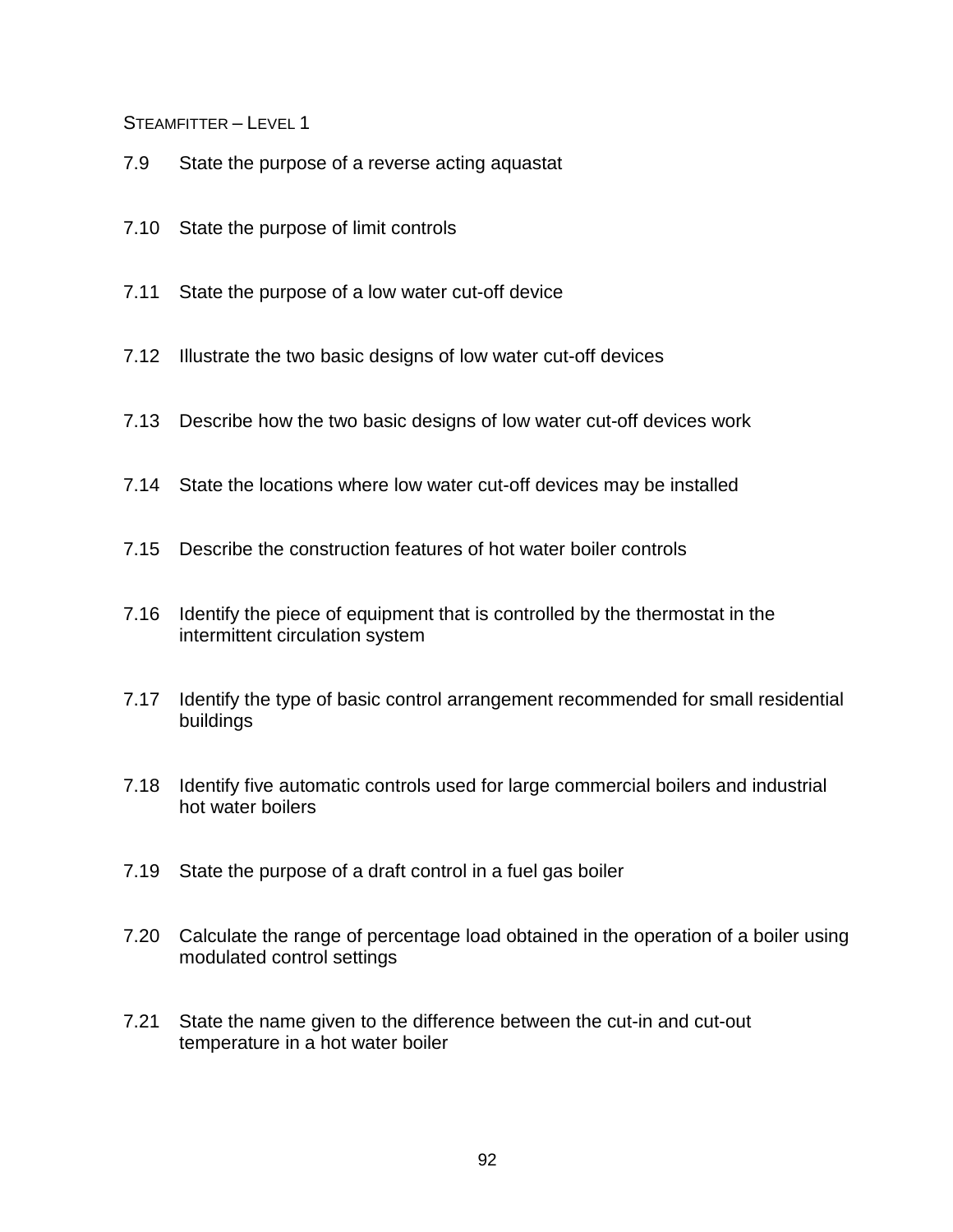- 7.22 Identify the two basic types of draft controls used on industrial and commercial boilers
- 7.23 Explain the operating principles of hot water boiler controls
- 7.24 Explain the main reason for using low voltage controls for small residential boilers
- 7.25 Identify the control device that stops and starts the circulation pump in a continuous circulation system and its correct location
- 7.26 Describe what happens to the firing rate of a commercial or industrial burner as the water temperature in the boiler increases
- 7.27 Identify the chemical components used when boiling out a boiler
- 7.28 Draw a single line illustration of a section of a vertical (square) sectional boiler indicating the location of the holes for push nipples
- 7.29 Draw a single line illustration of a three pass fire box boiler indicating the path of the flue gases within the boiler
- 7.30 Explain the operating principles of hot water boilers
- 7.31 Explain how lateral water circulation occurs within a cast-iron boiler
- 7.32 Explain the operation of the two classifications of steel boilers
- 7.33 State where the first pass occurs in a boiler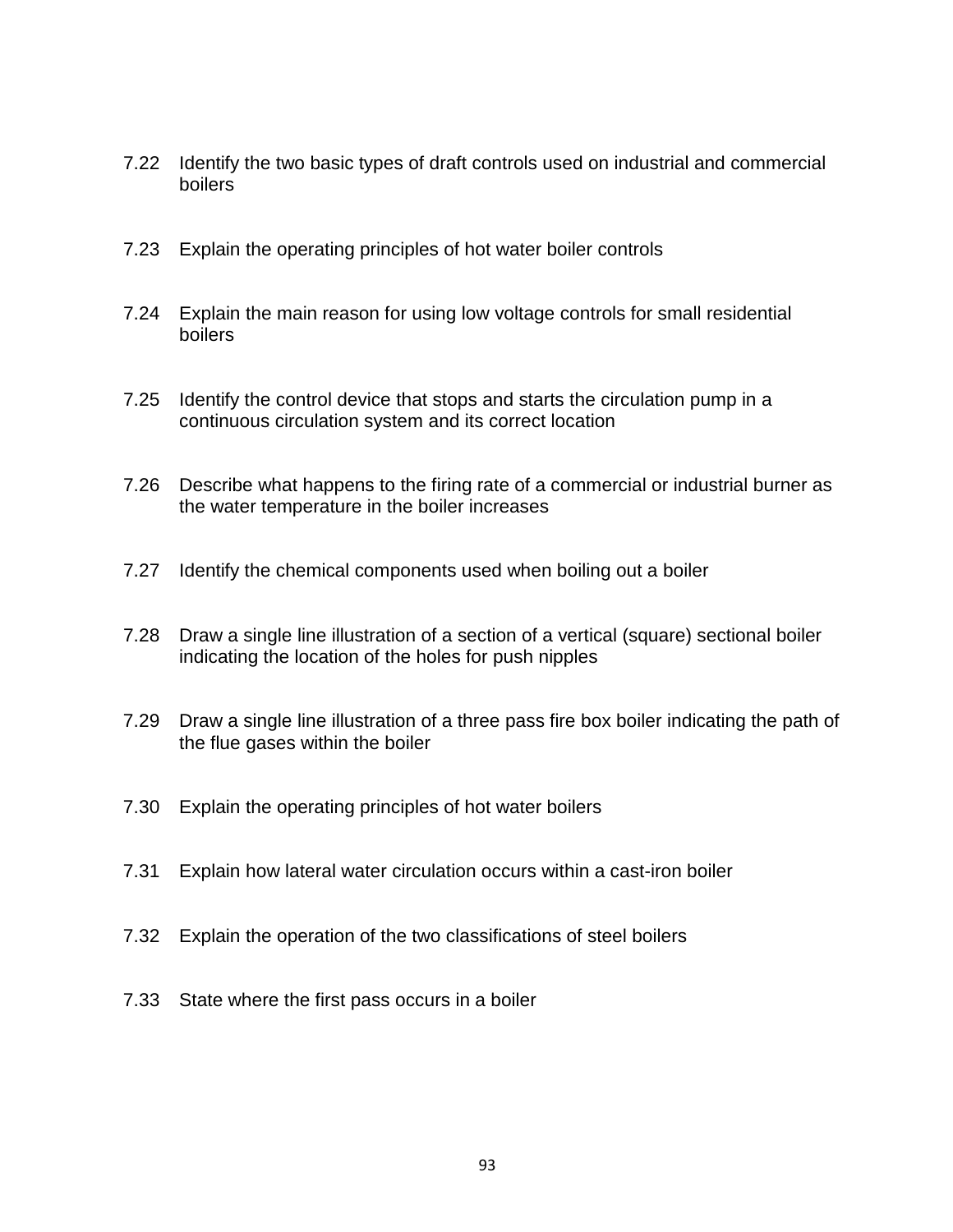- 7.34 State the tests conducted on a package boiler before it leaves the factory
- 7.35 Calculate the B.T.U/hr equivalent for 25 EDR hot water
- 7.36 Calculate the boiler horsepower equivalent for 836,800 BTU/hr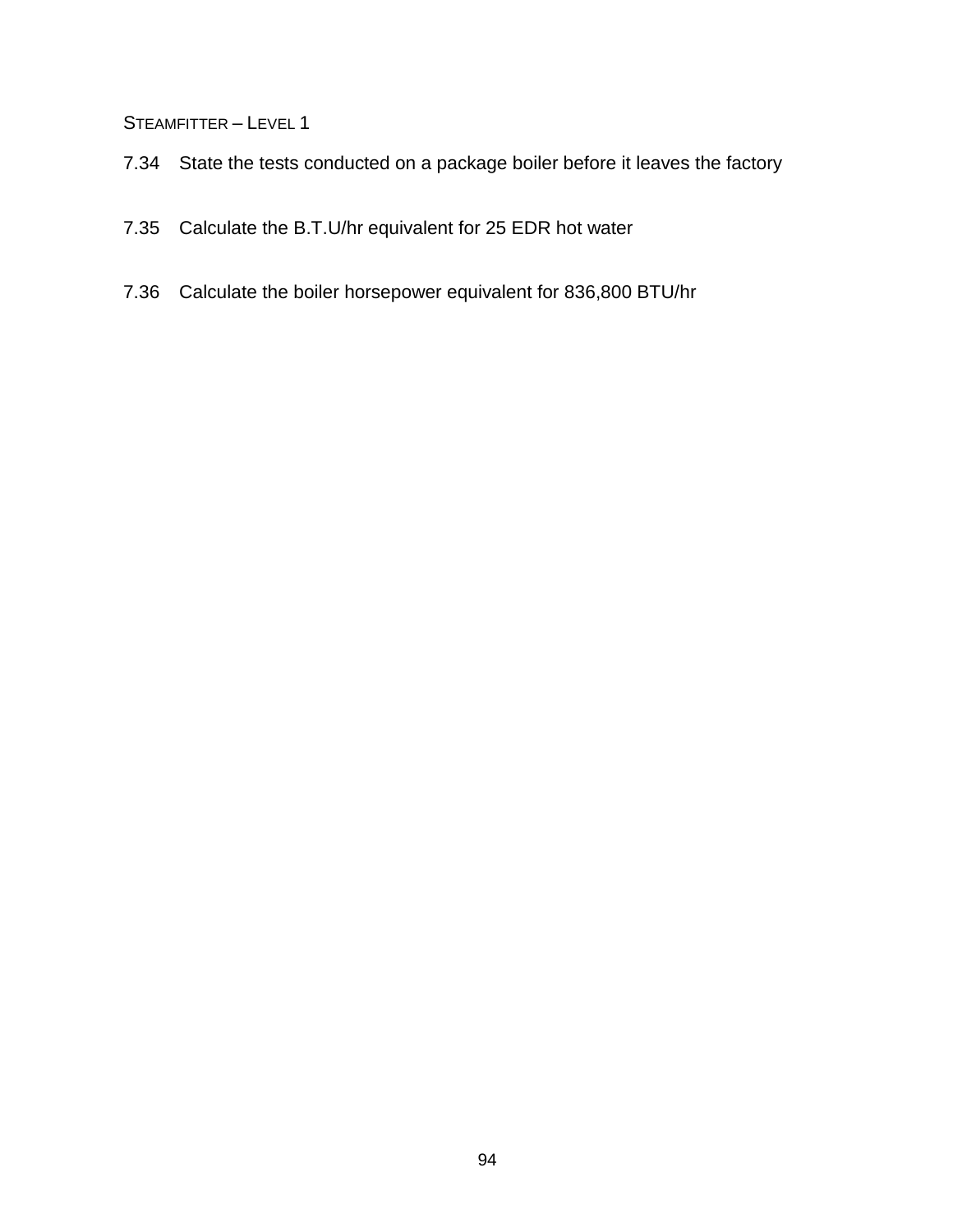#### **S0923.8 Valves**

Duration: Total 9 hours Theory 9 hours Practical 0 hours

Cross-Reference to Training Standards: 5471.0, 5472.0, 5473.0, 5474.0, 5475.0, 5476.0, 5477.0, 5478.0, 5479.0, 5480.0, 5481.0, 5483.0, 5484.0

# **GENERAL LEARNING OUTCOMES**

Upon successful completion the apprentice is able to describe valve construction and operation.

- 8.1 Describe the application, construction features and operation of valves
- 8.2 Describe the primary function of a valve
- 8.3 Describe four ways a valve can control flow
- 8.4 Describe four principal valve types and the function of each
- 8.5 Name five materials used for valve manufacture
- 8.6 Name the component parts of a:
	- gate valve
	- **globe valve**
	- ball valve
	- swing check valve
	- lift check valve
	- butterfly valve
	- needle valve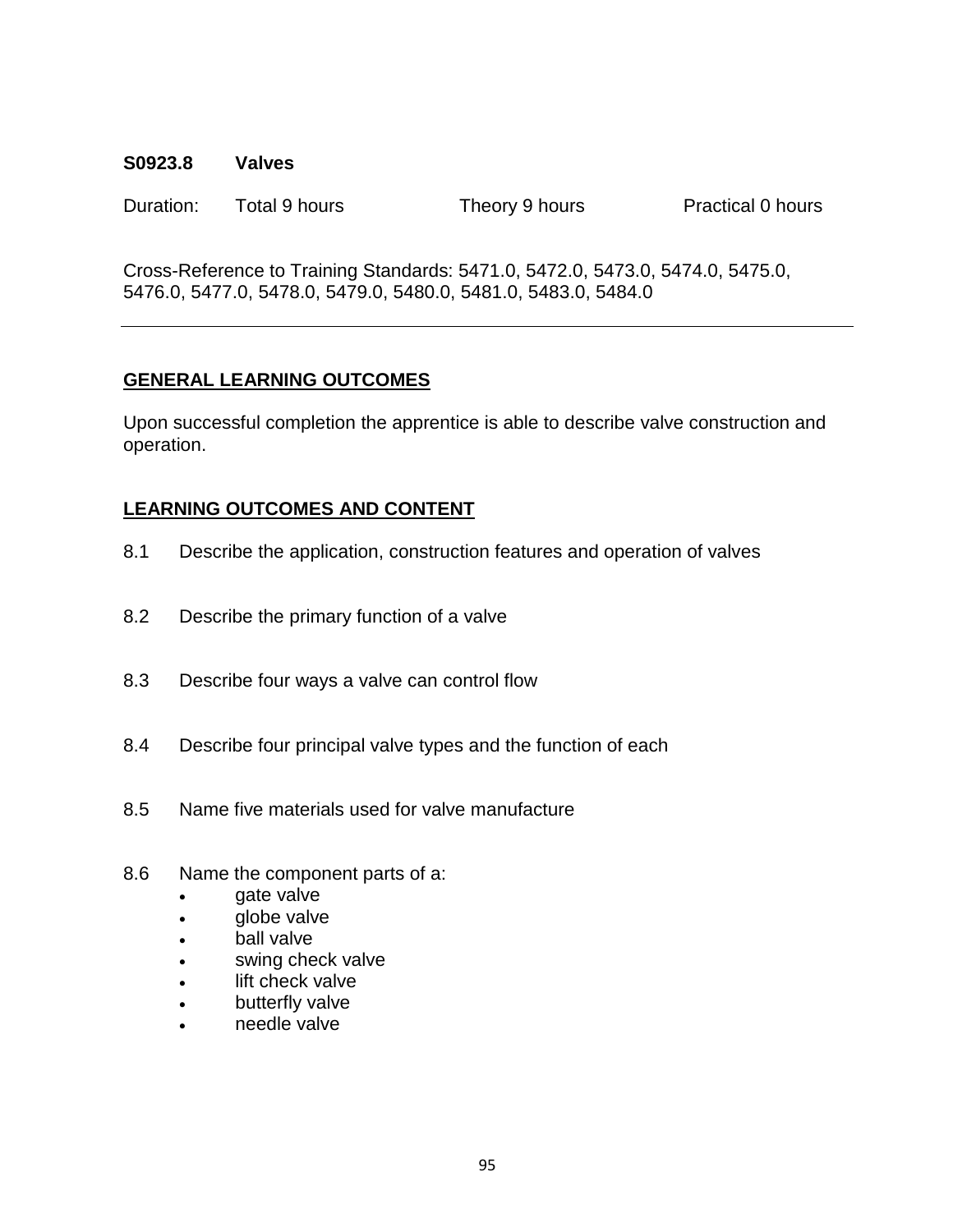- 8.7 Describe the stem operation of a:
	- rising stem with outside screw
	- rising stem with inside screw
	- non-rising stem with inside screw
- 8.8 Describe the function and design of a:
	- packing nut with gland
	- bolted gland
	- lantern-type stuffing box
	- screwed bonnet
	- union bonnet
	- bolted bonnet
	- clamp-type bonnet
- 8.9 State the name of the type of valves shown given a cut-away drawing of the following valves:
	- solid wedge disc gate valve
	- split wedge disc gate valve
	- double disc gate valve
	- plug disc gate valve
	- conventional disc globe valve
	- composition disc globe valve
	- butterfly valve
- 8.10 Describe the function of:
	- solid wedge disc gate valve
	- split wedge disc gate valve
	- double disc gate valve
	- plug disc gate valve
	- conventional disc globe valve
	- composition disc globe valve
	- angle valve
	- ball valve
	- swing check valve
	- lift check valve
	- butterfly valve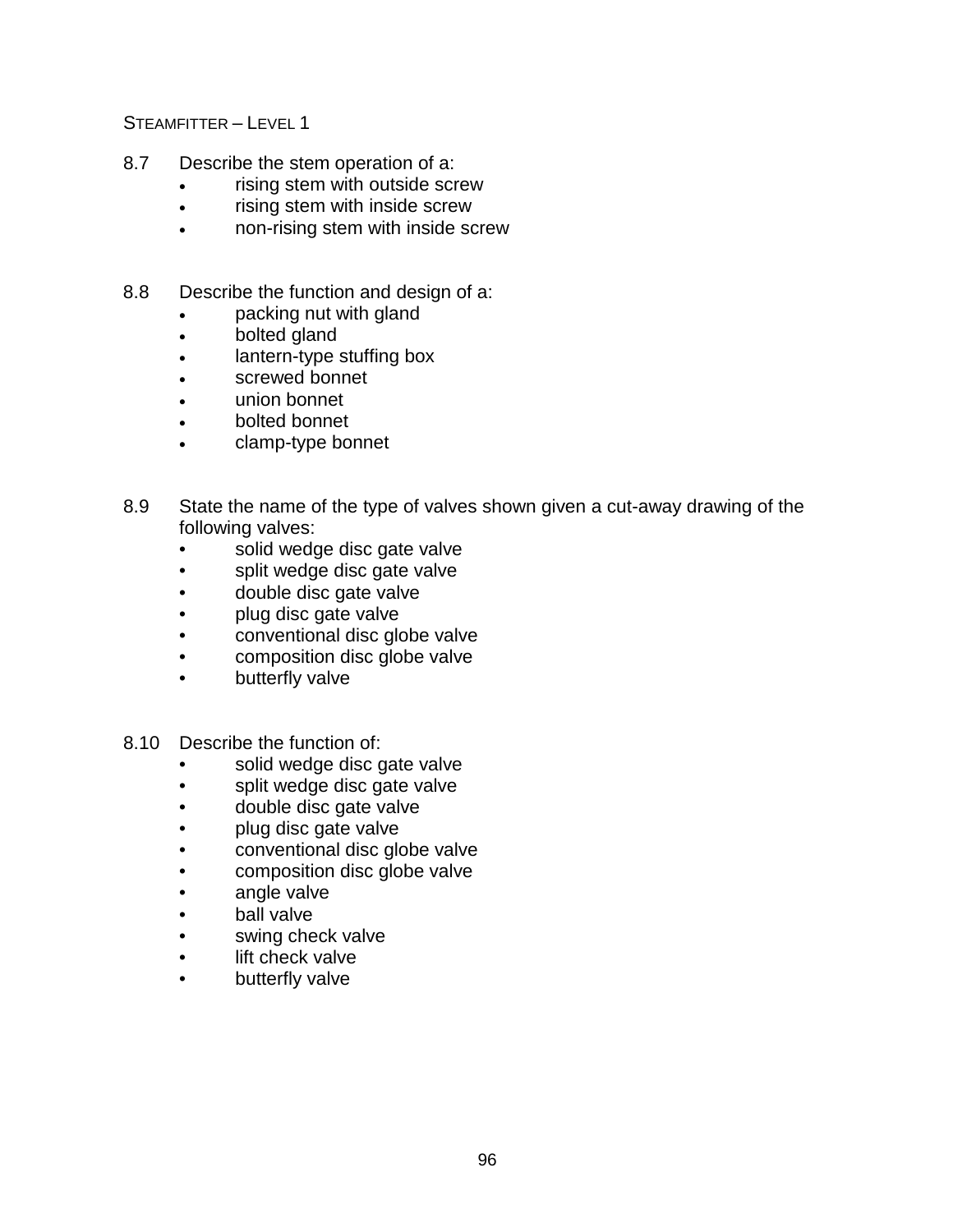- 8.11 Identify the following abbreviations:
	- SS
	- FM
	- UA
	- IBBM
	- SW
	- DD
	- RS
	- NRS
	- WSP
	- WOG
- 8.12 Explain valve ratings and selection factors for specific applications
- 8.13 List six factors to be considered in selecting valves for specific applications
- 8.14 Select correct valves for two given applications
- 8.15 Explain the meaning of pressure ratings and letters found on valve bodies
- 8.16 List end connections commonly found on valve bodies
- 8.17 Describe the servicing procedures for the following valve types:
	- globe
	- gate
	- check (lift)
	- plug
	- butterfly
	- ball
	- needle
	- float
	- sediment faucet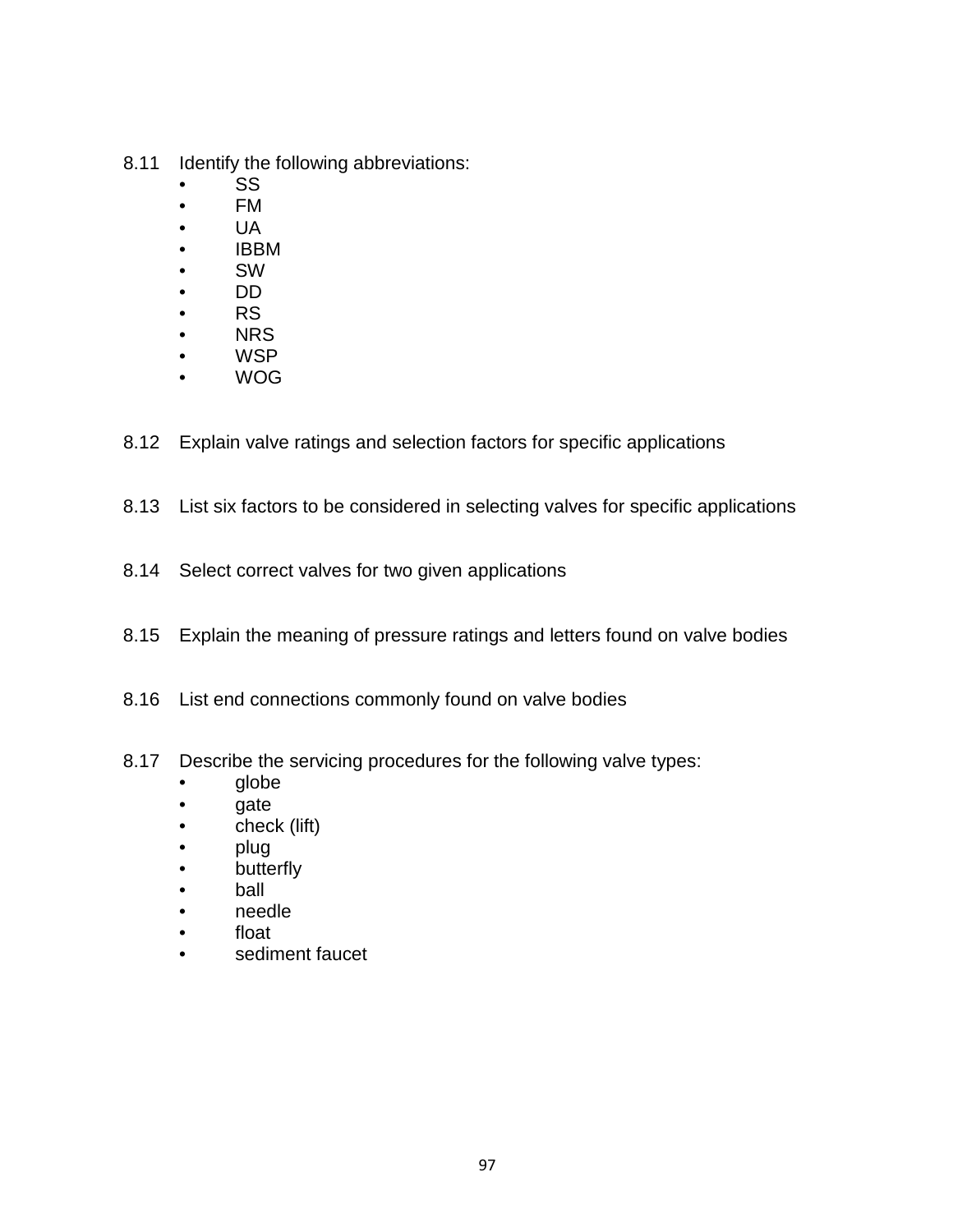| Number:                    | S0924                                                                                                                                                                           |                                                                                                                    |                 |  |                          |  |
|----------------------------|---------------------------------------------------------------------------------------------------------------------------------------------------------------------------------|--------------------------------------------------------------------------------------------------------------------|-----------------|--|--------------------------|--|
| <b>Reportable Subject:</b> | <b>APPLIED TRADE CALCULATIONS I</b>                                                                                                                                             |                                                                                                                    |                 |  |                          |  |
| Duration:                  | Total 24 hours                                                                                                                                                                  |                                                                                                                    | Theory 16 hours |  | <b>Practical 8 hours</b> |  |
| Prerequisites:             | <b>None</b>                                                                                                                                                                     |                                                                                                                    |                 |  |                          |  |
| Content:                   | S0924.1<br>S0924.2<br>S0924.3<br>S0924.4                                                                                                                                        | <b>Basic Arithmetic</b><br>Percentages, Ratio and Proportion<br><b>Linear Measures</b><br><b>Area Calculations</b> |                 |  |                          |  |
| Evaluation & Testing:      | Assignments related to theory and appropriate application<br>skills.<br>Minimum of one mid-term test during the 8-week term.<br>Final exam at end of term.<br>Periodic quizzes. |                                                                                                                    |                 |  |                          |  |

Mark Distribution:

| Theory<br>Testing                      |  | Practical<br><b>Application Testing</b>                                                                          | Final<br>Assessment |  |  |
|----------------------------------------|--|------------------------------------------------------------------------------------------------------------------|---------------------|--|--|
| 50%                                    |  | 20%                                                                                                              | 30%                 |  |  |
| Instructional and Delivery Strategies: |  | Provide applied mathematical examples as<br>much as possible by using steamfitting trade<br>reference materials. |                     |  |  |
| <b>Reference Materials:</b>            |  | Pipe Trades Handbook<br>Alberta steamfitting modules                                                             |                     |  |  |

Recommended Equipment List: calculator imperial & metric ruler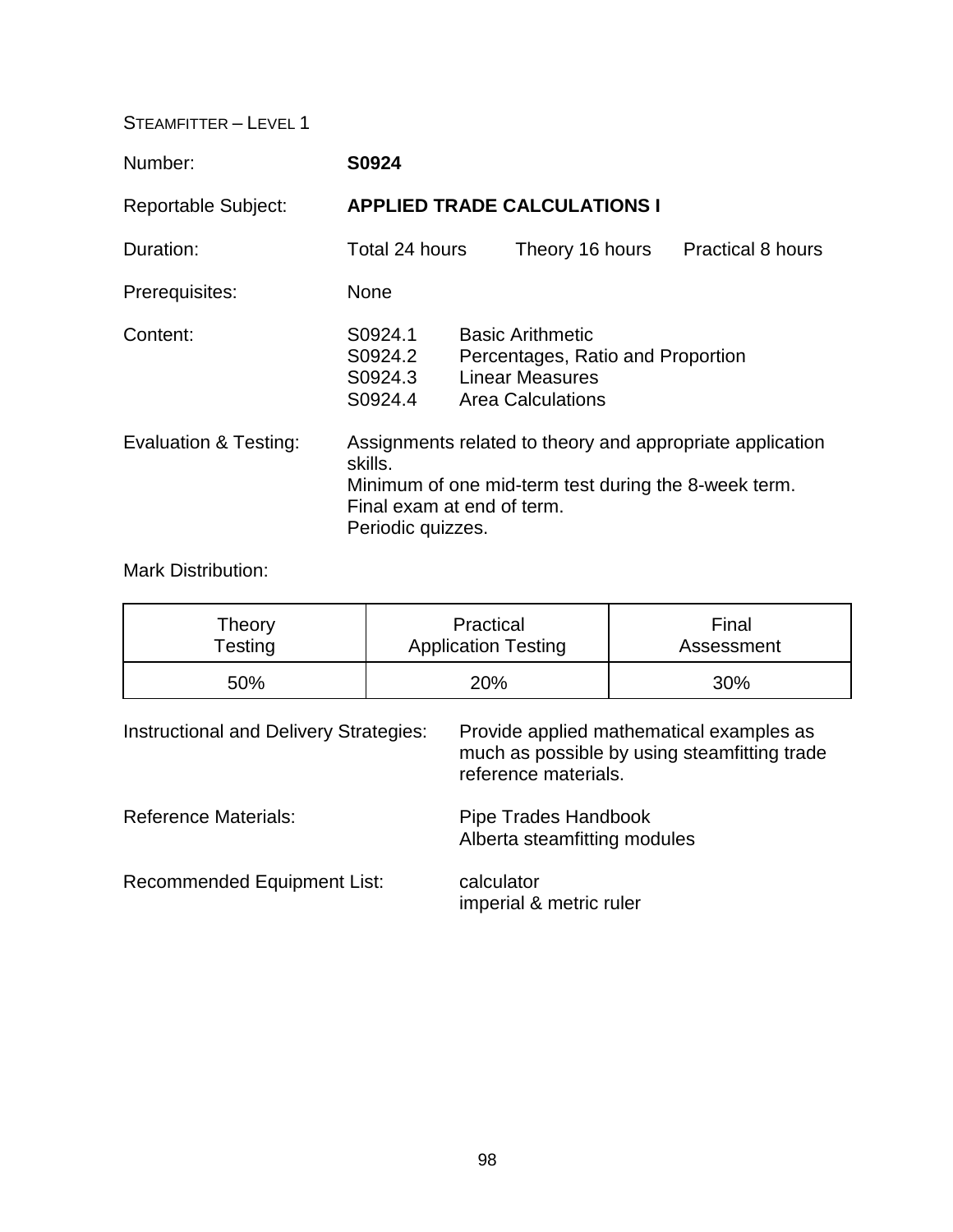### **S0924.1 Basic Arithmetic**

Duration: Total 6 hours Theory 4 hours Practical 2 hours

Cross-Reference to Training Standards: 5471.0, 5473.0

# **GENERAL LEARNING OUTCOMES**

Upon successful completion the apprentice is able to apply basic mathematical principles and knowledge to solve trade-related problems.

- 1.1 Perform the following operation with whole numbers:
	- addition
	- subtraction
	- multiplication
	- division
	- factoring
	- powers/roots
- 1.2 Solve problems using the aforementioned operation of whole numbers
- 1.3 Perform the following using 1/16, 1/8, 1/4 & 1/2 fractions:
	- add fractions
	- subtract fractions
	- multiply fractions
	- divide one fraction by another
	- simplify a compound fraction
	- express a fraction as a decimal
	- factor and find lowest common denominator
	- change mixed numbers to improper fractions
	- multiply a fraction by a mixed number
	- raise a fraction to a power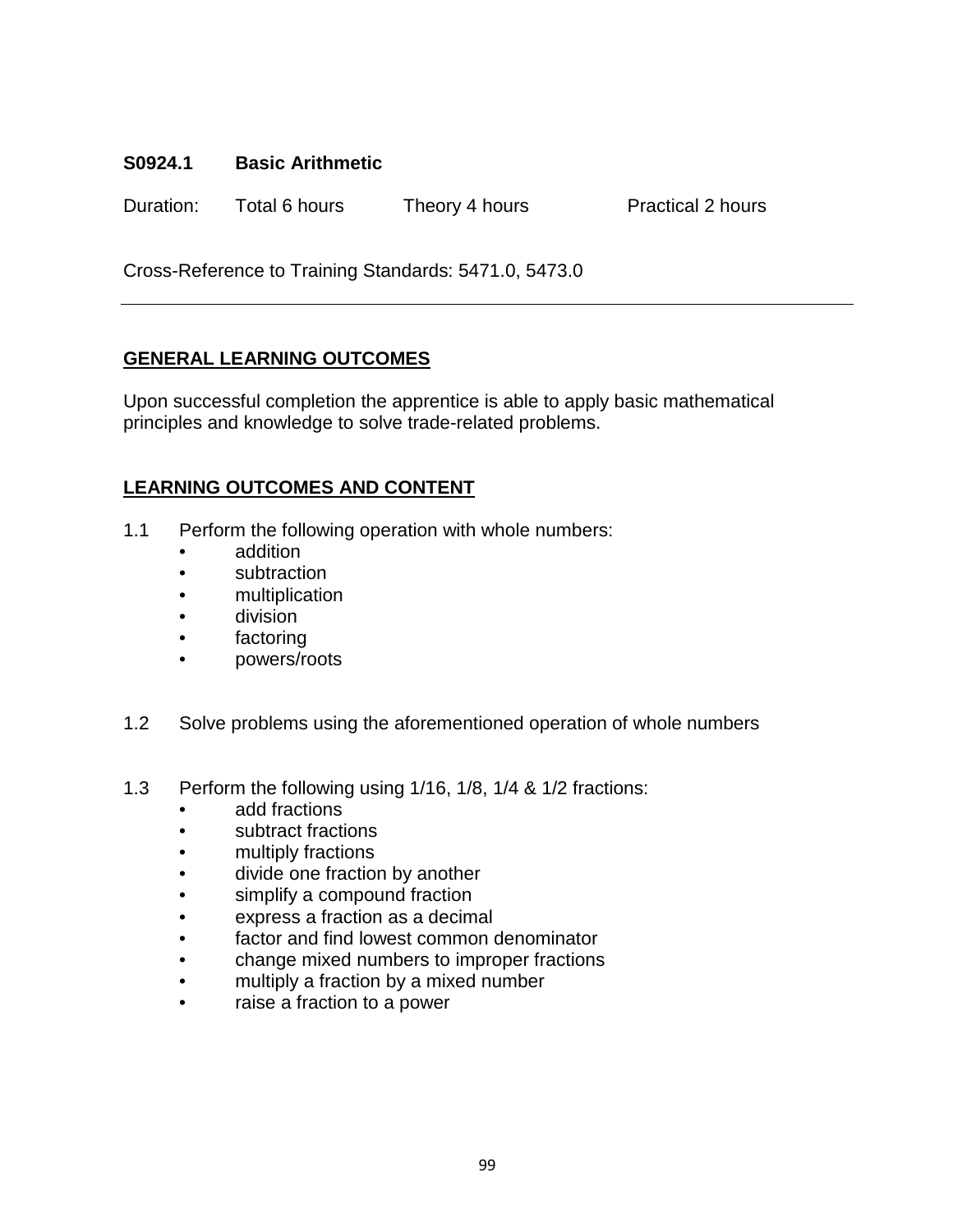- 1.4 Evaluate roots of fractions
- 1.5 Apply all the aforementioned operations of fractions in solving problems
- 1.6 Use decimal notation
- 1.7 Perform the following operations:
	- add decimal fractions
	- subtract decimal fractions
	- multiply decimal fractions
	- round off decimal fractions
	- express a decimal as a fraction
	- raise decimals to powers
	- extract roots of decimal fractions
- 1.8 Apply all the aforementioned operations of fractions in solving problems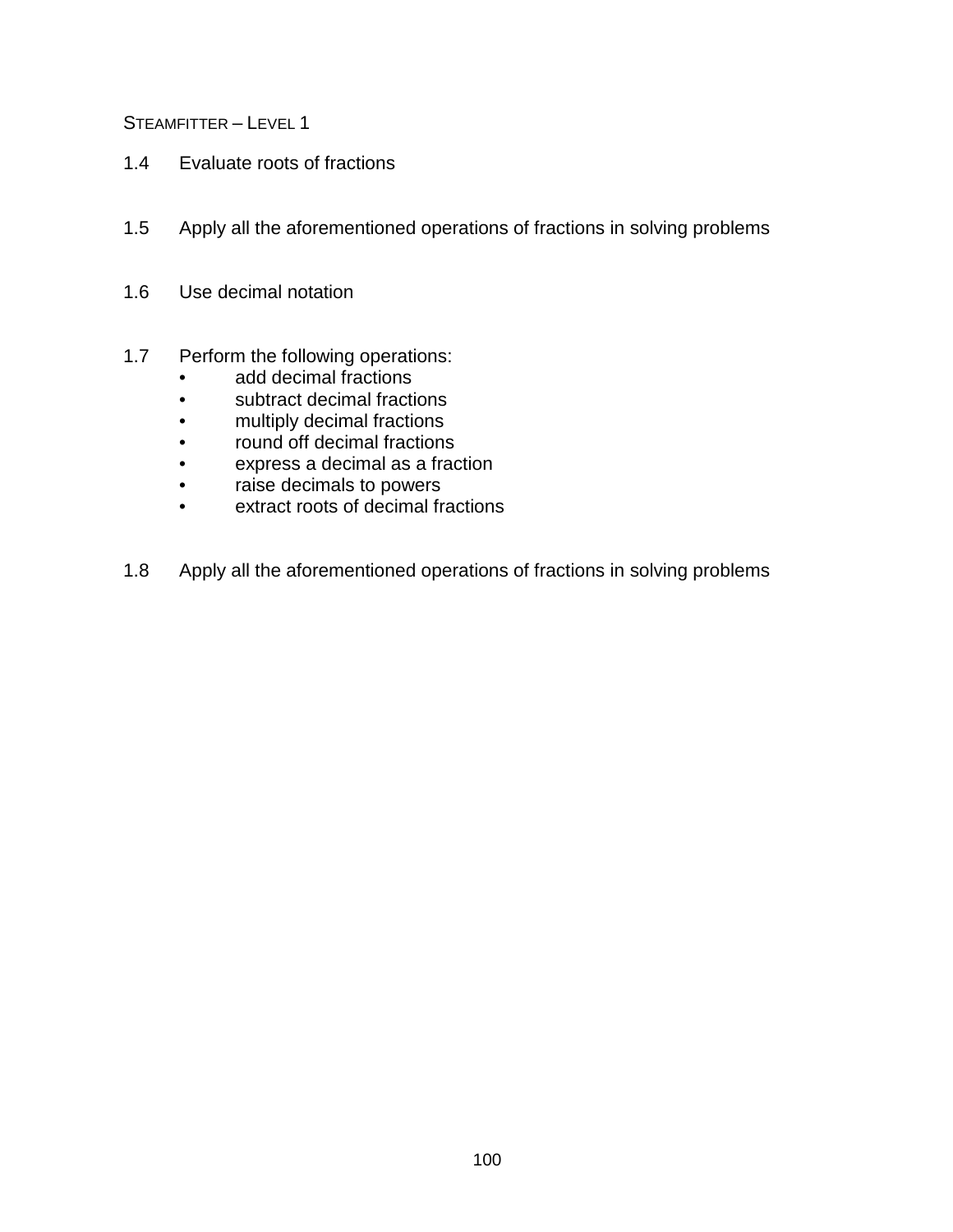# **S0924.2 Percentage, Ratio and Proportion**

Duration: Total 3 hours Theory 2 hours Practical 1 hour

Cross-Reference to Training Standards: 5471.0, 5473.0

# **GENERAL LEARNING OUTCOMES**

Upon successful completion the apprentice is able to calculate percentages and solve ratio and proportional problems.

- 2.1 Perform the following operations:
	- express a common fraction as a percent
	- express a percentage as a common fraction
	- express a decimal as a percent
	- express a percentage as a decimal
- 2.2 Solve percentage applications of the aforementioned operations
- 2.3 Define a "ratio" and a "proportion"
- 2.4 Explain "direct ratio" and "inverse ratio"
- 2.5 Solve trade-related problems involving:
	- ratio
	- proportion
	- direct proportion
	- inverse proportion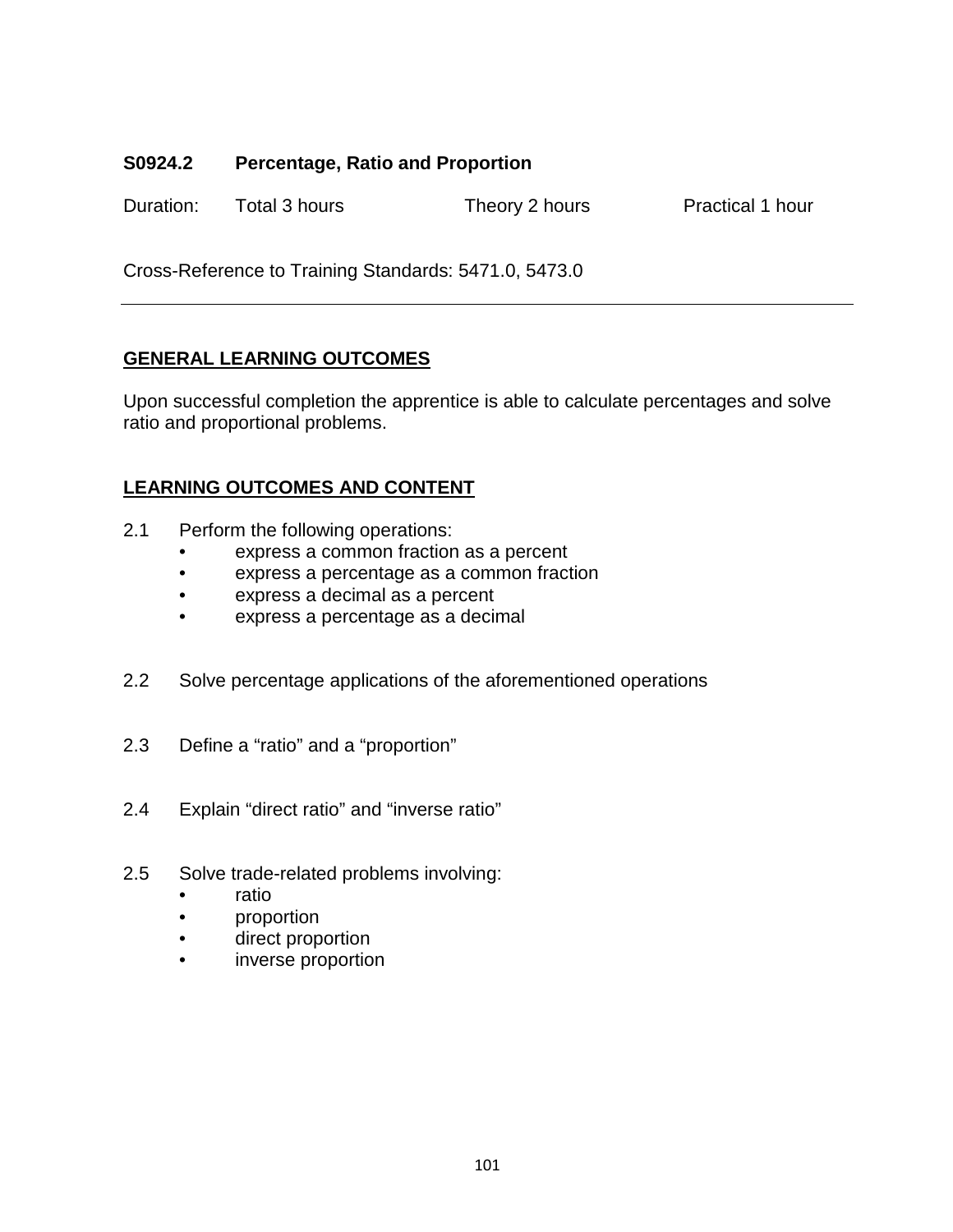#### **S0924.3 Linear Measure**

Duration: Total 9 hours Theory 6 hours Practical 3 hours

Cross-Reference to Training Standards: 5471.0, 5473.0

# **GENERAL LEARNING OUTCOMES**

Upon successful completion the apprentice is able to apply Imperial and metric linear measure units to piping system applications.

- 3.1 Identify the metric and iperial units used for linear measurement
- 3.2 Convert given linear Imperial unit measurements to metric units
- 3.3 Convert given linear metric unit measurements to Imperial units
- 3.4 Define "square root"
- 3.5 Describe field methods of finding the square root of a number
- 3.6 Calculate square root using a calculator
- 3.7 Explain the Pythagorean Theorem
- 3.8 Calculate a 45° offset from given Imperial and metric measurements using the factor of 1.414
- 3.9 Calculate lengths of pipe for offsets when two measurements are known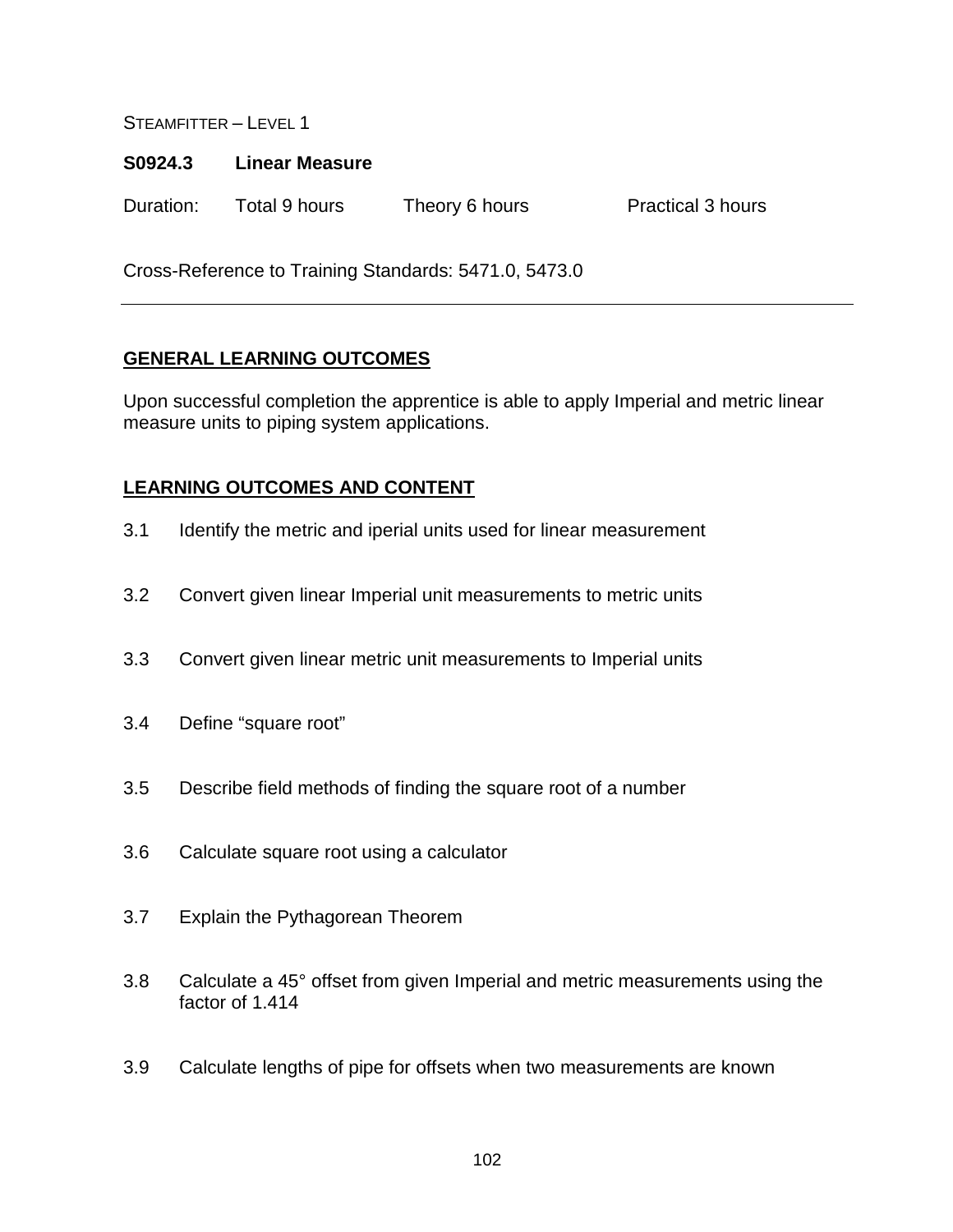- 3.10 Define the term spread and spread allowance
- 3.11 Calculate a 45° even parallel offset
- 3.12 Calculate a 45° uneven parallel offset
- 3.13 Calculate offsets for various angles
- 3.14 Calculate the length of travel for a rolled offset using 45° fittings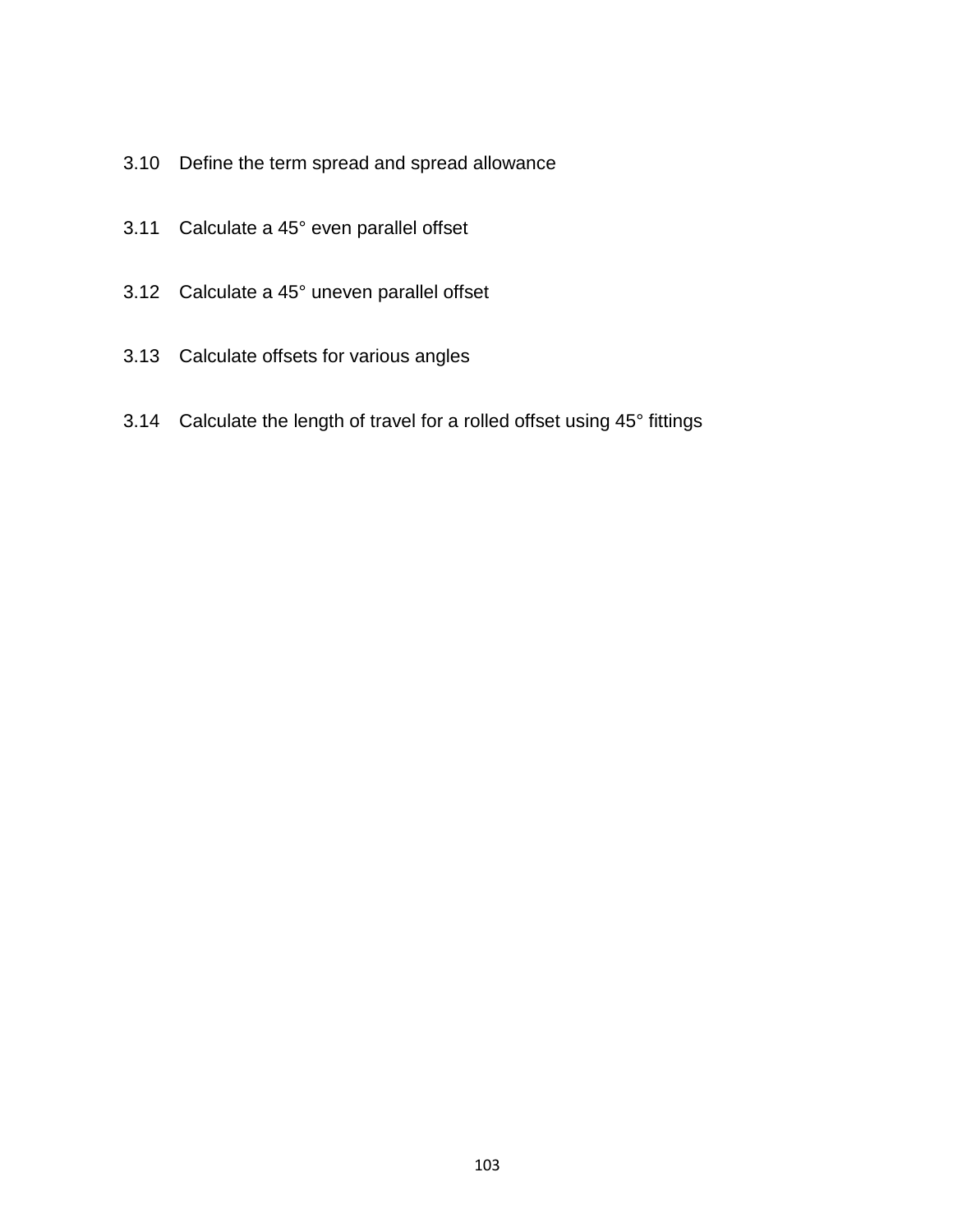#### **S0924.4 Area Calculations**

Duration: Total 6 hours Theory 4 hours Practical 2 hours

Cross-Reference to Training Standards: 5471.0, 5473.0

# **GENERAL LEARNING OUTCOMES**

Upon successful completion the apprentice is able to apply applicable formulas and calculate areas to piping system applications with the use of a calculator.

- 4.1 State the formulas for the area of the following shapes:
	- square
	- rectangle
	- parallelogram
	- triangle
	- circle
	- **sector**
	- segment
- 4.2 Calculate areas of aforementioned shapes of given dimensions
- 4.3 State the formulas for the surface area of the following shaped tanks:
	- square
	- rectangular
	- cylindrical
	- spherical
	- hemispherical
	- combinations of the above
- 4.4 Calculate the total surface area of closed top rectangular tank of given dimensions given Imperial dimensions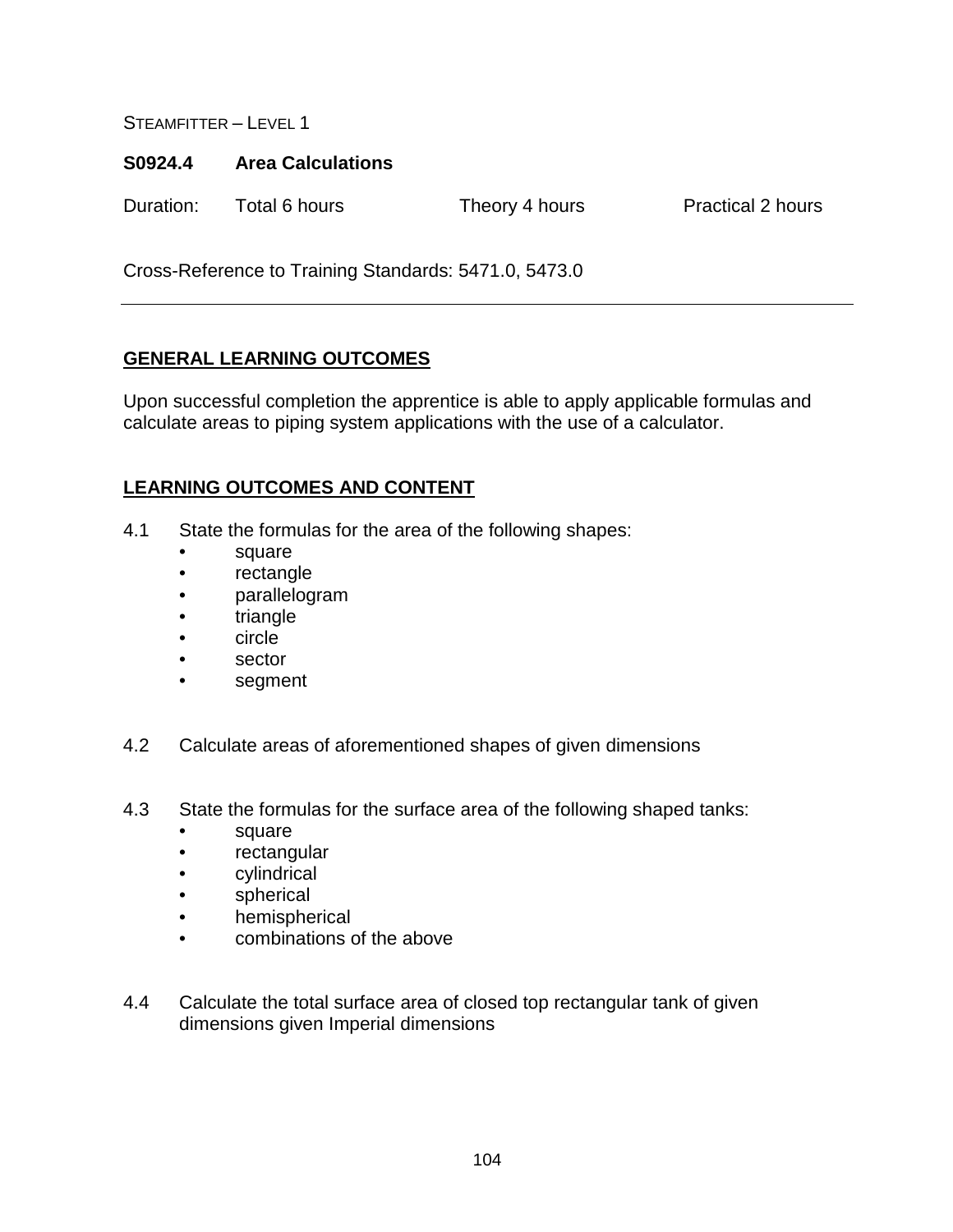- 4.5 Calculate the total surface area of an open top rectangular tank of given metric dimensions
- 4.6 Calculate the total surface area of a flat-ended cylindrical tank of given Imperial dimensions
- 4.7 Calculate the total surface area of a dished ended cylindrical tank of given metric dimensions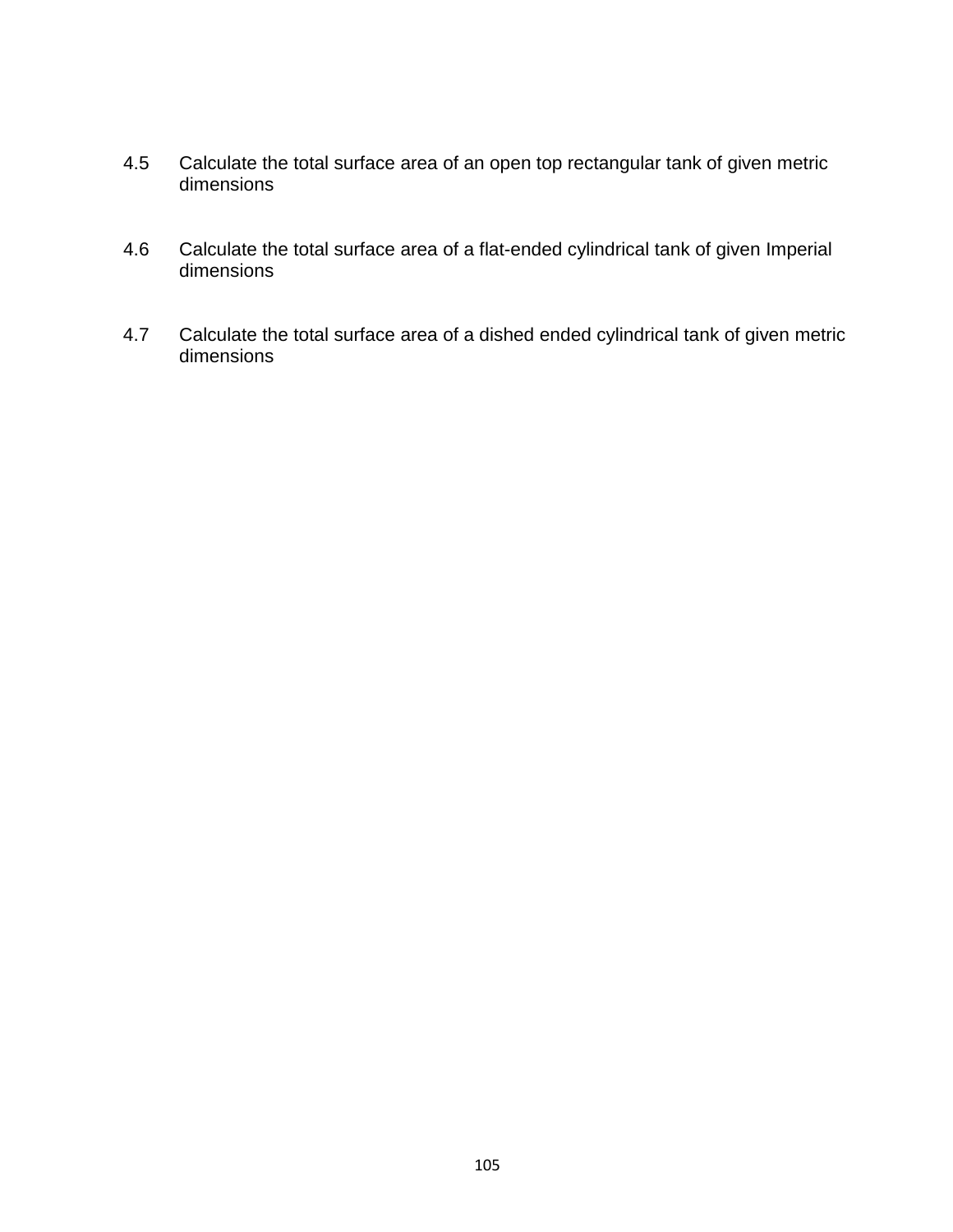| Number:                    | S0925                                                                                                                                                                           |  |                                                           |                           |
|----------------------------|---------------------------------------------------------------------------------------------------------------------------------------------------------------------------------|--|-----------------------------------------------------------|---------------------------|
| <b>Reportable Subject:</b> | <b>TRADE DOCUMENTATION I</b>                                                                                                                                                    |  |                                                           |                           |
| Duration:                  | Total 24 hours                                                                                                                                                                  |  | Theory 9 hours                                            | <b>Practical 15 hours</b> |
| Prerequisites:             | <b>None</b>                                                                                                                                                                     |  |                                                           |                           |
| Content:                   | S0925.1<br>S0925.2                                                                                                                                                              |  | <b>Drafting Techniques</b><br><b>Trade Communications</b> |                           |
| Evaluation & Testing:      | Assignments related to theory and appropriate application<br>skills.<br>Minimum of one mid-term test during the 8-week term.<br>Final exam at end of term.<br>Periodic quizzes. |  |                                                           |                           |

Mark Distribution:

| Theory  | Practical                  | Final      |  |
|---------|----------------------------|------------|--|
| Testing | <b>Application Testing</b> | Assessment |  |
| 35%     | 35%                        | 30%        |  |

| <b>Instructional and Delivery Strategies:</b> | Provide steamfitting appropriate samples of<br>drawing and reports                                                                                                                                                                                       |
|-----------------------------------------------|----------------------------------------------------------------------------------------------------------------------------------------------------------------------------------------------------------------------------------------------------------|
| <b>Reference Materials:</b>                   | Template Development for the Pipe Trades<br>R.P. Jones<br><b>IPT Pipe Trades Handbook</b><br>Pipe Fitters and Pipe Welders Handbook                                                                                                                      |
| <b>Recommended Equipment List:</b>            | set of blueprints for architectural and<br>mechanical applications<br>drafting tables<br>blueprint texts<br>compass<br>30°, 60° and 45° set squares<br>architect scale (metric/imperial)<br>engineer scale (metric/imperial)<br>protractor<br>"T" square |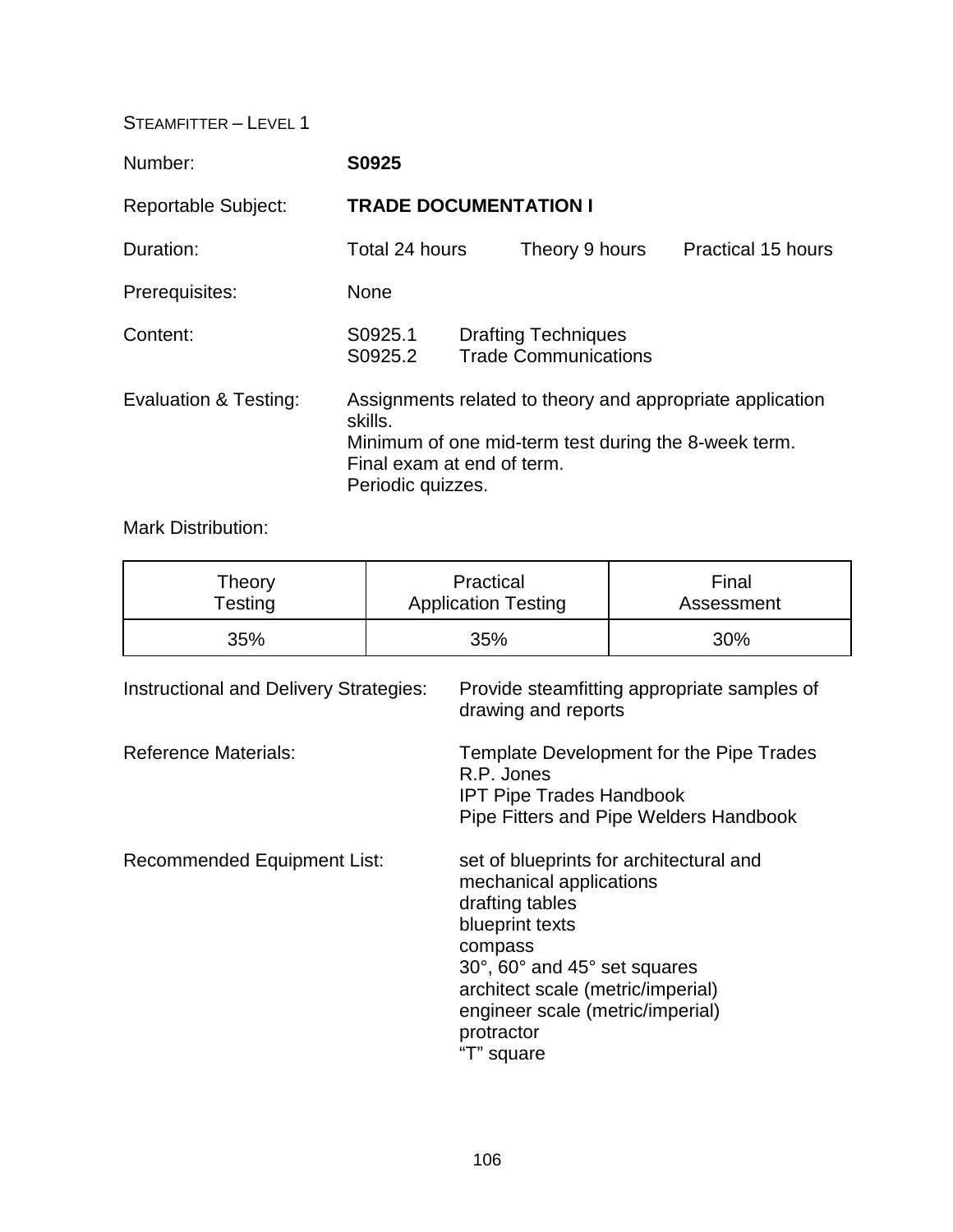# **S0925.1 Drafting Techniques**

Duration: Total 18 hours Theory 6 hours Practical 12 hours

Cross-Reference to Training Standards: 5471.0, 5472.0, 5473.0, 5474.0, 5484.0

# **GENERAL LEARNING OUTCOMES**

Upon successful completion the apprentice is able to identify and explain drafting techniques, scales, projections and drawings.

- 1.1 Describe basic drafting techniques
- 1.2 Identify and use the following basic drafting instruments:
	- architect's scale
	- engineer's scale
	- metric scale
	- "T" square
	- set square  $(30^\circ, 60^\circ, 60^\circ)$
	- compass
	- dividers
	- protractor
	- pencils
	- erasers and shields
- 1.3 Print legible upper-case letters
- 1.4 Print legible figures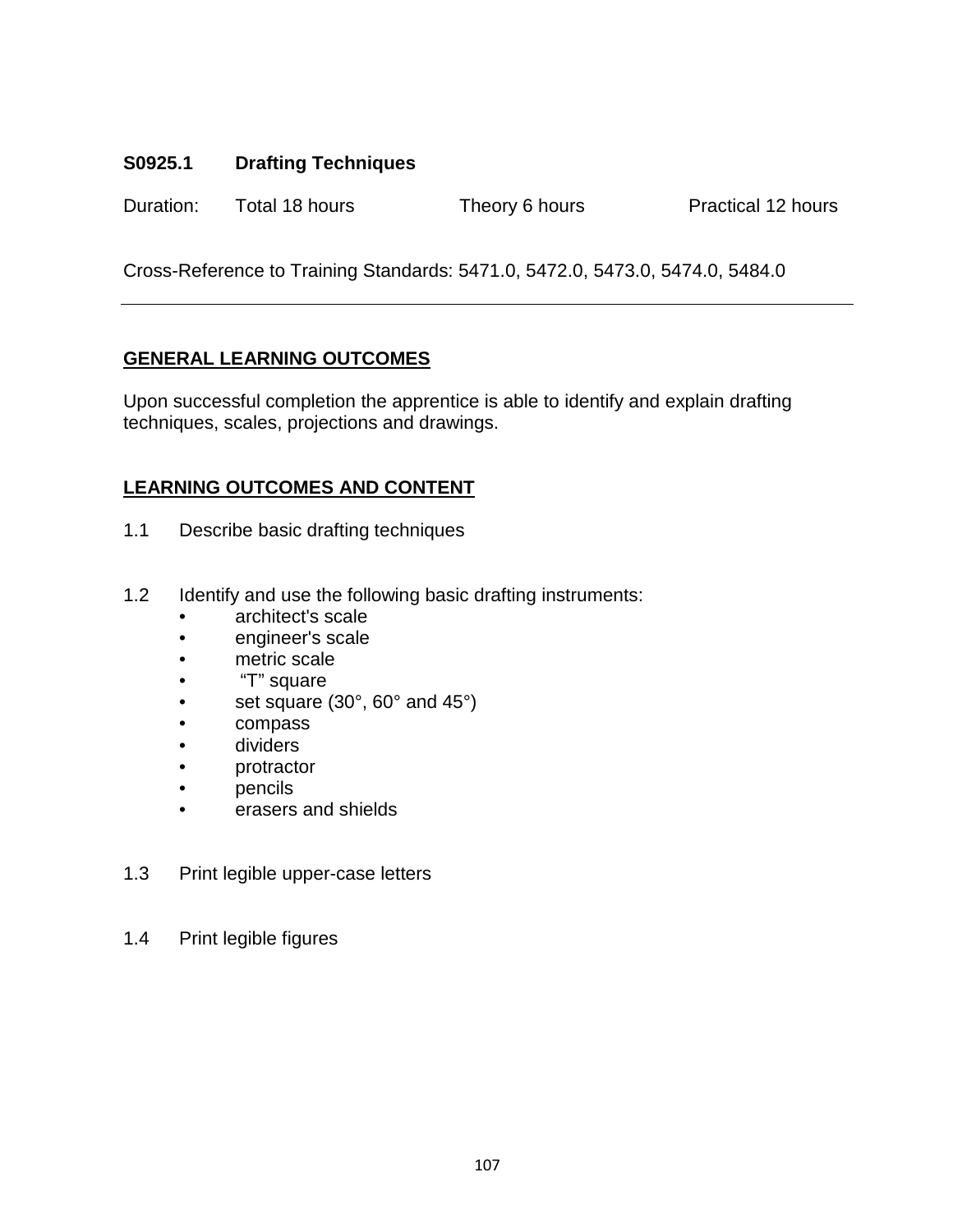- 1.5 Identify the purpose of title blocks on drawings containing:
	- drawing number
	- name of company or firm
	- signatures and approvals
	- scales
	- revisions
	- list of materials
- 1.6 Identify and draw the types of lines used in single and multi-view drawings to indicate:
	- object lines
	- centre lines
	- extension lines
	- dimension lines
	- hidden lines
	- cutting plane
	- break
	- projections
	- sections
- 1.7 Draw the standard piping symbols used for trade drawings:
	- screwed pipe
	- soldered pipe
	- flanged pipe
	- butt welded pipe
	- socket welded pipe
	- grooved pipe
- 1.8 Identify three principal views in orthographic projection and their orientation
- 1.9 Draw simple objects to scale in orthographic projections and show dimensions
- 1.10 Identify isometric drawing principles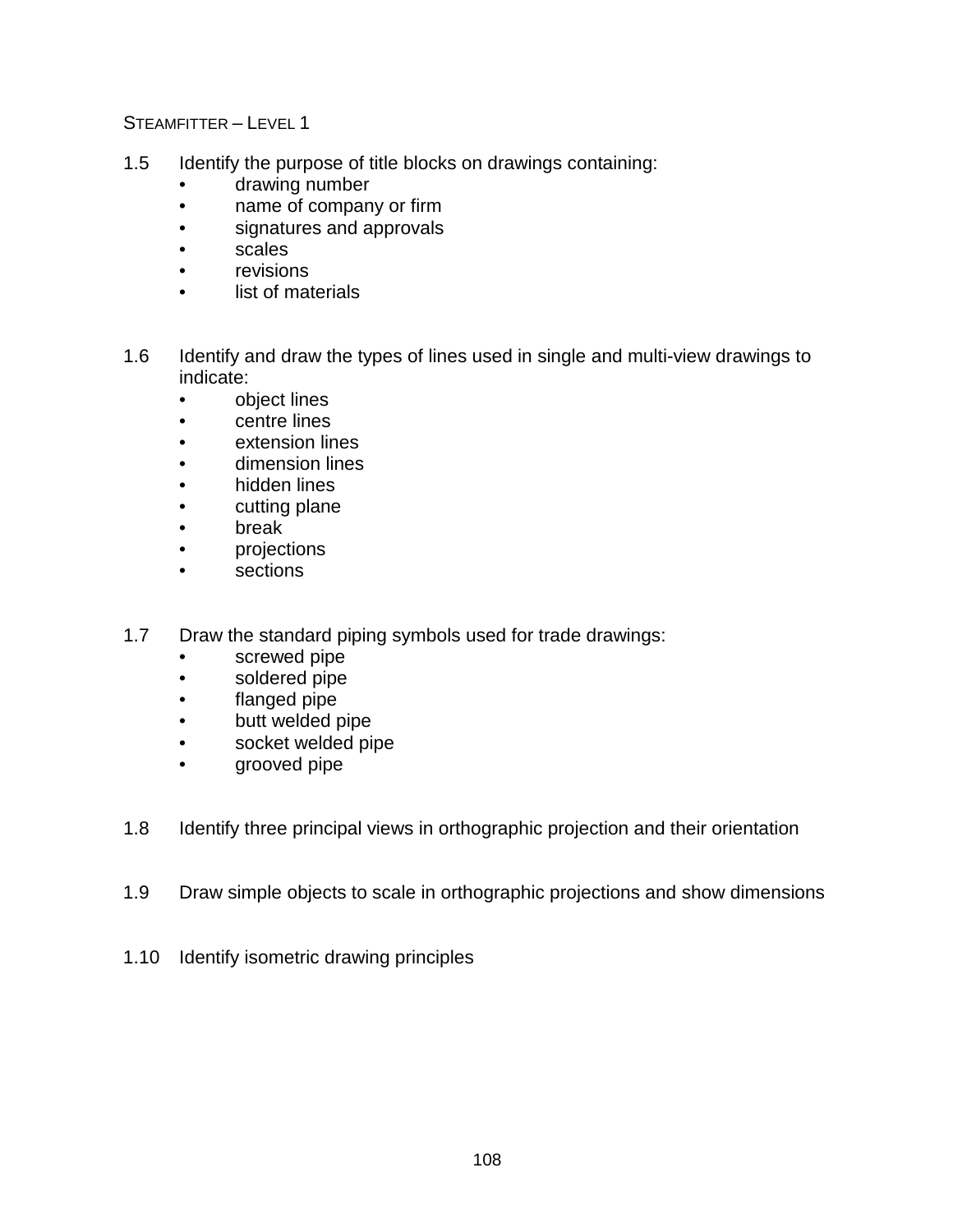- 1.11 Produce an isometric drawing of a simple object, given the corresponding three views
- 1.12 Identify the standard types and sizes of construction trade drawings and prints
- 1.13 Identify the individual drawings belonging to the following trades:
	- architectural
	- structural
	- mechanical
	- electrical
- 1.14 List the trades people that use each of the following drawings and state the reasons for their use:
	- architectural
	- structural
	- mechanical
	- electrical
- 1.15 List the important information a steamfitter must obtain from each of the following drawings:
	- architectural
	- structural
	- mechanical
	- electrical
- 1.16 List four purposes of shop drawings and equipment roughing-in cuts
- 1.17 Answer five questions based on a given shop drawing and equipment cuts
- 1.18 Interpret construction drawings, given specific steamfitting equipment and piping installation requirements
- 1.19 Answer thirty blueprint reading questions related to steamfitting, given a complete set of drawings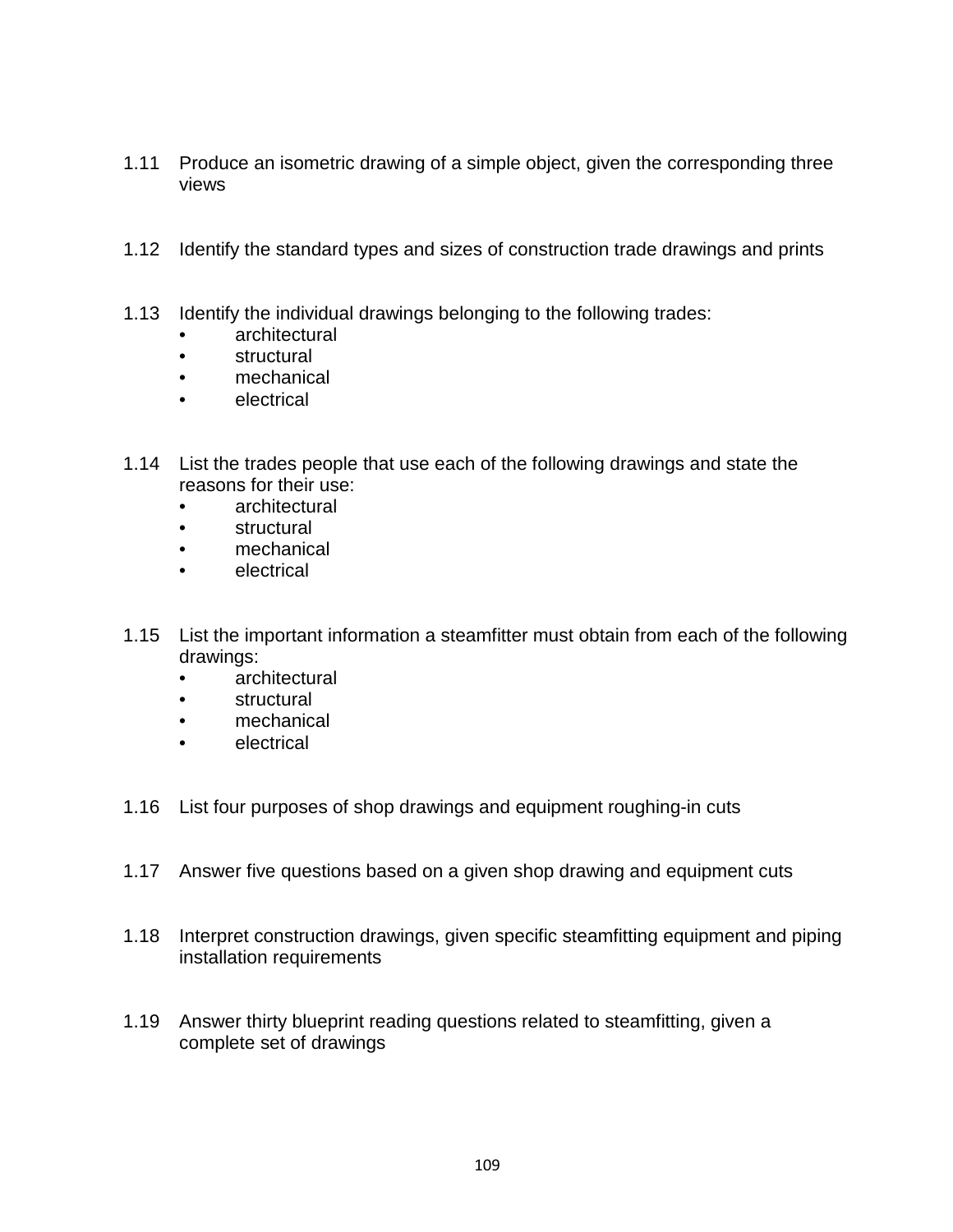### **S0925.2 Trade Communications**

Duration: Total 6 hours Theory 3 hours Practical 3 hours

Cross-Reference to Training Standards: 5471.0, 5472.0, 5473.0, 5474.0, 5484.0

# **GENERAL LEARNING OUTCOMES**

Upon successful completion the apprentice is able to demonstrate required competency in reading comprehension, writing and use of trade terminology.

- 2.1 Complete a unit of trade related study material and answer five related questions based on reading comprehension and interpretation
- 2.2 Complete a written spelling test, given twenty (verbal) trade terms
- 2.3 List six common uses of a dictionary
- 2.4 Locate ten given words in a Canadian English dictionary, write the meanings given and use each word in a written sentence
- 2.5 Identify and correct ten grammatical, spelling and punctuation errors in a given sheet of steamfitting trade related material
- 2.6 Fill out trade forms including "hours worked" report
- 2.7 Complete a daily time sheet, for one week, charging time to hypothetical jobs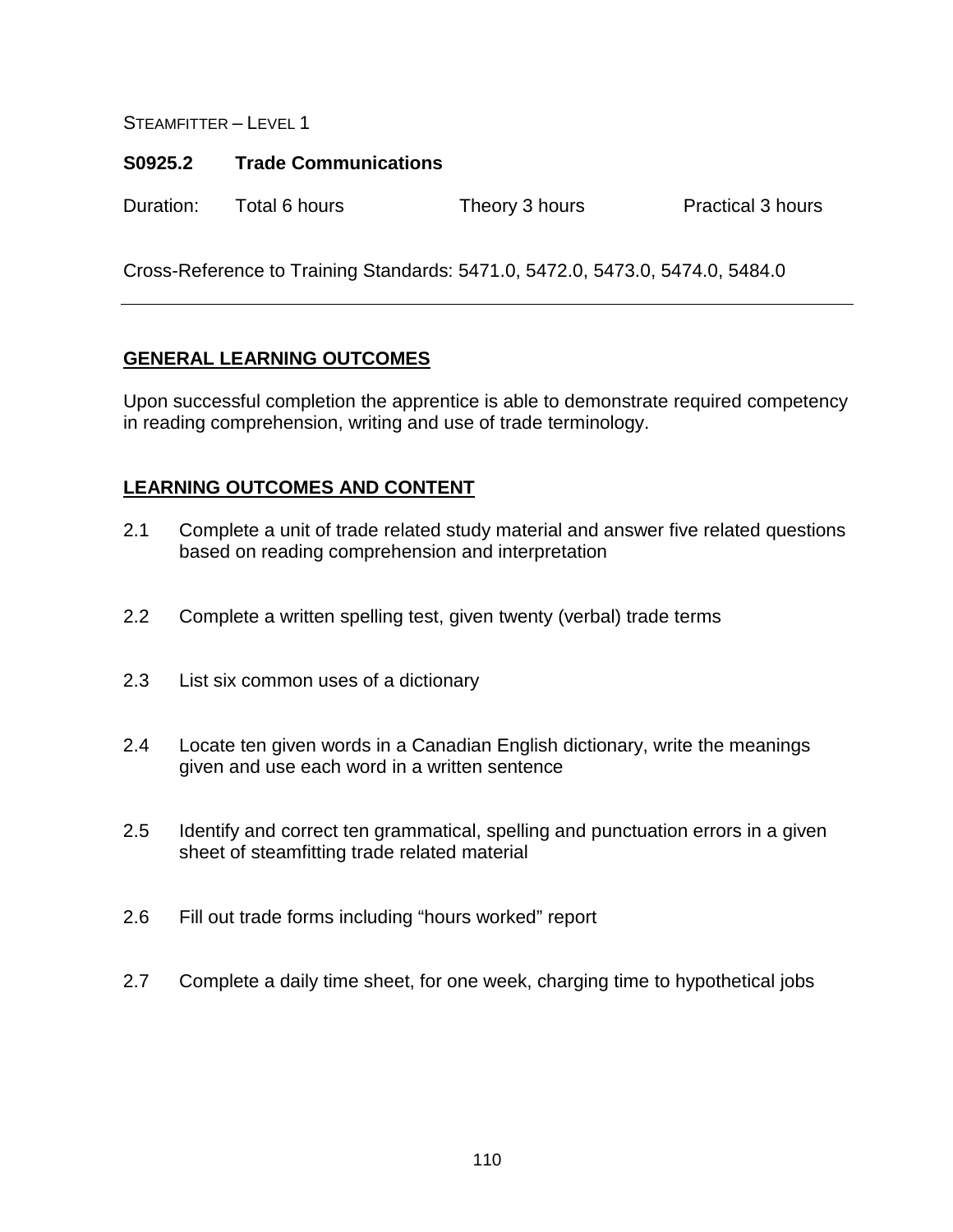- 2.8 Select equipment for three appropriate parameters from a given trade catalogue
- 2.9 Fill out a sample Service Report Form for a hypothetical service call, given an appropriate set of conditions and parameters
- 2.10 Locate, read and report on various trade publications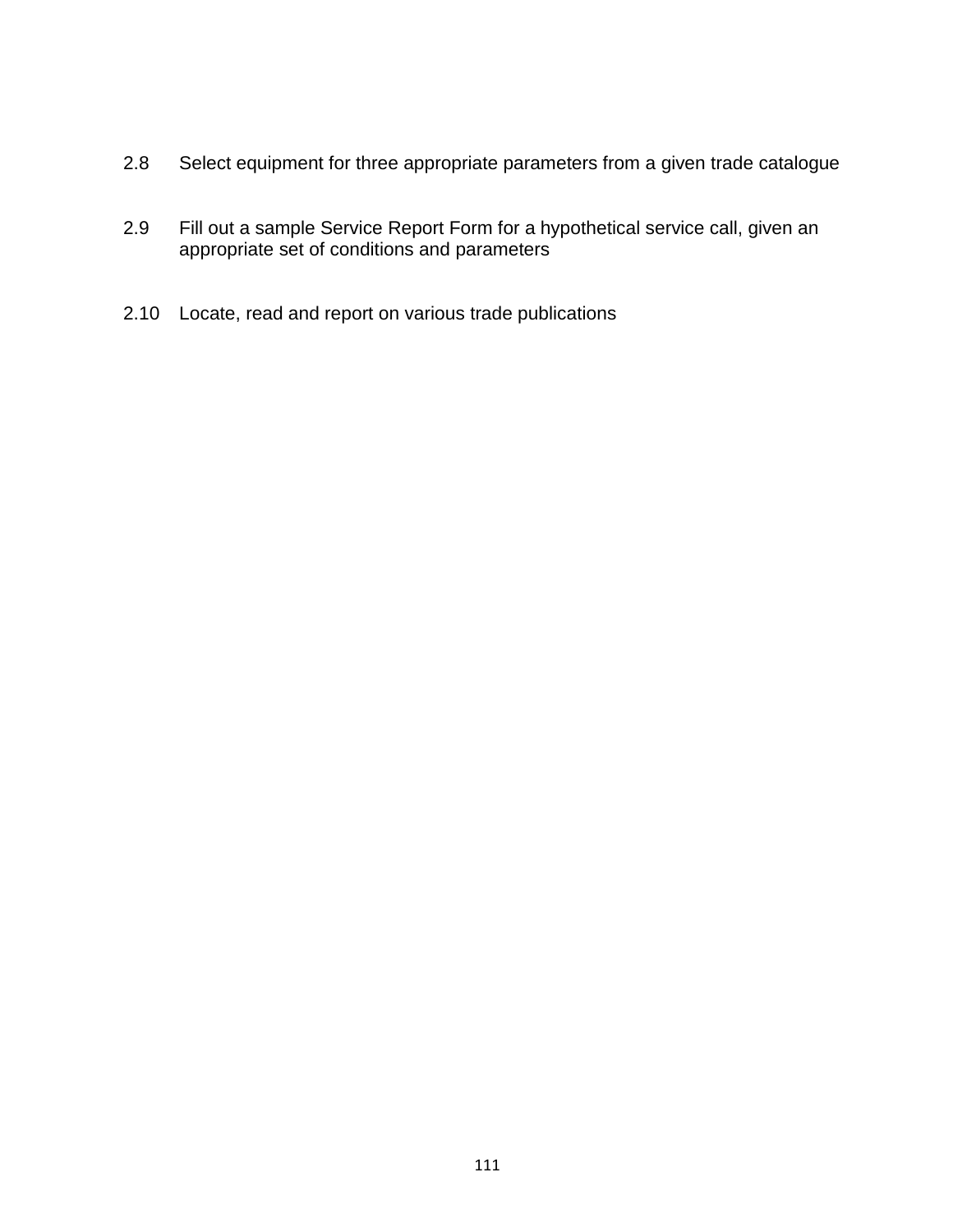| Number:               | S0926                                                                                                                                                                        |  |                                                                                                                                                                                                            |                           |
|-----------------------|------------------------------------------------------------------------------------------------------------------------------------------------------------------------------|--|------------------------------------------------------------------------------------------------------------------------------------------------------------------------------------------------------------|---------------------------|
| TITLE:                | <b>WELDING I</b>                                                                                                                                                             |  |                                                                                                                                                                                                            |                           |
| Duration:             | Total 24 hours                                                                                                                                                               |  | Theory 4 hours                                                                                                                                                                                             | <b>Practical 20 hours</b> |
| Prerequisites:        | <b>None</b>                                                                                                                                                                  |  |                                                                                                                                                                                                            |                           |
| Content:              | S0926.1<br>S0926.2<br>S0926.3<br>S0926.4<br>S0926.5<br>S0926.6<br>S0926.7                                                                                                    |  | Oxyacetylene Equipment<br><b>Oxyacetylene Safety</b><br><b>Oxyacetylene Heating</b><br><b>Oxyacetylene Cutting</b><br><b>Oxyacetylene Silver Soldering</b><br>Oxyacetylene Brazing<br>Oxyacetylene Welding |                           |
| Evaluation & Testing: | Assignments related to theory and appropriate application<br>skills<br>Minimum of one mid-term test during the 8-week term.<br>Final exam at end of term<br>Periodic quizzes |  |                                                                                                                                                                                                            |                           |

Mark Distribution:

| Theory  | Practical                  | Final      |  |
|---------|----------------------------|------------|--|
| Testing | <b>Application Testing</b> | Assessment |  |
| 20%     | 50%                        | 30%        |  |

Instructional and Delivery Strategies: Practice oxyacetylene heating, cutting, silver soldering, brazing and welding in a safely laid out, well ventilated and equipped shop Reference Materials: Oxyacetylene equipment manufacturer's manuals IPT Pipe Trades Handbook Pipe Fitters and Pipe Welders Handbook Alberta steamfitting modules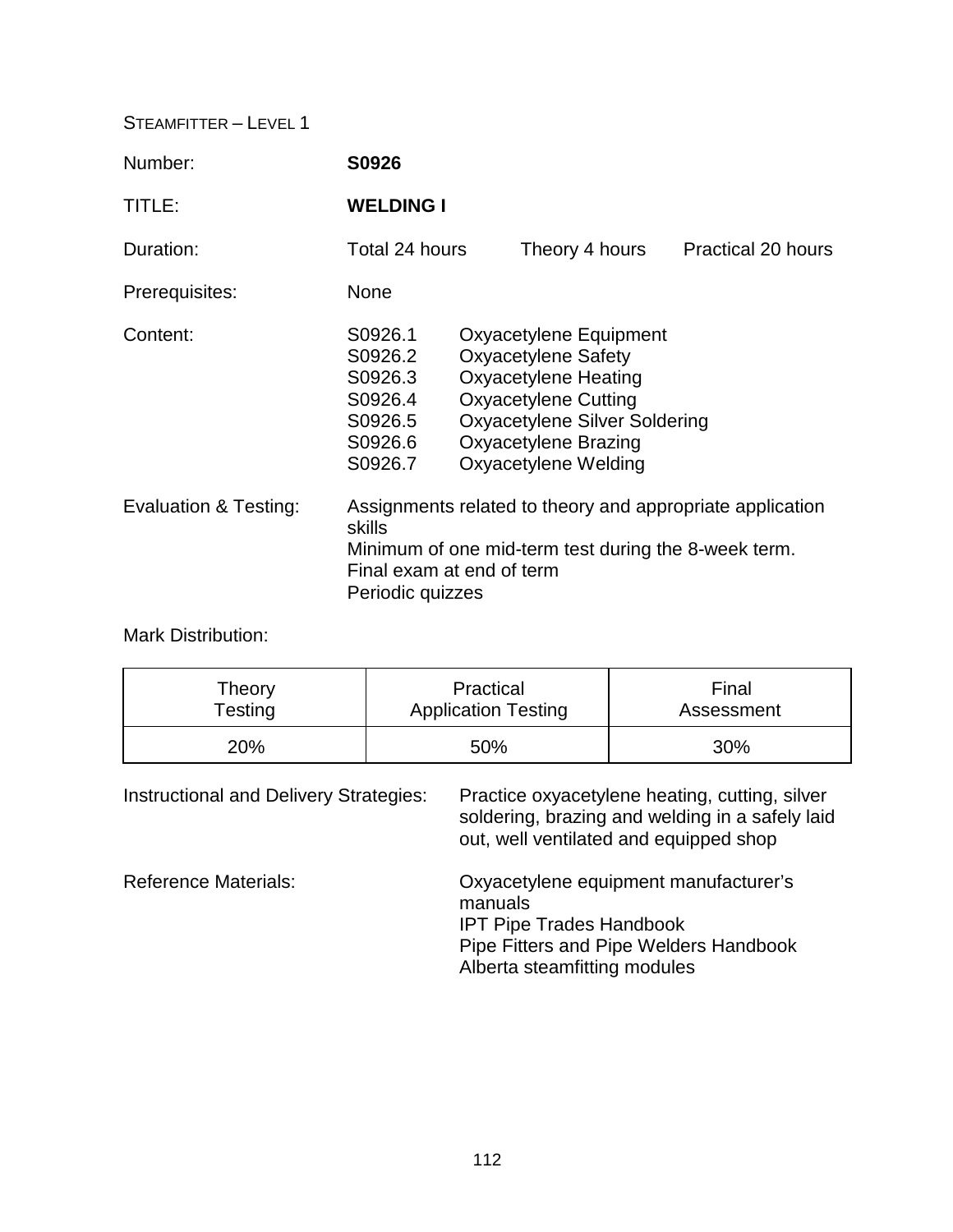Recommended Equipment List: oxyacetylene heating, cutting and welding equipment supply of oxygen and acetylene welding safety equipment including goggles, hearing and breathing protection approved ventilated welding areas shielded welding booths grinders files wire brushes strikers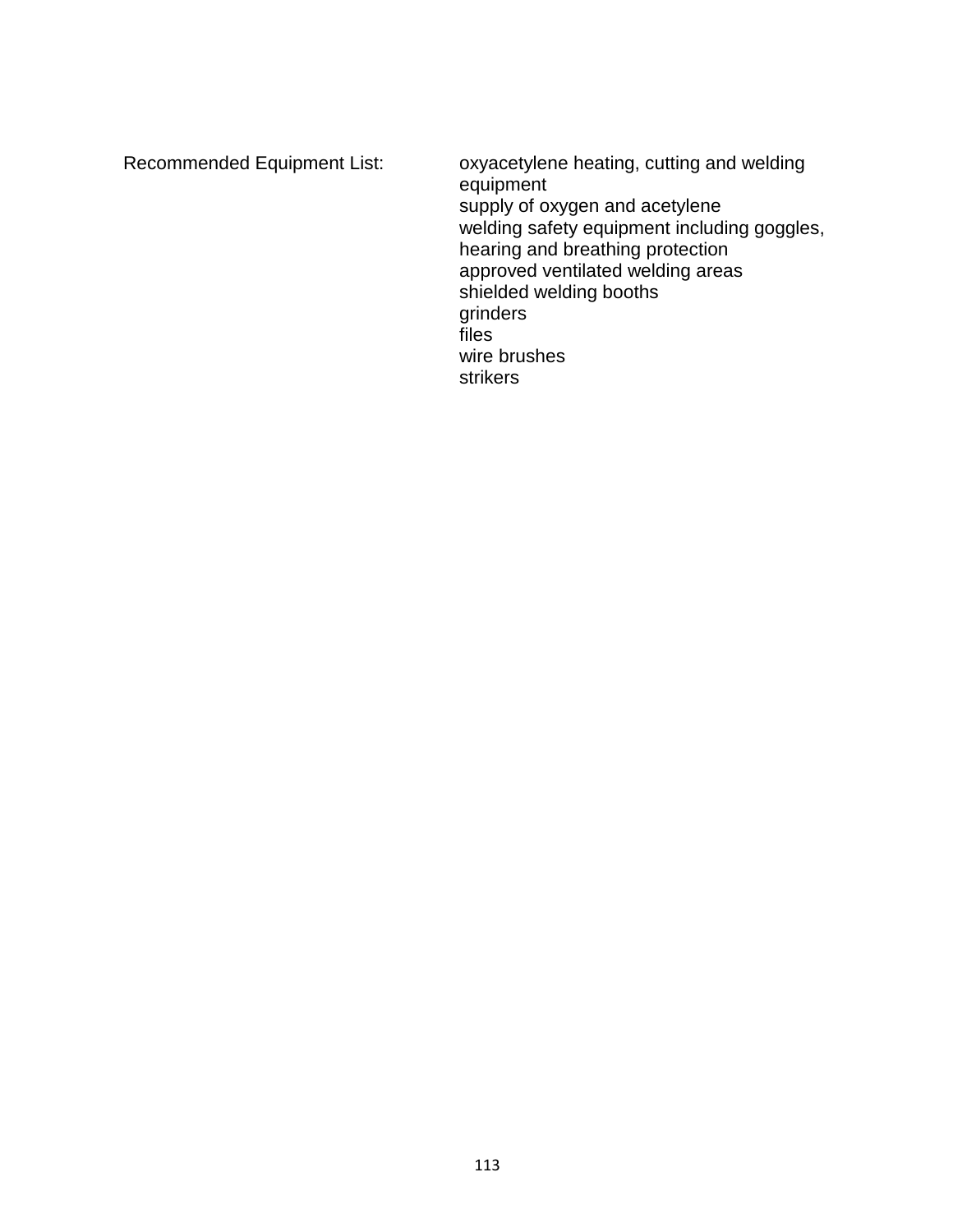### **S0926.1 Oxyacetylene Equipment**

Duration: Total 1 hour Theory 0.5 hours Practical 0.5 hours

Cross-Reference to Training Standards: 5470.0, 5471.0, 5475.0, 5476.0, 5483.0

# **GENERAL LEARNING OUTCOMES**

Upon successful completion the apprentice is able to identify and explain oxyacetylene equipment construction, operation, assembly and disassembly.

- 1.1 Identify oxyacetylene welding and cutting equipment and accessories
- 1.2 Describe the construction and operation of:
	- oxygen cylinders
	- acetylene cylinders
	- heating torches
	- cutting torches
	- welding torches
	- gas regulators
	- gas hoses and fittings
- 1.3 Assemble and disassemble oxyacetylene heating, cutting and welding equipment, demonstrating safety precautions
- 1.4 Check equipment for safe operational condition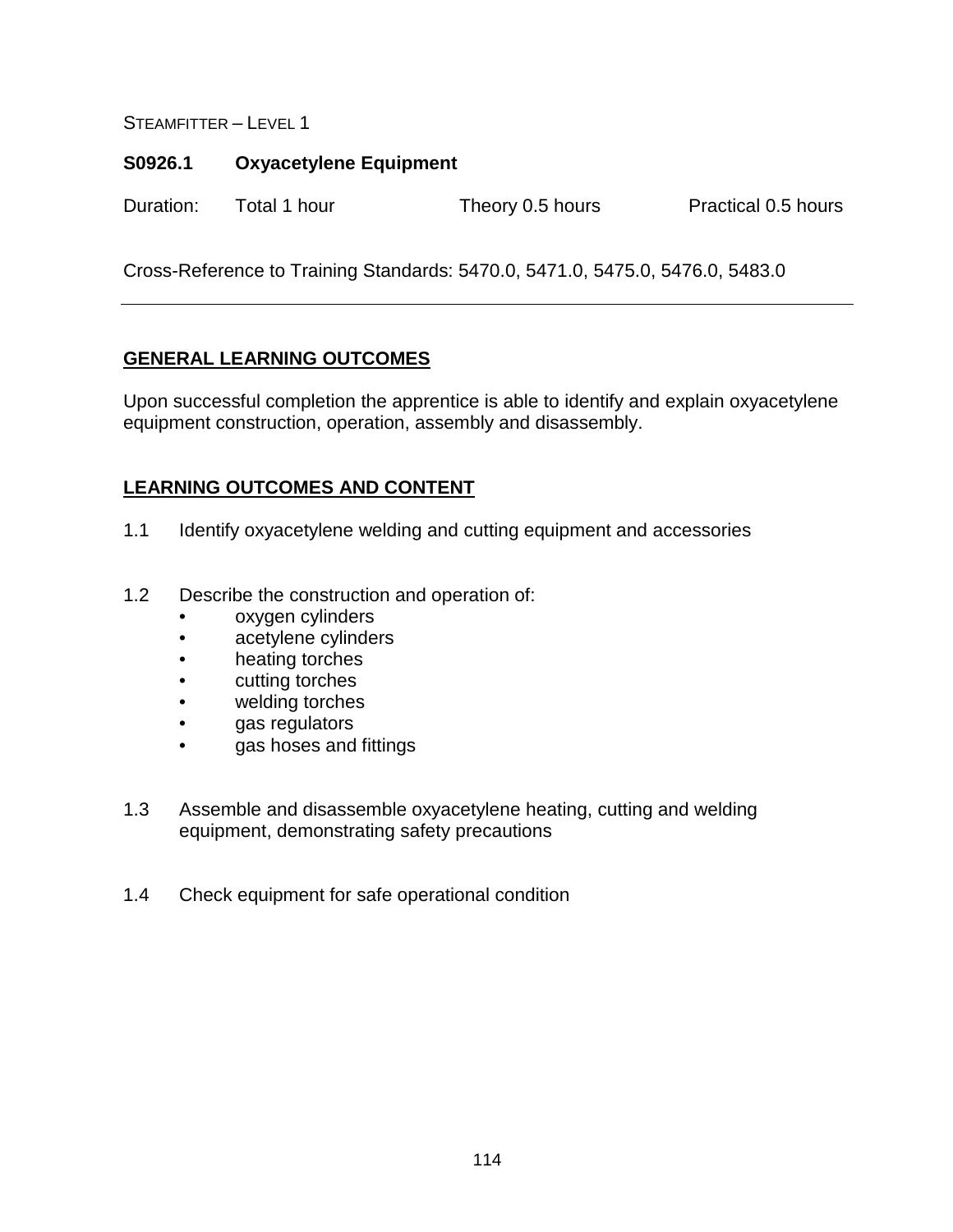# **S0926.2 Oxyacetylene Safety**

Duration: Total 1 hour Theory 1 hour Practical 0 hours

Cross-Reference to Training Standards: 5470.0, 5471.0, 5475.0, 5476.0, 5483.0

# **GENERAL LEARNING OUTCOMES**

Upon successful completion the apprentice is able to describe safe use of oxyacetylene cutting and welding equipment.

- 2.1 Describe all equipment required for the personal protection of the operator and others
- 2.2 State an acceptable lens shade number for oxyacetylene welding and cutting
- 2.3 List all the necessary equipment and protective measures to prevent fires when using oxyacetylene welding and cutting equipment
- 2.4 List causes of backfire
- 2.5 Describe the results of a backfire
- 2.6 Describe special safety requirements to protect against flashbacks, fire and explosions
- 2.7 List in the proper order the steps to follow in case of a flashback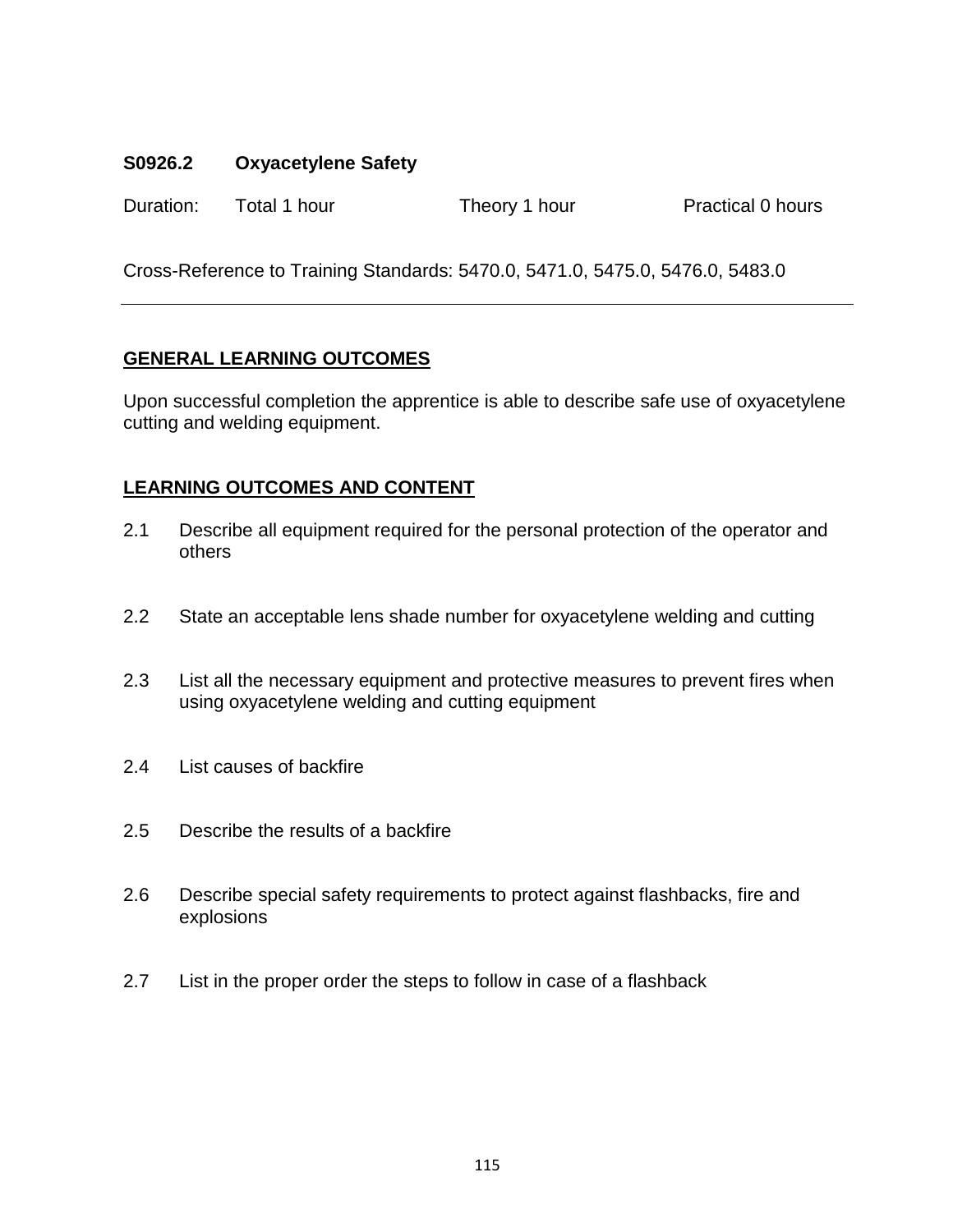- 2.8 Describe the site hazards preparation required before starting a cutting or welding operation
- 2.9 Describe the combustibility of oil soaked rags
- 2.10 Describe the hazards of welding or cutting galvanized pipe
- 2.11 Describe ventilation requirements for the welding of materials that give off dangerous fumes or when welding in confined areas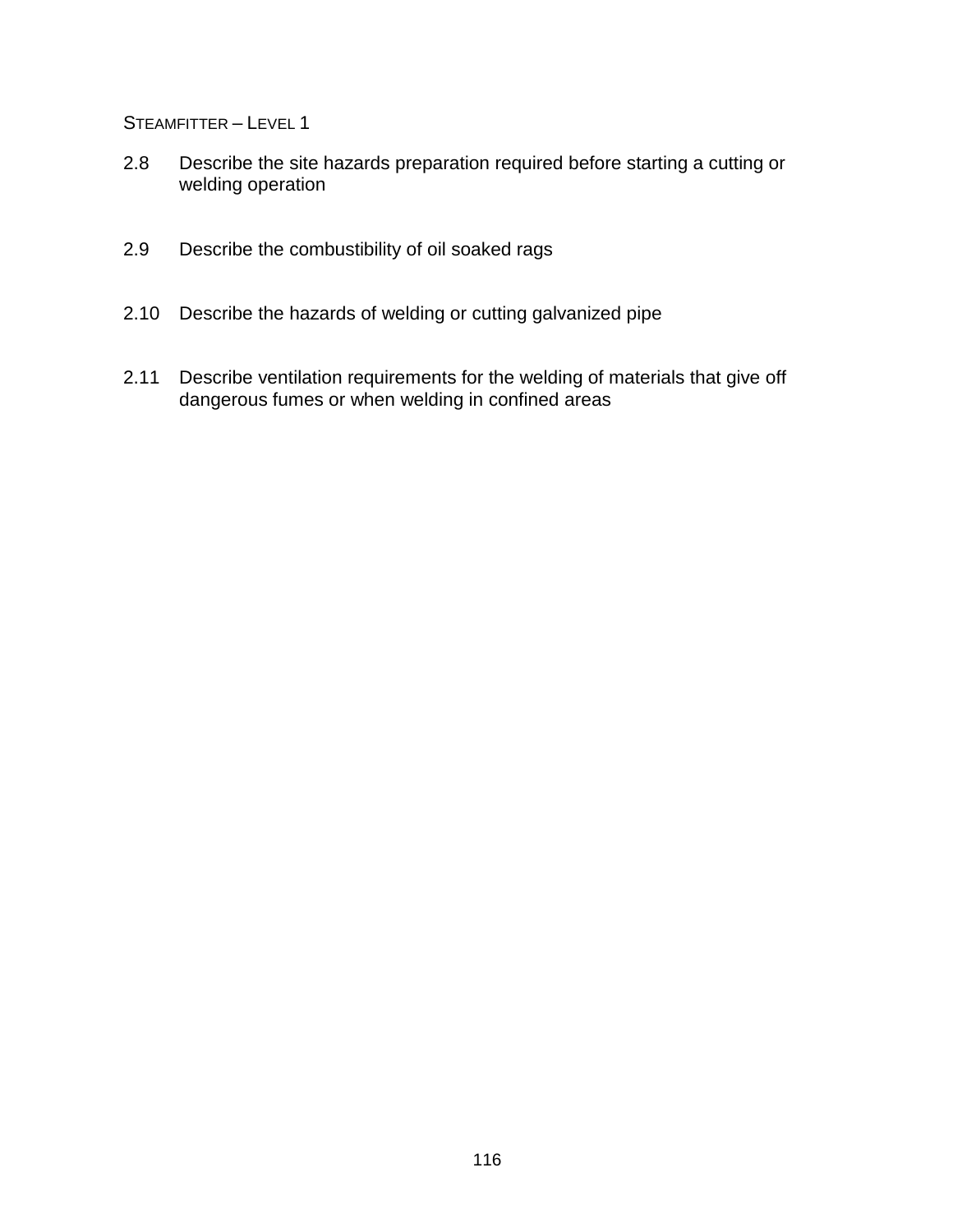# **S0926.3 Oxyacetylene Heating**

Duration: Total 1 hours Theory 0.5 hours Practical 0.5 hours

Cross-Reference to Training Standards: 5470.0, 5471.0, 5475.0, 5476.0, 5483.0

# **GENERAL LEARNING OUTCOMES**

Upon successful completion the apprentice is able to heat mild steel pipe.

- 3.1 Describe the properties of metals related to welding
- 3.2 Describe the effects of heating metals
- 3.3 Describe the effects of annealing metals
- 3.4 Describe the effects of quenching metals
- 3.5 List the reasons for preheating and post heating pipe
- 3.6 List the temperatures required during the process of stress relieving pipe
- 3.7 Describe methods to accurately measure the temperature of pipe while it is being heated
- 3.8 Set up equipment for oxyacetylene heating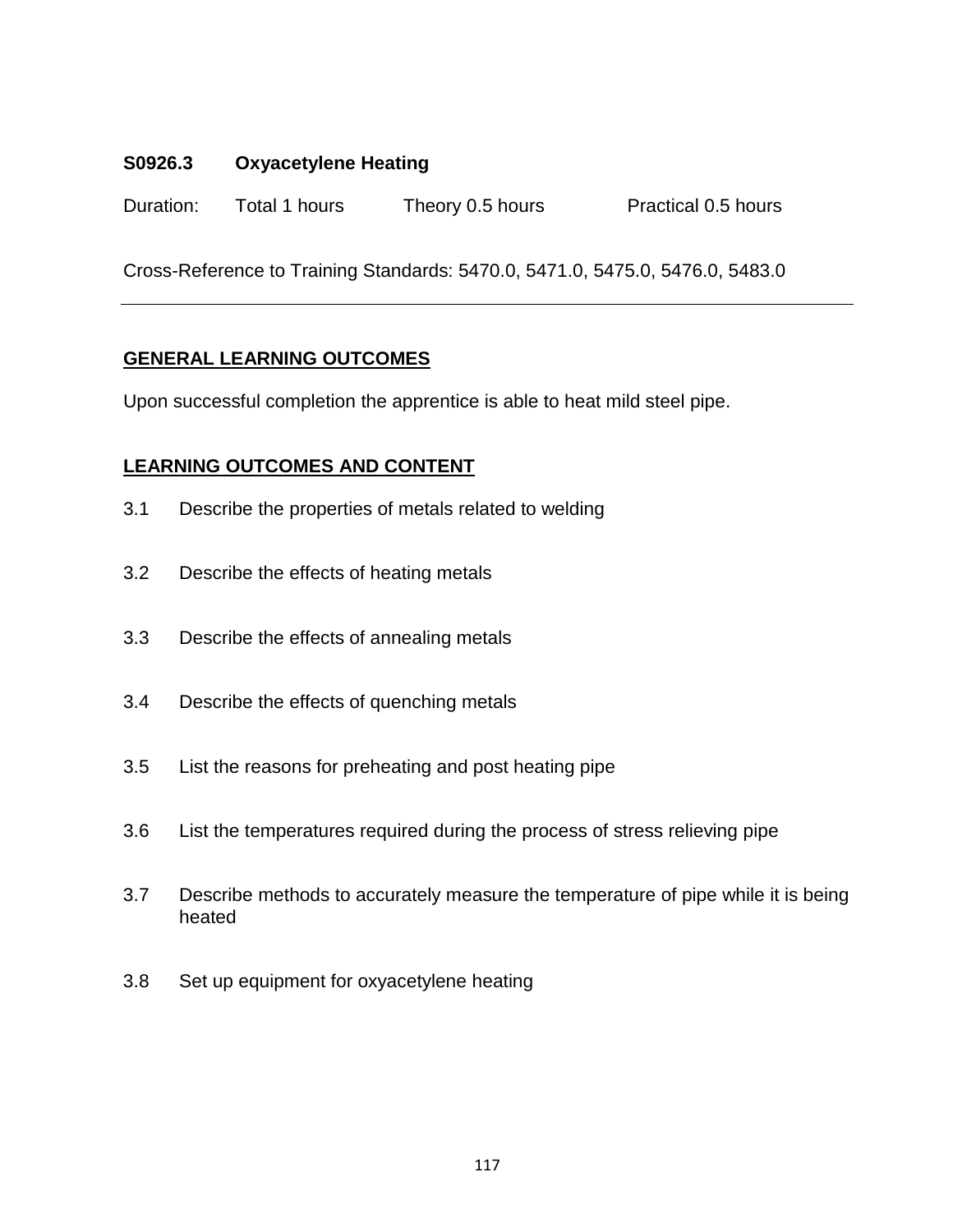- 3.9 Check equipment for safe operating condition
- 3.10 Safely turn on oxyacetylene heating equipment, light, and adjust flame for heating
- 3.11 Heat copper tubing and observe the colour at various temperatures
- 3.12 Heat mild steel pipe and observe the colour at various temperatures
- 3.13 Safely turn off the oxyacetylene heating equipment in the correct sequence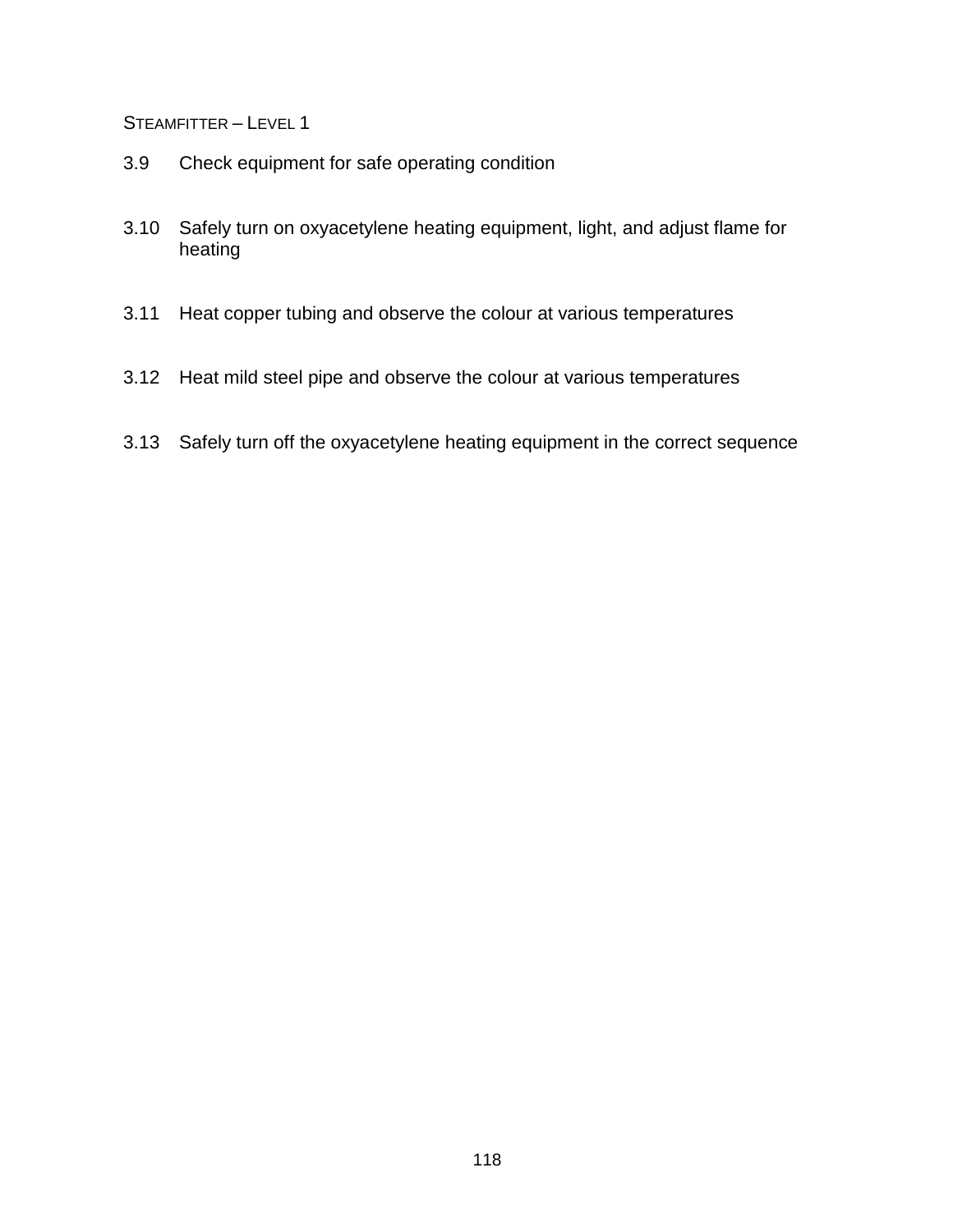# **S0926.4 Oxyacetylene Cutting**

Duration: Total 9 hours Theory 0.5 hours Practical 8.5 hours

Cross-Reference to Training Standards: 5470.0, 5471.0, 5475.0, 5476.0, 5483.0

# **GENERAL LEARNING OUTCOMES**

Upon successful completion the apprentice is able to safely use oxyacetylene cutting equipment.

- 4.1 Describe the theory of oxyacetylene cutting
- 4.2 Identify from a given illustration of eight poor sample cuts the reason for each
- 4.3 Identify the characteristics and uses of fuel gases other than oxygen and acetylene used for cutting metal
- 4.4 Select from a list the proper tip size, acetylene pressure, and oxygen pressure for cutting a given metal thickness
- 4.5 Set up equipment for oxyacetylene cutting
- 4.6 Check equipment for safe operating condition
- 4.7 Safely turn on oxyacetylene cutting equipment, light, adjust to a neutral flame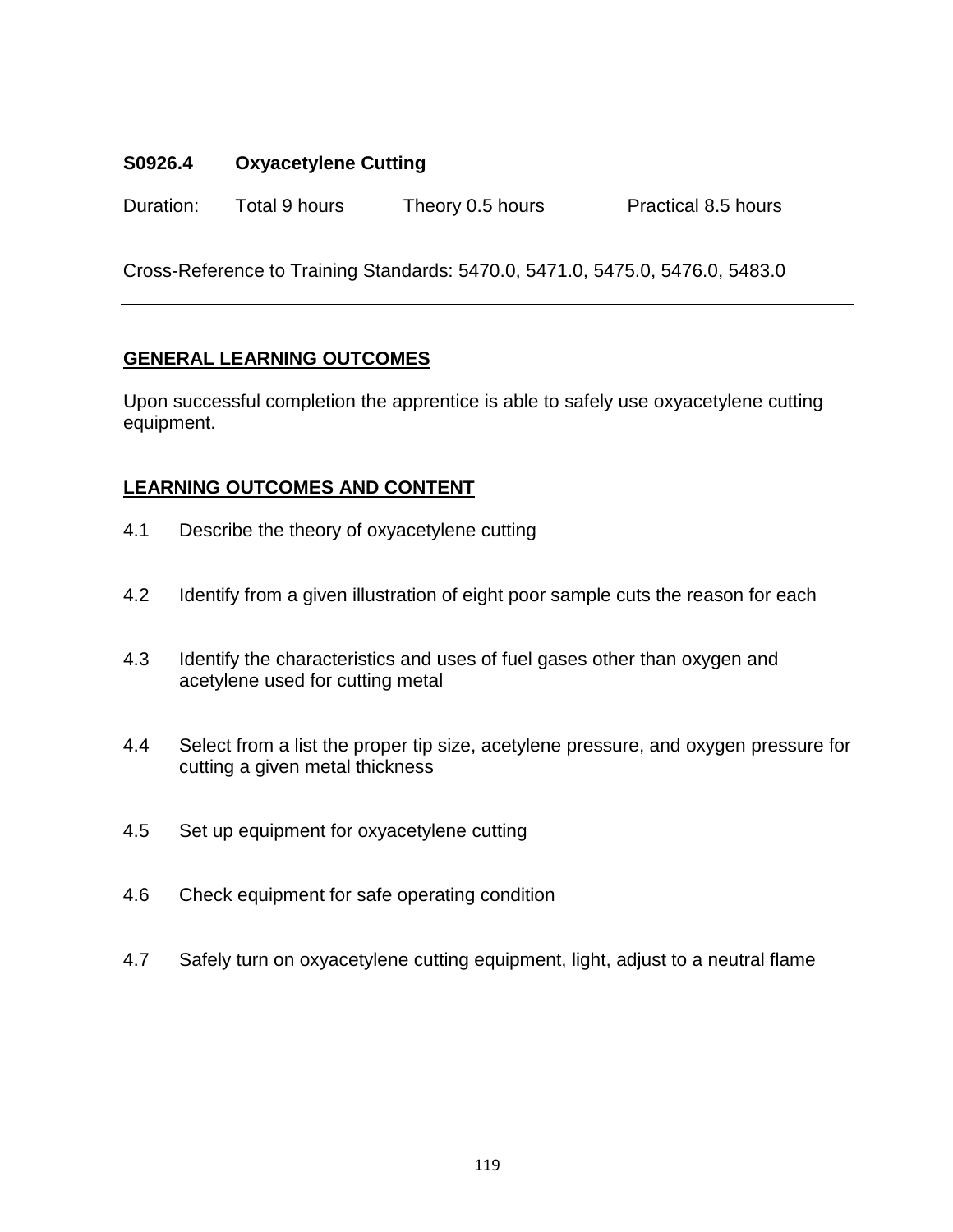- 4.8 Adjust oxyacetylene flame to cut material of a given thickness
- 4.9 Cut small holes in mild steel plate and pipe and then cut off small sections of mild steel plate and pipe by restarting in previously cut holes
- 4.10 State the proper angle for pipe butt weld preparation
- 4.11 State the proper landing size for pipe butt weld preparation
- 4.12 Cut two pieces of 2-inch pipe 6 inches long by hand torch-cutting for butt weld joints
- 4.13 Prepare two 2-inch pipe edges for butt welding using the correct angle and landing
- 4.14 Mark and store the two prepared pieces of 2-inch pipe for future use in butt joint welding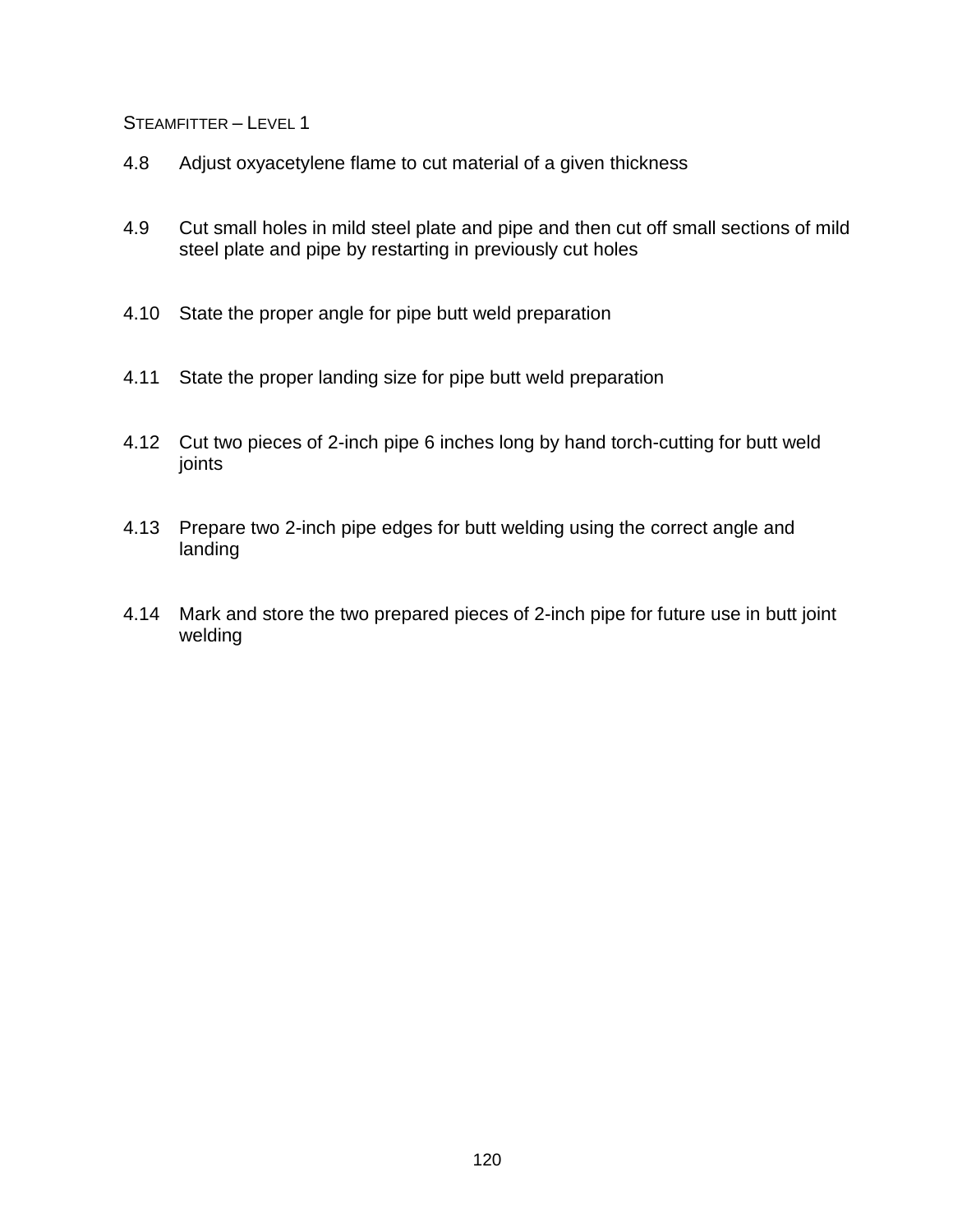# **S0926.5 Oxyacetylene Silver Soldering**

Duration: Total 3 hours Theory 0.5 hours Practical 2.5 hours

Cross-Reference to Training Standards: 5470.0, 5471.0, 5475.0, 5476.0, 5483.0

# **GENERAL LEARNING OUTCOMES**

Upon successful completion the apprentice is able to set up oxyacetylene equipment to silver solder copper pipe.

- 5.1 Identify typical applications for silver soldering
- 5.2 Identify the TSSA standards for silver soldering
- 5.3 Sketch an oxyacetylene flame for silver soldering
- 5.4 State the type of material used for silver soldering
- 5.5 Describe the preparation required before silver soldering
- 5.6 List two properties of a properly silver soldered joint
- 5.7 Select from a list the proper tip size, acetylene pressure and oxygen pressure for silver soldering, given metal thickness
- 5.8 Set up oxyacetylene equipment for silver soldering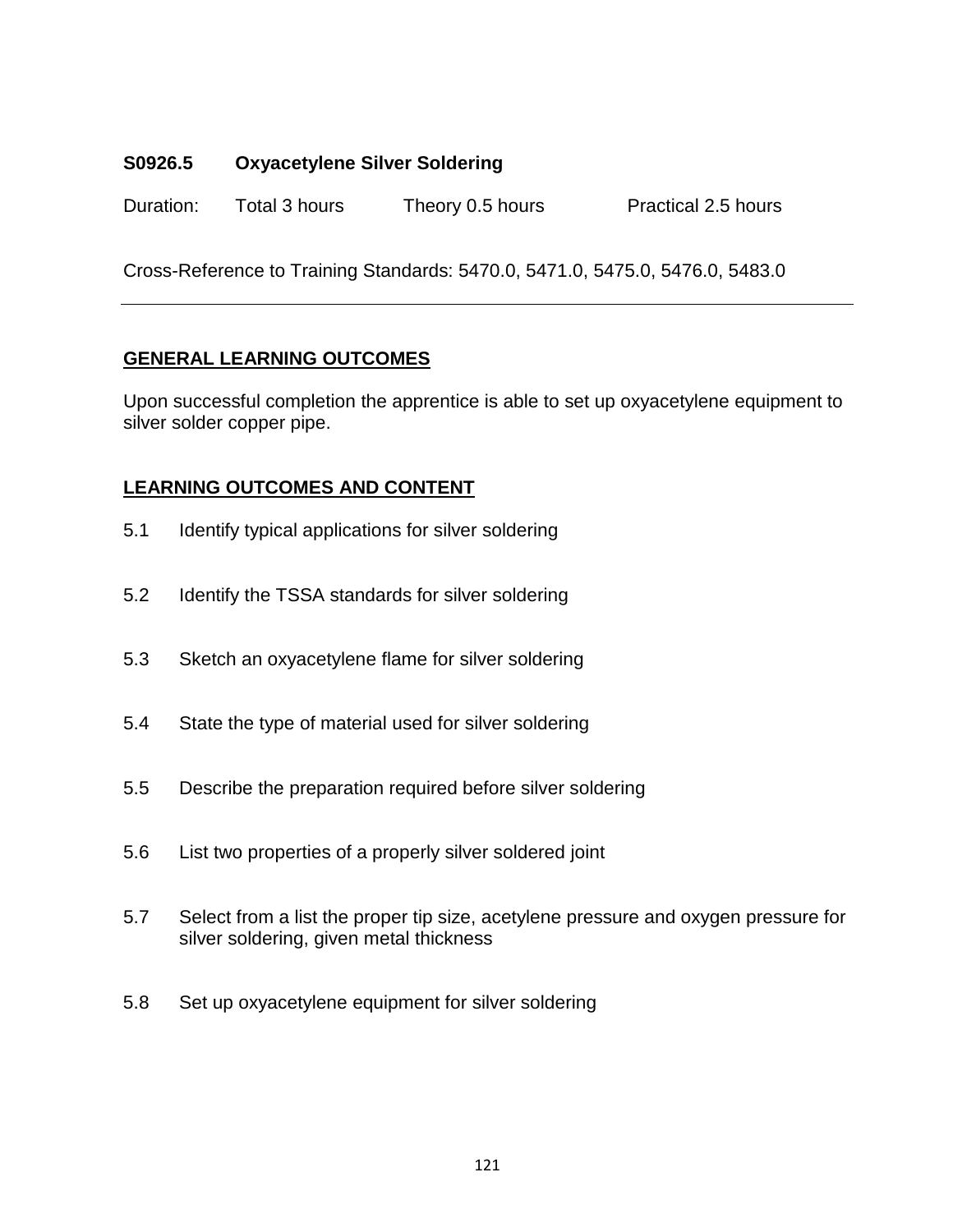- 5.9 Turn on oxyacetylene silver soldering equipment, light and adjust the flame for silver soldering
- 5.10 Perform silver soldering procedures in accordance with TSSA standards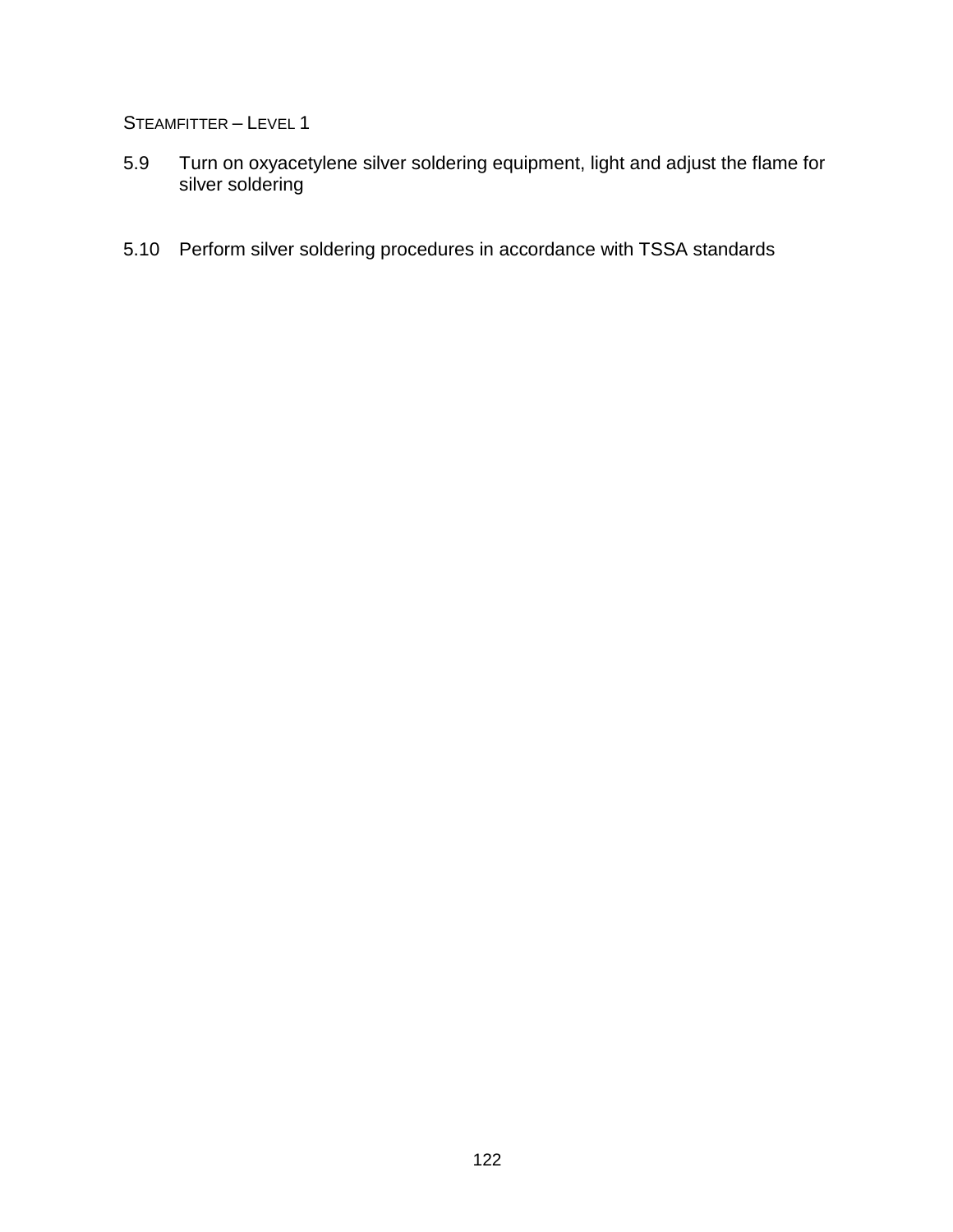# **S0926.6 Oxyacetylene Brazing**

Duration: Total 3 hours Theory 0.5 hours Practical 2.5 hours

Cross-Reference to Training Standards: 5470.0, 5471.0, 5475.0, 5476.0, 5483.0

# **GENERAL LEARNING OUTCOMES**

Upon successful completion the apprentice is able to set up oxyacetylene equipment to braze copper and mild steel.

- 6.1 Identify typical applications for brazing
- 6.2 Identify the TSSA standards for brazing
- 6.3 Sketch an oxyacetylene flame for brazing
- 6.4 State the type of rod used for brazing
- 6.5 Describe the preparation required before brazing:
	- copper pipe and fittings
	- mild steel lap joints
- 6.6 List two properties of a properly brazed joint
- 6.7 Select from a list the proper tip size, acetylene pressure and oxygen pressure for brazing, given metal thickness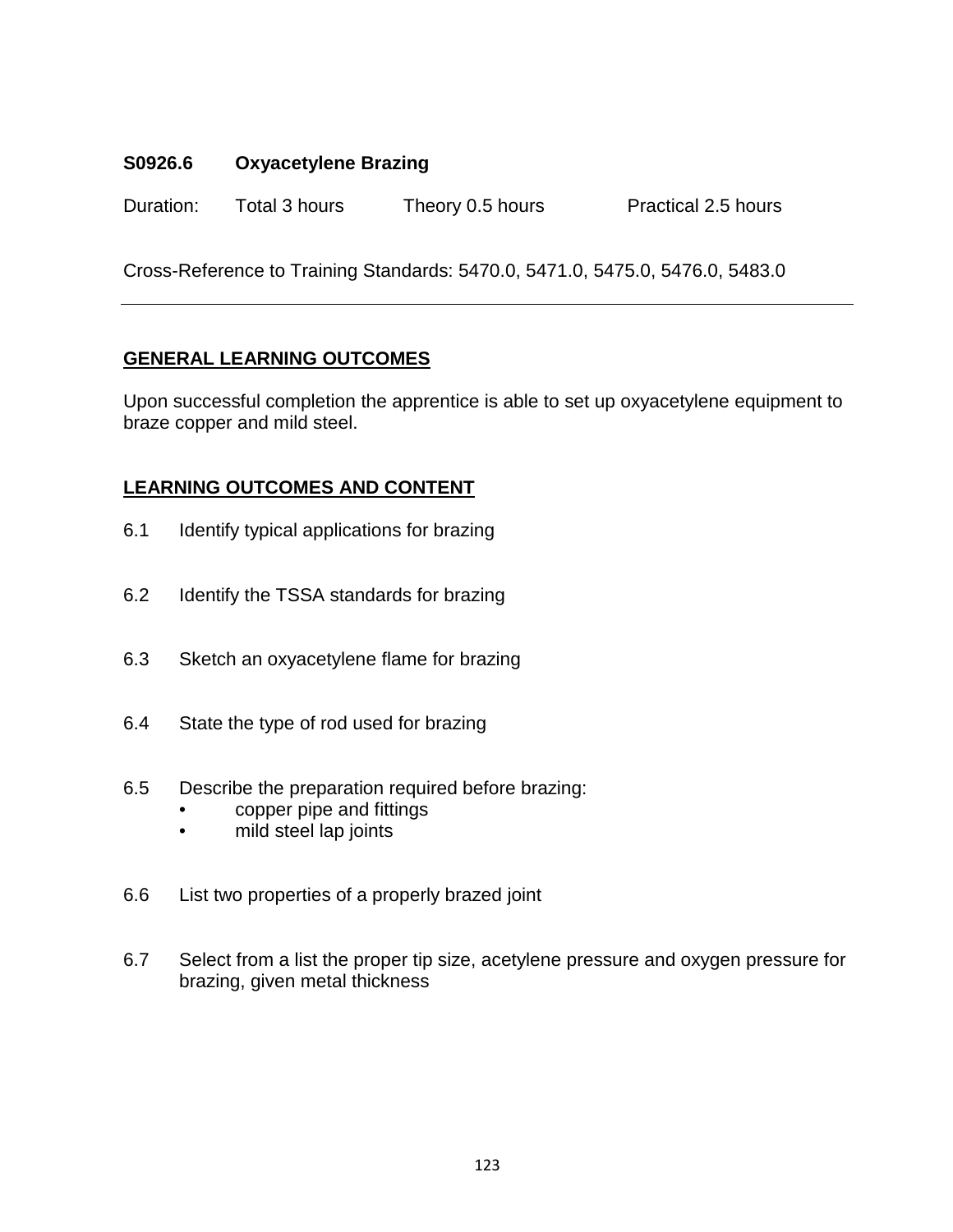- 6.8 Set up oxyacetylene equipment for brazing
- 6.9 Turn on oxyacetylene brazing equipment, light and adjust the flame for brazing
- 6.10 Perform brazing procedures in accordance with TSSA standards:
	- copper pipe and fittings
	- mild steel lap joints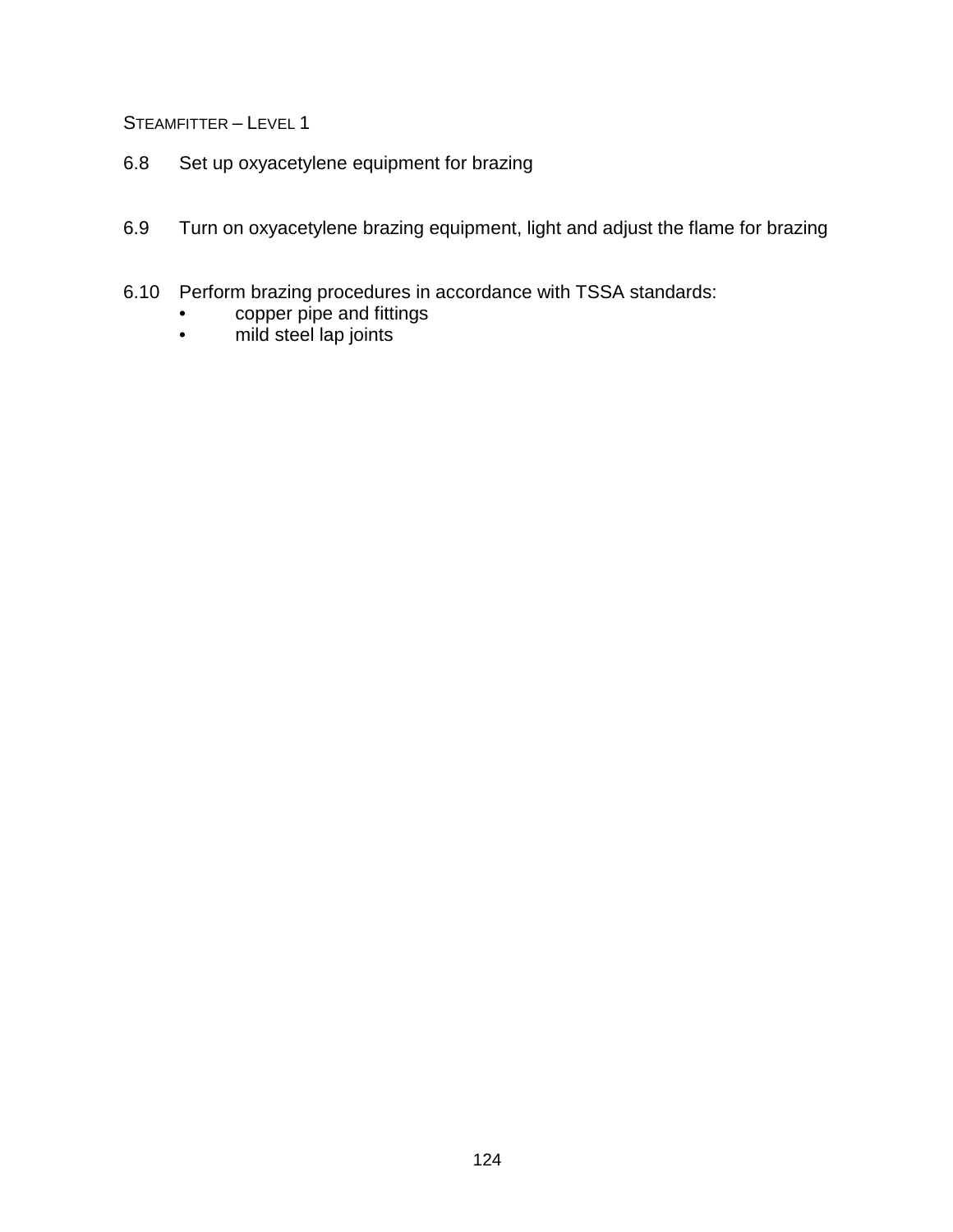# **S0926.7 Oxyacetylene Welding**

Duration: Total 6 hours Theory 0.5 hours Practical 5.5 hours

Cross-Reference to Training Standards: 5470.0, 5471.0, 5475.0, 5476.0, 5483.0

# **GENERAL LEARNING OUTCOMES**

Upon successful completion the apprentice is able to explain oxyacetylene welding principles, recognize weld faults and control of distortion as well as weld mild steel pipe.

- 7.1 Name five factors that determine weld quality
- 7.2 List five properties of a good weld
- 7.3 Identify and draw three types of oxyacetylene welding flames
- 7.4 Name two factors that determine tip size selection in oxyacetylene welding
- 7.5 State the purpose of the filler rod in oxyacetylene welding
- 7.6 List two factors that determine the filler rod selection
- 7.7 State the causes and control of oxyacetylene welding faults
- 7.8 State the causes and control of distortion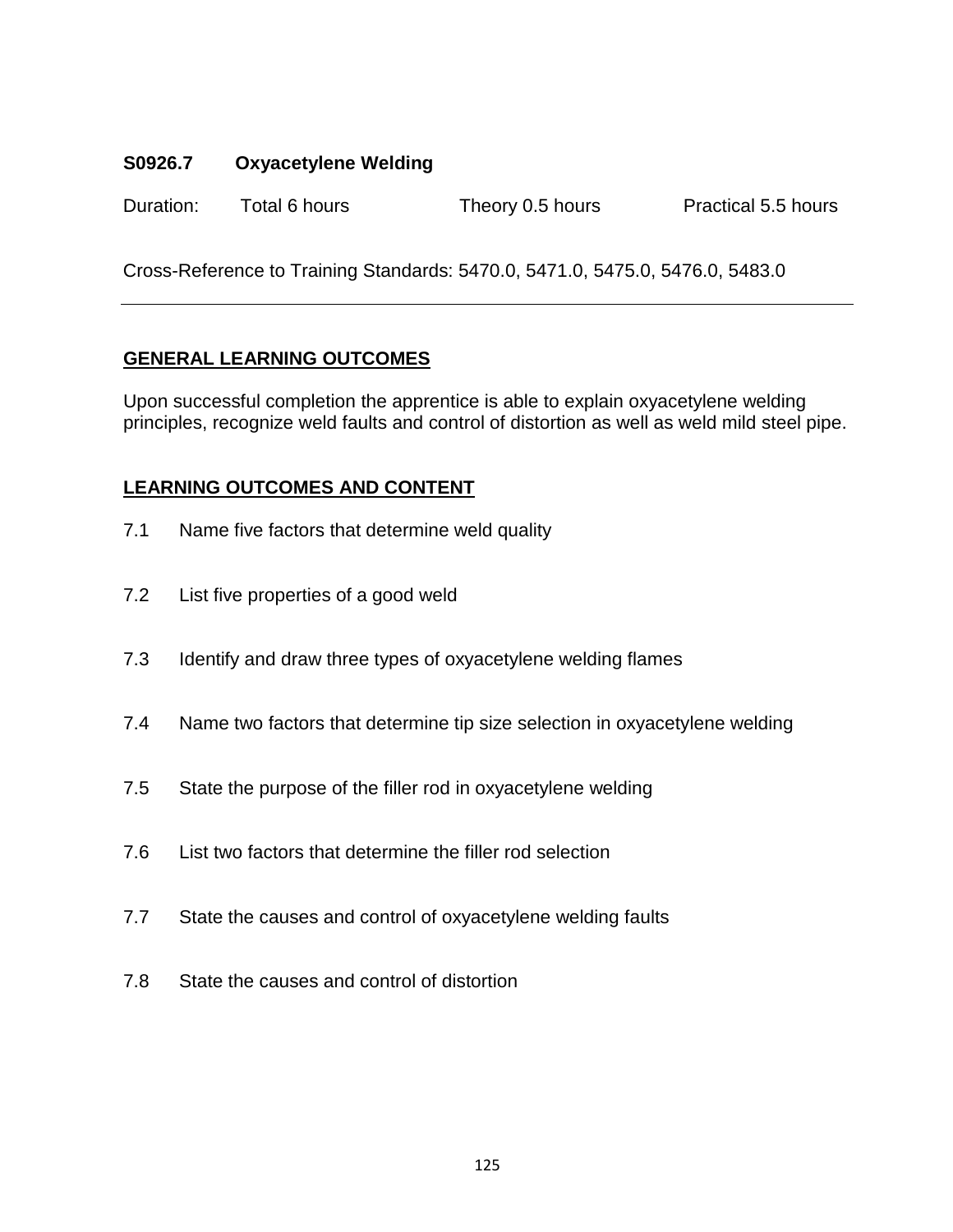- 7.9 Set up equipment for oxyacetylene welding
- 7.10 Select from a list the proper tip size, acetylene pressure and oxygen pressure for oxyacetylene welding a given metal thickness
- 7.11 Turn on oxyacetylene welding equipment, light, and adjust flame for welding
- 7.12 Lay beads on metal plate or pipe with filler rod
- 7.13 Prepare steel plate butt joints for welding
- 7.14 Tack weld steel plate butt joints to maintain alignment
- 7.15 Weld steel plate butt joints with filler rod, in the:
	- flat position
	- horizontal position
	- vertical position
- 7.16 Describe the steps required to weld a 2-inch pipe butt joint
- 7.17 State the proper gap between two 2-inch pipes for proper tacking of pipe butt welds
- 7.18 State the methods used to maintain the proper gap while tack welding two pieces of pipe
- 7.19 Tack weld previously prepared 2-inch pipe butt joint to maintain alignment Butt weld 2-inch pipe joint